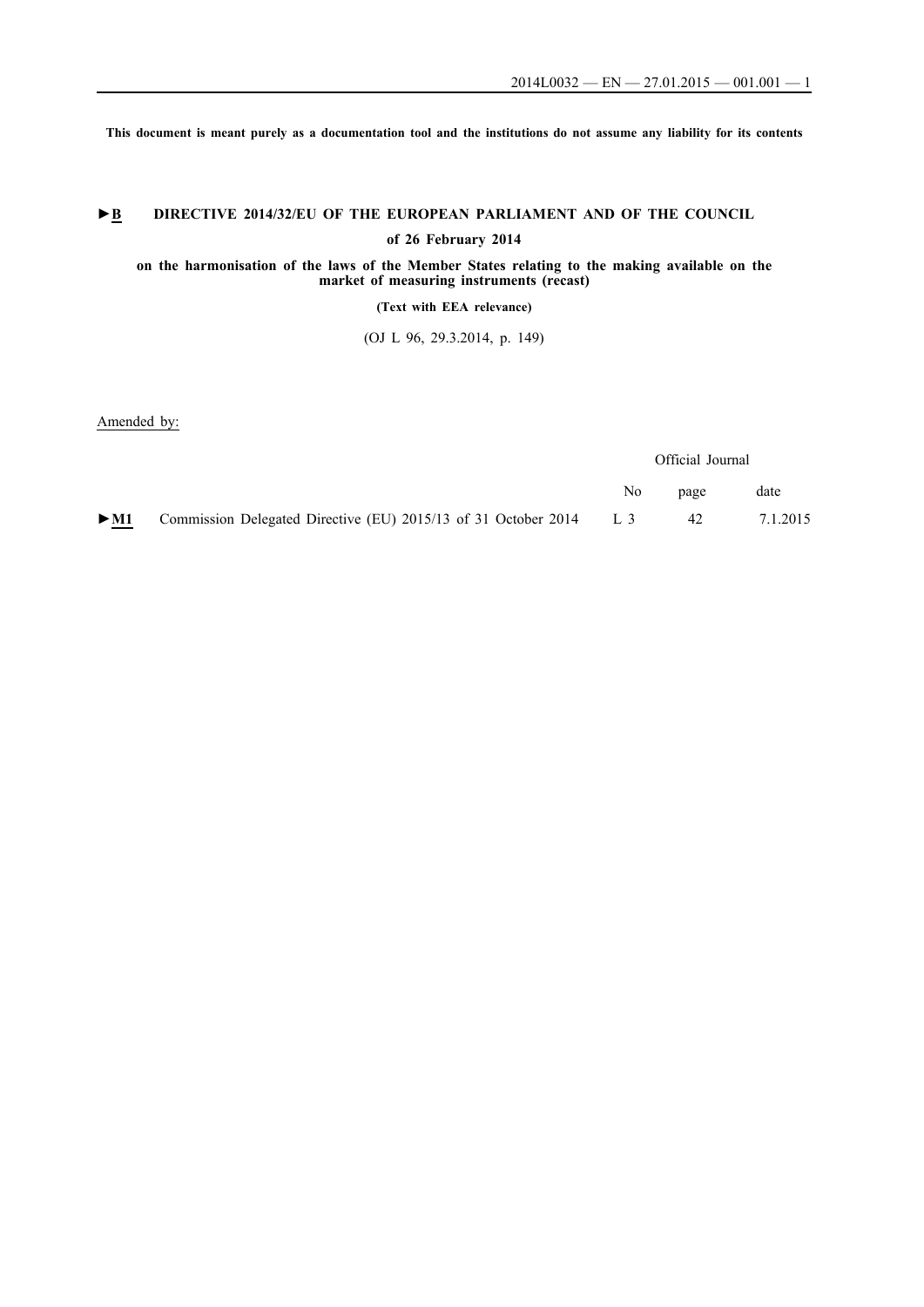#### **DIRECTIVE 2014/32/EU OF THE EUROPEAN PARLIAMENT AND OF THE COUNCIL**

#### **of 26 February 2014**

#### **on the harmonisation of the laws of the Member States relating to the making available on the market of measuring instruments (recast)**

#### **(Text with EEA relevance)**

THE EUROPEAN PARLIAMENT AND THE COUNCIL OF THE EUROPEAN UNION,

Having regard to the Treaty on the Functioning of the European Union, and in particular Article 114 thereof,

Having regard to the proposal from the European Commission,

After transmission of the draft legislative act to the national parliaments,

Having regard to the opinion of the European Economic and Social Committee  $(1)$ ,

Acting in accordance with the ordinary legislative procedure  $(2)$ ,

Whereas:

- (1) Directive 2004/22/EC of the European Parliament and of the Council of 31 March 2004 on measuring instruments  $(3)$  has been substantially amended (4). Since further amendments are to be made, that Directive should be recast in the interests of clarity.
- (2) Regulation (EC) No 765/2008 of the European Parliament and of the Council of 9 July 2008 setting out the requirements for accreditation and market surveillance relating to the marketing of products  $(5)$  lays down rules on the accreditation of conformity assessment bodies, provides a framework for the market surveillance of products and for controls on products from third countries, and lays down the general principles of the CE marking.
- (3) Decision No 768/2008/EC of the European Parliament and of the Council of 9 July 2008 on a common framework for the marketing of products  $(6)$  lays down common principles and reference provisions intended to apply across sectoral legislation in order to provide a coherent basis for revision or recasts of that legislation. Directive 2004/22/EC should be adapted to that Decision.

<sup>(1)</sup> OJ C 181, 21.6.2012, p. 105.

 $(2)$  Position of the European Parliament of 5 February 2014 (not yet published in the Official Journal) and decision of the Council of 20 February 2014.

<sup>(3)</sup> OJ L 135, 30.4.2004, p. 1.

<sup>(4)</sup> See Annex XIV, Part A.

<sup>(5)</sup> OJ L 218, 13.8.2008, p. 30.

<sup>(6)</sup> OJ L 218, 13.8.2008, p. 82.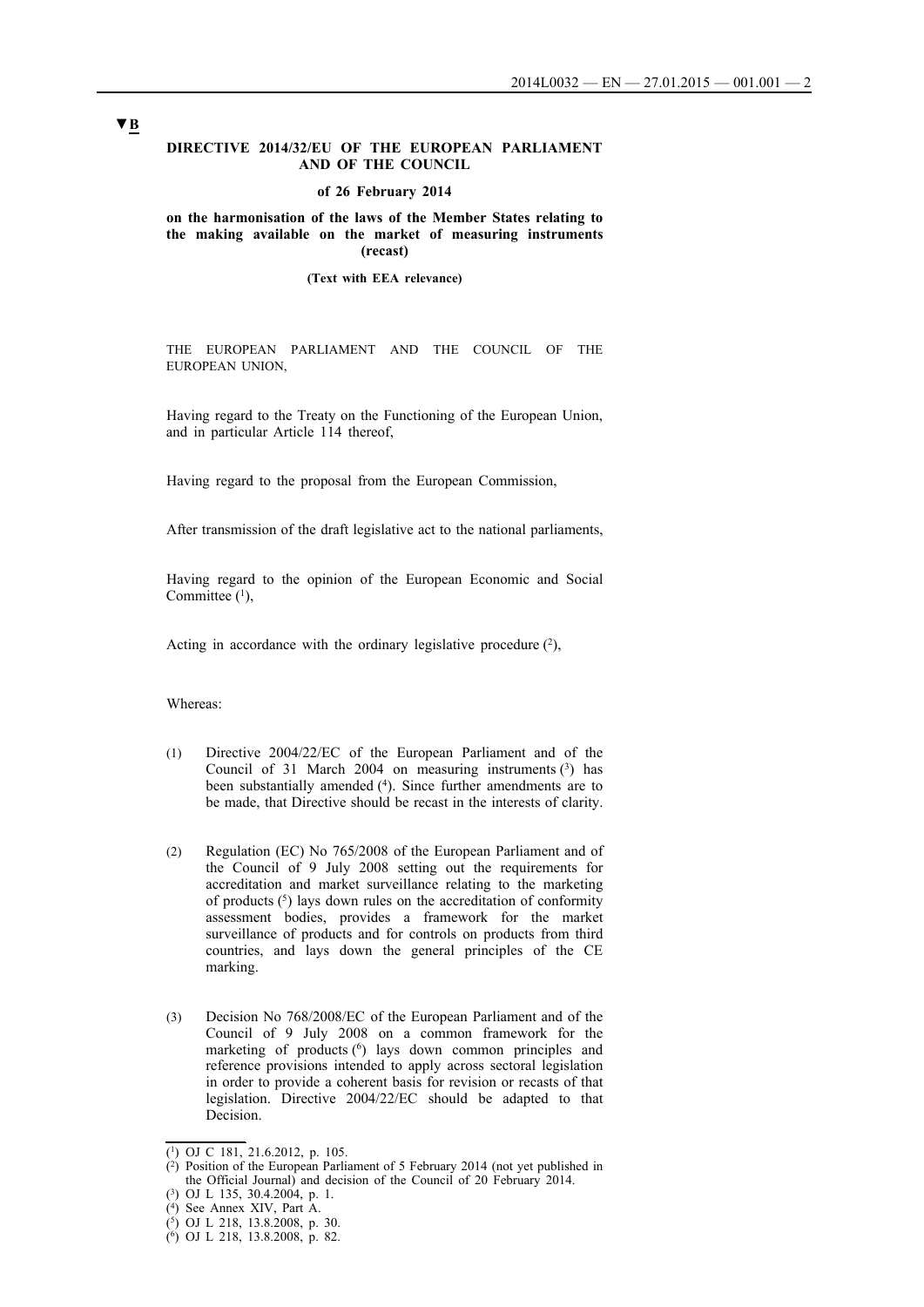- (4) This Directive covers measuring instruments which are new to the Union market when they are placed on the market; that is to say they are either new measuring instruments made by a manufacturer established in the Union or measuring instruments, whether new or second-hand, imported from a third country.
- (5) Correct and traceable measuring instruments can be used for a variety of measurement tasks. Those responding to reasons of public interest, public health, safety and order, protection of the environment and the consumer, of levying taxes and duties and of fair trading, which directly and indirectly affect the daily life of citizens in many ways, may require the use of legally controlled measuring instruments.
- (6) This Directive should apply to all forms of supply, including distance selling.
- (7) Legal metrological control should not lead to barriers to the free movement of measuring instruments. The applicable provisions should be the same in all Member States and proof of conformity should be accepted throughout the Union.
- (8) Legal metrological control requires conformity with specified performance requirements. The performance requirements that the measuring instruments must meet should provide a high level of protection. The conformity assessment should provide a high level of confidence.
- (9) Member States should as a general rule prescribe legal metrological control. Where legal metrological control is prescribed, only measuring instruments complying with common performance requirements should be used.
- (10) The principle of optionality introduced by Directive 2004/22/EC allows Member States to exercise their right to decide whether or not to prescribe the use of the measuring instruments covered by this Directive.
- (11) National specifications concerning the appropriate national requirements for use should not interfere with the provisions of this Directive on 'putting into use'.
- (12) The performance of certain measuring instruments is particularly sensitive to the environment, in particular the electromagnetic environment. Immunity of measuring instruments to electromagnetic interference should form an integral part of this Directive and the immunity requirements of Directive 2004/108/EC of the European Parliament and of the Council of 15 December 2004 on the approximation of the laws of the Member States relating to electromagnetic compatibility  $(1)$  should therefore not apply.

<sup>(1)</sup> OJ L 390, 31.12.2004, p. 24.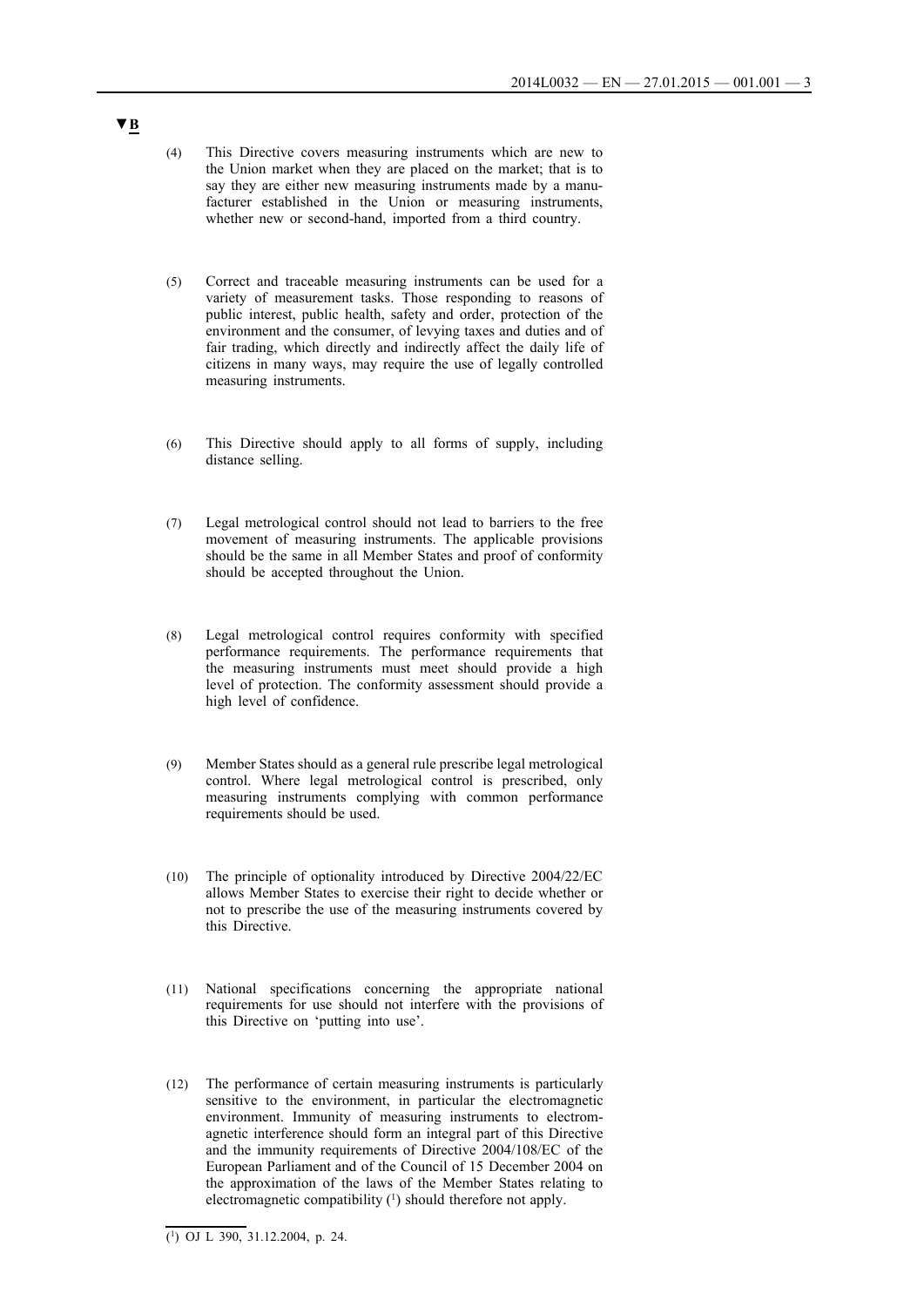- (13) In order to ensure the free circulation of measuring instruments in the Union, Member States should not impede the placing on the market and/or putting into use of measuring instruments that carry the CE marking and supplementary metrology marking in accordance with the provisions of this Directive.
- (14) Member States should take appropriate action to prevent non-complying measuring instruments from being placed on the market and/or put into use. Adequate cooperation between the competent authorities of the Member States is therefore necessary to ensure a Union-wide effect of this objective.
- (15) Economic operators should be responsible for the compliance of measuring instruments with this Directive, in relation to their respective roles in the supply chain, so as to ensure a high level of protection of the aspects of public interest covered by this Directive, and also to guarantee fair competition on the Union market.
- (16) All economic operators intervening in the supply and distribution chain should take appropriate measures to ensure that they make available on the market only measuring instruments which are in conformity with this Directive. It is necessary to provide for a clear and proportionate distribution of obligations which correspond to the role of each economic operator in the supply and distribution chain.
- (17) In order to facilitate communication between economic operators, market surveillance authorities and consumers, Member States should encourage economic operators to include a website address in addition to the postal address.
- (18) The manufacturer, having detailed knowledge of the design and production process, is best placed to carry out the conformity assessment procedure. Conformity assessment should therefore remain solely the obligation of the manufacturer.
- (19) It is necessary to ensure that measuring instruments from third countries entering the Union market comply with this Directive, and in particular that the appropriate conformity assessment procedures have been carried out by manufacturers with regard to those measuring instruments. Provision should therefore be made for importers to make sure that the measuring instruments they place on the market comply with the requirements of this Directive and that they do not place on the market measuring instruments which do not comply with such requirements or present a risk. Provision should also be made for importers to make sure that conformity assessment procedures have been carried out and that marking of measuring instruments and documentation drawn up by manufacturers are available for inspection by the competent national authorities.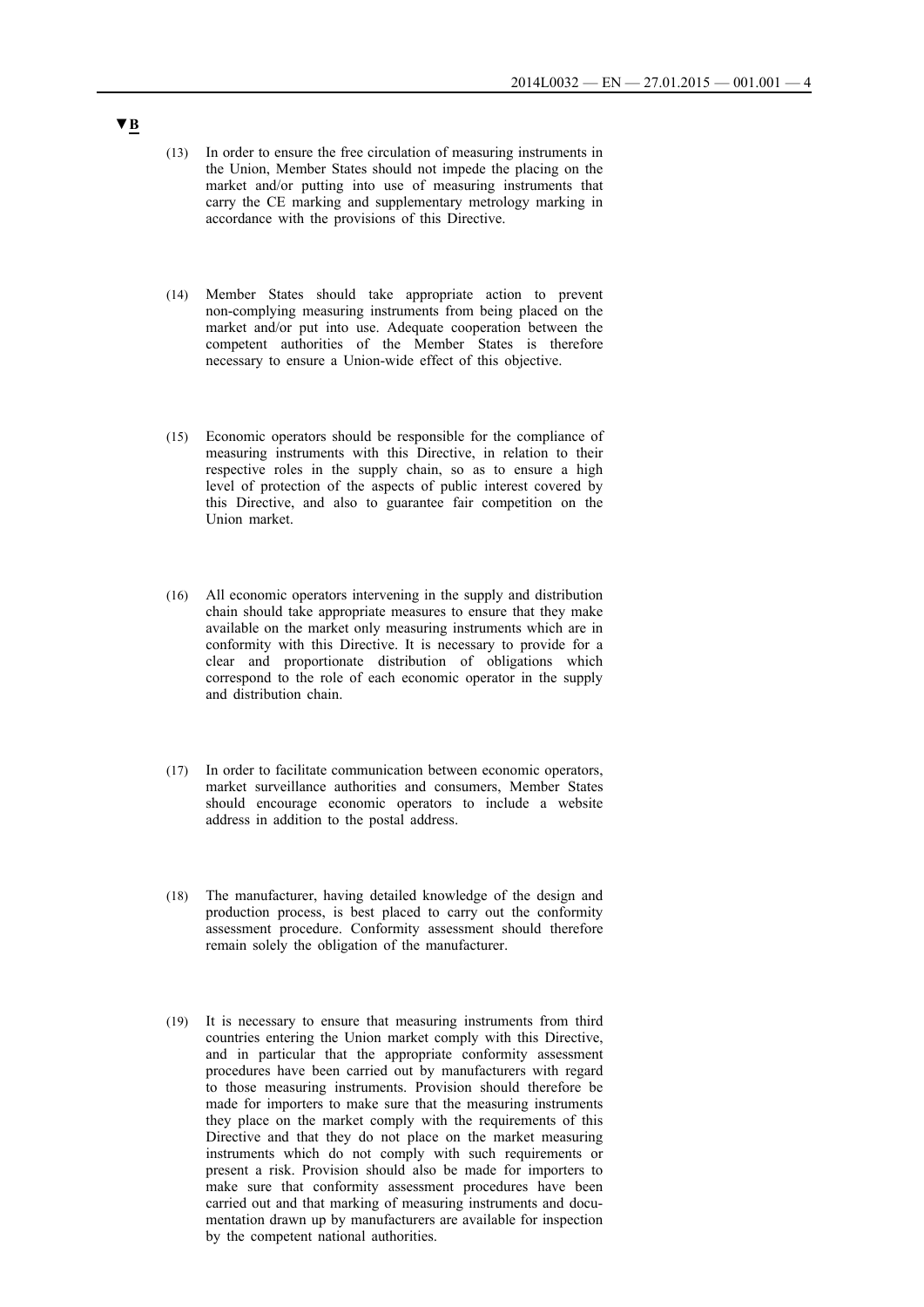- (20) When placing a measuring instrument on the market, every importer should indicate on the measuring instrument his name, registered trade name or registered trade mark and the postal address at which he can be contacted. Exceptions should be provided for in cases where the size or nature of the measuring instrument does not allow it. This includes cases where the importer would have to open the packaging to put his name and address on the measuring instrument.
- (21) The distributor makes a measuring instrument available on the market after it has been placed on the market by the manufacturer or the importer. The distributor should act with due care to ensure that its handling of the measuring instrument does not adversely affect the compliance of that instrument with this Directive.
- (22) Any economic operator that either places a measuring instrument on the market under his own name or trade mark or modifies a measuring instrument in such a way that compliance with of this Directive may be affected should be considered to be the manufacturer and should assume the obligations of the manufacturer.
- (23) Distributors and importers, being close to the market place, should be involved in market surveillance tasks carried out by competent national authorities, and should be prepared to participate actively, providing those authorities with all necessary information relating to the measuring instrument concerned.
- (24) Ensuring traceability of a measuring instrument throughout the whole supply chain helps to make market surveillance simpler and more efficient. An efficient traceability system facilitates market surveillance authorities' task of tracing economic operators who made non-compliant measuring instruments available on the market. When keeping the information required under this Directive for the identification of other economic operators, economic operators should not be required to update such information in respect of other economic operators who have either supplied them with a measuring instrument or to whom they have supplied a measuring instrument.
- (25) This Directive should be limited to the expression of essential requirements that do not impede technical progress, preferably performance requirements. In order to facilitate conformity assessment with those requirements it is necessary to provide for a presumption of conformity for measuring instruments which are in conformity with harmonised standards that are adopted in accordance with Regulation (EU) No 1025/2012 of the European Parliament and of the Council of 25 October 2012 on European Standardisation (1) for the purpose of expressing detailed technical specifications of those requirements.

**<sup>▼</sup>B**

 $\overline{(^1)}$  OJ L 316, 14.11.2012, p. 12.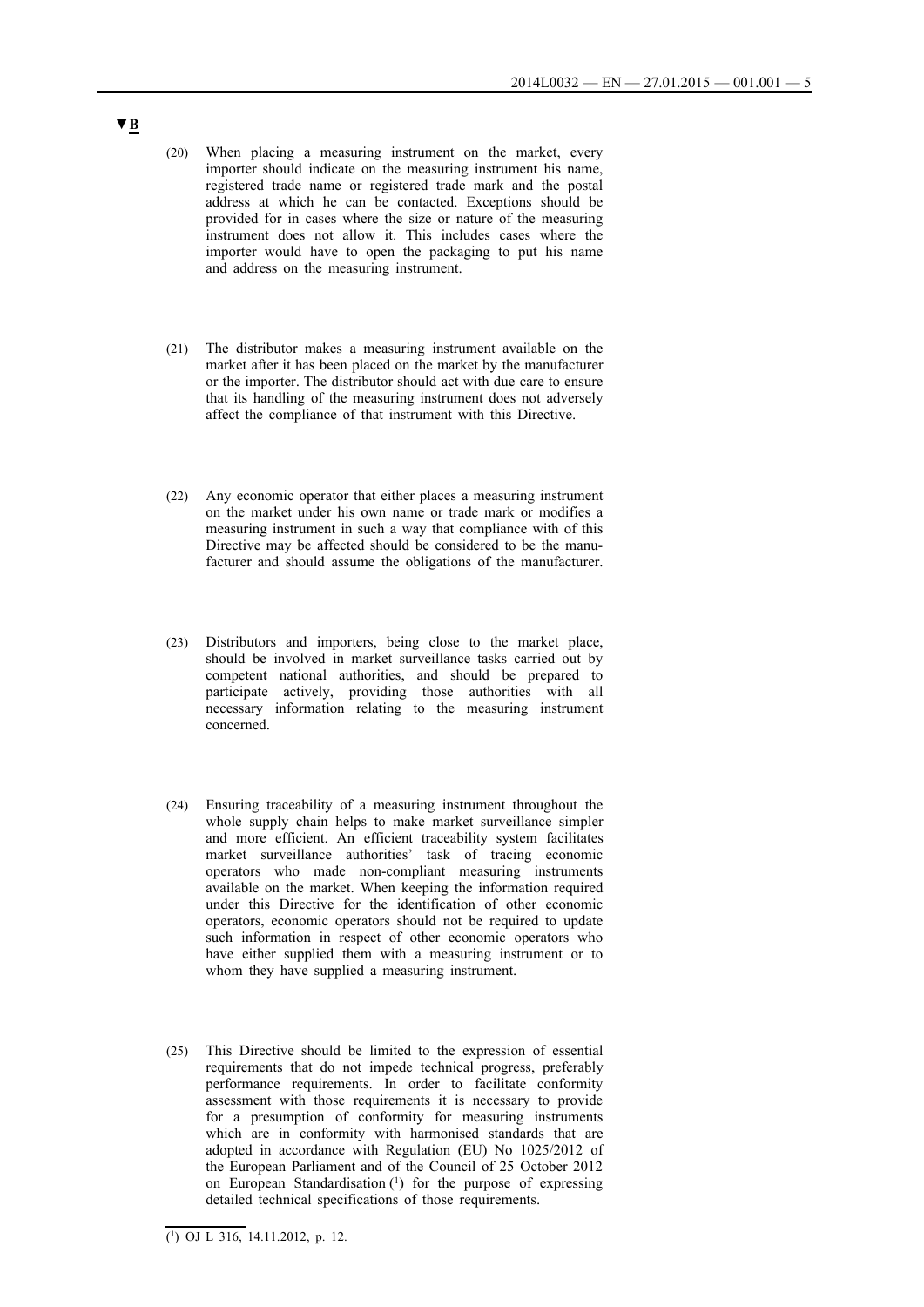- (26) Regulation (EU) No 1025/2012 provides for a procedure for objections to harmonised standards where those standards do not entirely satisfy the requirements of this Directive.
- (27) The technical and performance specifications of internationally agreed normative documents may also comply, in part or in full, with the essential requirements laid down by this Directive. In those cases the use of these internationally agreed normative documents should be allowed as an alternative to the use of harmonised standards and, under specific conditions, give rise to a presumption of conformity.
- (28) Conformity with the essential requirements laid down by this Directive can also be provided by specifications that are not supplied by a harmonised standard or an internationally agreed normative document. The use of harmonised standards or internationally agreed normative documents should therefore be optional.
- (29) In order to enable economic operators to demonstrate and the competent authorities to ensure that measuring instruments made available on the market comply with the essential requirements, it is necessary to provide for conformity assessment procedures. Decision No 768/2008/EC establishes modules for conformity assessment procedures, from the least to the most stringent, in proportion to the level of risk involved and the level of safety required. In order to ensure inter-sectoral coherence and to avoid ad-hoc variants, conformity assessment procedures should be chosen from among those modules. However, it is necessary to adapt those modules in order to reflect specific aspects of metrological control.
- (30) The conformity assessment of sub-assemblies should be carried out in accordance with this Directive. If sub-assemblies are made available on the market separately and independently of an instrument, their conformity assessment should be undertaken independently of the instrument concerned.
- (31) The state of the art in measurement technology is subject to constant evolution which may lead to changes in the needs for conformity assessments. Therefore, for each category of measuring instrument and, where appropriate, sub-assemblies, there should be an appropriate procedure or a choice between different procedures of equivalent stringency.
- (32) Manufacturers should draw up an EU declaration of conformity to provide information required under this Directive on the conformity of a measuring instrument with this Directive and with other relevant Union harmonisation legislation.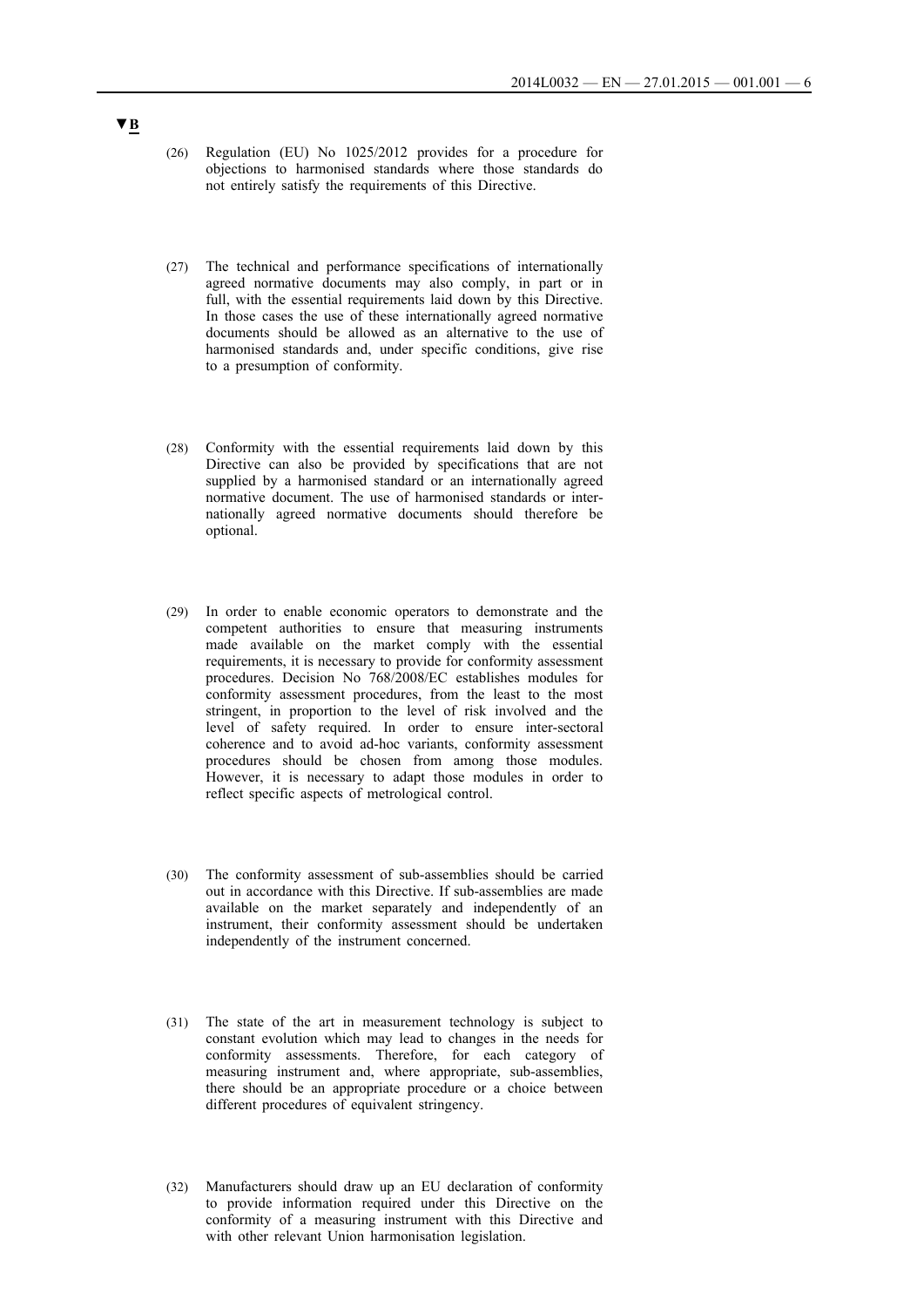- (33) To ensure effective access to information for market surveillance purposes, the information required to identify all applicable Union acts should be available in a single EU declaration of conformity. In order to reduce the administrative burden on economic operators, that single EU declaration of conformity may be a dossier made up of relevant individual declarations of conformity.
- (34) The CE marking and the supplementary metrology marking, indicating the conformity of a measuring instrument, are the visible consequence of a whole process comprising conformity assessment in a broad sense. General principles governing the CE marking and its relationship to other markings are set out in Regulation (EC) No 765/2008. Rules governing the affixing of the CE marking and the supplementary metrology marking should be laid down in this Directive.
- (35) In order to take account of differences in climatic conditions or of different levels of consumer protection that may apply at national level, it is necessary to establish environmental or accuracy classes as essential requirements.
- (36) Certain conformity assessment procedures set out in this Directive require the intervention of conformity assessment bodies, which are notified by the Member States to the Commission.
- (37) Experience has shown that the criteria set out in Directive 2004/22/EC that conformity assessment bodies have to fulfil to be notified to the Commission are not sufficient to ensure a uniformly high level of performance of notified bodies throughout the Union. It is, however, essential that all notified bodies perform their functions to the same level and under conditions of fair competition. That requires the setting of obligatory requirements for conformity assessment bodies wishing to be notified in order to provide conformity assessment services.
- (38) If a conformity assessment body demonstrates conformity with the criteria laid down in harmonised standards it should be presumed to comply with the corresponding requirements set out in this Directive.
- (39) In order to ensure a consistent level of quality in the performance of conformity assessment of measuring instruments, it is also necessary to set requirements for notifying authorities and other bodies involved in the assessment, notification and monitoring of notified bodies.
- (40) The system set out in this Directive should be complemented by the accreditation system provided for in Regulation (EC) No 765/2008. Since accreditation is an essential means of verifying the competence of conformity assessment bodies, it should also be used for the purposes of notification.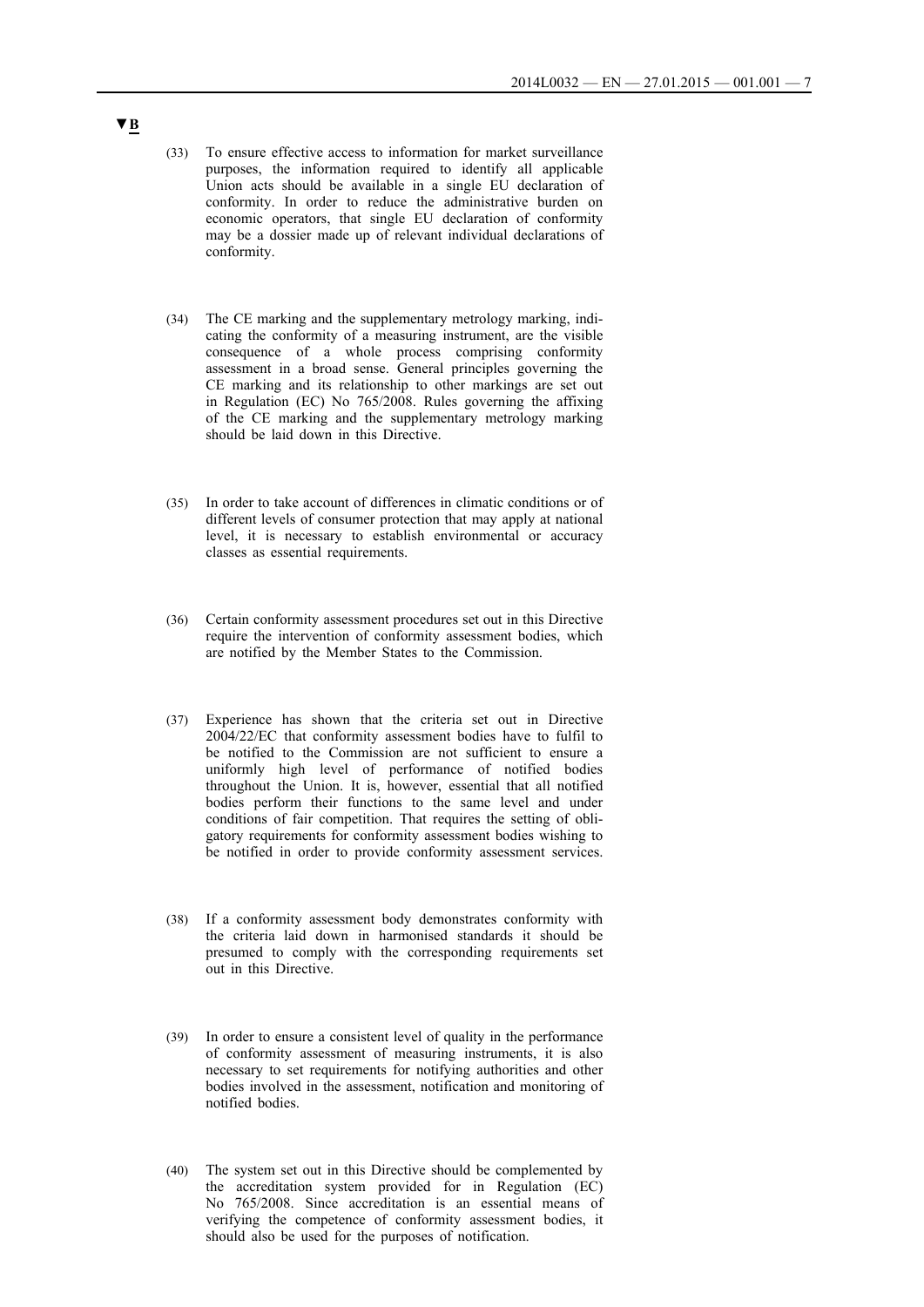- (41) Transparent accreditation as provided for in Regulation (EC) No 765/2008, ensuring the necessary level of confidence in certificates of conformity, should be considered by the national public authorities throughout the Union as the preferred means of demonstrating the technical competence of conformity assessment bodies. However, national authorities may consider that they possess the appropriate means of carrying out that evaluation themselves. In such cases, in order to ensure the appropriate level of credibility of evaluations carried out by other national authorities, they should provide the Commission and the other Member States with the necessary documentary evidence demonstrating the compliance of the conformity assessment bodies evaluated with the relevant regulatory requirements.
- (42) Conformity assessment bodies frequently subcontract parts of their activities linked to the assessment of conformity or have recourse to a subsidiary. In order to safeguard the level of protection required for the measuring instruments to be placed on the market, it is essential that conformity assessment subcontractors and subsidiaries fulfil the same requirements as notified bodies in relation to the performance of conformity assessment tasks. Therefore, it is important that the assessment of the competence and the performance of bodies to be notified and the monitoring of bodies already notified cover also activities carried out by subcontractors and subsidiaries.
- (43) It is necessary to increase the efficiency and transparency of the notification procedure and, in particular, to adapt it to new technologies so as to enable online notification.
- (44) Since notified bodies may offer their services throughout the Union, it is appropriate to give the other Member States and the Commission the opportunity to raise objections concerning a notified body. It is therefore important to provide for a period during which any doubts or concerns as to the competence of conformity assessment bodies can be clarified before they start operating as notified bodies.
- (45) In the interests of competitiveness, it is crucial that notified bodies apply the conformity assessment procedures without creating unnecessary burdens for economic operators. For the same reason, and to ensure equal treatment of economic operators, consistency in the technical application of the conformity assessment procedures needs to be ensured. That can best be achieved through appropriate coordination and cooperation between notified bodies.
- (46) In order to ensure legal certainty, it is necessary to clarify that rules on Union market surveillance and control of products entering the Union market provided for in Regulation (EC) No 765/2008 apply to measuring instruments covered by this Directive. This Directive should not prevent Member States from choosing the competent authorities to carry out those tasks.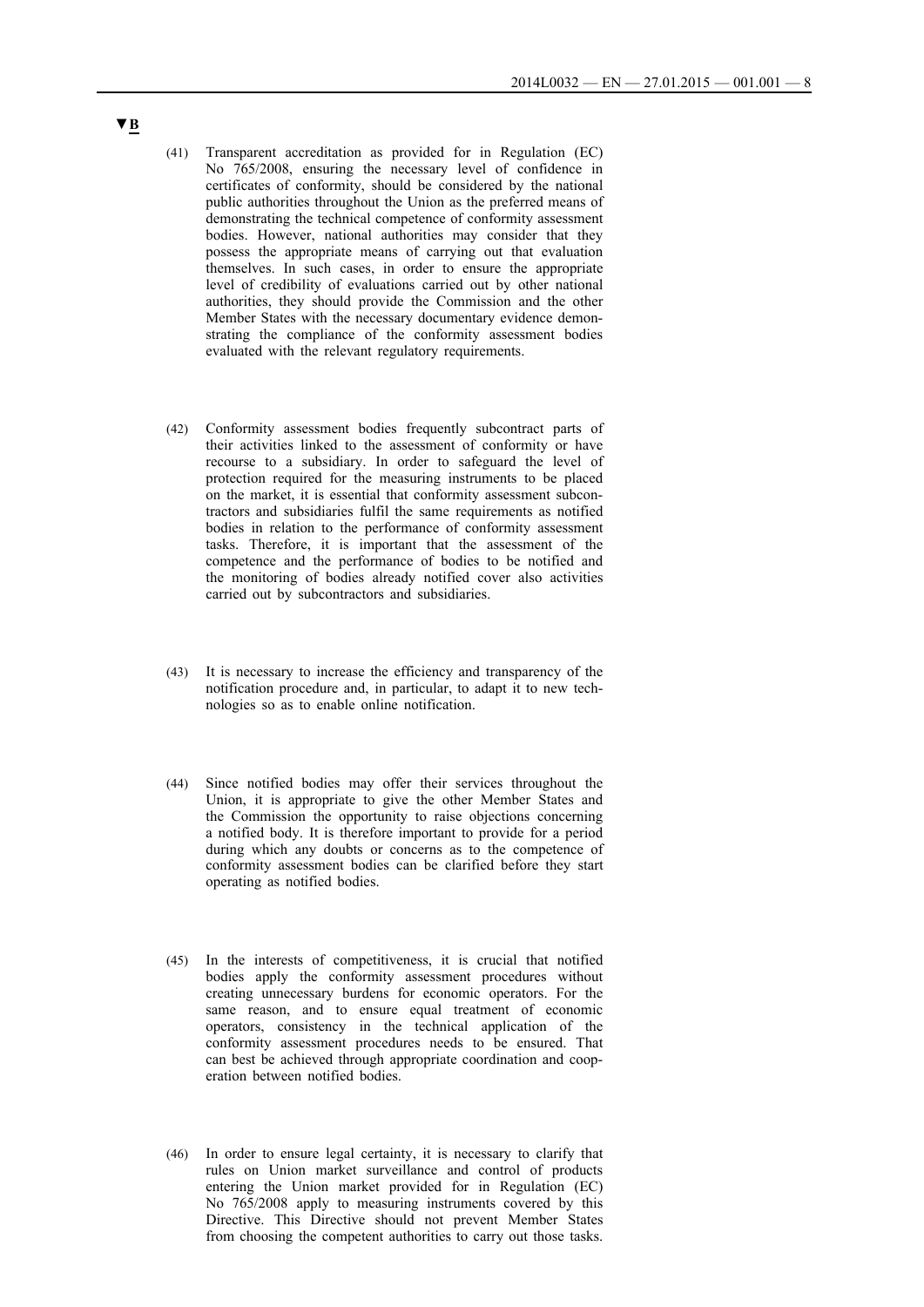- (47) Member States should take all appropriate measures to ensure that measuring instruments may be placed on the market only if, when properly stored and used for their intended purpose, or under conditions of use which can be reasonably foreseen, they do not endanger the health and safety of persons. Measuring instruments should be considered as non-compliant with the essential requirements laid down in this Directive only under conditions of use which can be reasonably foreseen, that is when such use could result from lawful and readily predictable human behaviour.
- (48) Directive 2004/22/EC already provides for a safeguard procedure allowing the Commission to examine the justification for a measure taken by a Member State against measuring instruments it considers to be non-compliant. In order to increase transparency and to reduce processing time, it is necessary to improve the existing safeguard procedure, with the view to making it more efficient and drawing on the expertise available in Member States.
- (49) The existing system should be supplemented by a procedure under which interested parties are informed of measures intended to be taken with regard to measuring instruments presenting a risk to aspects of public interest protection covered by this Directive. It should also allow market surveillance authorities, in cooperation with the relevant economic operators, to act at an early stage in respect of such measuring instruments.
- (50) Where the Member States and the Commission agree as to the justification of a measure taken by a Member State, no further involvement of the Commission should be required, except where non-compliance can be attributed to shortcomings of a harmonised standard or a normative document.
- (51) In order to ensure uniform conditions for the implementation of this Directive, implementing powers should be conferred on the Commission. Those powers should be exercised in accordance with Regulation (EU) No 182/2011 of the European Parliament and of the Council of 16 February 2011 laying down the rules and general principles concerning mechanisms for control by Member States of the Commission's exercise of implementing powers  $(1)$ .
- (52) The advisory procedure should be used for the adoption of implementing acts requesting the notifying Member State to take the necessary corrective measures in respect of notified bodies that do not meet or no longer meet the requirements for their notification.

 $\overline{(\text{1}) \text{ OJ L } 55, 28.2.2011, p. 13.}$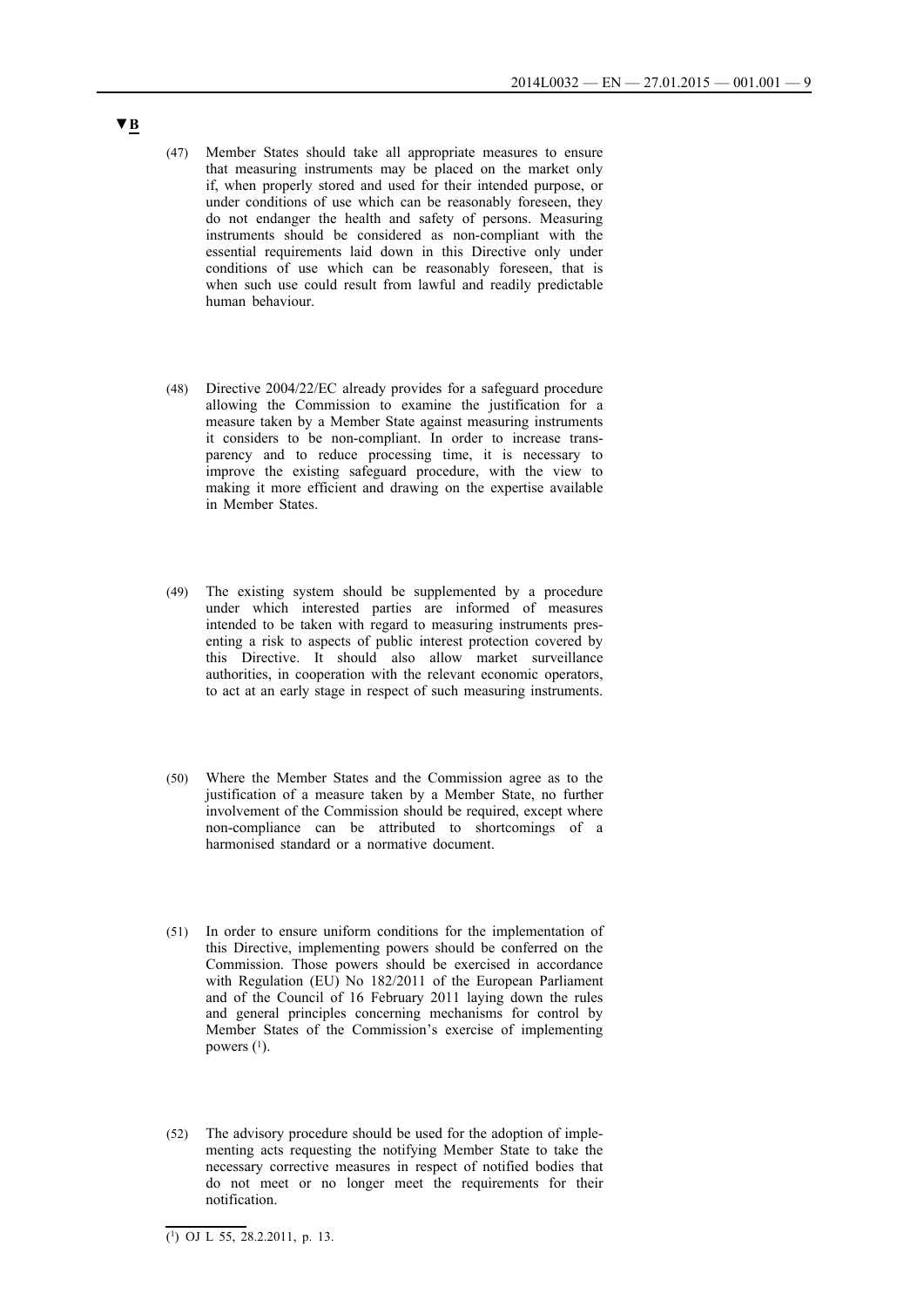- (53) The advisory procedure should also be used for the adoption of implementing acts with respect to the objections to the internationally agreed normative documents whose references have not yet been published in the *Official Journal of the European Union*, given that the relevant document has not yet led to the presumption of conformity with the applicable essential requirements.
- (54) The examination procedure should be used for the adoption of implementing acts with respect to the objections to the internationally agreed normative documents whose references were already published in the *Official Journal of the European Union* and which a Member State or the Commission considers justified, given that such acts could have consequences on the presumption of conformity with the applicable essential requirements.
- (55) The examination procedure should also be used for the adoption of implementing acts with respect to compliant measuring instruments which present a risk to the health or safety of persons or to other aspects of public interest protection.
- (56) In line with established practice, the committee set up by this Directive can play a useful role in examining matters concerning the application of this Directive raised either by its chair or by a representative of a Member State in accordance with its rules of procedure.
- (57) When matters relating to this Directive, other than its implementation or infringements, are being examined, i.e. in a Commission expert group, the European Parliament should in line with existing practice receive full information and documentation and, where appropriate, an invitation to attend such meetings.
- (58) The Commission should, by means of implementing acts and, given their special nature, acting without the application of Regulation (EU) No 182/2011, determine whether measures taken by Member States in respect of non-compliant measuring instruments are justified or not.
- (59) In order to take into account the developments in the measurement technology, the power to adopt acts in accordance with Article 290 of the Treaty on the Functioning of the European Union should be delegated to the Commission in respect of amendments to the instrument-specific Annexes. It is of particular importance that the Commission carry out appropriate consultations during its preparatory work, including at expert level. The Commission, when preparing and drawing up delegated acts, should ensure a simultaneous, timely and appropriate transmission of relevant documents to the European Parliament and to the Council.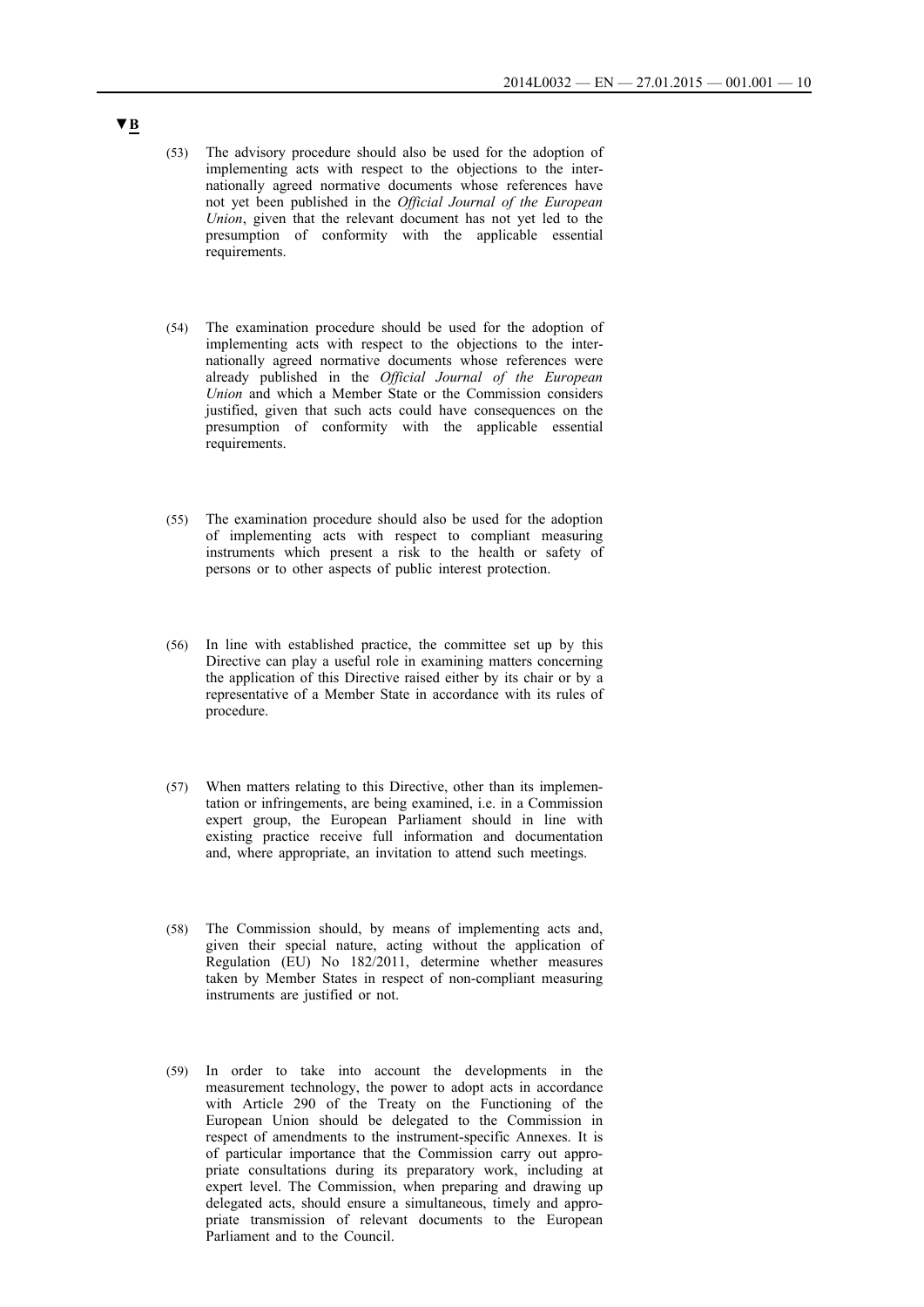- (60) Member States should lay down rules on penalties applicable to infringements of the provisions of national law adopted pursuant to this Directive and ensure that those rules are enforced. The penalties provided for should be effective, proportionate and dissuasive.
- (61) It is necessary to provide for reasonable transitional arrangements that allow the making available on the market and putting into use, without the need to comply with further product requirements, of measuring instruments that have already been placed on the market in accordance with Directive 2004/22/EC before the date of application of national measures transposing this Directive. Distributors should therefore be able to supply measuring instruments that have been placed on the market, namely stock that is already in the distribution chain, before the date of application of national measures transposing this Directive.
- (62) Since the objective of this Directive, namely to ensure that measuring instruments on the market fulfil the requirements providing for a high level of protection of the public interests covered by this Directive while guaranteeing the functioning of the internal market cannot be sufficiently achieved by the Member States but can rather, by reason of its scale and effects, be better achieved at Union level, the Union may adopt measures, in accordance with the principle of subsidiarity as set out in Article 5 of the Treaty on European Union. In accordance with the principle of proportionality, as set out in that Article, this Directive does not go beyond what is necessary in order to achieve that objective.
- (63) The obligation to transpose this Directive into national law should be confined to those provisions which represent a substantive amendment as compared to the earlier Directive. The obligation to transpose the provisions which are unchanged arises under the earlier Directive.
- (64) This Directive should be without prejudice to the obligations of the Member States relating to the time-limits for transposition into national law and the dates of application of the Directives set out in Annex XIV, Part B,

HAVE ADOPTED THIS DIRECTIVE:

### CHAPTER 1

## **GENERAL PROVISIONS**

#### *Article 1*

### **Subject matter**

This Directive establishes the requirements that measuring instruments have to satisfy with a view to their being made available on the market and/or put into use for the measuring tasks referred to in Article 3(1).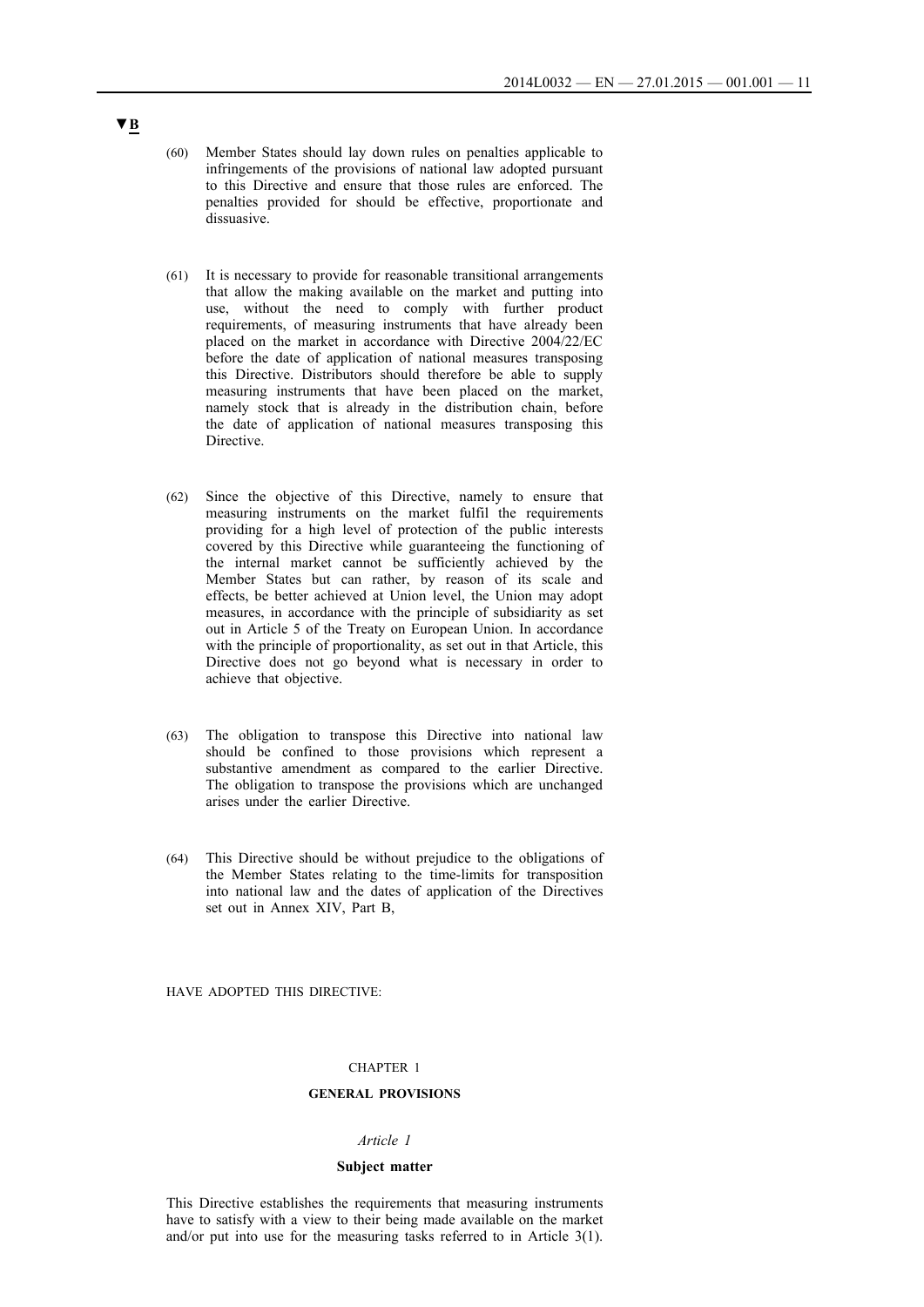### **Scope**

1. This Directive applies to the measuring instruments defined in the instrument-specific Annexes III to XII (hereinafter 'instrument-specific Annexes') concerning water meters (MI-001), gas meters and volume conversion devices (MI-002), active electrical energy meters (MI-003), thermal energy meters (MI-004), measuring systems for continuous and dynamic measurement of quantities of liquids other than water (MI-005), automatic weighing instruments (MI-006), taximeters (MI-007), material measures (MI-008), dimensional measuring instruments (MI-009) and exhaust gas analysers (MI-010).

2. This Directive is a specific Directive in respect of requirements for electromagnetic immunity within the meaning of Article 2(3) of Directive 2014/30/EU of the European Parliament and of the Council (1). That Directive continues to apply with regard to emission requirements.

### *Article 3*

### **Optionality**

1. Member States may prescribe the use of measuring instruments for measuring tasks, where they consider it justified for reasons of public interest, public health, public safety, public order, protection of the environment, protection of consumers, levying of taxes and duties and fair trading.

2. Where Member States do not prescribe such use, they shall communicate the reasons therefor to the Commission and the other Member States.

#### *Article 4*

#### **Definitions**

For the purposes of this Directive, the following definitions shall apply:

- (1) 'measuring instrument' means any device or system with a measurement function that is covered by Article  $2(1)$ ;
- (2) 'sub-assembly' means a hardware device, mentioned as such in the instrument-specific annexes, that functions independently and makes up a measuring instrument together with other sub-assemblies with which it is compatible, or with a measuring instrument with which it is compatible;
- (3) 'legal metrological control' means the control of the measurement tasks intended for the field of application of a measuring instrument, for reasons of public interest, public health, public safety, public order, protection of the environment, levying of taxes and duties, protection of the consumers and fair trading;

<sup>(1)</sup> Directive 2014/30/EU of the European Parliament and of the Council of 26 February 2014 on the harmonisation of the laws of the Member States relating to electromagnetic compatibility (see page 79 of this Official Journal).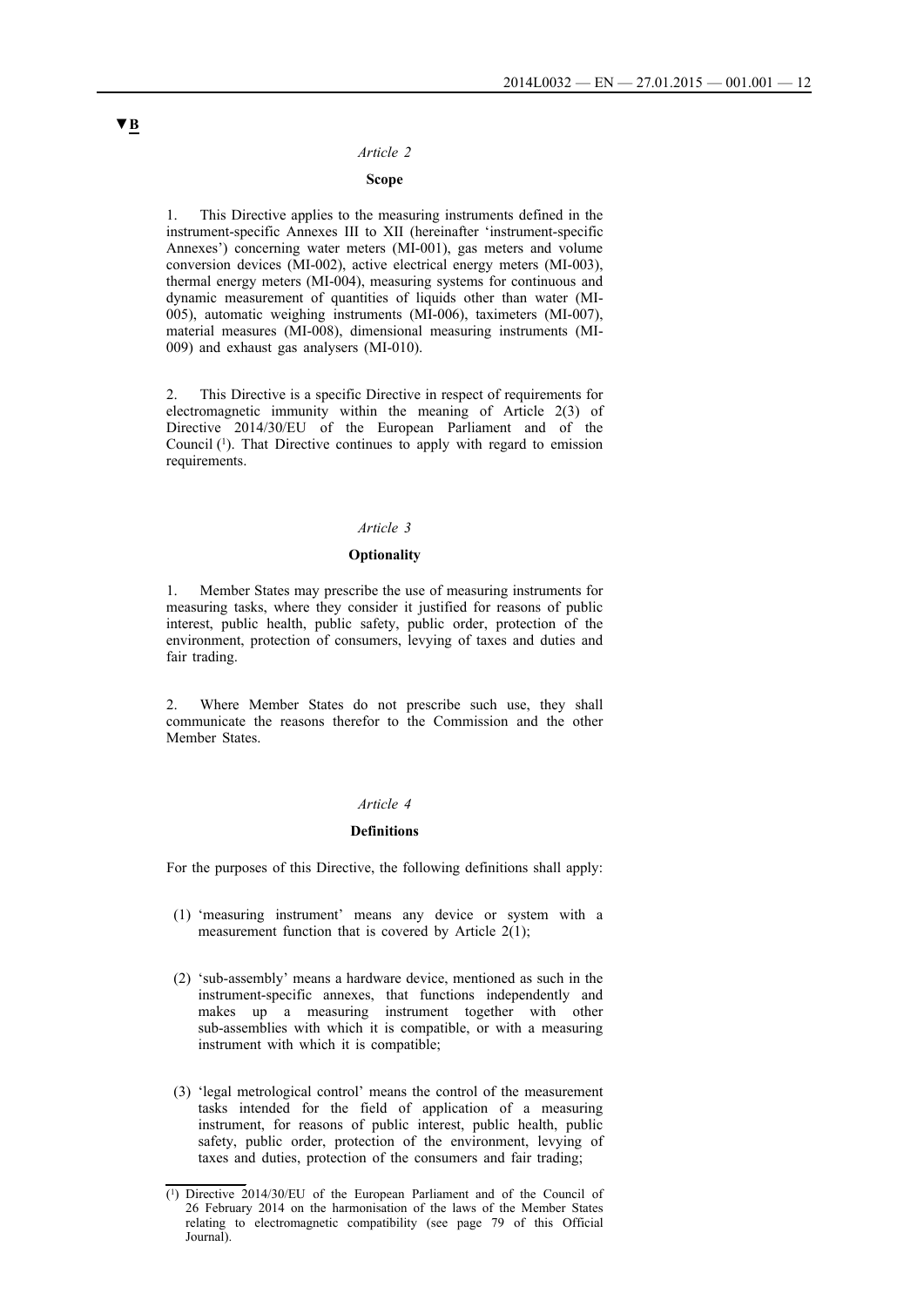- (4) 'normative document' means a document containing technical specifications adopted by the International Organisation of Legal Metrology;
- (5) 'making available on the market' means any supply of a measuring instrument for distribution or use on the Union market in the course of a commercial activity, whether in return for payment or free of charge;
- (6) 'placing on the market' means the first making available of a measuring instrument on the Union market;
- (7) 'putting into use' means the first use of a measuring instrument intended for the end-user for the purposes for which it was intended;
- (8) 'manufacturer' means any natural or legal person who manufactures a measuring instrument or has a measuring instrument designed or manufactured, and markets that measuring instrument under his name or trade mark or puts it into use for his own purposes;
- (9) 'authorised representative' means any natural or legal person established within the Union who has received a written mandate from a manufacturer to act on his behalf in relation to specified tasks;
- (10) 'importer' means any natural or legal person established within the Union who places a measuring instrument from a third country on the Union market;
- (11) 'distributor' means any natural or legal person in the supply chain, other than the manufacturer or the importer, who makes a measuring instrument available on the market;
- (12) 'economic operators' means the manufacturer, the authorised representative, the importer and the distributor;
- (13) 'technical specification' means a document that prescribes technical requirements to be fulfilled by a measuring instrument;
- (14) 'harmonised standard' means harmonised standard as defined in point (c) of point 1 of Article 2 of Regulation (EU) No 1025/2012;
- (15) 'accreditation' means accreditation as defined in point 10 of Article 2 of Regulation (EC) no 765/2008;
- (16) 'national accreditation body' means national accreditation body as defined in point 11 of Article 2 of Regulation (EC) no 765/2008;
- (17) 'conformity assessment' means the process demonstrating whether the essential requirements of this Directive relating to a measuring instrument have been fulfilled;
- (18) 'conformity assessment body' means a body that performs conformity assessment activities including calibration, testing, certification and inspection;
- (19) 'recall' means any measure aimed at achieving the return of a measuring instrument that has already been made available to the end-user;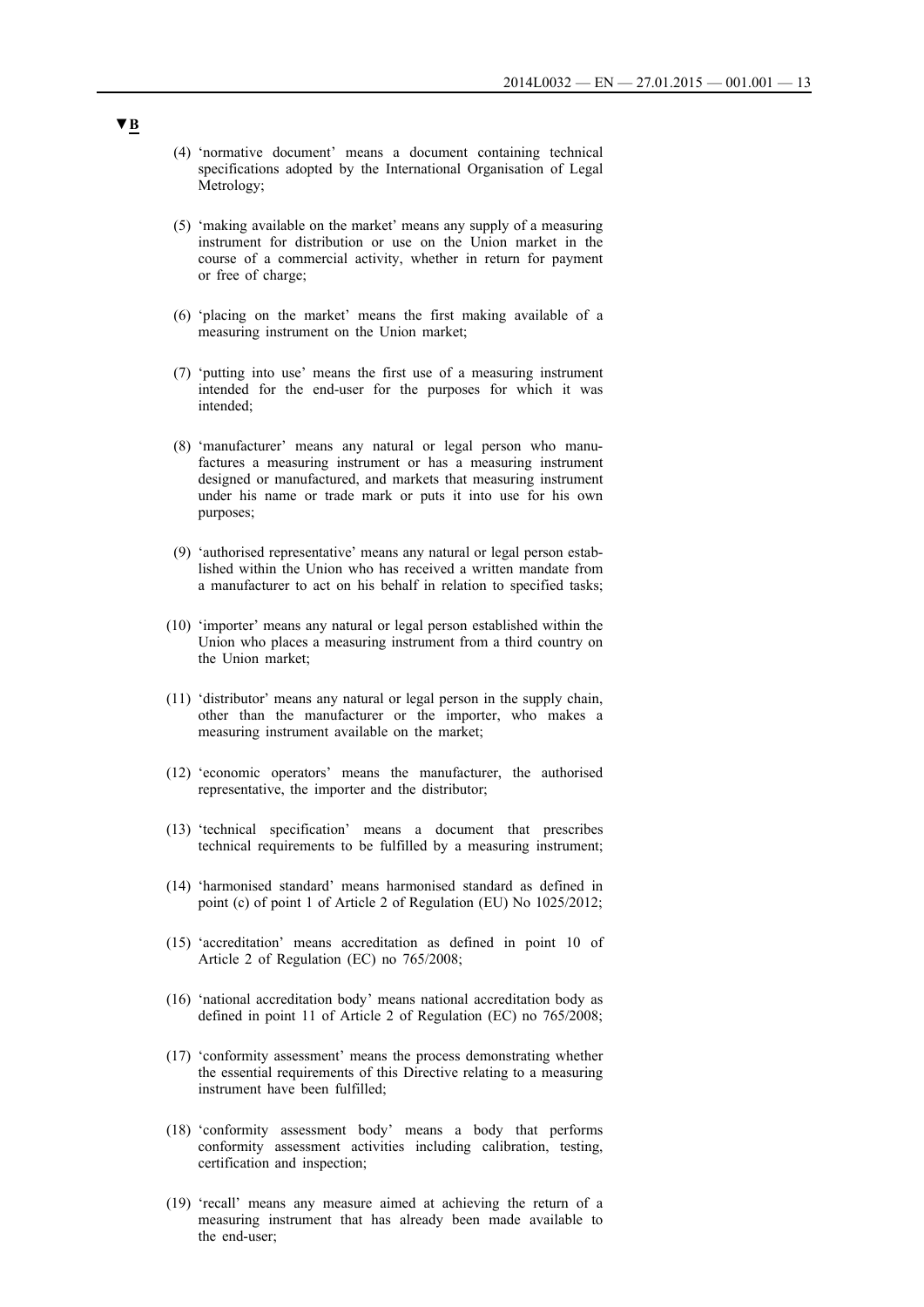- (20) 'withdrawal' means any measure aimed at preventing a measuring instrument in the supply chain from being made available on the market;
- (21) 'Union harmonisation legislation' means any Union legislation harmonising the conditions for the marketing of products;
- (22) 'CE marking' means a marking by which the manufacturer indicates that the measuring instrument is in conformity with the applicable requirements set out in Union harmonisation legislation providing for its affixing.

#### **Applicability to sub-assemblies**

Where instrument-specific annexes lay down the essential requirements for sub-assemblies, this Directive shall apply mutatis mutandis to such sub-assemblies.

Sub-assemblies and measuring instruments may be assessed independently and separately for the purpose of establishing conformity.

### *Article 6*

#### **Essential requirements**

A measuring instrument shall meet the essential requirements set out in Annex I and in the relevant instrument-specific Annex.

Member States may require, if it is needed for correct use of the instrument, the information referred to in point 9 of Annex I or in the relevant instrument-specific Annexes to be provided in a language which can be easily understood by end-users, as determined by the Member State in which the instrument is made available on the market.

### *Article 7*

### **Making available on the market and putting into use**

1. Member States shall not impede for reasons covered by this Directive the making available on the market and/or putting into use of any measuring instrument that satisfies the requirements of this Directive.

2. Member States shall take all appropriate measures to ensure that measuring instruments are made available on the market and/or put into use only if they satisfy the requirements of this Directive.

3. A Member State may require a measuring instrument to satisfy provisions governing its putting into use that are justified by local climatic conditions. In such a case, the Member State shall choose appropriate upper and lower temperature limits from Table 1 of Annex I and may specify humidity conditions (condensing or non-condensing) and whether the intended location of use is open or closed.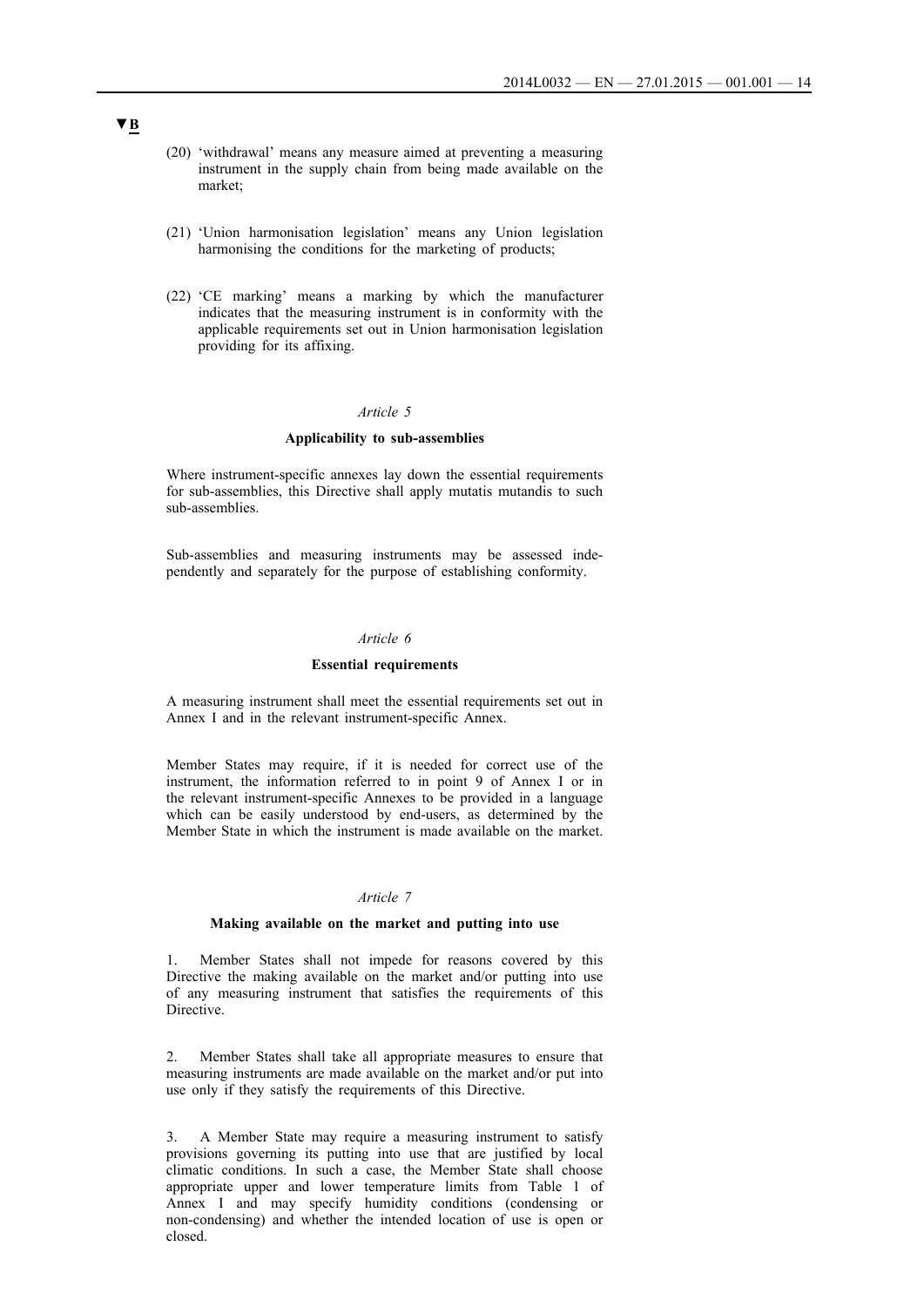4. When different accuracy classes are defined for a measuring instrument:

- (a) the instrument-specific Annexes under the heading 'Putting into use' may indicate the accuracy classes to be used for specific applications;
- (b) in all other cases a Member State may determine the accuracy classes to be used for specific applications within the classes defined, subject to allowing the use of all accuracy classes on its territory.

For the purposes of point (a) or point (b), measuring instruments of a better accuracy class may be used if the owner so chooses.

5. At trade fairs, exhibitions, demonstrations or similar events, Member States shall not prevent the showing of measuring instruments not in conformity with this Directive, provided that a visible sign clearly indicates their non-conformity and their non-availability for making available on the market and/or putting into use until they are brought into conformity.

### CHAPTER 2

#### **OBLIGATIONS OF ECONOMIC OPERATORS**

### *Article 8*

#### **Obligations of manufacturers**

1. When placing their measuring instruments on the market and/or putting them into use, manufacturers shall ensure that they have been designed and manufactured in accordance with the essential requirements set out in Annex I and in the relevant instrument-specific Annexes.

Manufacturers shall draw up the technical documentation referred to in Article 18 and carry out the relevant conformity assessment procedure referred to in Article 17 or have it carried out.

Where compliance of a measuring instrument with the applicable requirements of this Directive has been demonstrated by that conformity assessment procedure, manufacturers shall draw up an EU declaration of conformity and affix the CE marking and the supplementary metrology marking.

3. Manufacturers shall keep the technical documentation and the EU declaration of conformity for 10 years after the measuring instrument has been placed on the market.

4. Manufacturers shall ensure that procedures are in place for series production to remain in conformity with this Directive. Changes in measuring instrument design or characteristics and changes in the harmonised standards, normative documents or in other technical specifications by reference to which conformity of a measuring instrument is declared shall be adequately taken into account.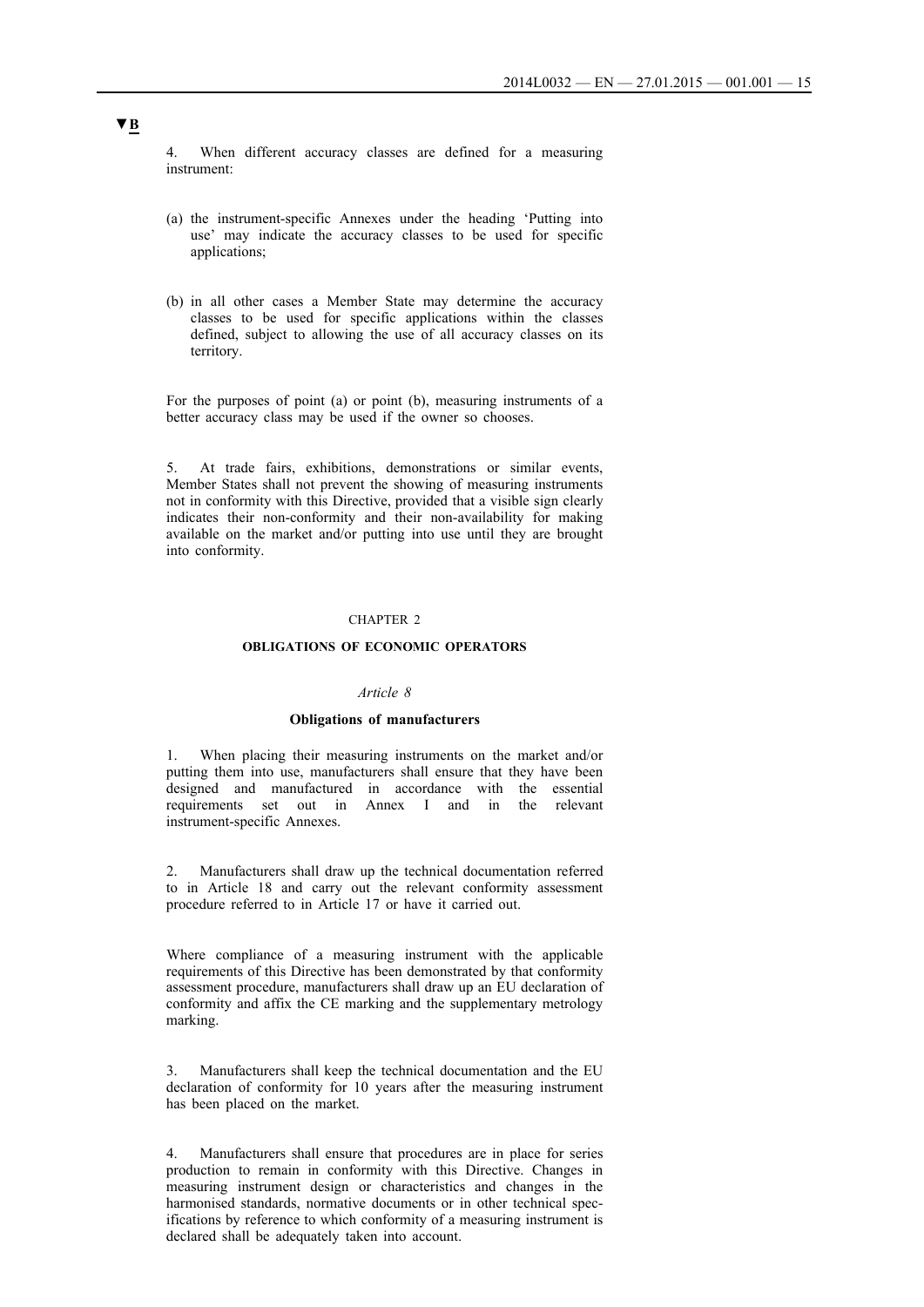When deemed appropriate with regard to the performance of a measuring instrument, manufacturers shall carry out sample testing of measuring instruments made available on the market, investigate and, if necessary, keep a register of complaints, of non-conforming measuring instruments and measuring instrument recalls, and shall keep distributors informed of any such monitoring.

5. Manufacturers shall ensure that measuring instruments which they have placed on the market bear a type, batch or serial number or other element allowing their identification, or, where the size or nature of the measuring instrument does not allow it, that the required information is provided in a document accompanying the measuring instrument and on the packaging, if any, in accordance with point 9.2 of Annex I.

6. Manufacturers shall indicate on the measuring instrument their name, registered trade name or registered trade mark and the postal address at which they can be contacted or, where that is not possible, in a document accompanying the measuring instrument and on the packaging, if any, in accordance with point 9.2 of Annex I. The address shall indicate a single point at which the manufacturer can be contacted. The contact details shall be in a language easily understood by end-users and market surveillance authorities.

7. Manufacturers shall ensure that the measuring instrument which they have placed on the market is accompanied by a copy of the EU Declaration of conformity and by instructions and information in accordance with point 9.3 of Annex I, in a language which can be easily understood by end-users, as determined by the Member State concerned. Such instructions and information, as well as any labelling, shall be clear, understandable and intelligible.

8. Manufacturers who consider or have reason to believe that a measuring instrument which they have placed on the market is not in conformity with this Directive shall immediately take the corrective measures necessary to bring that measuring instrument into conformity, to withdraw it or recall it, if appropriate. Furthermore, where the measuring instrument presents a risk, manufacturers shall immediately inform the competent national authorities of the Member States in which they made the measuring instrument available on the market to that effect, giving details, in particular, of the non-compliance and of any corrective measures taken.

Manufacturers shall, further to a reasoned request from a competent national authority, provide it with all the information and documentation in paper or electronic form necessary to demonstrate the conformity of the measuring instrument with this Directive, in a language which can be easily understood by that authority. They shall cooperate with that authority, at its request, on any action taken to eliminate the risks posed by measuring instruments which they have placed on the market.

#### *Article 9*

#### **Authorised representatives**

1. A manufacturer may, by a written mandate, appoint an authorised representative.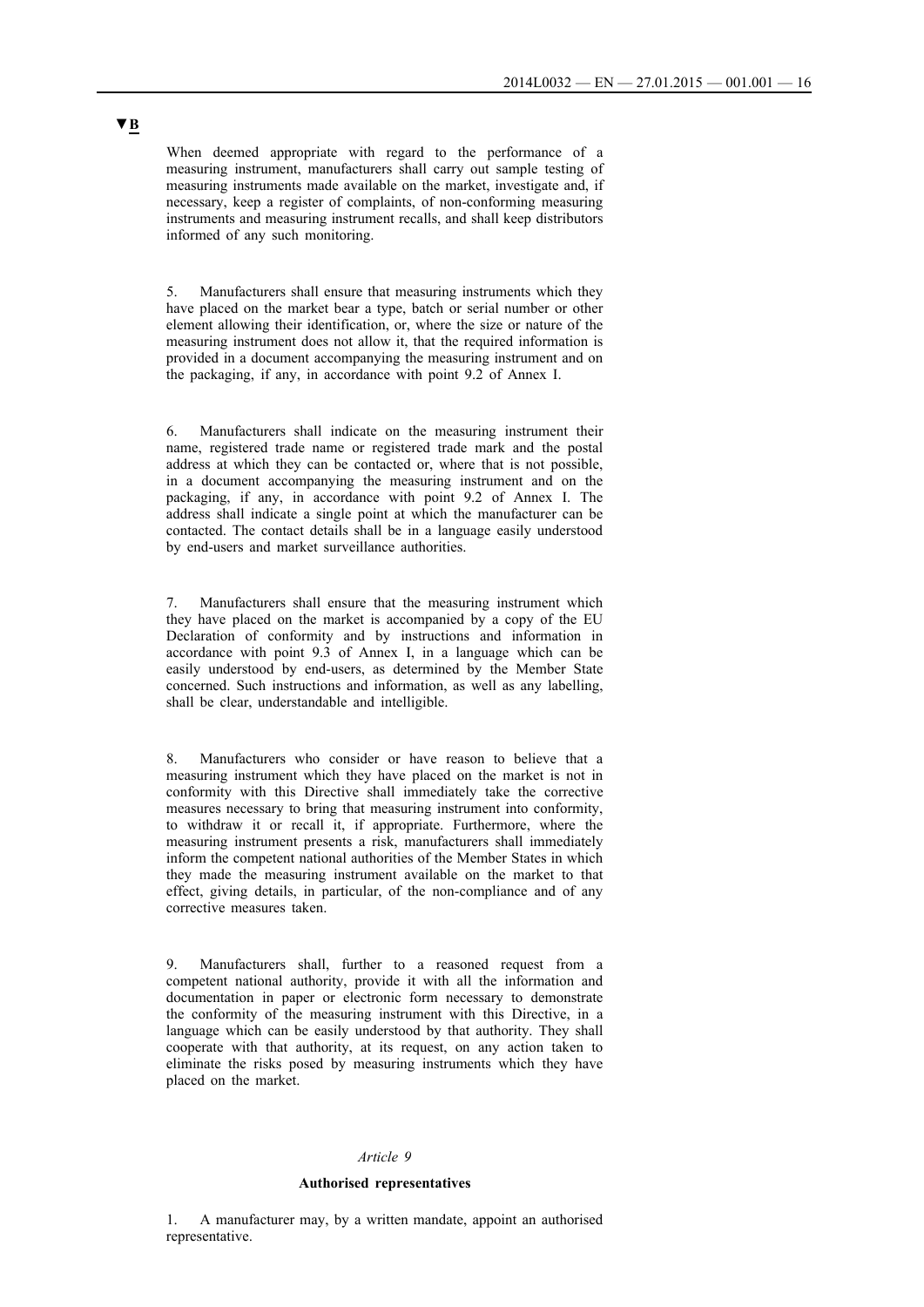The obligations laid down in Article 8(1) and the obligation to draw up technical documentation referred to in Article 8(2) shall not form part of the authorised representative's mandate.

2. An authorised representative shall perform the tasks specified in the mandate received from the manufacturer. The mandate shall allow the authorised representative to do at least the following:

- (a) keep the EU declaration of conformity and the technical documentation at the disposal of national market surveillance authorities for 10 years after the measuring instrument has been placed on the market;
- (b) further to a reasoned request from a competent national authority, provide that authority with all the information and documentation necessary to demonstrate the conformity of a measuring instrument;
- (c) cooperate with the competent national authorities, at their request, on any action taken to eliminate the risks posed by measuring instruments covered by their mandate.

### *Article 10*

#### **Obligations of importers**

1. Importers shall place only compliant measuring instruments on the market.

2. Before placing a measuring instrument on the market and/or putting a measuring instrument into use importers shall ensure that the appropriate conformity assessment procedure referred to in Article 17 has been carried out by the manufacturer. They shall ensure that the manufacturer has drawn up the technical documentation, that the measuring instrument bears the CE marking and the supplementary metrology marking and is accompanied by a copy of the EU declaration of conformity and the required documents, and that the manufacturer has complied with the requirements set out in Article 8(5) and (6).

Where an importer considers or has reason to believe that a measuring instrument is not in conformity with the essential requirements set out in Annex I and in the relevant instrument-specific Annexes, he shall not place the measuring instrument on the market or put it into use until it has been brought into conformity. Furthermore, where the measuring instrument presents a risk, the importer shall inform the manufacturer and the market surveillance authorities to that effect.

3. Importers shall indicate on the measuring instrument their name, registered trade name or registered trade mark and the postal address at which they can be contacted or, where that is not possible, in a document accompanying the measuring instrument and on its packaging, if any, in accordance with point 9.2 of Annex I. The contact details shall be in a language easily understood by end-users and market surveillance authorities.

4. Importers shall ensure that the measuring instrument is accompanied by instructions and information in accordance with point 9.3 of Annex I, in a language which can be easily understood by end-users, as determined by the Member State concerned.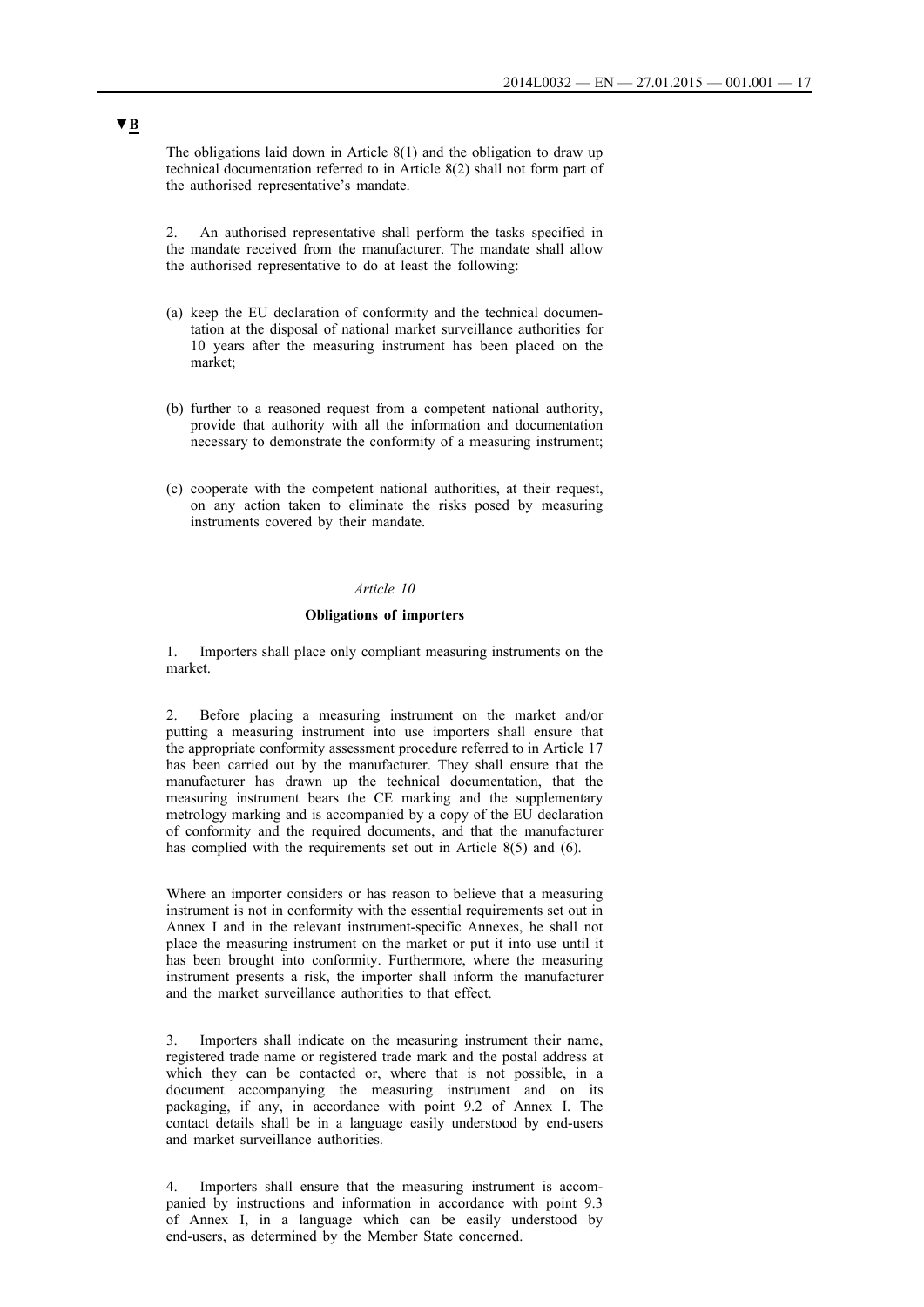5. Importers shall ensure that, while a measuring instrument is under their responsibility, its storage or transport conditions do not jeopardise its compliance with the essential requirements set out in Annex I and in the relevant instrument-specific Annexes.

6. When deemed appropriate with regard to the performance of a measuring instrument, importers shall carry out sample testing of measuring instruments made available on the market, investigate, and, if necessary, keep a register of complaints, of non-conforming measuring instruments and measuring instrument recalls, and shall keep distributors informed of any such monitoring.

7. Importers who consider or have reason to believe that a measuring instrument which they have placed on the market is not in conformity with this Directive shall immediately take the corrective measures necessary to bring that measuring instrument into conformity, to withdraw it or recall it, if appropriate. Furthermore, where the measuring instrument presents a risk, importers shall immediately inform the competent national authorities of the Member States in which they made the measuring instrument available on the market to that effect, giving details, in particular, of the non-compliance and of any corrective measures taken.

8. Importers shall, for 10 years after the measuring instrument has been placed on the market keep a copy of the EU declaration of conformity at the disposal of the market surveillance authorities and ensure that the technical documentation can be made available to those authorities, upon request.

Importers shall, further to a reasoned request from a competent national authority, provide it with all the information and documentation in paper or electronic form necessary to demonstrate the conformity of a measuring instrument in a language which can be easily understood by that authority. They shall cooperate with that authority, at its request, on any action taken to eliminate the risks posed by measuring instruments which they have placed on the market.

### *Article 11*

### **Obligations of distributors**

1. When making a measuring instrument available on the market and/or putting it into use, distributors shall act with due care in relation to the requirements of this Directive.

2. Before making a measuring instrument available on the market and/or putting a measuring instrument into use distributors shall verify that the measuring instrument bears the CE marking and the supplementary metrology marking, that it is accompanied by the EU declaration of conformity, by the required documents and by instructions and information in accordance with point 9.3 of Annex I, in a language which can be easily understood by end-users in the Member State in which the measuring instrument is to be made available on the market and/or put into use, and that the manufacturer and the importer have complied with the requirements set out in Article 8(5) and (6) and Article 10(3) respectively.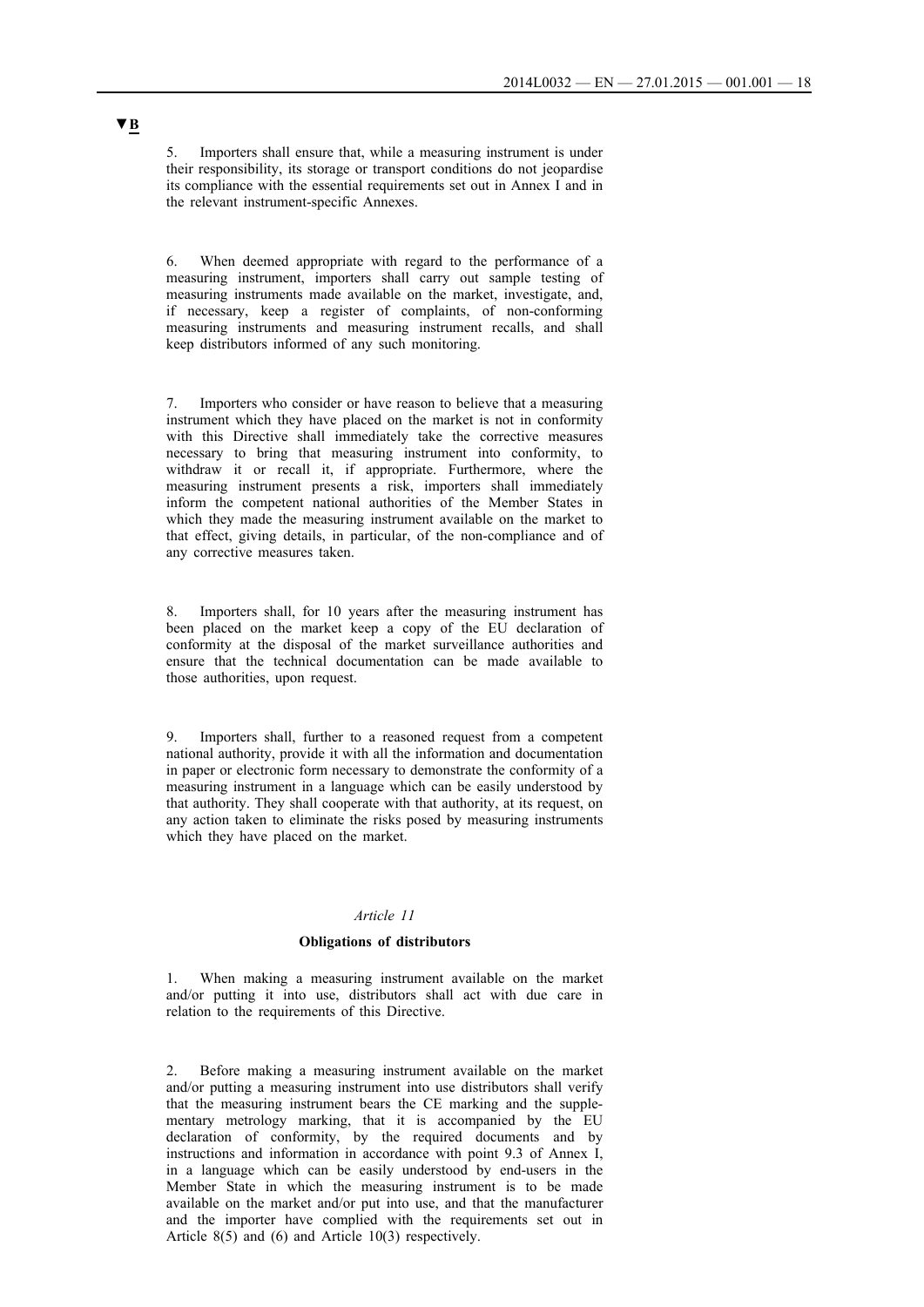Where a distributor considers or has reason to believe that a measuring instrument is not in conformity with the essential requirements set out in Annex I and in the relevant instrument-specific Annexes, he shall not make the measuring instrument available on the market or put it into use, until it has been brought into conformity. Furthermore, where the measuring instrument presents a risk, the distributor shall inform the manufacturer or the importer to that effect as well as the market surveillance authorities.

3. Distributors shall ensure that, while a measuring instrument is under their responsibility, its storage or transport conditions do not jeopardise its compliance with the essential requirements set out in Annex I and in the relevant instrument-specific Annexes.

4. Distributors who consider or have reason to believe that a measuring instrument which they have made available on the market or put into use is not in conformity with this Directive shall make sure that the corrective measures necessary to bring that measuring instrument into conformity, to withdraw it or recall it, if appropriate, are taken. Furthermore, where the measuring instrument presents a risk, distributors shall immediately inform the competent national authorities of the Member States in which they made the measuring instrument available on the market to that effect, giving details, in particular, of the non-compliance and of any corrective measures taken.

5. Distributors shall, further to a reasoned request from a competent national authority, provide it with all the information and documentation in paper or electronic form necessary to demonstrate the conformity of a measuring instrument. They shall cooperate with that authority, at its request, on any action taken to eliminate the risks posed by measuring instruments which they have made available on the market.

### *Article 12*

### **Cases in which obligations of manufacturers apply to importers and distributors**

An importer or distributor shall be considered a manufacturer for the purposes of this Directive and he shall be subject to the obligations of the manufacturer under Article 8, where he places a measuring instrument on the market under his name or trade mark or modifies a measuring instrument already placed on the market in such a way that compliance with this Directive may be affected.

### *Article 13*

#### **Identification of economic operators**

Economic operators shall, on request, identify the following to the market surveillance authorities:

- (a) any economic operator who has supplied them with a measuring instrument;
- (b) any economic operator to whom they have supplied a measuring instrument.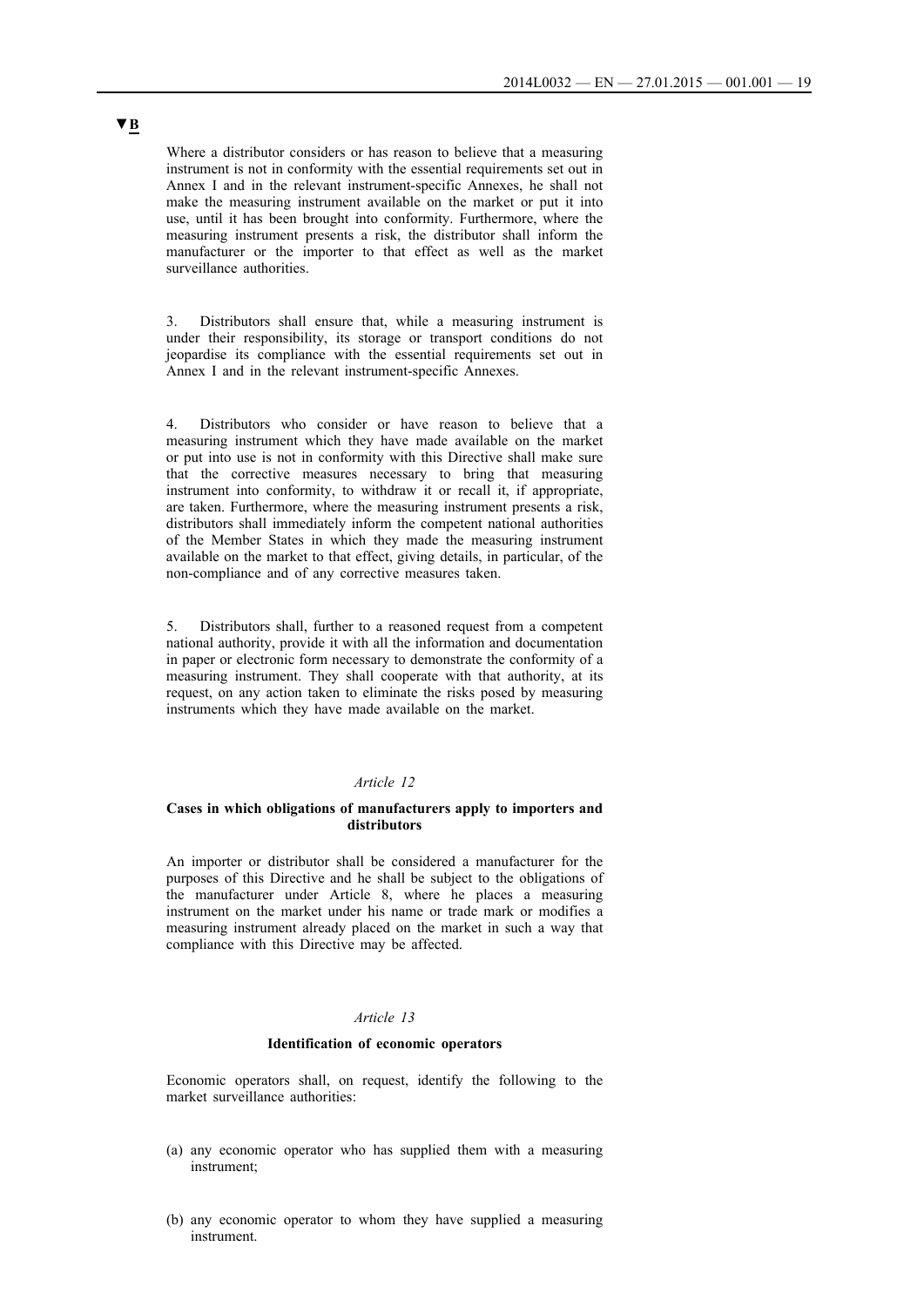Economic operators shall be able to present the information referred to in the first paragraph for 10 years after they have been supplied with the measuring instrument and for 10 years after they have supplied the measuring instrument.

#### CHAPTER 3

### **CONFORMITY OF MEASURING INSTRUMENTS**

## *Article 14*

### **Presumption of conformity of measuring instruments**

1. Measuring instruments which are in conformity with harmonised standards or parts thereof the references of which have been published in the *Official Journal of the European Union* shall be presumed to be in conformity with the essential requirements set out in Annex I and in the relevant instrument-specific Annexes covered by those standards or parts thereof.

2. Measuring instruments which are in conformity with parts of normative documents, the list of which has been published in the *Official Journal of the European Union*, shall be presumed to be in conformity with the essential requirements set out in Annex I and in the relevant instrument-specific Annexes covered by those parts of normative documents.

3. A manufacturer may choose to use any technical solution that complies with the essential requirements set out in Annex I and in the relevant instrument-specific Annexes. In addition, to benefit from the presumption of conformity, the manufacturer must correctly apply solutions mentioned either in the relevant harmonised standards or in the normative documents referred to in paragraphs 1 and 2.

Member States shall presume compliance with the appropriate tests mentioned in point (i) of Article  $18(3)$  if the corresponding test programme has been performed in accordance with the relevant documents mentioned in paragraphs 1, 2 and 3 and if the test results ensure compliance with the essential requirements.

### *Article 15*

#### **Publication of the references of normative documents**

On request by a Member State or in its own initiative, the Commission shall, where appropriate:

- (a) identify normative documents and, in a list, indicate the parts thereof that satisfy the requirements which they cover and which are set out in Annex I and in the relevant instrument-specific Annexes;
- (b) publish the reference of the normative documents and the list referred to in point (a) in the *Official Journal of the European Union*.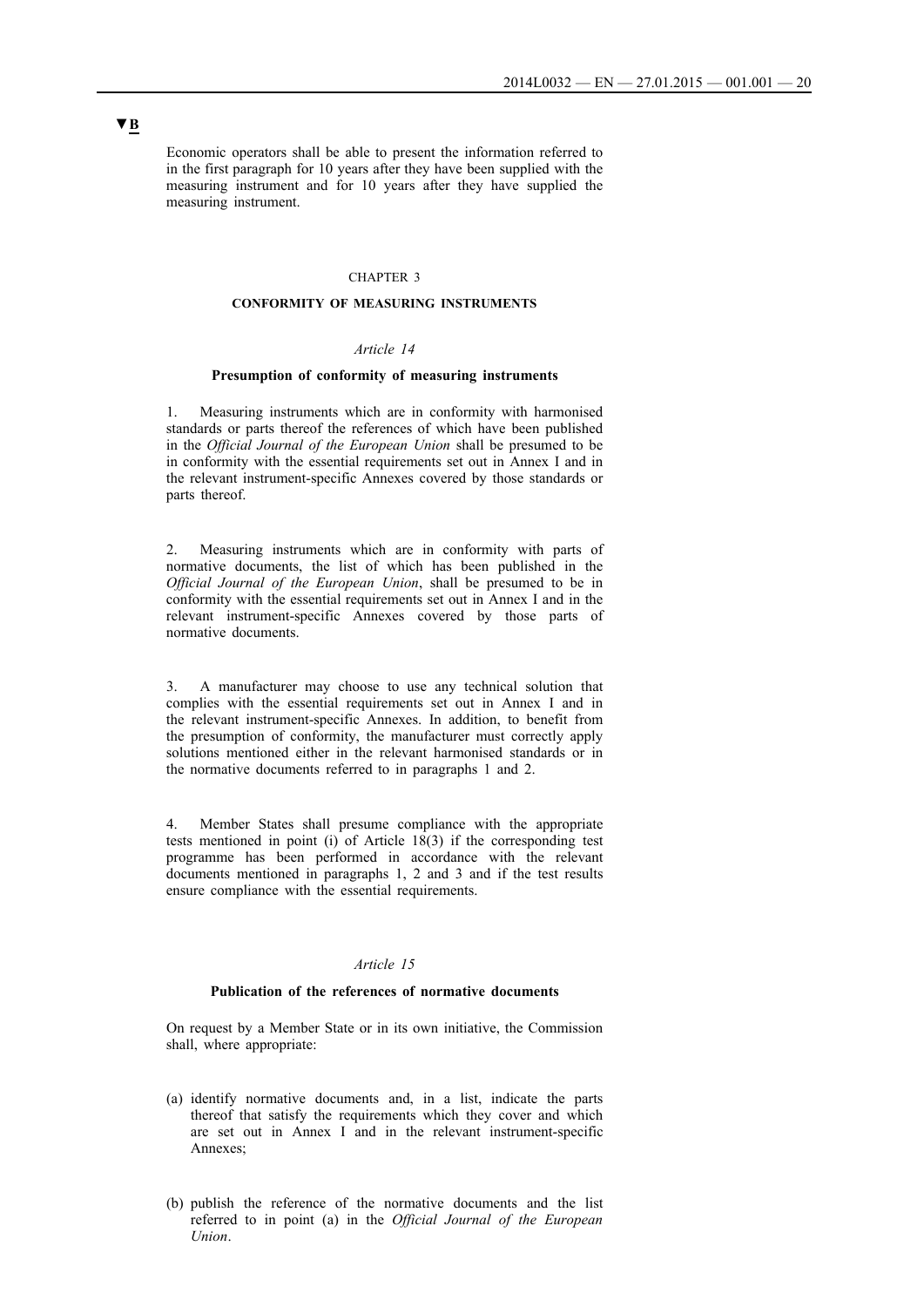### **Withdrawal of the references of normative documents**

1. When a Member State or the Commission considers that a normative document whose reference has been published or is intended to be published in the *Official Journal of the European Union* does not entirely satisfy the essential requirements which it covers and which are set out in Annex I and in the relevant instrument-specific Annexes, the Commission shall decide:

- (a) to publish, not to publish or to publish with restriction the references to the normative documents concerned in the *Official Journal of the European Union*;
- (b) to maintain, to maintain with restrictions or to withdraw the references to the normative documents concerned in or from the *Official Journal of the European Union*.

2. The decision referred to in point (a) of paragraph 1 of this Article shall be adopted in accordance with the advisory procedure referred to in Article 46(2).

3. The decision referred to in point (b) of paragraph 1 of this Article shall be adopted in accordance with the examination procedure referred to in Article 46(3).

#### *Article 17*

### **Conformity assessment procedures**

Conformity assessment of a measuring instrument with the applicable essential requirements shall be carried out by the application, at the choice of the manufacturer, of one of the conformity assessment procedures listed in the relevant instrument-specific Annex.

The conformity assessment procedures are set out in Annex II.

Records and correspondence relating to conformity assessment procedures shall be drawn up in the official language(s) of the Member State where the notified body carrying out the conformity assessment procedures is established, or in a language accepted by that body.

### *Article 18*

#### **Technical documentation**

1. The technical documentation shall render the design, manufacture and operation of the measuring instrument intelligible and shall permit an assessment of its conformity with the applicable requirements of this Directive.

2. The technical documentation shall be sufficiently detailed to ensure compliance with the following requirements:

(a) the definition of the metrological characteristics;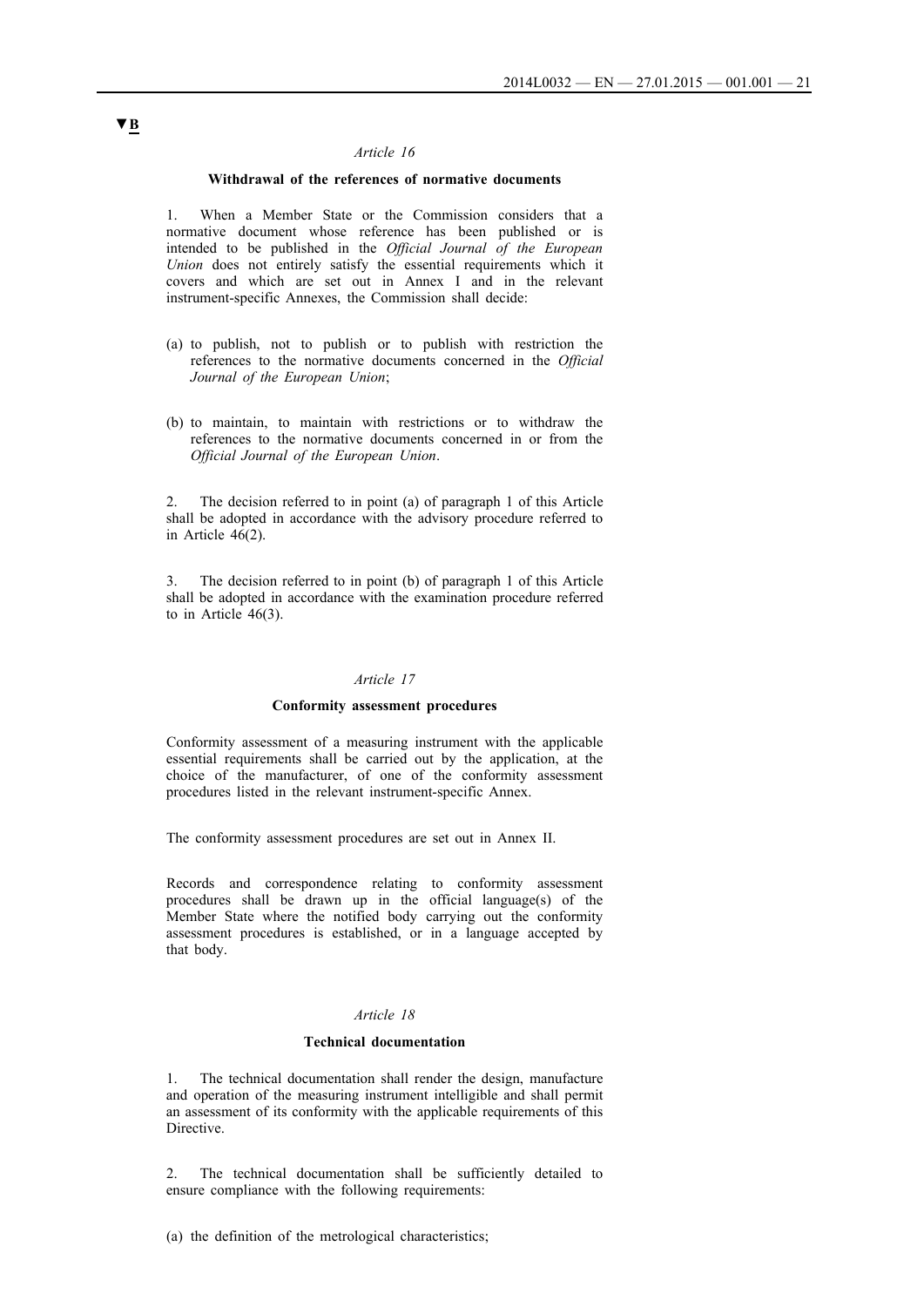- (b) the reproducibility of the metrological performances of produced measuring instruments when properly adjusted using appropriate intended means;
- (c) the integrity of the measuring instrument.

3. The technical documentation shall insofar as relevant for assessment and identification of the type and/or the measuring instrument include the following information:

- (a) a general description of the measuring instrument;
- (b) conceptual design and manufacturing drawings and plans of components, sub-assemblies, circuits, etc.;
- (c) manufacturing procedures to ensure consistent production;
- (d) if applicable, a description of the electronic devices with drawings, diagrams, flow diagrams of the logic and general software information explaining their characteristics and operation;
- (e) descriptions and explanations necessary for the understanding of the information referred to in points (b), (c) and (d), including the operation of the measuring instrument;
- (f) a list of the harmonised standards and/or normative documents referred to in Article 14, applied in full or in part, the references of which have been published in the *Official Journal of the European Union*;
- (g) descriptions of the solutions adopted to meet the essential requirements where the harmonised standards and/or normative documents referred to in Article 14 have not been applied, including a list of other relevant technical specifications applied;
- (h) results of design calculations, examinations, etc.;
- (i) the appropriate test results, where necessary, to demonstrate that the type and/or the measuring instruments comply with the following:
	- the requirements of this Directive under declared rated operating conditions and under specified environmental disturbances,
	- the durability specifications for gas-, water-, thermal energy-meters as well as for liquids other than water;
- (j) the EU-type examination certificates or EU design examination certificates in respect of measuring instruments containing parts identical to those in the design.

4. The manufacturer shall specify where seals and markings have been applied.

5. The manufacturer shall indicate the conditions for compatibility with interfaces and sub-assemblies, where relevant.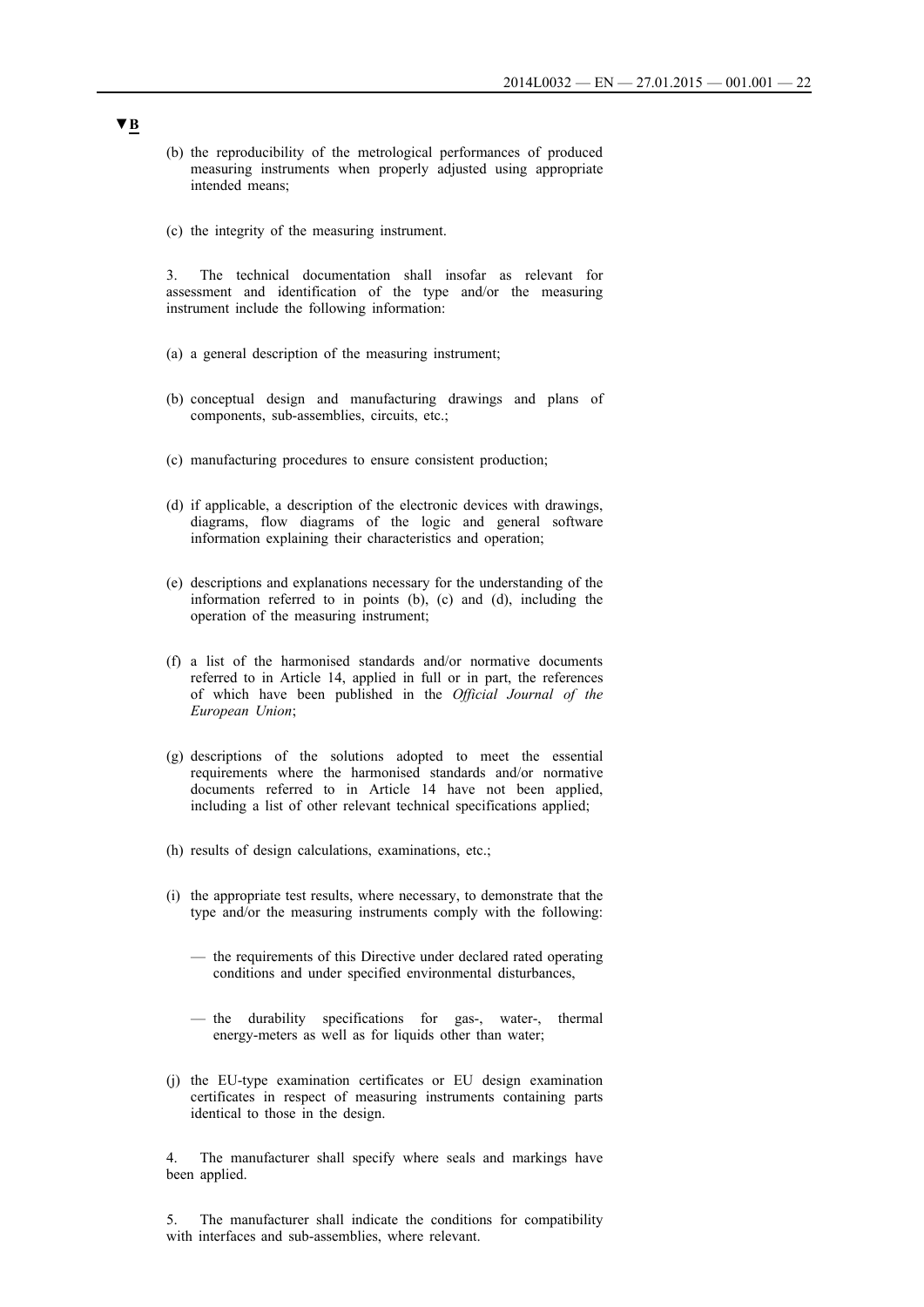### **EU declaration of conformity**

1. The EU declaration of conformity shall state that the fulfilment of the essential requirements set out in Annex I and in the relevant instrument-specific Annexes has been demonstrated.

2. The EU declaration of conformity shall have the model structure set out in Annex XIII, shall contain the elements specified in the relevant modules set out in Annex II and shall be continuously updated. It shall be translated into the language or languages required by the Member State in which the measuring instrument is placed or made available on the market.

3. Where a measuring instrument is subject to more than one Union act requiring an EU declaration of conformity, a single EU declaration of conformity shall be drawn up in respect of all such Union acts. That declaration shall contain the identification of the Union acts concerned, including their publication references.

4. By drawing up the EU declaration of conformity, the manufacturer shall assume responsibility for the compliance of the measuring instrument with the requirements laid down in this Directive.

#### *Article 20*

#### **Conformity marking**

The conformity of a measuring instrument with this Directive shall be indicated by the presence on it of the CE marking and the supplementary metrology marking as specified in Article 21.

#### *Article 21*

### **General principles of the CE marking and of the supplementary metrology marking**

1. The CE marking shall be subject to the general principles set out in Article 30 of Regulation (EC) No 765/2008.

2. The supplementary metrology marking shall consist of the capital letter 'M' and the last two digits of the year of its affixing, surrounded by a rectangle. The height of the rectangle shall be equal to the height of the CE marking.

3. The general principles set out in Article 30 of Regulation (EC) No 765/2008 shall apply, mutatis mutandis, to the supplementary metrology marking.

#### *Article 22*

#### **Rules and conditions for affixing the CE marking and the supplementary metrology marking**

1. The CE marking and the supplementary metrology marking shall be affixed visibly, legibly and indelibly to the measuring instrument or to its data plate. Where that is not possible or not warranted on account of the nature of the measuring instrument, they shall be affixed to the accompanying documents and to the packaging, if any.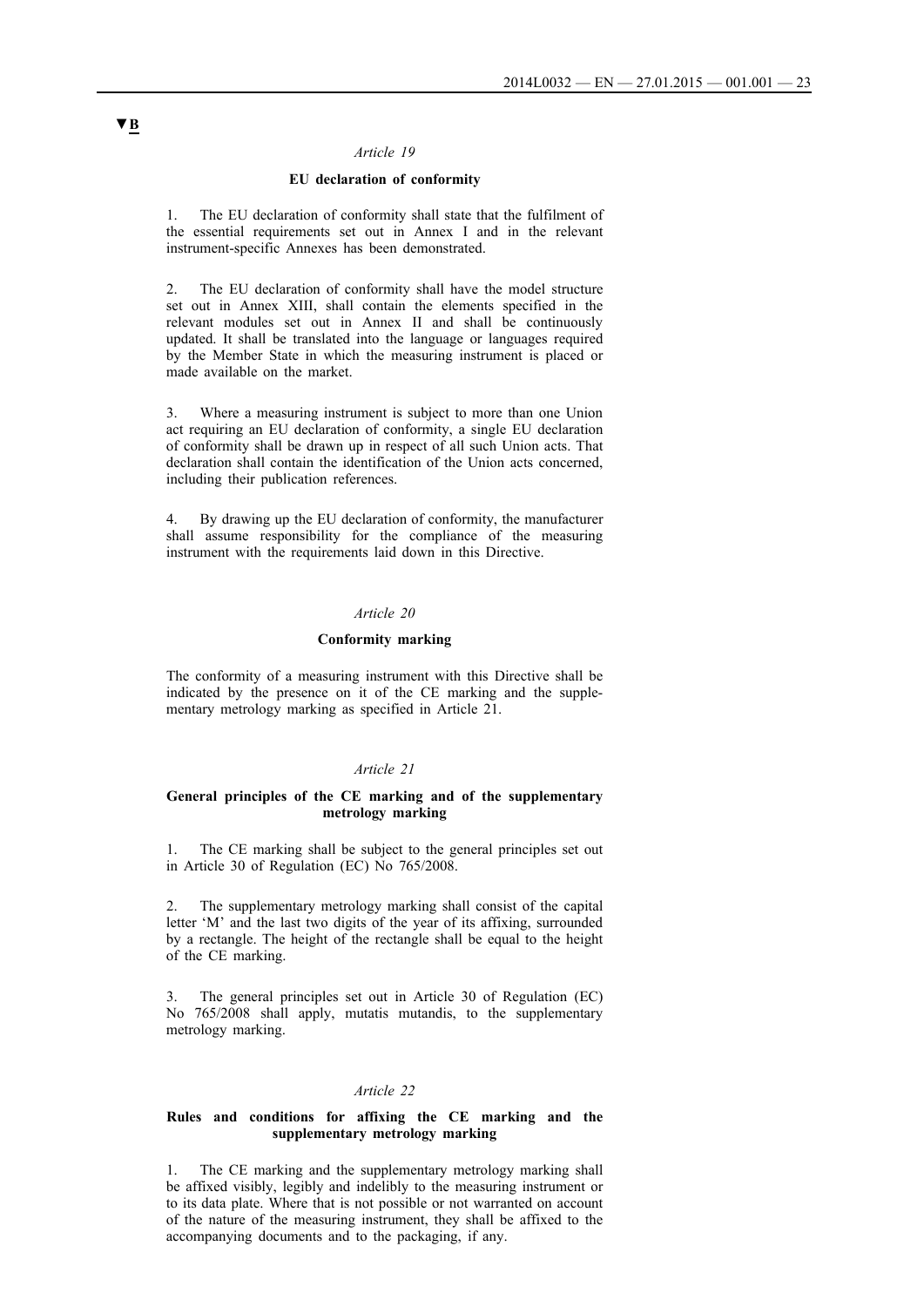2. When a measuring instrument consists of a set of devices, not being sub-assemblies, operating together, the CE marking and the supplementary metrology marking shall be affixed on the instrument's main device.

3. The CE marking and the supplementary metrology marking shall be affixed before the measuring instrument is placed on the market.

4. The CE marking and the supplementary metrology marking may be affixed to the instrument during the fabrication process, if justified.

5. The supplementary metrology marking shall immediately follow the CE marking.

The CE marking and the supplementary metrology marking shall be followed by the identification number of the notified body, where that body is involved in the production control phase as set out in Annex II.

The identification number of the notified body shall be affixed by the body itself or, under its instructions, by the manufacturer or his authorised representative.

The identification number of the notified body concerned shall be indelible or self destructive upon removal.

6. The CE marking, the supplementary metrology marking and, where applicable, the identification number of the notified body may be followed by any other mark indicating a special risk or use.

7. Member States shall build upon existing mechanisms to ensure correct application of the regime governing the CE marking and shall take appropriate action in the event of improper use of that marking.

### CHAPTER 4

#### **NOTIFICATION OF CONFORMITY ASSESSMENT BODIES**

#### *Article 23*

#### **Notification**

1. Member States shall notify the Commission and the other Member States of bodies authorised to carry out third-party conformity assessment tasks under this Directive.

2. If a Member State has not introduced national legislation for measuring tasks referred to in Article 3, it shall retain the right to notify a body for conformity assessment tasks relating to the measuring instrument concerned.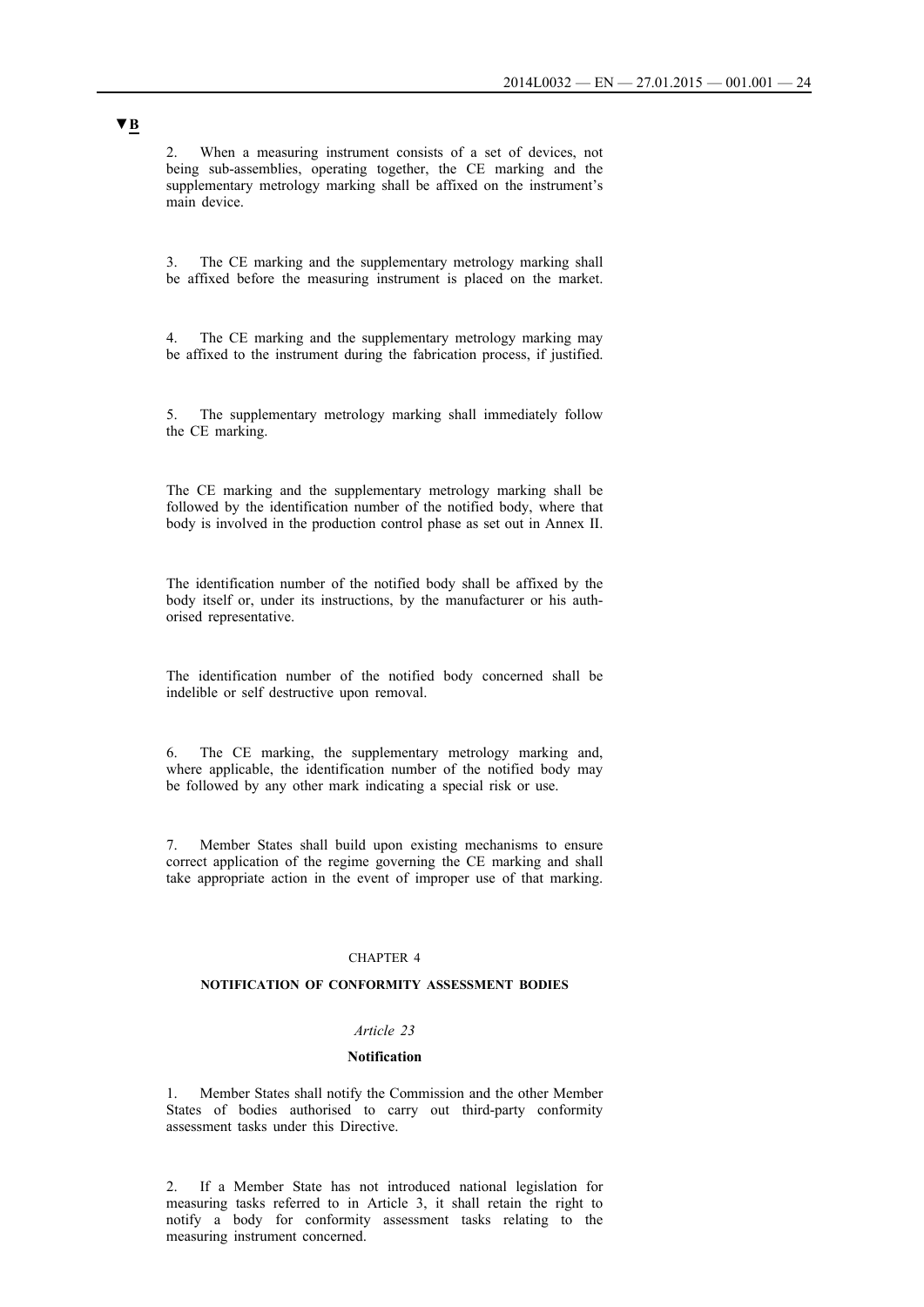### **Notifying authorities**

1. Member States shall designate a notifying authority that shall be responsible for setting up and carrying out the necessary procedures for the assessment and notification of conformity assessment bodies and the monitoring of notified bodies, including compliance with the provisions of Article 29.

2. Member States may decide that the assessment and monitoring referred to in paragraph 1 shall be carried out by a national accreditation body within the meaning of and in accordance with Regulation (EC) No 765/2008.

3. Where the notifying authority delegates or otherwise entrusts the assessment, notification or monitoring referred to in paragraph 1 to a body which is not a governmental entity, that body shall be a legal entity and shall comply mutatis mutandis with the requirements laid down in Article 25. In addition it shall have arrangements to cover liabilities arising out of its activities.

4. The notifying authority shall take full responsibility for the tasks performed by the body referred to in paragraph 3.

#### *Article 25*

### **Requirements relating to notifying authorities**

1. A notifying authority shall be established in such a way that no conflict of interest with conformity assessment bodies occurs.

2. A notifying authority shall be organised and operated so as to safeguard the objectivity and impartiality of its activities.

3. A notifying authority shall be organised in such a way that each decision relating to notification of a conformity assessment body is taken by competent persons different from those who carried out the assessment.

4. A notifying authority shall not offer or provide any activities that conformity assessment bodies perform or consultancy services on a commercial or competitive basis.

5. A notifying authority shall safeguard the confidentiality of the information it obtains.

6. A notifying authority shall have a sufficient number of competent personnel at its disposal for the proper performance of its tasks.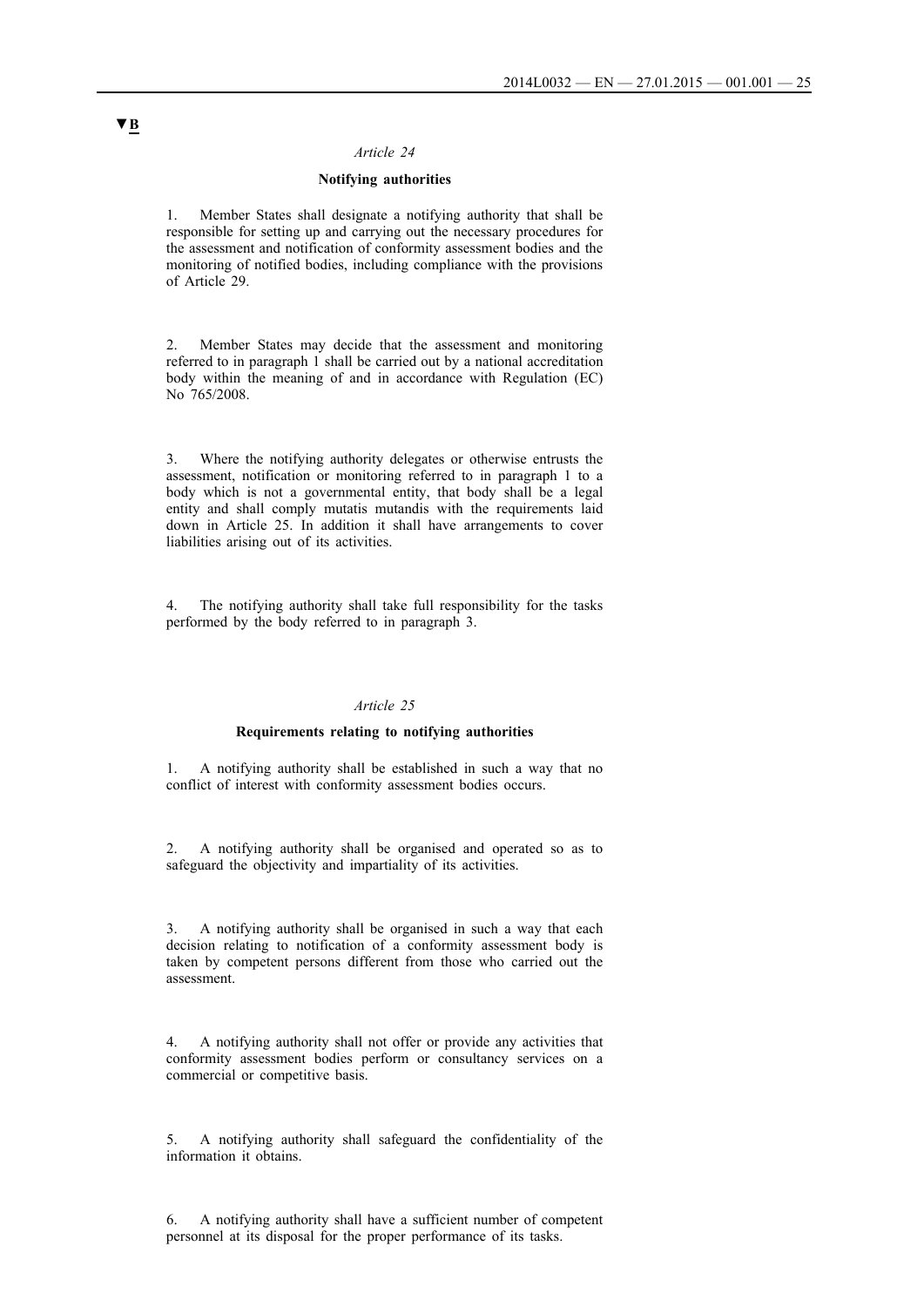### **Information obligation on notifying authorities**

Member States shall inform the Commission of their procedures for the assessment and notification of conformity assessment bodies and the monitoring of notified bodies, and of any changes thereto.

The Commission shall make that information publicly available.

### *Article 27*

#### **Requirements relating to notified bodies**

1. For the purposes of notification, a conformity assessment body shall meet the requirements laid down in paragraphs 2 to 11.

2. A conformity assessment body shall be established under national law of a Member State and have legal personality.

3. A conformity assessment body shall be a third-party body independent of the organisation or the measuring instrument it assesses.

A body belonging to a business association or professional federation representing undertakings involved in the design, manufacturing, provision, assembly, use or maintenance of measuring instruments which it assesses, may, on condition that its independence and the absence of any conflict of interest are demonstrated, be considered such a body.

4. A conformity assessment body, its top level management and the personnel responsible for carrying out the conformity assessment tasks shall not be the designer, manufacturer, supplier, installer, purchaser, owner, user or maintainer of the measuring instruments which they assess, nor the representative of any of those parties. This shall not preclude the use of assessed measuring instruments that are necessary for the operations of the conformity assessment body or the use of such measuring instruments for personal purposes.

A conformity assessment body, its top level management and the personnel responsible for carrying out the conformity assessment tasks shall not be directly involved in the design, manufacture or construction, the marketing, installation, use or maintenance of those measuring instruments, or represent the parties engaged in those activities. They shall not engage in any activity that may conflict with their independence of judgement or integrity in relation to conformity assessment activities for which they are notified. This shall in particular apply to consultancy services.

The second subparagraph does not, however, preclude the possibility of exchanges of technical information between the manufacturer and the body for the purposes of conformity assessment.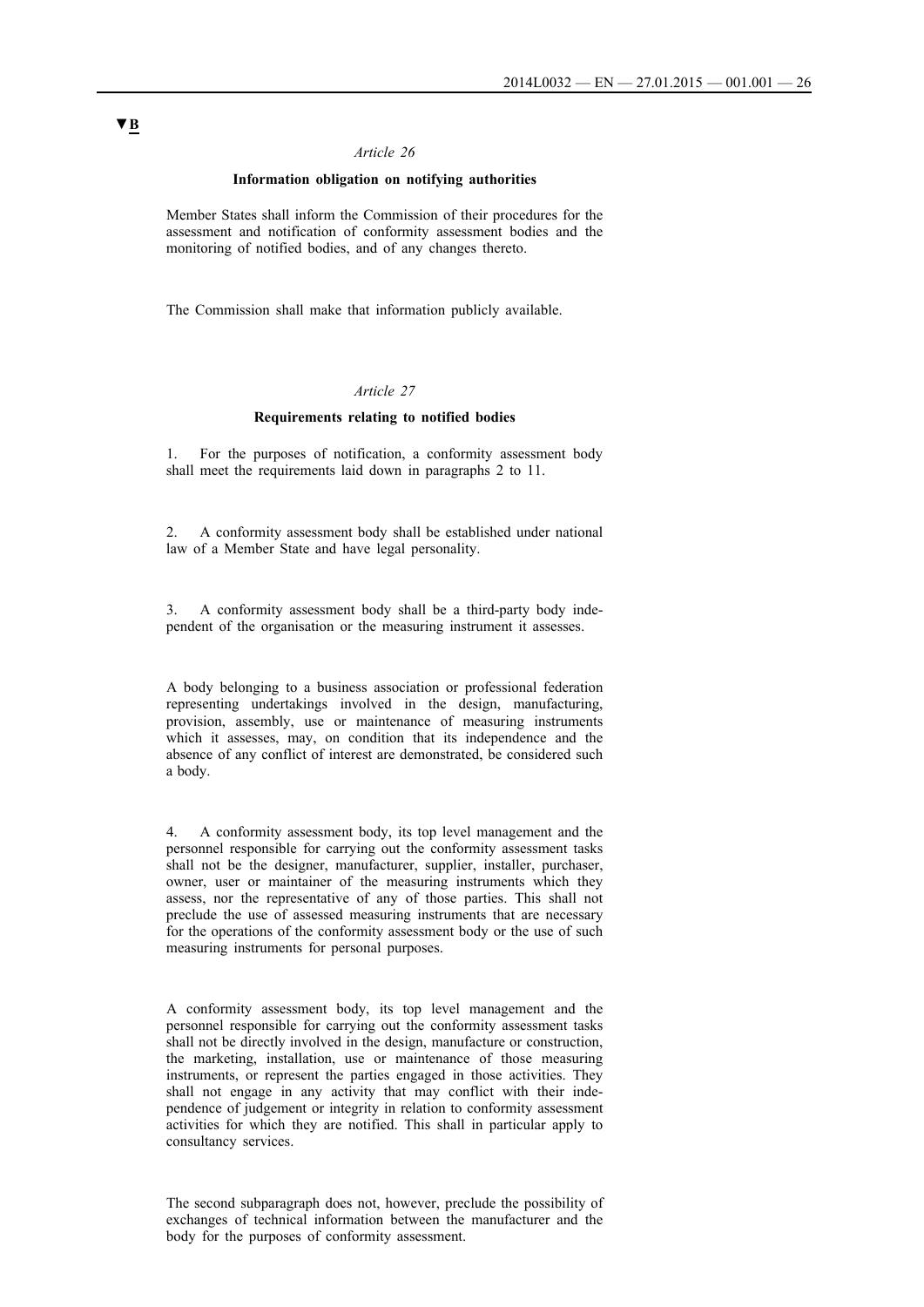Conformity assessment bodies shall ensure that the activities of their subsidiaries or subcontractors do not affect the confidentiality, objectivity or impartiality of their conformity assessment activities.

5. Conformity assessment bodies and their personnel shall carry out the conformity assessment activities with the highest degree of professional integrity and the requisite technical competence in the specific field and shall be free from all pressures and inducements, particularly financial, which might influence their judgement or the results of their conformity assessment activities, especially as regards persons or groups of persons with an interest in the results of those activities.

6. A conformity assessment body shall be capable of carrying out all the conformity assessment tasks assigned to it by Annex II and in relation to which it has been notified, whether those tasks are carried out by the conformity assessment body itself or on its behalf and under its responsibility.

At all times and for each conformity assessment procedure and each kind or category of measuring instruments in relation to which it has been notified, a conformity assessment body shall have at its disposal the necessary:

- (a) personnel with technical knowledge and sufficient and appropriate experience to perform the conformity assessment tasks;
- (b) descriptions of procedures in accordance with which conformity assessment is carried out, ensuring the transparency and the ability of reproduction of those procedures. It shall have appropriate policies and procedures in place that distinguish between tasks it carries out as a notified body and other activities;
- (c) procedures for the performance of activities which take due account of the size of an undertaking, the sector in which it operates, its structure, the degree of complexity of the measuring instrument technology in question and the mass or serial nature of the production process.

A conformity assessment body shall have the means necessary to perform the technical and administrative tasks connected with the conformity assessment activities in an appropriate manner and shall have access to all necessary equipment or facilities.

7. The personnel responsible for carrying out conformity assessment tasks shall have the following:

(a) sound technical and vocational training covering all the conformity assessment activities in relation to which the conformity assessment body has been notified;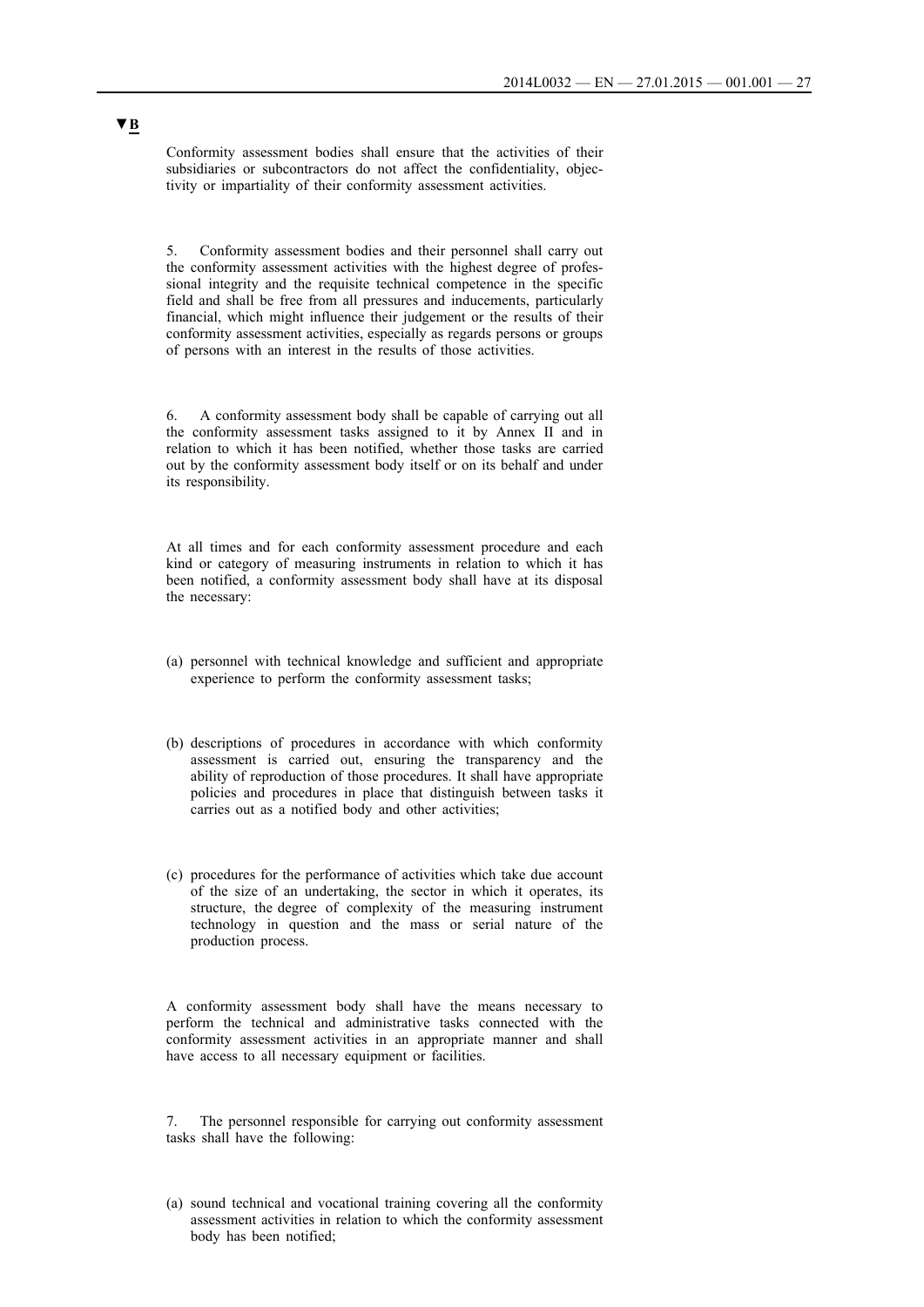- (b) satisfactory knowledge of the requirements of the assessments they carry out and adequate authority to carry out those assessments;
- (c) appropriate knowledge and understanding of the essential requirements set out in Annex I and in the relevant instrument-specific Annexes, of the applicable harmonised standards and normative documents and of the relevant provisions of Union harmonisation legislation and of national legislation;
- (d) the ability to draw up certificates, records and reports demonstrating that assessments have been carried out.

8. The impartiality of the conformity assessment bodies, their top level management and of the personnel responsible for carrying out the conformity assessment tasks shall be guaranteed.

The remuneration of the top level management and personnel responsible for carrying out the conformity assessment tasks of a conformity assessment body shall not depend on the number of assessments carried out or on the results of those assessments.

9. Conformity assessment bodies shall take out liability insurance unless liability is assumed by the State in accordance with national law, or the Member State itself is directly responsible for the conformity assessment.

10. The personnel of a conformity assessment body shall observe professional secrecy with regard to all information obtained in carrying out their tasks under Annex II or any provision of national law giving effect to it, except in relation to the competent authorities of the Member State in which its activities are carried out. Proprietary rights shall be protected.

11. Conformity assessment bodies shall participate in, or ensure that their personnel responsible for carrying out the conformity assessment tasks are informed of, the relevant standardisation activities and the activities of the notified body coordination group established under the relevant Union harmonisation legislation and shall apply as general guidance the administrative decisions and documents produced as a result of the work of that group.

### *Article 28*

#### **Presumption of conformity of notified bodies**

Where a conformity assessment body demonstrates its conformity with the criteria laid down in the relevant harmonised standards or parts thereof, the references of which have been published in the *Official Journal of the European Union*, it shall be presumed to comply with the requirements set out in Article 27 in so far as the applicable harmonised standards cover those requirements.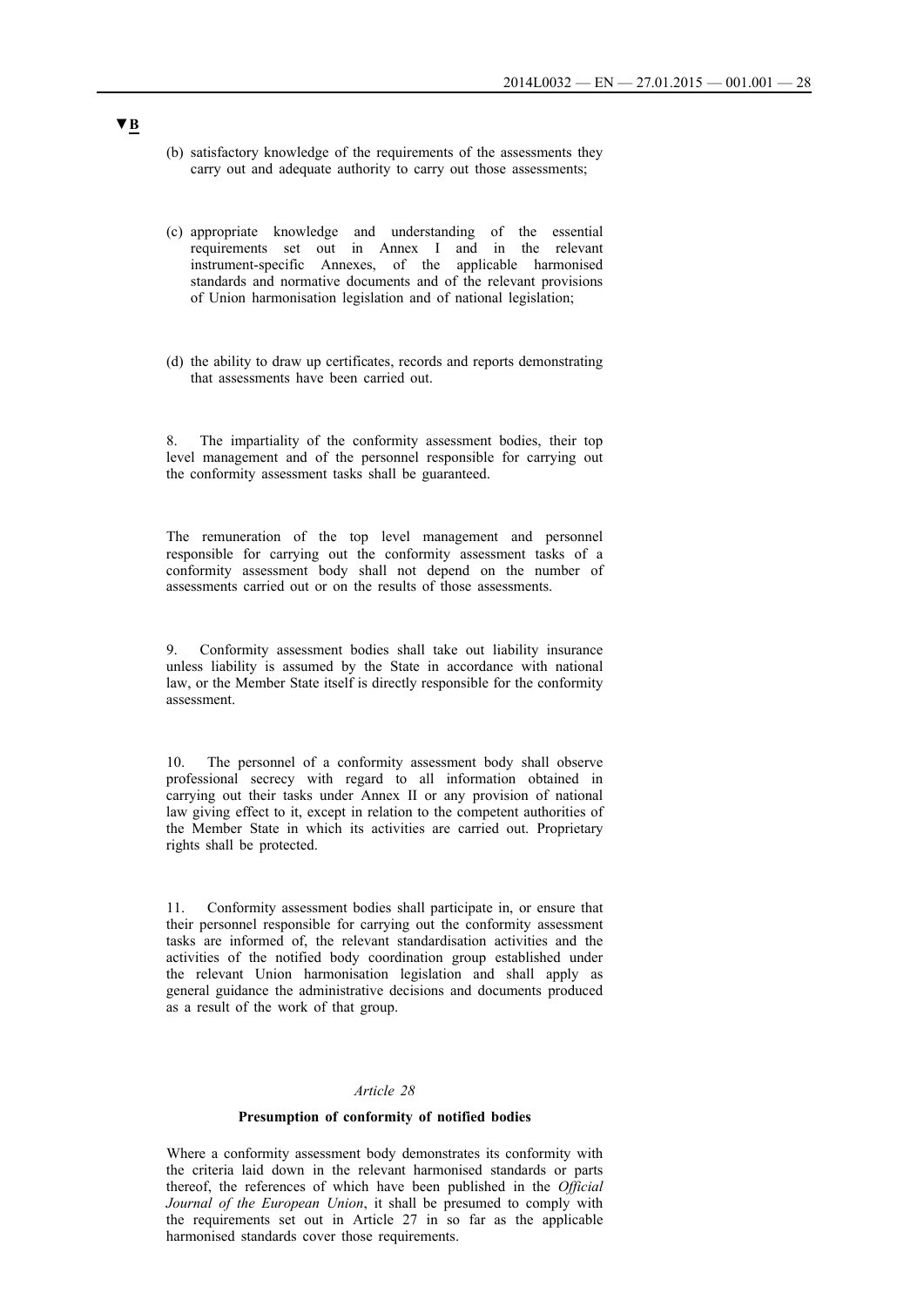### **Subsidiaries of and subcontracting by notified bodies**

1. Where a notified body subcontracts specific tasks connected with conformity assessment or has recourse to a subsidiary, it shall ensure that the subcontractor or the subsidiary meets the requirements set out in Article 27 and shall inform the notifying authority accordingly.

2. Notified bodies shall take full responsibility for the tasks performed by subcontractors or subsidiaries wherever these are established.

3. Activities may be subcontracted or carried out by a subsidiary only with the agreement of the client.

4. Notified bodies shall keep at the disposal of the notifying authority the relevant documents concerning the assessment of the qualifications of the subcontractor or the subsidiary and the work carried out by them under Annex II.

### *Article 30*

#### **Accredited in-house bodies**

1. An accredited in-house body may be used to carry out conformity assessment activities for the undertaking of which it forms a part for the purpose of implementing the procedures set out in point 2 (Module A2) and point 5 (Module C2) of Annex II. That body shall constitute a separate and distinct part of the undertaking and shall not participate in the design, production, supply, installation, use or maintenance of the measuring instruments it assesses.

- 2. An accredited in-house body shall meet the following requirements:
- (a) it shall be accredited in accordance with Regulation (EC) No 765/2008;
- (b) the body and its personnel shall be organisationally identifiable and have reporting methods within the undertaking of which they form a part which ensure their impartiality and demonstrate it to the relevant national accreditation body;
- (c) neither the body nor its personnel shall be responsible for the design, manufacture, supply, installation, operation or maintenance of the measuring instruments they assess nor shall they engage in any activity that might conflict with their independence of judgment or integrity in relation to their assessment activities;
- (d) it shall supply its services exclusively to the undertaking of which it forms a part.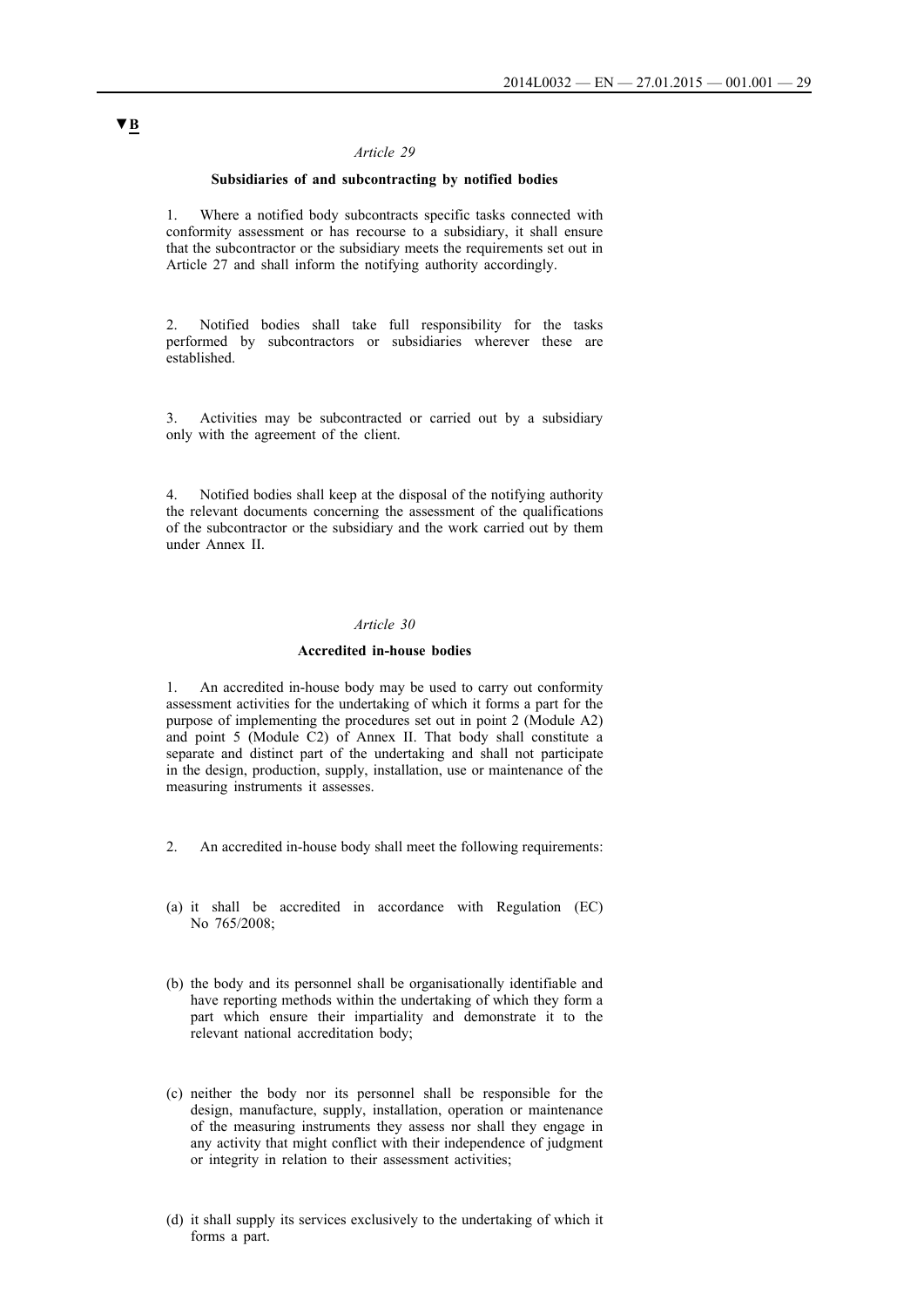3. An accredited in-house body shall not be notified to the Member States or the Commission, but information concerning its accreditation shall be given by the undertaking of which it forms a part or by the national accreditation body to the notifying authority at the request of that authority.

#### *Article 31*

### **Application for notification**

1. A conformity assessment body shall submit an application for notification to the notifying authority of the Member State in which it is established.

2. The application for notification shall be accompanied by a description of the conformity assessment activities, the conformity assessment module or modules and the measuring instrument or measuring instruments for which that body claims to be competent, as well as by an accreditation certificate, where one exists, issued by a national accreditation body attesting that the conformity assessment body fulfils the requirements laid down in Article 27.

3. Where the conformity assessment body concerned cannot provide an accreditation certificate, it shall provide the notifying authority with all the documentary evidence necessary for the verification, recognition and regular monitoring of its compliance with the requirements laid down in Article 27.

#### *Article 32*

#### **Notification procedure**

1. Notifying authorities may notify only conformity assessment bodies which have satisfied the requirements laid down in Article 27.

2. They shall notify the Commission and the other Member States using the electronic notification tool developed and managed by the Commission.

3. The notification shall include information on the kind(s) of measuring instrument(s) for which each body has been designated and, where relevant, the instrument accuracy classes, the measuring range, the measurement technology, and any other instrument characteristic limiting the scope of the notification. The notification shall include full details of the conformity assessment activities, the conformity assessment module or modules and measuring instrument or measuring instruments concerned and the relevant attestation of competence.

4. Where a notification is not based on an accreditation certificate as referred to in Article 31(2), the notifying authority shall provide the Commission and the other Member States with documentary evidence which attests to the conformity assessment body's competence and the arrangements in place to ensure that that body will be monitored regularly and will continue to satisfy the requirements laid down in Article 27.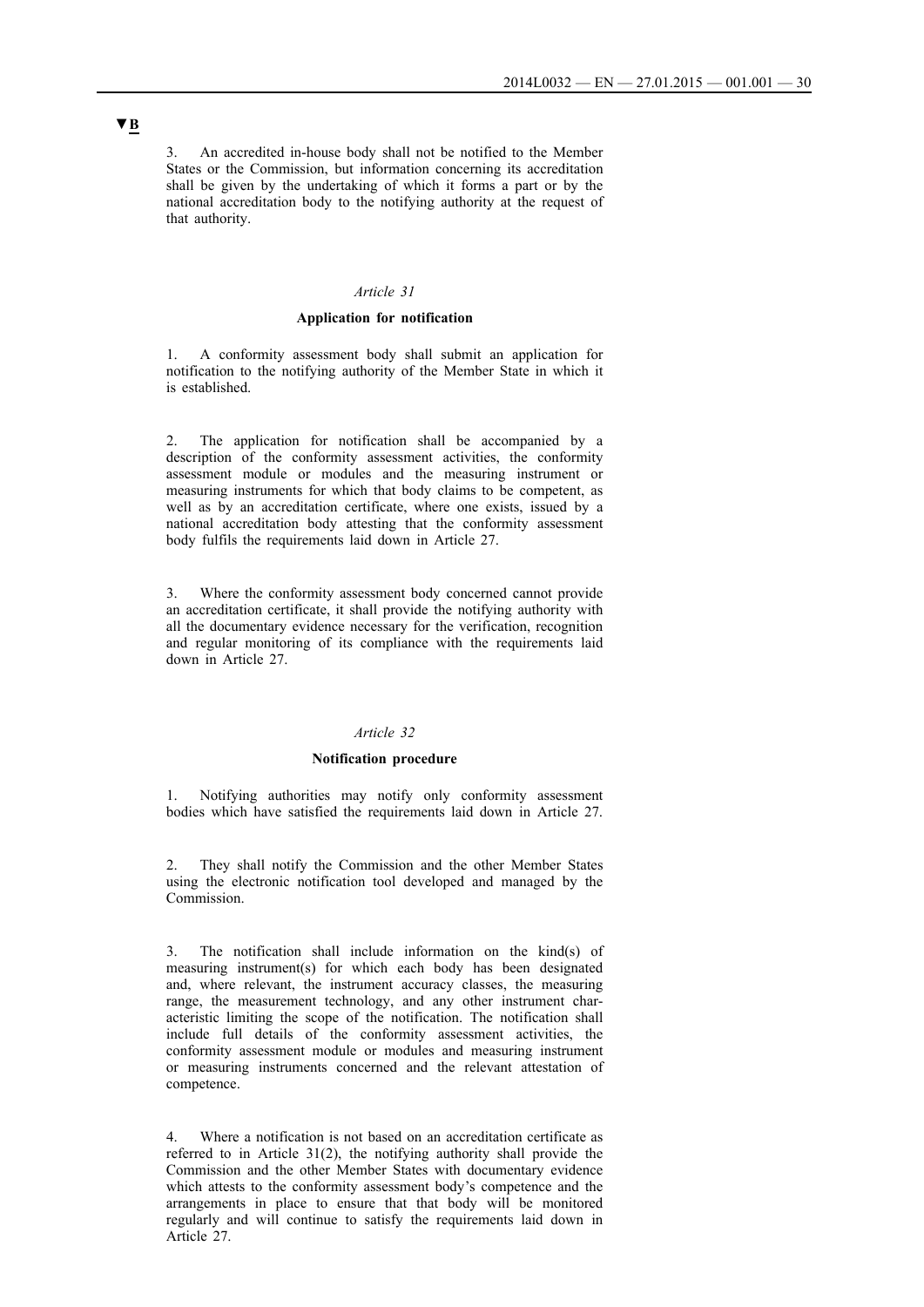5. The body concerned may perform the activities of a notified body only where no objections are raised by the Commission or the other Member States within two weeks of a notification where an accreditation certificate is used or within two months of a notification where accreditation is not used.

Only such a body shall be considered a notified body for the purposes of this Directive.

6. The notifying authority shall notify the Commission and the other Member States of any subsequent relevant changes to the notification.

### *Article 33*

#### **Identification numbers and lists of notified bodies**

1. The Commission shall assign an identification number to a notified body.

It shall assign a single such number even where the body is notified under several Union acts.

2. The Commission shall make publicly available the list of the bodies notified under this Directive, including the identification numbers that have been assigned to them and the activities for which they have been notified.

The Commission shall ensure that the list is kept up to date.

#### *Article 34*

#### **Changes to notifications**

1. Where a notifying authority has ascertained or has been informed that a notified body no longer meets the requirements laid down in Article 27, or that it is failing to fulfil its obligations, the notifying authority shall restrict, suspend or withdraw notification as appropriate, depending on the seriousness of the failure to meet those requirements or fulfil those obligations. It shall immediately inform the Commission and the other Member States accordingly.

2. In the event of restriction, suspension or withdrawal of notification, or where the notified body has ceased its activity, the notifying Member State shall take appropriate steps to ensure that the files of that body are either processed by another notified body or kept available for the responsible notifying and market surveillance authorities at their request.

#### *Article 35*

#### **Challenge of the competence of notified bodies**

1. The Commission shall investigate all cases where it doubts, or doubt is brought to its attention regarding, the competence of a notified body or the continued fulfilment by a notified body of the requirements and responsibilities to which it is subject.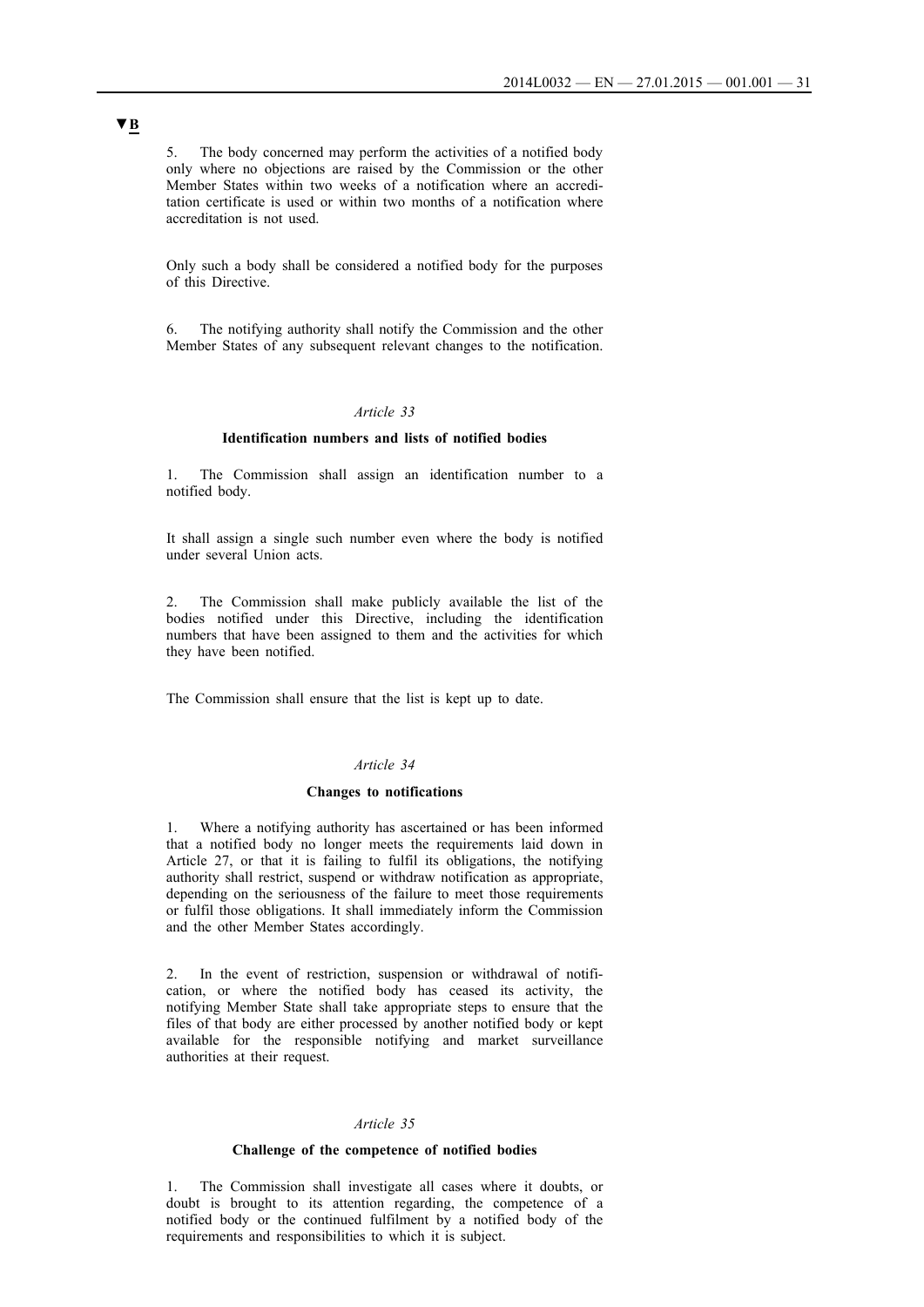2. The notifying Member State shall provide the Commission, on request, with all information relating to the basis for the notification or the maintenance of the competence of the notified body concerned.

3. The Commission shall ensure that all sensitive information obtained in the course of its investigations is treated confidentially.

4. Where the Commission ascertains that a notified body does not meet or no longer meets the requirements for its notification, it shall adopt an implementing act requesting the notifying Member State to take the necessary corrective measures, including withdrawal of notification if necessary.

That implementing act shall be adopted in accordance with the advisory procedure referred to in Article 46(2).

### *Article 36*

#### **Operational obligations of notified bodies**

1. Notified bodies shall carry out conformity assessments in accordance with the conformity assessment procedures provided for in Annex II.

2. Conformity assessments shall be carried out in a proportionate manner, avoiding unnecessary burdens for economic operators. Conformity assessment bodies shall perform their activities taking due account of the size of an undertaking, the sector in which it operates, its structure, the degree of complexity of the measuring instrument technology in question and the mass or serial nature of the production process.

In so doing they shall nevertheless respect the degree of rigour and the level of protection required for the compliance of the measuring instrument with this Directive.

3. Where a notified body finds that the essential requirements set out in Annex I and in the relevant instrument-specific Annexes or corresponding harmonised standards, normative documents or other technical specifications have not been met by a manufacturer, it shall require that manufacturer to take appropriate corrective measures and shall not issue a certificate of conformity.

4. Where, in the course of the monitoring of conformity following the issue of a certificate, a notified body finds that a measuring instrument no longer complies, it shall require the manufacturer to take appropriate corrective measures and shall suspend or withdraw the certificate if necessary.

5. Where corrective measures are not taken or do not have the required effect, the notified body shall restrict, suspend or withdraw any certificates, as appropriate.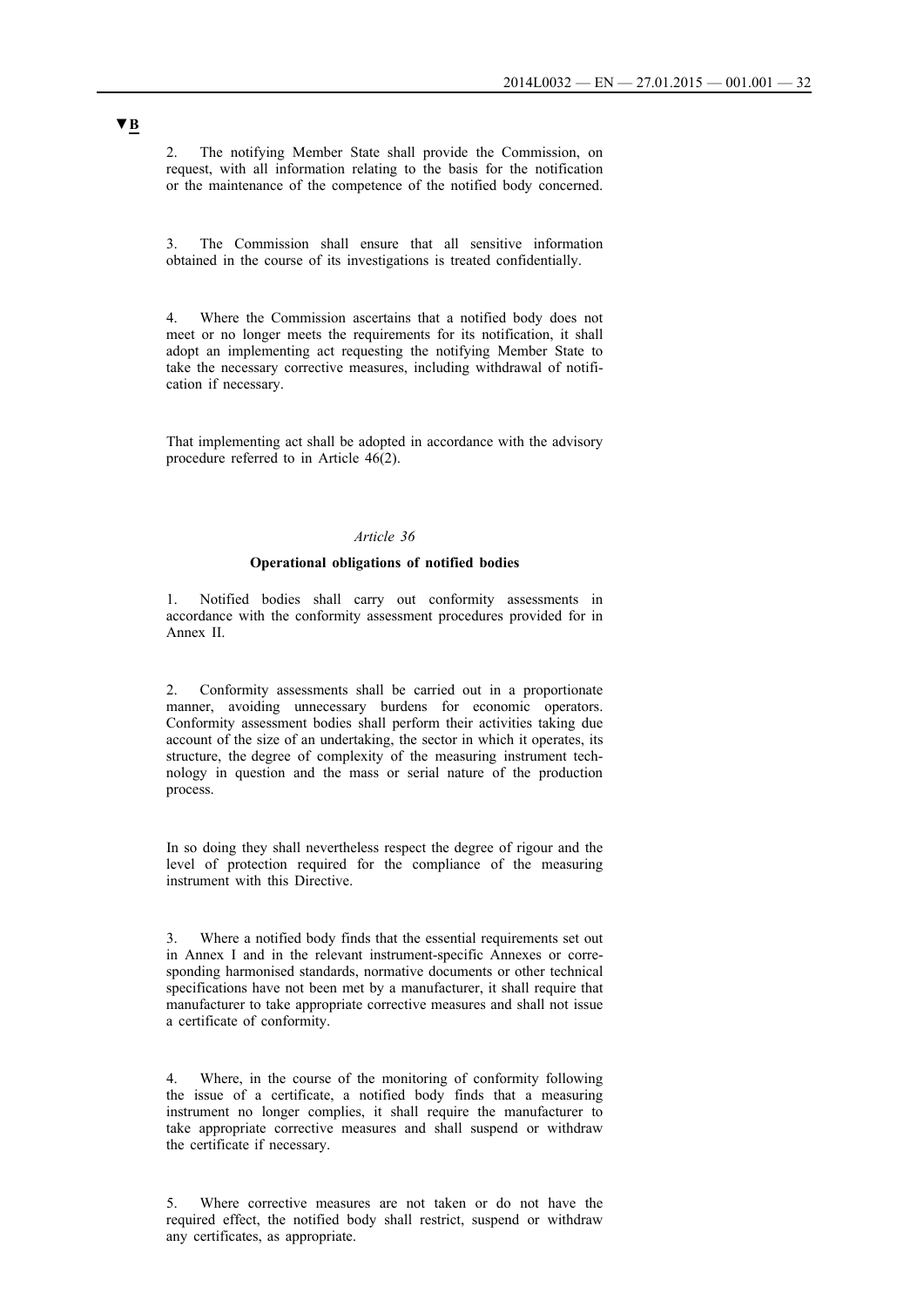### **Appeal against decisions of notified bodies**

Member States shall ensure that an appeal procedure against decisions of the notified bodies is available.

#### *Article 38*

#### **Information obligation on notified bodies**

1. Notified bodies shall inform the notifying authority of the following:

- (a) any refusal, restriction, suspension or withdrawal of a certificate;
- (b) any circumstances affecting the scope of or conditions for notification;
- (c) any request for information which they have received from market surveillance authorities regarding conformity assessment activities;
- (d) on request, conformity assessment activities performed within the scope of their notification and any other activity performed, including cross-border activities and subcontracting.

2. Notified bodies shall provide the other bodies notified under this Directive carrying out similar conformity assessment activities covering the same measuring instruments with relevant information on issues relating to negative and, on request, positive conformity assessment results.

### *Article 39*

#### **Exchange of experience**

The Commission shall provide for the organisation of exchange of experience between the Member States' national authorities responsible for notification policy.

### *Article 40*

### **Coordination of notified bodies**

The Commission shall ensure that appropriate coordination and cooperation between bodies notified under this Directive are put in place and properly operated in the form of a sectoral or cross sectoral group or groups of notified bodies.

Member States shall ensure that the bodies notified by them participate in the work of that group or those groups, directly or by means of designated representatives.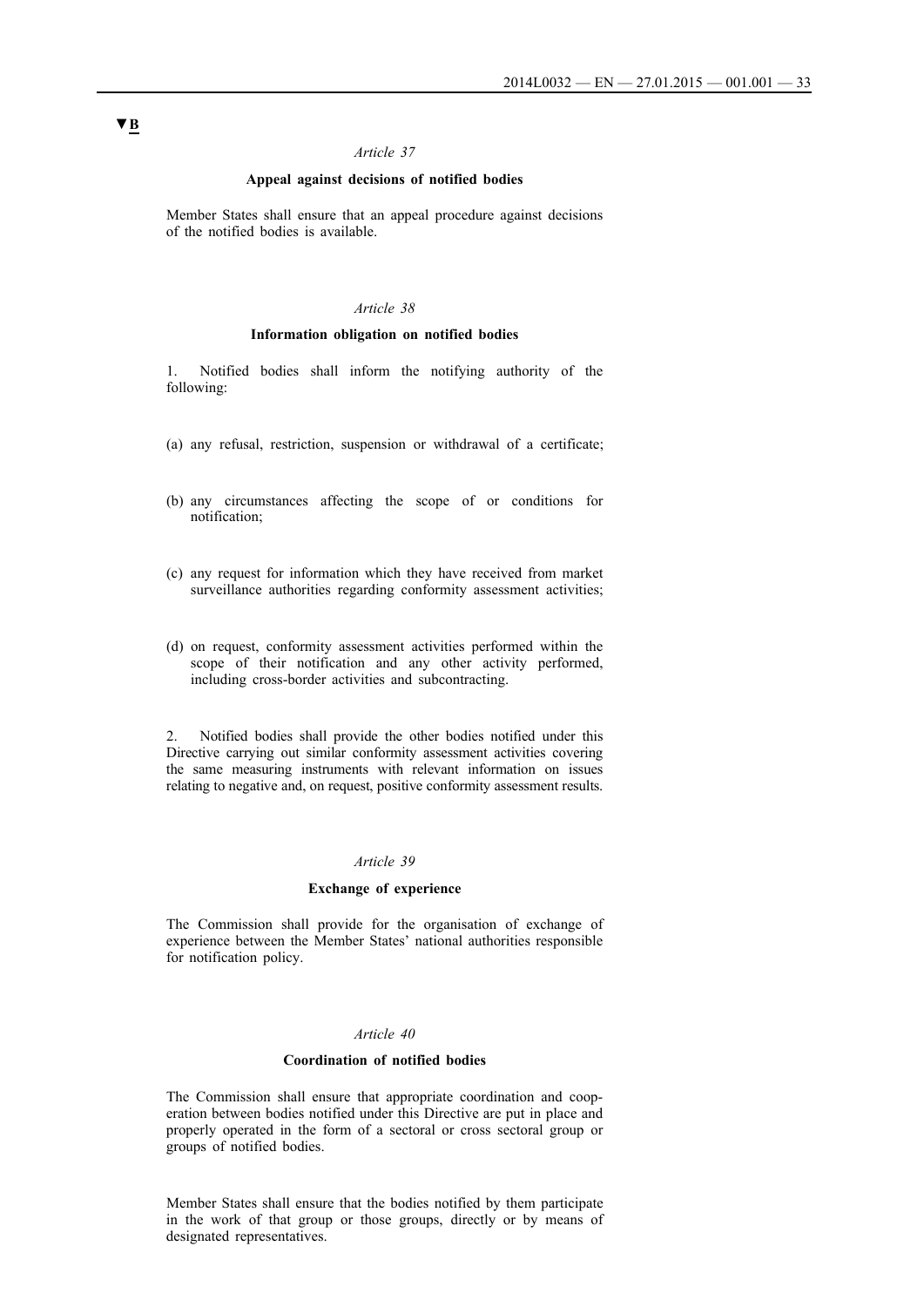#### CHAPTER 5

#### **UNION MARKET SURVEILLANCE, CONTROL OF MEASURING INSTRUMENTS ENTERING THE UNION MARKET AND UNION SAFEGUARD PROCEDURE**

### *Article 41*

#### **Union market surveillance and control of measuring instruments entering the Union market**

Article 15(3) and Articles 16 to 29 of Regulation (EC) No 765/2008 shall apply to measuring instruments.

#### *Article 42*

#### **Procedure for dealing with measuring instruments presenting a risk at national level**

1. Where the market surveillance authorities of one Member State have sufficient reason to believe that a measuring instrument covered by this Directive presents a risk to aspects of public interest protection covered by this Directive, they shall carry out an evaluation in relation to the measuring instrument concerned covering all relevant requirements laid down in this Directive. The relevant economic operators shall cooperate as necessary with the market surveillance authorities for that purpose.

Where, in the course of the evaluation referred to in the first subparagraph, the market surveillance authorities find that the measuring instrument does not comply with the requirements laid down in this Directive, they shall without delay require the relevant economic operator to take all appropriate corrective actions to bring the measuring instrument into compliance with those requirements, to withdraw the measuring instrument from the market, or to recall it within a reasonable period, commensurate with the nature of the risk, as they may prescribe.

The market surveillance authorities shall inform the relevant notified body accordingly.

Article 21 of Regulation (EC) No 765/2008 shall apply to the measures referred to in the second subparagraph of this paragraph.

2. Where the market surveillance authorities consider that non-compliance is not restricted to their national territory, they shall inform the Commission and the other Member States of the results of the evaluation and of the actions which they have required the economic operator to take.

3. The economic operator shall ensure that all appropriate corrective action is taken in respect of all the measuring instruments concerned that it has made available on the market throughout the Union.

4. Where the relevant economic operator does not take adequate corrective action within the period referred to in the second subparagraph of paragraph 1, the market surveillance authorities shall take all appropriate provisional measures to prohibit or restrict the measuring instrument being made available on their national market, to withdraw the measuring instrument from that market or to recall it.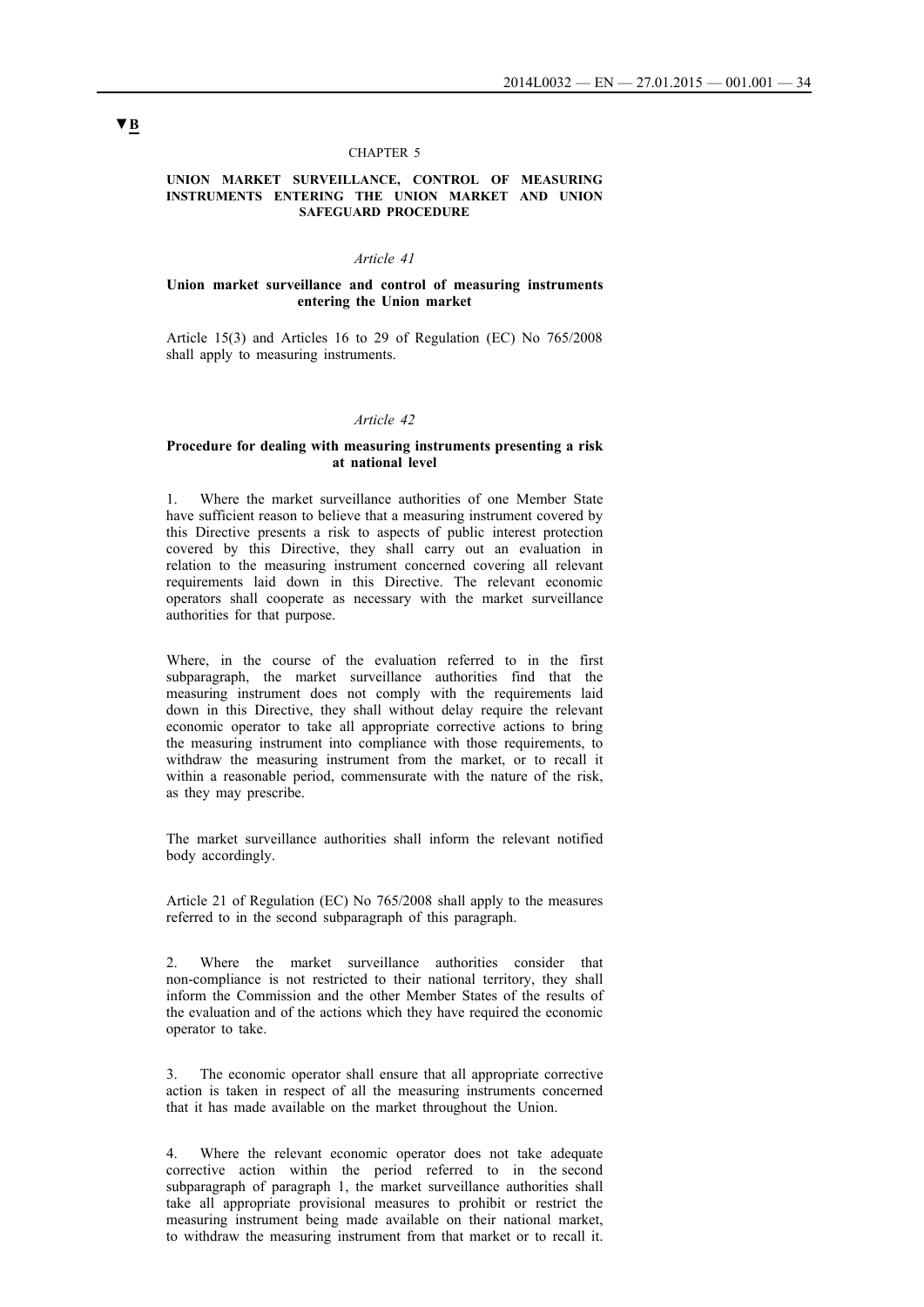The market surveillance authorities shall inform the Commission and the other Member States, without delay, of those measures.

5. The information referred to in the second subparagraph of paragraph 4 shall include all available details, in particular the data necessary for the identification of the non-compliant measuring instrument, the origin of the measuring instrument, the nature of the non-compliance alleged and the risk involved, the nature and duration of the national measures taken and the arguments put forward by the relevant economic operator. In particular, the market surveillance authorities shall indicate whether the non-compliance is due to either of the following:

- (a) failure of the measuring instrument to meet requirements relating to aspects of public interest protection laid down in this Directive; or
- (b) shortcomings in the harmonised standards or normative documents referred to in Article 14 conferring a presumption of conformity.

6. Member States other than the Member State initiating the procedure under this Article shall without delay inform the Commission and the other Member States of any measures adopted and of any additional information at their disposal relating to the non-compliance of the measuring instrument concerned, and, in the event of disagreement with the adopted national measure, of their objections.

7. Where, within three months of receipt of the information referred to in the second subparagraph of paragraph 4, no objection has been raised by either a Member State or the Commission in respect of a provisional measure taken by a Member State, that measure shall be deemed justified.

8. Member States shall ensure that appropriate restrictive measures, such as withdrawal of the measuring instrument from the market, are taken in respect of the measuring instrument concerned, without delay.

### *Article 43*

#### **Union safeguard procedure**

1. Where, on completion of the procedure set out in Article 42(3) and (4), objections are raised against a measure taken by a Member State, or where the Commission considers a national measure to be contrary to Union legislation, the Commission shall without delay enter into consultation with the Member States and the relevant economic operator or operators and shall evaluate the national measure. On the basis of the results of that evaluation, the Commission shall adopt an implementing act determining whether the national measure is justified or not.

The Commission shall address its decision to all Member States and shall immediately communicate it to them and the relevant economic operator or operators.

2. If the national measure is considered justified, all Member States shall take the necessary measures to ensure that the non-compliant measuring instrument is withdrawn from their market, and shall inform the Commission accordingly. If the national measure is considered unjustified, the Member State concerned shall withdraw that measure.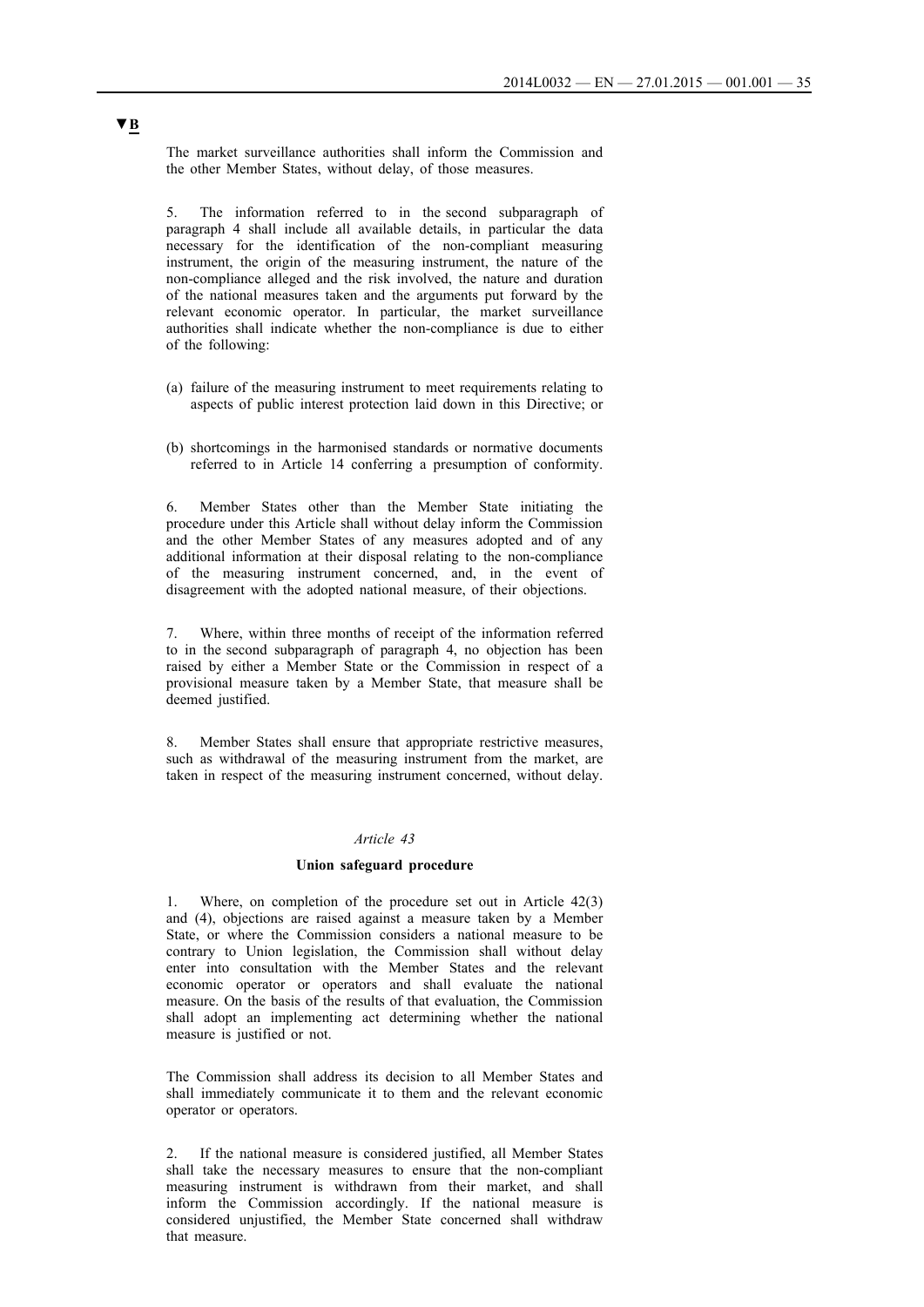3. Where the national measure is considered justified and the non-compliance of the measuring instrument is attributed to shortcomings in the harmonised standards referred to in point (b) of Article 42(5) of this Directive, the Commission shall apply the procedure provided for in Article 11 of Regulation (EU) No 1025/2012.

4. Where the national measure is considered justified and the non-compliance of the measuring instrument is attributed to shortcomings in the normative documents referred to in point (b) of Article 42(5), the Commission shall apply the procedure provided for in Article 16.

### *Article 44*

### **Compliant measuring instruments which present a risk**

Where, having carried out an evaluation under Article  $42(1)$ , a Member State finds that although a measuring instrument is in compliance with this Directive, it presents a risk to aspects of public interest protection, it shall require the relevant economic operator to take all appropriate measures to ensure that the measuring instrument concerned, when placed on the market, no longer presents that risk, to withdraw the measuring instrument from the market or to recall it within a reasonable period, commensurate with the nature of the risk, as it may prescribe.

2. The economic operator shall ensure that corrective action is taken in respect of all the measuring instruments concerned that he has made available on the market throughout the Union.

3. The Member State shall immediately inform the Commission and the other Member States. That information shall include all available details, in particular the data necessary for the identification of the measuring instrument concerned, the origin and the supply chain of the measuring instrument, the nature of the risk involved and the nature and duration of the national measures taken.

4. The Commission shall without delay enter into consultation with the Member States and the relevant economic operator or operators and shall evaluate the national measures taken. On the basis of the results of that evaluation, the Commission shall decide by means of implementing acts whether the national measure is justified or not, and where necessary, propose appropriate measures.

The implementing acts referred to in the first subparagraph of this paragraph shall be adopted in accordance with the examination procedure referred to in Article 46(3).

5. The Commission shall address its decision to all Member States and shall immediately communicate it to them and the relevant economic operator or operators.

### *Article 45*

#### **Formal non-compliance**

1. Without prejudice to Article 42, where a Member State makes one of the following findings, it shall require the relevant economic operator to put an end to the non-compliance concerned:

(a) the CE marking or the supplementary metrology marking has been affixed in violation of Article 30 of Regulation (EC) No 765/2008 or of Article 22 of this Directive;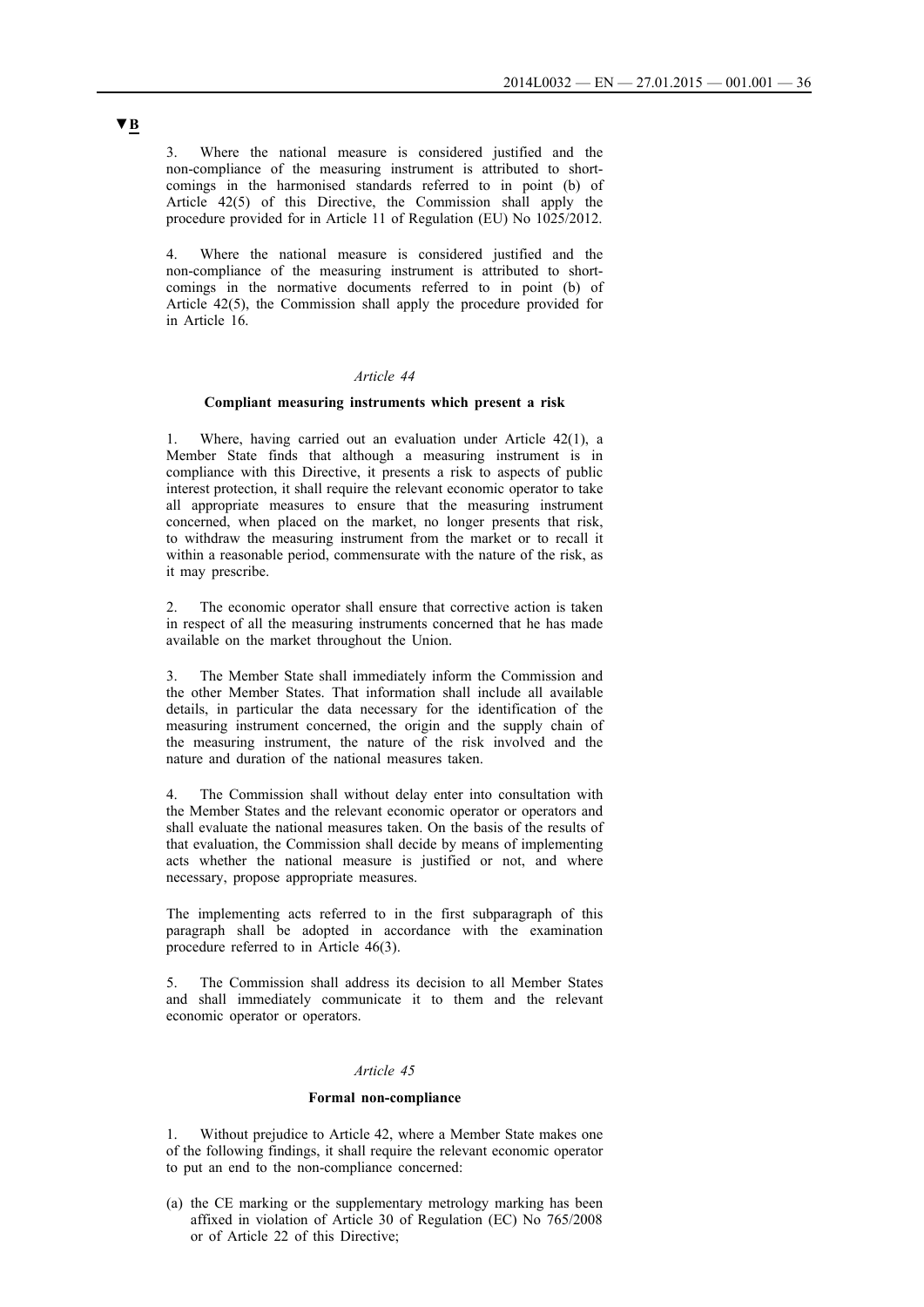- (b) the CE marking or the supplementary metrology marking has not been affixed;
- (c) the identification number of the notified body, where that body is involved in the production control phase, has been affixed in violation of Article 22 or has not been affixed;
- (d) the EU declaration of conformity does not accompany the measuring instrument;
- (e) the EU declaration of conformity has not been drawn up correctly;
- (f) technical documentation is either not available or not complete.
- (g) the information referred to in Article 8(6) or Article 10(3) is absent, false or incomplete;
- (h) any other administrative requirement provided for in Article 8 or Article 10 is not fulfilled.

2. Where the non-compliance referred to in paragraph 1 persists, the Member State concerned shall take all appropriate measures to restrict or prohibit the measuring instrument being made available on the market or ensure that it is recalled or withdrawn from the market.

## CHAPTER 6

### **COMMITTEE AND DELEGATED ACTS**

#### *Article 46*

#### **Committee procedure**

1. The Commission shall be assisted by the Committee on Measuring Instruments. That committee shall be a committee within the meaning of Regulation (EU) No 182/2011.

2. Where reference is made to this paragraph, Article 4 of Regulation (EU) No 182/2011 shall apply.

3. Where reference is made to this paragraph, Article 5 of Regulation (EU) No 182/2011 shall apply.

4. Where the opinion of the committee is to be obtained by written procedure, that procedure shall be terminated without result when, within the time-limit for delivery of the opinion, the chair of the committee so decides or a simple majority of committee members so request.

5. The committee shall be consulted by the Commission on any matter for which consultation of sectoral experts is required by Regulation (EU) No 1025/2012 or by any other Union legislation.

The committee may furthermore examine any other matter concerning the application of this Directive raised either by its chair or by a representative of a Member State in accordance with its rules of procedure.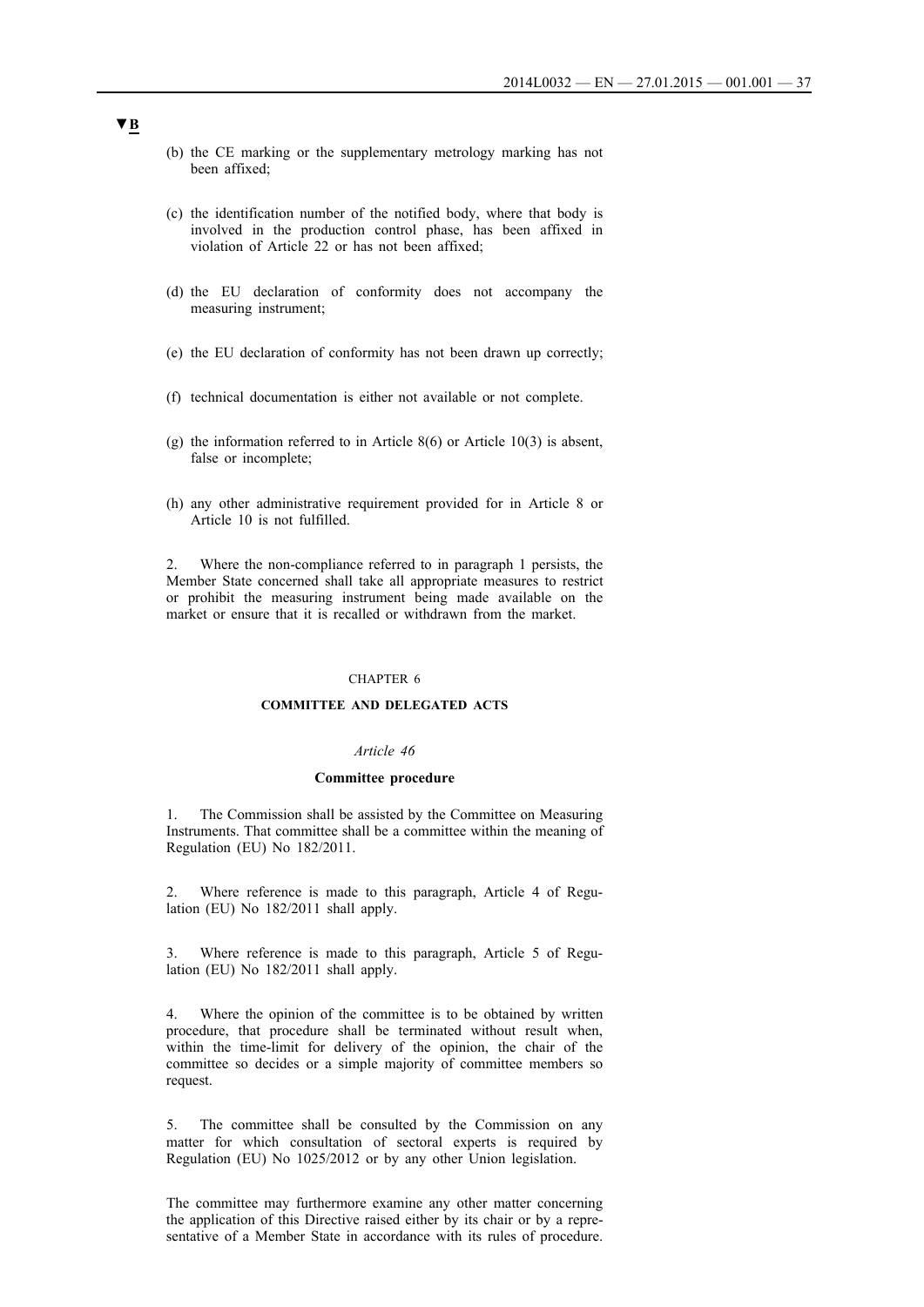## *Article 47*

## **Amendments of Annexes**

The Commission shall be empowered to adopt delegated acts in accordance with Article 48 concerning the amendment of the instrument-specific Annexes, in relation to the following:

(a) maximum permissible errors (MPEs) and accuracy classes;

(b) rated operating conditions;

(c) critical change values;

(d) disturbances.

## *Article 48*

#### **Exercise of the delegation**

The power to adopt delegated acts is conferred on the Commission subject to the conditions laid down in this Article.

2. The power to adopt delegated acts referred to in Article 47 shall be conferred on the Commission for a period of five years from 18 April 2014. The Commission shall draw up a report in respect of the delegation of power not later than nine months before the end of the five-year period. The delegation of power shall be tacitly extended for periods of an identical duration, unless the European Parliament or the Council opposes such extension not later than three months before the end of each period.

3. The delegation of power referred to in Article 47 may be revoked at any time by the European Parliament or by the Council. A decision to revoke shall put an end to the delegation of the power specified in that decision. It shall take effect the day following the publication of the decision in the *Official Journal of the European Union* or at a later date specified therein. It shall not affect the validity of any delegated acts already in force.

4. As soon as it adopts a delegated act, the Commission shall notify it simultaneously to the European Parliament and to the Council.

5. A delegated act adopted pursuant to Article 47 shall enter into force only if no objection has been expressed either by the European Parliament or the Council within a period of two months of notification of that act to the European Parliament and the Council or if, before the expiry of that period, the European Parliament and the Council have both informed the Commission that they will not object. That period shall be extended by two months at the initiative of the European Parliament or of the Council.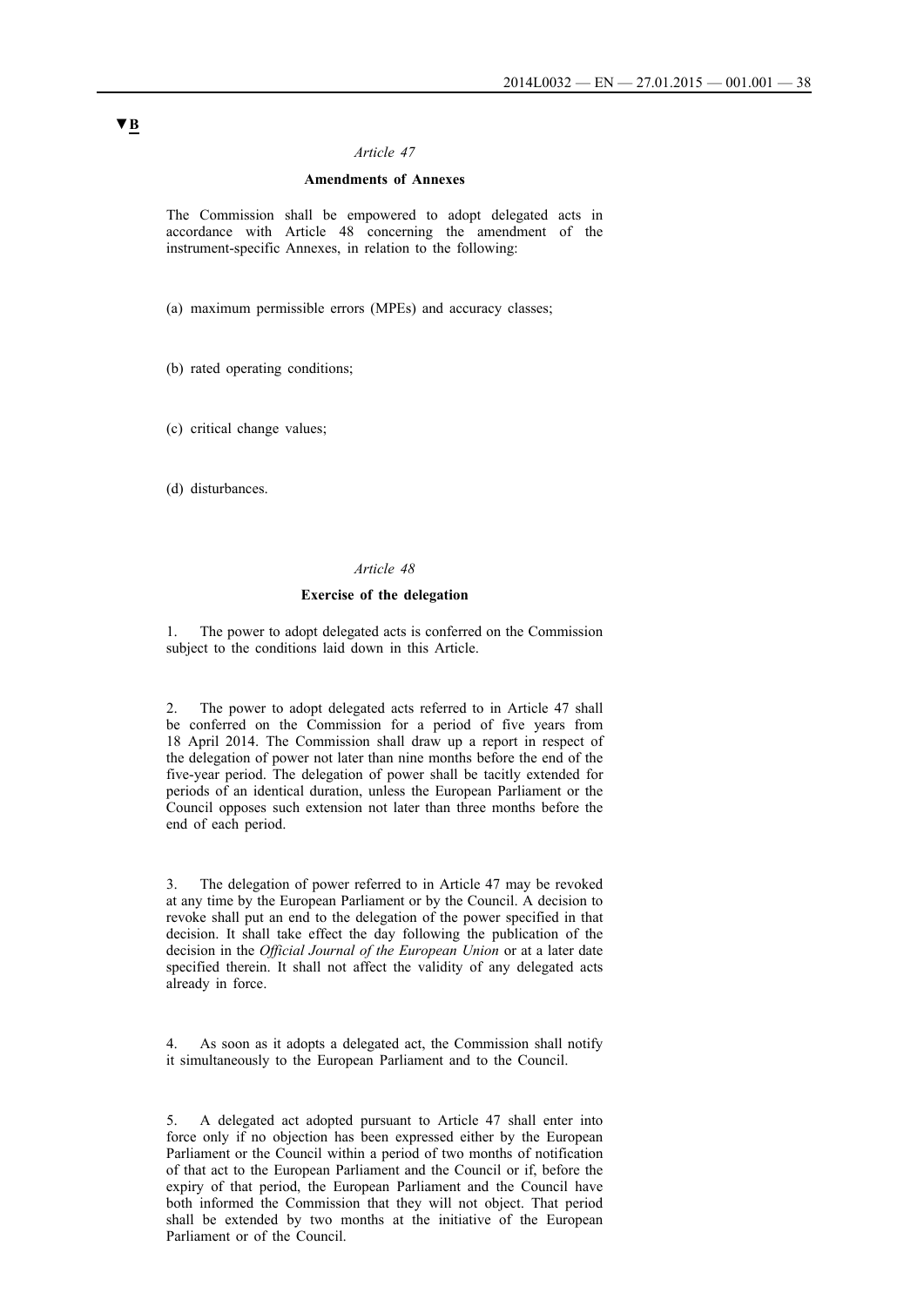#### CHAPTER 7

## **TRANSITIONAL AND FINAL PROVISIONS**

#### *Article 49*

## **Penalties**

Member States shall lay down rules on penalties applicable to infringements by economic operators of the provisions of national law adopted pursuant to this Directive and shall take all measures necessary to ensure that they are enforced. Such rules may include criminal penalties for serious infringements.

The penalties provided for shall be effective, proportionate and dissuasive.

### *Article 50*

## **Transitional provisions**

1. Member States shall not impede the making available on the market and/or the putting into use of measuring instruments covered by Directive 2004/22/EC which are in conformity with that Directive and which were placed on the market before 20 April 2016.

Certificates issued under Directive 2004/22/EC shall be valid under this Directive.

2. The effects of Article 23 of Directive 2004/22/EC shall continue until 30 October 2016.

#### *Article 51*

## **Transposition**

1. Member States shall adopt and publish, by 19 April 2016, the laws, regulations and administrative provisions necessary to comply with points 5 to 22 of Article 4, Articles 8 to 11, 13, 14, 19 and 21, Article 22(1), (3), (5) and (6), Articles 23 to 45, 49 and 50 and Annex II. They shall forthwith communicate the text of those measures to the Commission.

They shall apply those measures from 20 April 2016.

When Member States adopt those measures, they shall contain a reference to this Directive or be accompanied by such a reference on the occasion of their official publication. They shall also include a statement that references in existing laws, regulations and administrative provisions to the Directive repealed by this Directive shall be construed as references to this Directive. Member States shall determine how such reference is to be made and how that statement is to be formulated.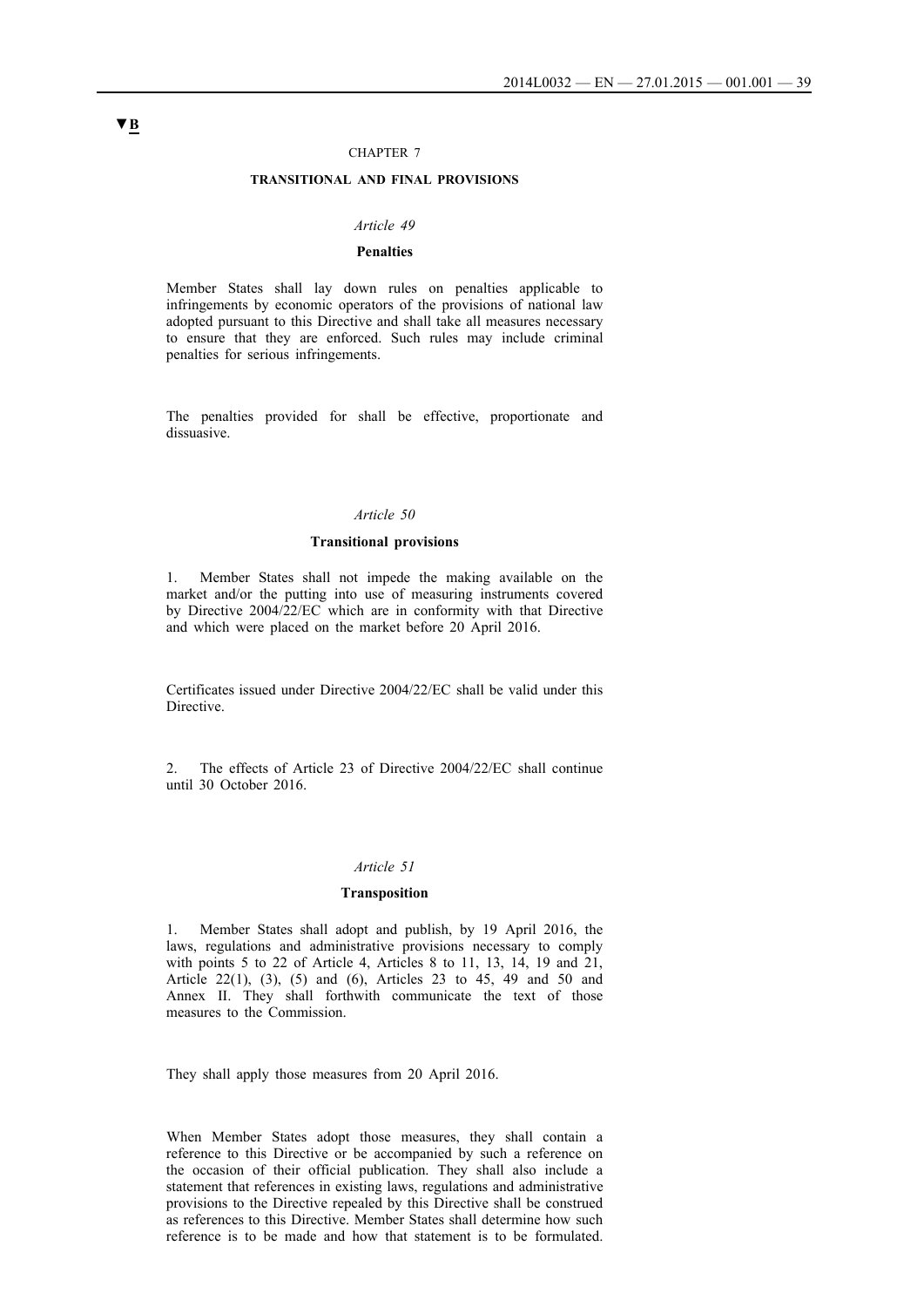2. Member States shall communicate to the Commission the text of the main provisions of national law which they adopt in the field covered by this Directive.

## *Article 52*

## **Repeal**

Without prejudice to Article 50, Directive 2004/22/EC as amended by the acts listed in Annex XIV, Part A, is repealed with effect from 20 April 2016 without prejudice to the obligations of the Member States relating to the time-limits for the transposition into national law and the dates of application of the Directives set out in Annex XIV, Part B.

References to the repealed Directive shall be construed as references to this Directive and shall be read in accordance with the correlation table in Annex XV.

## *Article 53*

## **Entry into force and application**

This Directive shall enter into force on the twentieth day following that of its publication in the *Official Journal of the European Union*.

Articles 1, 2 and 3, points 1 to 4 of Article 4, Articles 5, 6, 7, 15 to 18 and 20, Article 22(2) and (4) and Annexes I and III to XII shall apply from 20 April 2016.

## *Article 54*

#### **Addressees**

This Directive is addressed to the Member States.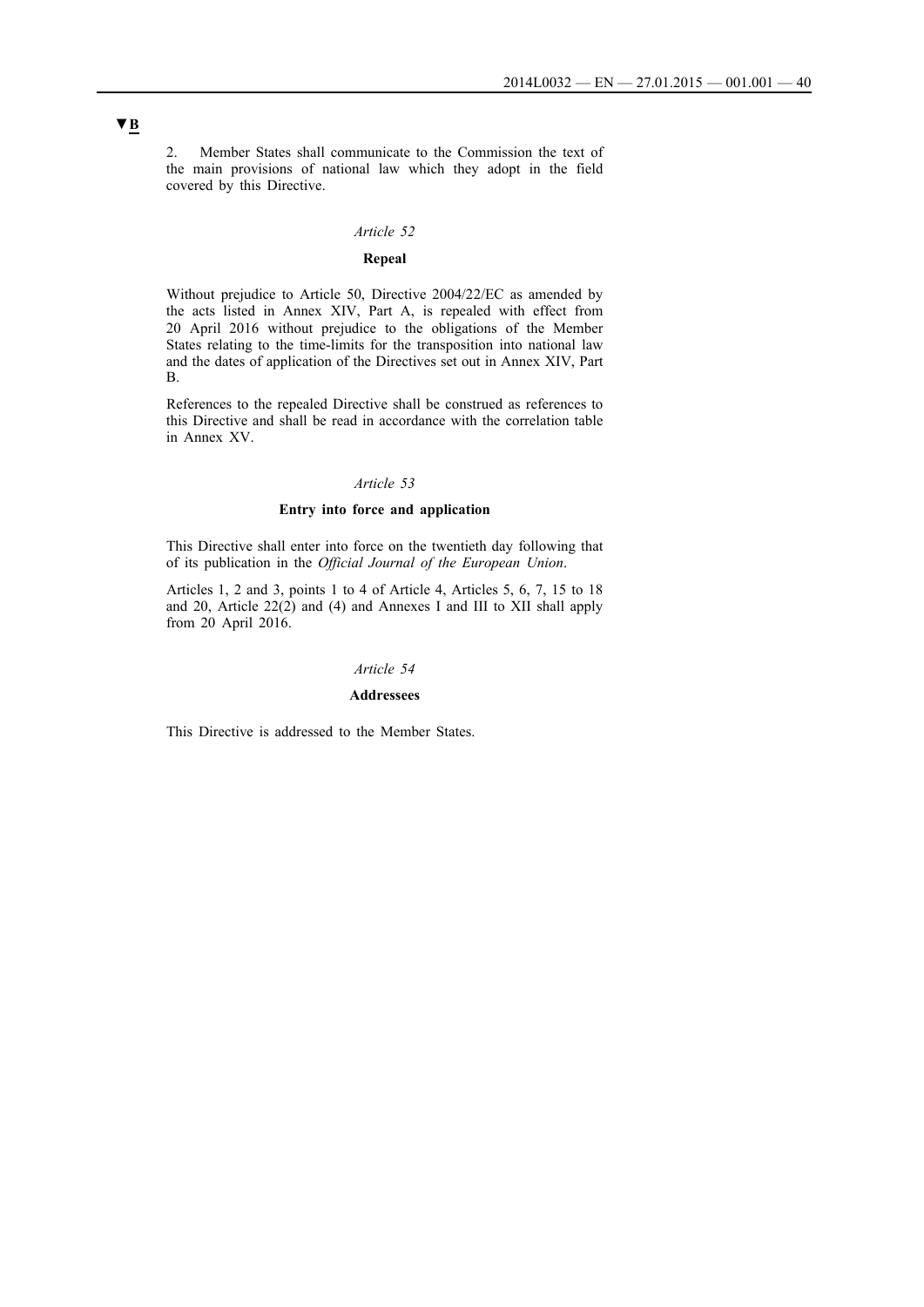## *ANNEX I*

## ESSENTIAL REQUIREMENTS

A measuring instrument shall provide a high level of metrological protection in order that any party affected can have confidence in the result of measurement, and shall be designed and manufactured to a high level of quality in respect of the measurement technology and security of the measurement data.

The essential requirements that shall be met by measuring instruments are set out below and are supplemented, where appropriate, by specific instrument requirements in Annexes III to XII that provide more detail on certain aspects of the general requirements.

The solutions adopted in the pursuit of the essential requirements shall take account of the intended use of the instrument and any foreseeable misuse thereof.

### DEFINITIONS

| Measurand                        | The measurand is the particular quantity subject to<br>measurement.                                                                                                                                                                                                                                                                                                                           |  |
|----------------------------------|-----------------------------------------------------------------------------------------------------------------------------------------------------------------------------------------------------------------------------------------------------------------------------------------------------------------------------------------------------------------------------------------------|--|
| Influence quantity               | An influence quantity is a quantity that is not the<br>measurand but that affects the result of measurement.                                                                                                                                                                                                                                                                                  |  |
| Operating<br>Rated<br>Conditions | The rated operating conditions are the values for the<br>measurand and influence quantities making up the<br>normal working conditions of an instrument.                                                                                                                                                                                                                                      |  |
| Disturbance                      | An influence quantity having a value within the limits<br>specified in the appropriate requirement but outside the<br>specified rated operating conditions of the measuring<br>instrument. An influence quantity is a disturbance if for<br>that influence quantity the rated operating conditions are<br>not specified.                                                                      |  |
| Critical change value            | The critical change value is the value at which the change<br>in the measurement result is considered undesirable.                                                                                                                                                                                                                                                                            |  |
| Material Measure                 | A material measure is a device intended to reproduce or<br>supply in a permanent manner during its use one or more<br>known values of a given quantity.                                                                                                                                                                                                                                       |  |
| Direct sales                     | A trading transaction is direct sales if:<br>- the measurement result serves as the basis for the<br>price to pay; and<br>- at least one of the parties involved in the transaction<br>related to measurement is a consumer or any other<br>party requiring a similar level of protection; and<br>all the parties in the transaction accept the<br>measurement result at that time and place. |  |
| Climatic<br>environments         | Climatic environments are the conditions in which<br>measuring instruments may be used. To cope with<br>climatic differences between the Member States, a range<br>of temperature limits has been defined.                                                                                                                                                                                    |  |
| Utility                          | A utility is regarded as a supplier of electricity, gas,<br>thermal energy or water.                                                                                                                                                                                                                                                                                                          |  |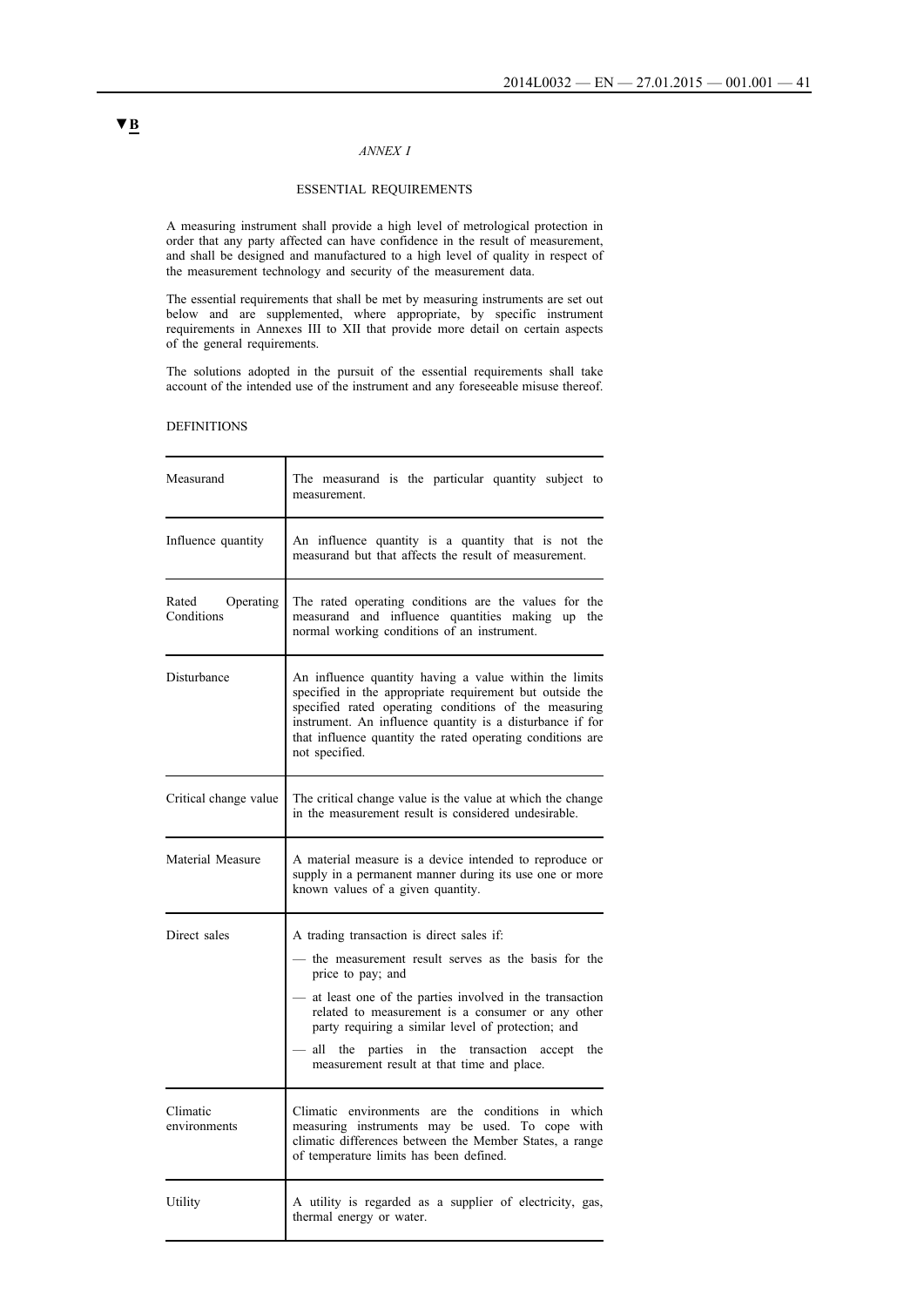### ESSENTIAL REQUIREMENTS

## 1. **Allowable Errors**

1.1. Under rated operating conditions and in the absence of a disturbance, the error of measurement shall not exceed the maximum permissible error (MPE) value as laid down in the appropriate instrument-specific requirements.

Unless stated otherwise in the instrument-specific annexes, MPE is expressed as a bilateral value of the deviation from the true measurement value.

1.2. Under rated operating conditions and in the presence of a disturbance, the performance requirement shall be as laid down in the appropriate instrument-specific requirements.

Where the instrument is intended to be used in a specified permanent continuous electromagnetic field the permitted performance during the radiated electromagnetic field-amplitude modulated test shall be within MPE.

1.3. The manufacturer shall specify the climatic, mechanical and electromagnetic environments in which the instrument is intended to be used, power supply and other influence quantities likely to affect its accuracy, taking account of the requirements laid down in the appropriate instrument-specific annexes.

## 1.3.1. Climatic environments

The manufacturer shall specify the upper temperature limit and the lower temperature limit from any of the values in Table 1 unless otherwise specified in the Annexes III to XII, and indicate whether the instrument is designed for condensing or non-condensing humidity as well as the intended location for the instrument, i.e. open or closed.

| able |  |
|------|--|
|      |  |

|                         |       |       | Temperature Limits         |       |
|-------------------------|-------|-------|----------------------------|-------|
| Upper temperature limit | 30 °C | 40 °C | 55 °C                      | 70 °C |
| Lower temperature limit | 5 °C  |       | $-10$ °C $-25$ °C $-40$ °C |       |

1.3.2. (a) Mechanical environments are classified into classes M1 to M3 as described below.

| M1             | This class applies to instruments used in locations with<br>vibration and shocks of low significance, e.g. for<br>instruments fastened to light supporting structures<br>subject to negligible vibrations and shocks transmitted<br>from local blasting or pile-driving activities, slamming<br>doors, etc. |
|----------------|-------------------------------------------------------------------------------------------------------------------------------------------------------------------------------------------------------------------------------------------------------------------------------------------------------------|
| M <sub>2</sub> | This class applies to instruments used in locations with<br>significant or high levels of vibration and shock, e.g. trans-<br>mitted from machines and passing vehicles in the vicinity or<br>adjacent to heavy machines, conveyor belts, etc.                                                              |
| M3             | This class applies to instruments used in locations where<br>the level of vibration and shock is high and very high,<br>e.g. for instruments mounted directly on machines,<br>conveyor belts, etc.                                                                                                          |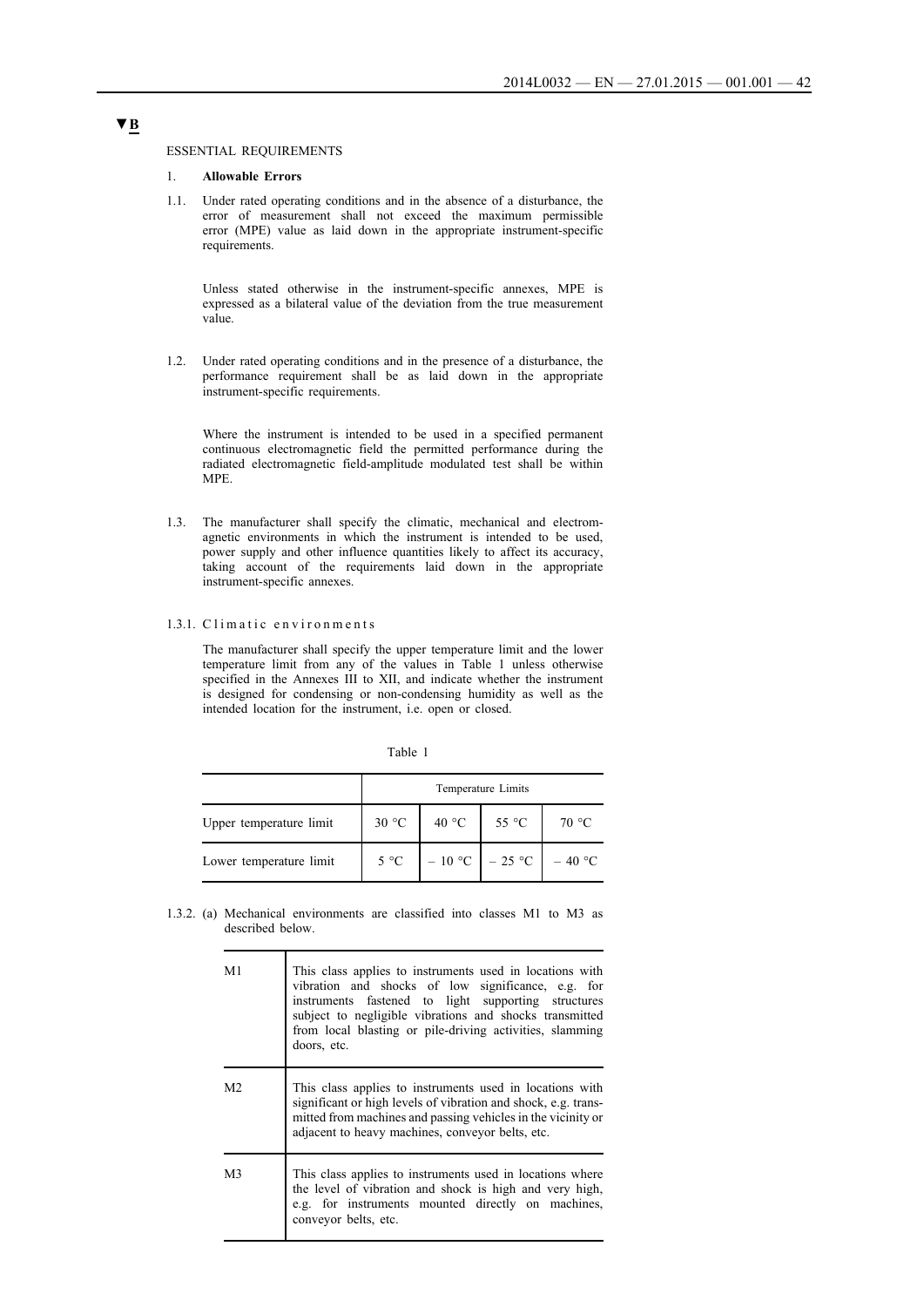- (b) The following influence quantities shall be considered in relation with mechanical environments:
	- vibration;
	- mechanical shock.
- 1.3.3. (a) Electromagnetic environments are classified into classes E1, E2 or E3 as described below, unless otherwise laid down in the appropriate instrument-specific annexes.

| E1             | This class applies to instruments used in locations with<br>electromagnetic disturbances corresponding to those<br>likely to be found in residential, commercial and light<br>industrial buildings.                                                                                                                                                                                                                           |
|----------------|-------------------------------------------------------------------------------------------------------------------------------------------------------------------------------------------------------------------------------------------------------------------------------------------------------------------------------------------------------------------------------------------------------------------------------|
| E2             | This class applies to instruments used in locations with<br>electromagnetic disturbances corresponding to those<br>likely to be found in other industrial buildings.                                                                                                                                                                                                                                                          |
| E <sub>3</sub> | This class applies to instruments supplied by the battery<br>of a vehicle. Such instruments shall comply with the<br>requirements of E2 and the following additional<br>requirements:<br>— voltage reductions caused by energising the<br>starter-motor circuits of internal combustion engines,<br>load dump transients occurring in the event of a<br>discharged battery being disconnected while the<br>engine is running. |

- (b) The following influence quantities shall be considered in relation with electromagnetic environments:
	- voltage interruptions;
	- short voltage reductions;
	- voltage transients on supply lines and/or signal lines;
	- electrostatic discharges;
	- radio frequency electromagnetic fields;
	- conducted radio frequency electromagnetic fields on supply lines and/or signal lines;
	- surges on supply lines and/or signal lines.
- 1.3.4. Other influence quantities to be considered, where appropriate, are:
	- voltage variation;
	- mains frequency variation;
	- power frequency magnetic fields;
	- any other quantity likely to influence in a significant way the accuracy of the instrument.
- 1.4. When carrying out the tests as envisaged in this Directive, the following points shall apply: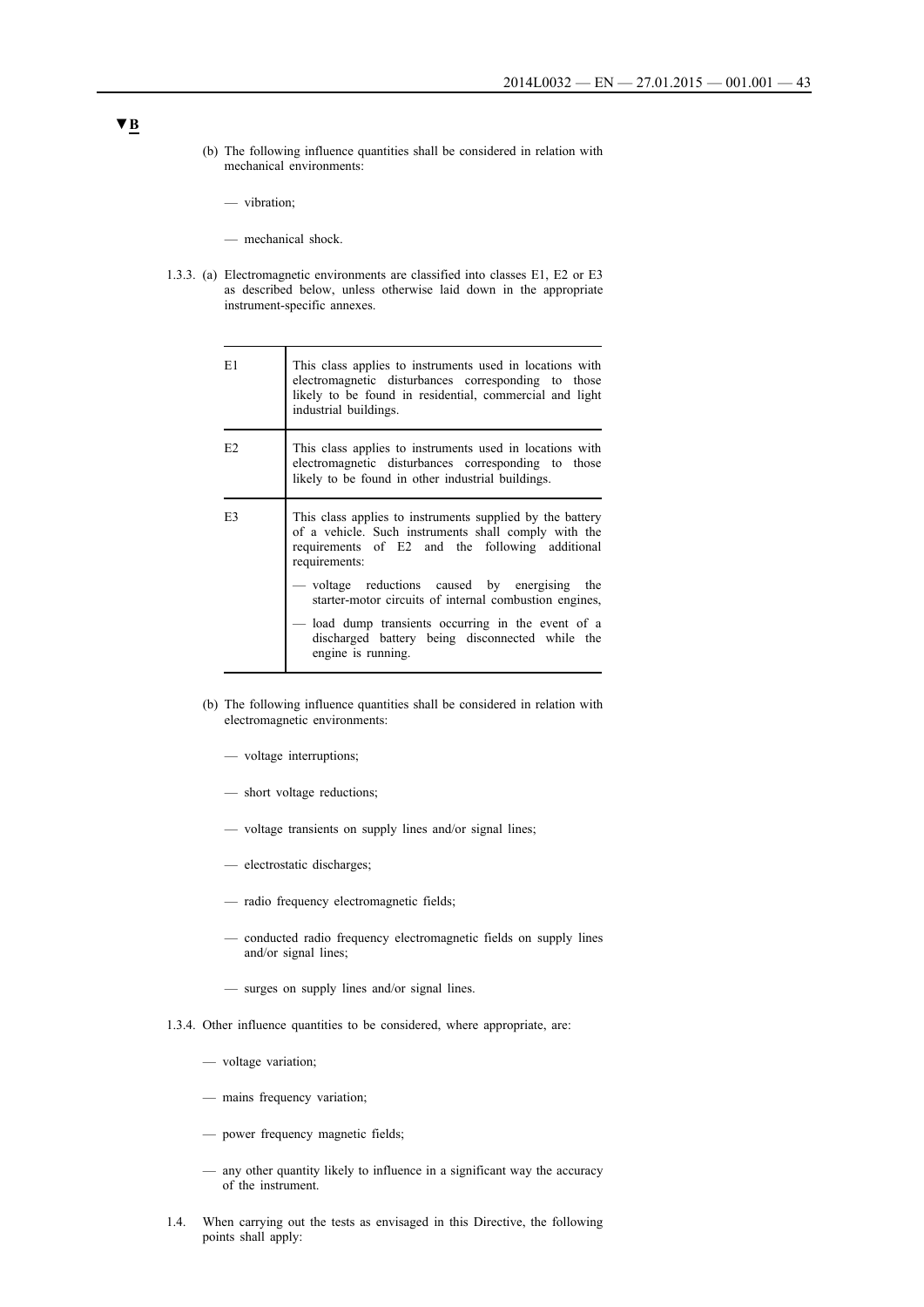#### 1.4.1. Basic rules for testing and the determination of e r r o r s

Essential requirements specified in points 1.1 and 1.2 shall be verified for each relevant influence quantity. Unless otherwise specified in the appropriate instrument-specific annex, these essential requirements apply when each influence quantity is applied and its effect evaluated separately, all other influence quantities being kept relatively constant at their reference value.

Metrological tests shall be carried out during or after the application of the influence quantity, whichever condition corresponds to the normal operational status of the instrument when that influence quantity is likely to occur.

### 1.4.2. A m bient humidity

- (a) According to the climatic operating environment in which the instrument is intended to be used either the damp heat-steady state (non-condensing) or damp heat cyclic (condensing) test may be appropriate.
- (b) The damp heat cyclic test is appropriate where condensation is important or when penetration of vapour will be accelerated by the effect of breathing. In conditions where non-condensing humidity is a factor the damp-heat steady state is appropriate.

### 2. **Reproducibility**

The application of the same measurand in a different location or by a different user, all other conditions being the same, shall result in the close agreement of successive measurements. The difference between the measurement results shall be small when compared with the MPE.

### 3. **Repeatability**

The application of the same measurand under the same conditions of measurement shall result in the close agreement of successive measurements. The difference between the measurement results shall be small when compared with the MPE.

#### 4. **Discrimination and Sensitivity**

A measuring instrument shall be sufficiently sensitive and the discrimination threshold shall be sufficiently low for the intended measurement task.

#### 5. **Durability**

A measuring instrument shall be designed to maintain an adequate stability of its metrological characteristics over a period of time estimated by the manufacturer, provided that it is properly installed, maintained and used according to the manufacturer's instruction when in the environmental conditions for which it is intended.

## 6. **Reliability**

A measuring instrument shall be designed to reduce as far as possible the effect of a defect that would lead to an inaccurate measurement result, unless the presence of such a defect is obvious.

### 7. **Suitability**

7.1. A measuring instrument shall have no feature likely to facilitate fraudulent use, whereas possibilities for unintentional misuse shall be minimal.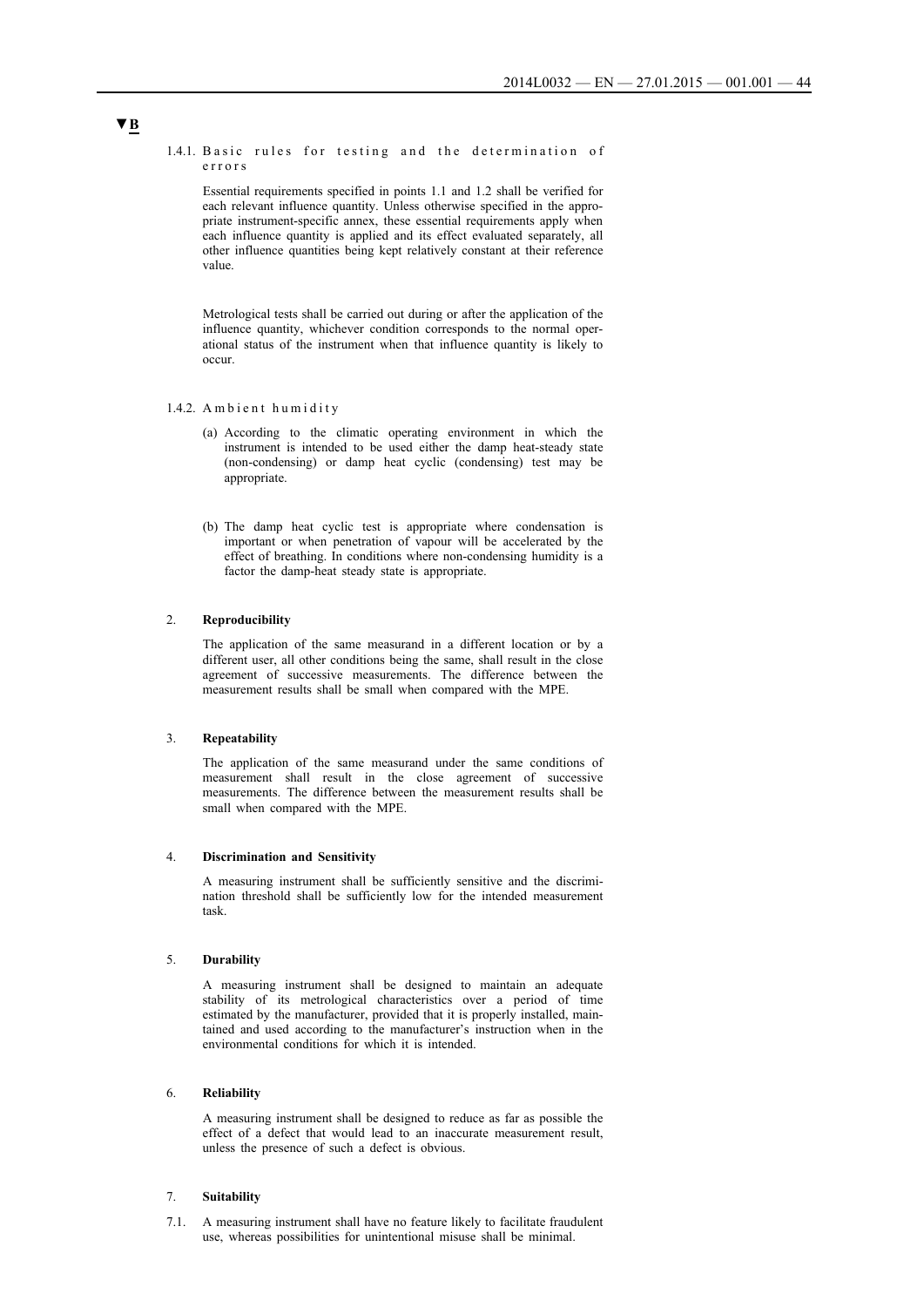- 7.2. A measuring instrument shall be suitable for its intended use taking account of the practical working conditions and shall not require unreasonable demands of the user in order to obtain a correct measurement result.
- 7.3. The errors of a utility measuring instrument at flows or currents outside the controlled range shall not be unduly biased.
- 7.4. Where a measuring instrument is designed for the measurement of values of the measurand that are constant over time, the measuring instrument shall be insensitive to small fluctuations of the value of the measurand, or shall take appropriate action.
- 7.5. A measuring instrument shall be robust and its materials of construction shall be suitable for the conditions in which it is intended to be used.
- 7.6. A measuring instrument shall be designed so as to allow the control of the measuring tasks after the instrument has been placed on the market and put into use. If necessary, special equipment or software for this control shall be part of the instrument. The test procedure shall be described in the operation manual.

When a measuring instrument has associated software which provides other functions besides the measuring function, the software that is critical for the metrological characteristics shall be identifiable and shall not be inadmissibly influenced by the associated software.

#### 8. **Protection against corruption**

- 8.1. The metrological characteristics of a measuring instrument shall not be influenced in any inadmissible way by the connection to it of another device, by any feature of the connected device itself or by any remote device that communicates with the measuring instrument.
- 8.2. A hardware component that is critical for metrological characteristics shall be designed so that it can be secured. Security measures foreseen shall provide for evidence of an intervention.
- 8.3. Software that is critical for metrological characteristics shall be identified as such and shall be secured.

Software identification shall be easily provided by the measuring instrument.

Evidence of an intervention shall be available for a reasonable period of time.

- 8.4. Measurement data, software that is critical for measurement characteristics and metrologically important parameters stored or transmitted shall be adequately protected against accidental or intentional corruption.
- 8.5. For utility measuring instruments the display of the total quantity supplied or the displays from which the total quantity supplied can be derived, whole or partial reference to which is the basis for payment, shall not be able to be reset during use.

## 9. **Information to be borne by and to accompany the instrument**

- 9.1. A measuring instrument shall bear the following inscriptions:
	- (a) manufacturer's name, registered trade name or registered trade mark;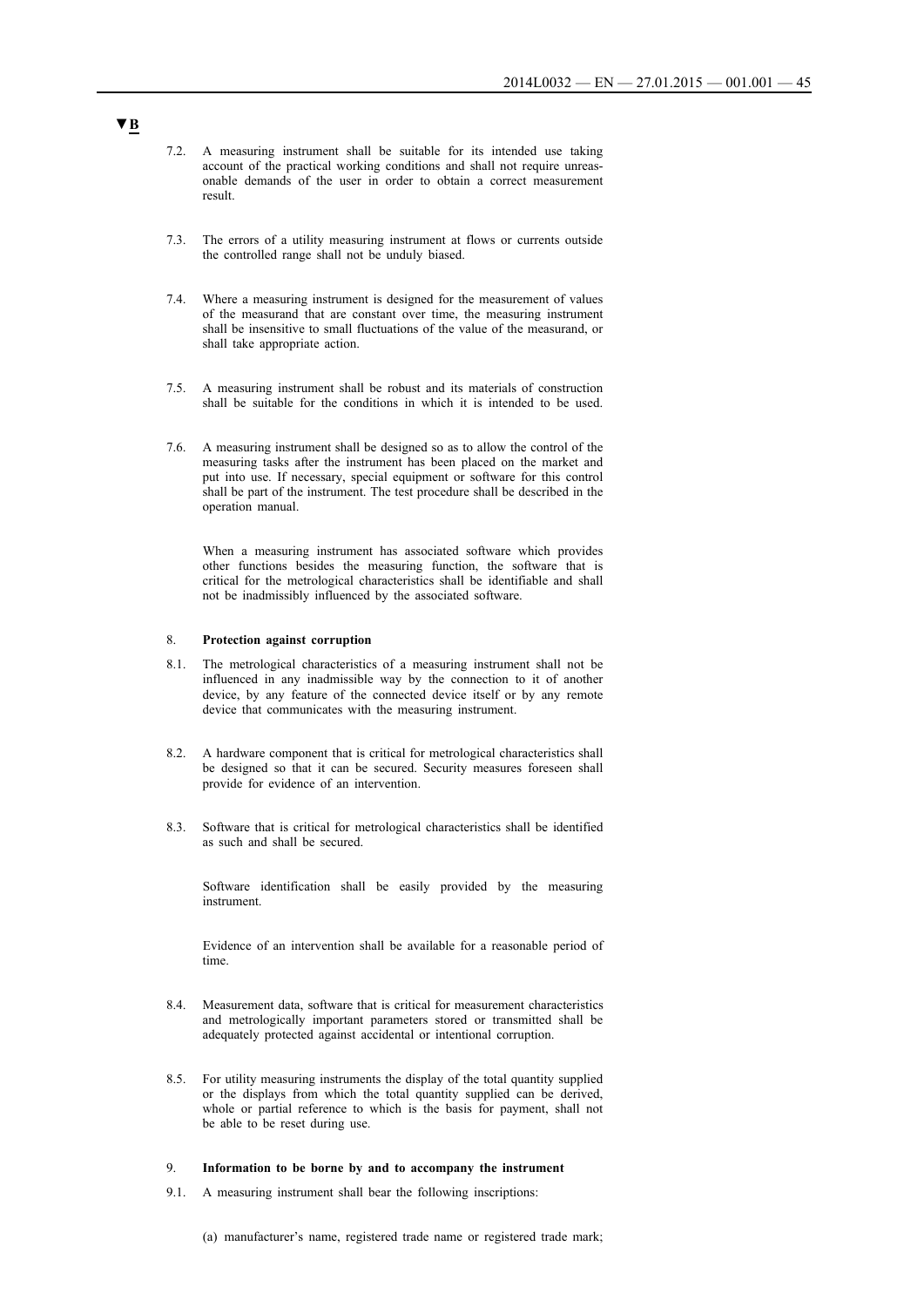- (b) information in respect of its accuracy;
- and, where applicable:
- (c) information in respect of the conditions of use;
- (d) measuring capacity;
- (e) measuring range;
- (f) identity marking;
- (g) number of the EU-type examination certificate or the EU design examination certificate;
- (h) information whether or not additional devices providing metrological results comply with the provisions of this Directive on legal metrological control.
- 9.2. An instrument of dimensions too small or of too sensitive a composition to allow it to bear the relevant information shall have its packaging, if any, and the accompanying documents required by the provisions of this Directive suitably marked.
- 9.3. The instrument shall be accompanied by information on its operation, unless the simplicity of the measuring instrument makes this unnecessary. Information shall be easily understandable and shall include where relevant:
	- (a) rated operating conditions;
	- (b) mechanical and electromagnetic environment classes;
	- (c) the upper and lower temperature limit, whether condensation is possible or not, open or closed location;
	- (d) instructions for installation, maintenance, repairs, permissible adjustments;
	- (e) instructions for correct operation and any special conditions of use;
	- (f) conditions for compatibility with interfaces, sub-assemblies or measuring instruments.
- 9.4. Groups of identical measuring instruments used in the same location or used for utility measurements do not necessarily require individual instruction manuals.
- 9.5. Unless specified otherwise in an instrument-specific annex, the scale interval for a measured value shall be in the form  $1 \times 10^n$ ,  $2 \times 10^n$ , or  $5 \times 10^n$ , where n is any integer or zero. The unit of measurement or its symbol shall be shown close to the numerical value.
- 9.6. A material measure shall be marked with a nominal value or a scale, accompanied by the unit of measurement used.
- 9.7. The units of measurement used and their symbols shall be in accordance with the provisions of Union legislation on units of measurement and their symbols.
- 9.8. All marks and inscriptions required under any requirement shall be clear, non-erasable, unambiguous and non-transferable.

## 10. **Indication of result**

10.1. Indication of the result shall be by means of a display or hard copy.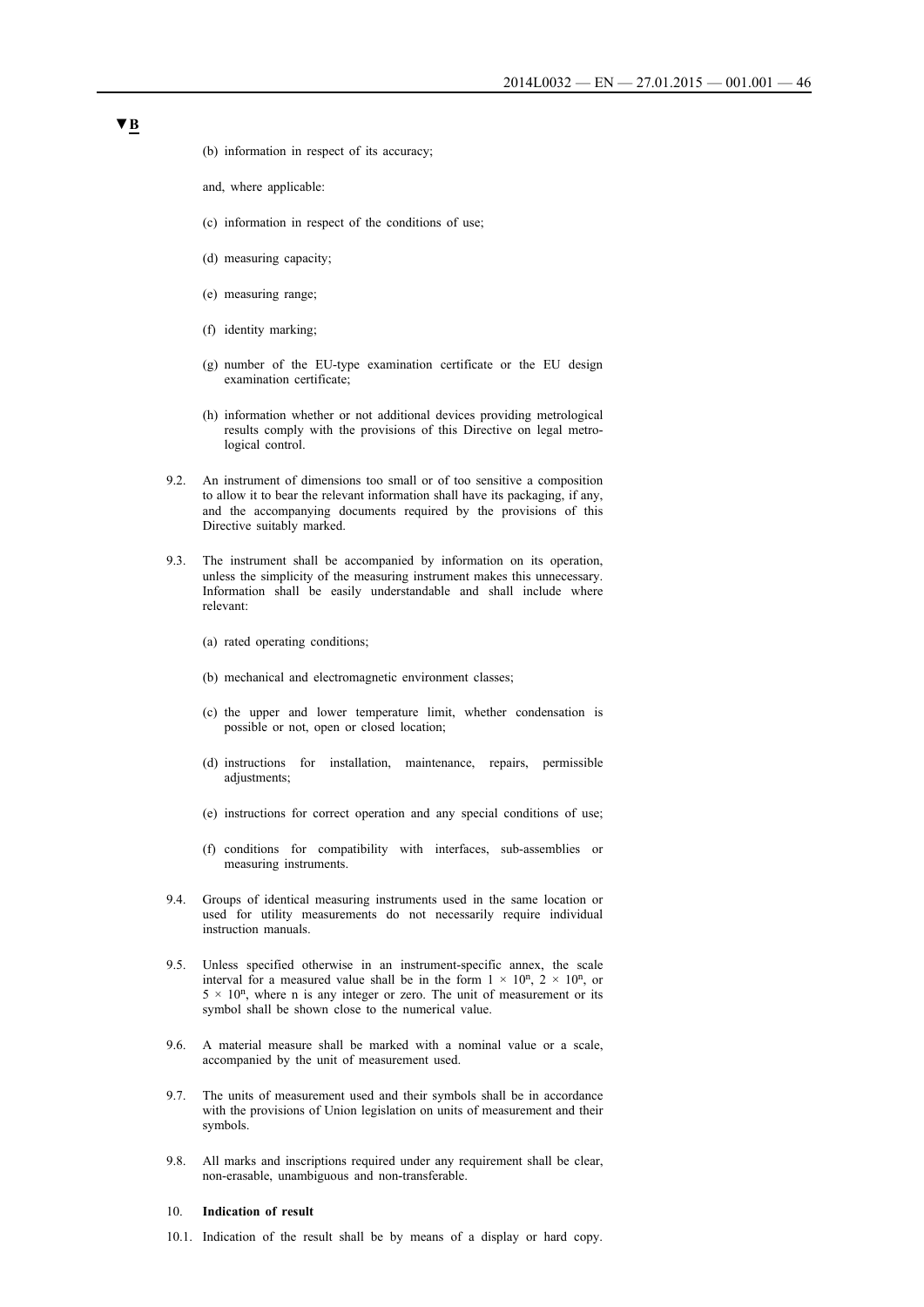- 10.2. The indication of any result shall be clear and unambiguous and accompanied by such marks and inscriptions necessary to inform the user of the significance of the result. Easy reading of the presented result shall be permitted under normal conditions of use. Additional indications may be shown provided they cannot be confused with the metrologically controlled indications.
- 10.3. In the case of hard copy the print or record shall also be easily legible and non-erasable.
- 10.4. A measuring instrument for direct sales trading transactions shall be designed to present the measurement result to both parties in the transaction when installed as intended. When critical in case of direct sales, any ticket provided to the consumer by an ancillary device not complying with the appropriate requirements of this Directive shall bear appropriate restrictive information.
- 10.5. Whether or not a measuring instrument intended for utility measurement purposes can be remotely read it shall in any case be fitted with a metrologically controlled display accessible without tools to the consumer. The reading of this display is the measurement result that serves as the basis for the price to pay.

#### 11. **Further processing of data to conclude the trading transaction**

- 11.1. A measuring instrument other than a utility measuring instrument shall record by a durable means the measurement result accompanied by information to identify the particular transaction, when:
	- (a) the measurement is non-repeatable; and
	- (b) the measuring instrument is normally intended for use in the absence of one of the trading parties.
- 11.2. Additionally, a durable proof of the measurement result and the information to identify the transaction shall be available on request at the time the measurement is concluded.

### 12. **Conformity evaluation**

A measuring instrument shall be designed so as to allow ready evaluation of its conformity with the appropriate requirements of this Directive.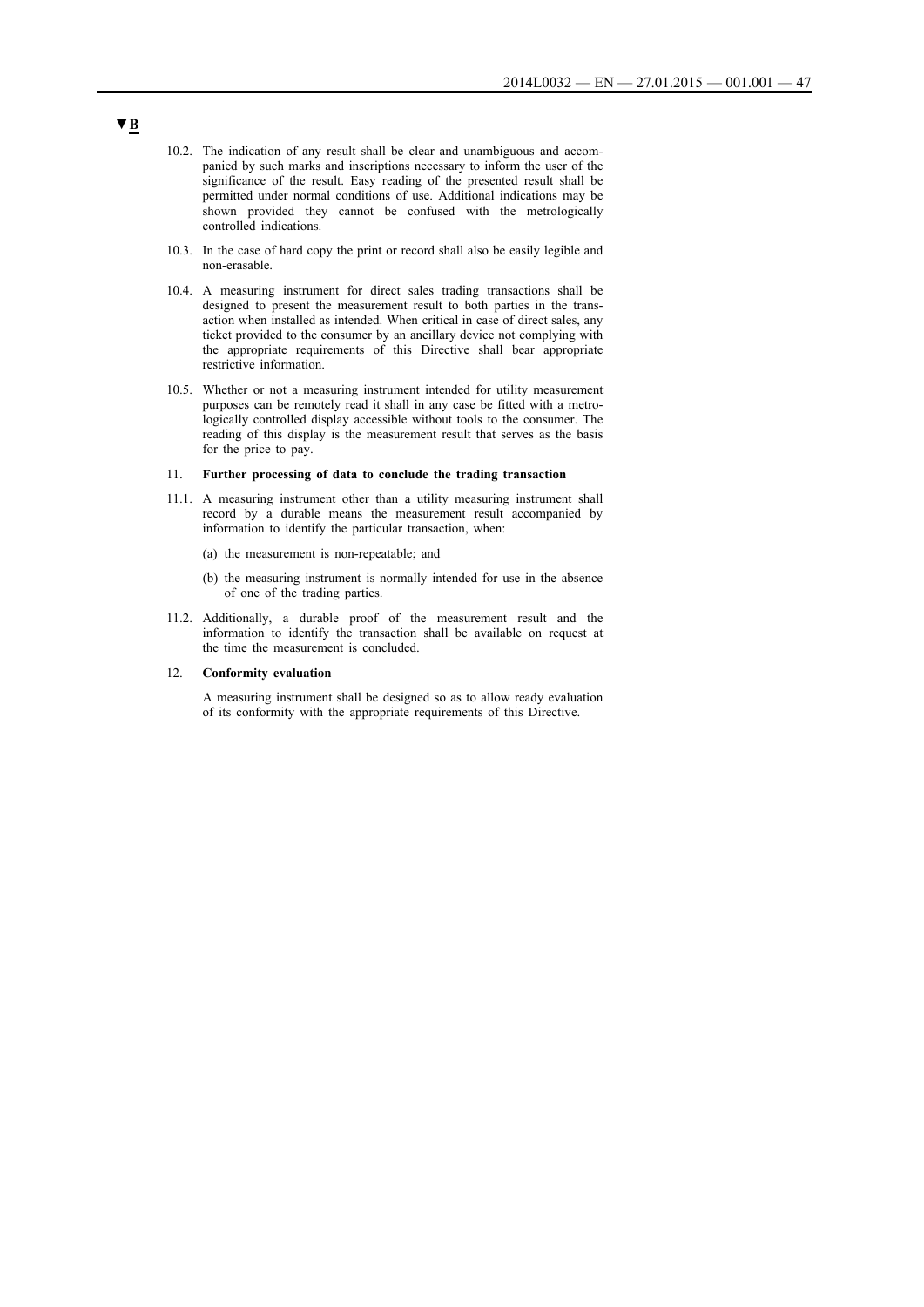### *ANNEX II*

MODULE A: INTERNAL PRODUCTION CONTROL

1. 'Internal production control' is the conformity assessment procedure whereby the manufacturer fulfils the obligations laid down in points 2, 3 and 4, and ensures and declares on his sole responsibility that the measuring instruments concerned satisfy the requirements of this Directive that apply to them.

### 2. **Technical documentation**

The manufacturer shall establish the technical documentation as described in Article 18. The documentation shall make it possible to assess the instrument's conformity to the relevant requirements, and shall include an adequate analysis and assessment of the risk(s). The technical documentation shall specify the applicable requirements and cover, as far as relevant for the assessment, the design, manufacture and operation of the instrument.

#### 3. **Manufacturing**

The manufacturer shall take all measures necessary so that the manufacturing process and its monitoring ensure compliance of the manufactured instruments with the technical documentation referred to in point 2 and with the requirements of this Directive that apply to them.

### 4. **Conformity marking and EU declaration of conformity**

- 4.1. The manufacturer shall affix the CE marking and the supplementary metrology marking set out in this Directive to each individual measuring instrument that satisfies the applicable requirements of this Directive.
- 4.2. The manufacturer shall draw up a written EU declaration of conformity for an instrument model and keep it together with the technical documentation at the disposal of the national authorities for 10 years after the measuring instrument has been placed on the market. The EU declaration of conformity shall identify the instrument for which it was drawn up.

A copy of the EU declaration of conformity shall be made available to the relevant authorities upon request.

A copy of the EU declaration of conformity shall be supplied with each measuring instrument that is placed on the market. However, this requirement may be interpreted as applying to a batch or consignment rather than individual instruments in those cases where a large number of instruments is delivered to a single user.

#### 5. **Authorised representative**

The manufacturer's obligations set out in point 4 may be fulfilled by his authorised representative, on his behalf and under his responsibility, provided that they are specified in the mandate.

### MODULE A2: INTERNAL PRODUCTION CONTROL PLUS SUPERVISED INSTRUMENT CHECKS AT RANDOM INTERVALS

1. Internal production control plus supervised instrument checks at random intervals is the conformity assessment procedure whereby the manufacturer fulfils the obligations laid down in points 2, 3, 4, and 5, and ensures and declares on his sole responsibility that the measuring instruments concerned satisfy the requirements of this Directive that apply to them.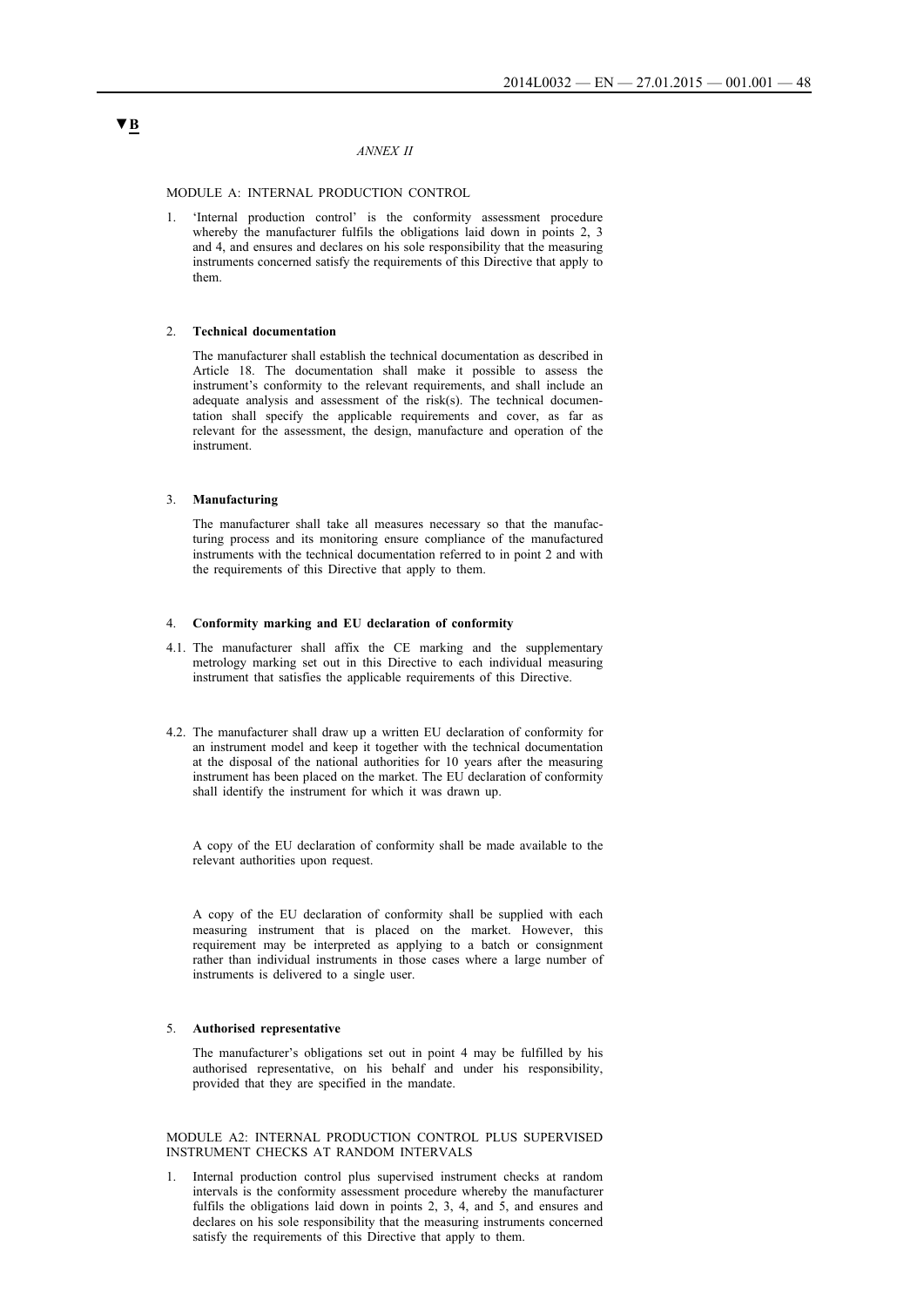#### 2. **Technical documentation**

The manufacturer shall establish the technical documentation as described in Article 18. The documentation shall make it possible to assess the instrument's conformity with the relevant requirements, and shall include an adequate analysis and assessment of the risk(s). The technical documentation shall specify the applicable requirements and cover, as far as relevant for the assessment, the design, manufacture and operation of the instrument.

### 3. **Manufacturing**

The manufacturer shall take all measures necessary so that the manufacturing process and its monitoring ensure compliance of the manufactured instruments with the technical documentation referred to in point 2 and with the requirements of this Directive that apply to them.

## 4. **Instrument checks**

At the choice of the manufacturer, either an accredited in-house body or a notified body, chosen by the manufacturer, shall carry out instrument checks or have them carried out at random intervals determined by the body, in order to verify the quality of the internal checks of the instrument, taking into account, inter alia, the technological complexity of the instruments and the quantity of production. An adequate sample of the final measuring instruments, taken on site by the body before the placing on the market, shall be examined and appropriate tests as identified by the relevant parts of the harmonised standard, and/or normative document, and/or equivalent tests set out in other relevant technical specifications, shall be carried out to verify the conformity of the instruments with the relevant requirements of this Directive. In the absence of a relevant harmonised standard or normative document, the accredited in-house body or notified body concerned shall decide on the appropriate tests to be carried out.

In those cases where a relevant number of instruments in the sample do not conform to an acceptable quality level, the accredited in-house body or notified body shall take appropriate measures.

Where the tests are carried out by a notified body, the manufacturer shall, under the responsibility of the notified body, affix the notified body's identification number during the manufacturing process.

#### 5. **Conformity marking and EU declaration of conformity**

- 5.1. The manufacturer shall affix the CE marking and the supplementary metrology marking set out in this Directive to each individual instrument that satisfies the applicable requirements of this Directive.
- 5.2. The manufacturer shall draw up a written EU declaration of conformity for an instrument model and keep it together with the technical documentation at the disposal of the national authorities for 10 years after the instrument has been placed on the market. The EU declaration of conformity shall identify the instrument for which it was drawn up.

A copy of the EU declaration of conformity shall be made available to the relevant authorities upon request.

A copy of the EU declaration of conformity shall be supplied with each measuring instrument that is placed on the market. However, this requirement may be interpreted as applying to a batch or consignment rather than individual instruments in those cases where a large number of instruments is delivered to a single user.

## 6. **Authorised representative**

The manufacturer's obligations set out in point 5 may be fulfilled by his authorised representative, on his behalf and under his responsibility provided that they are specified in the mandate.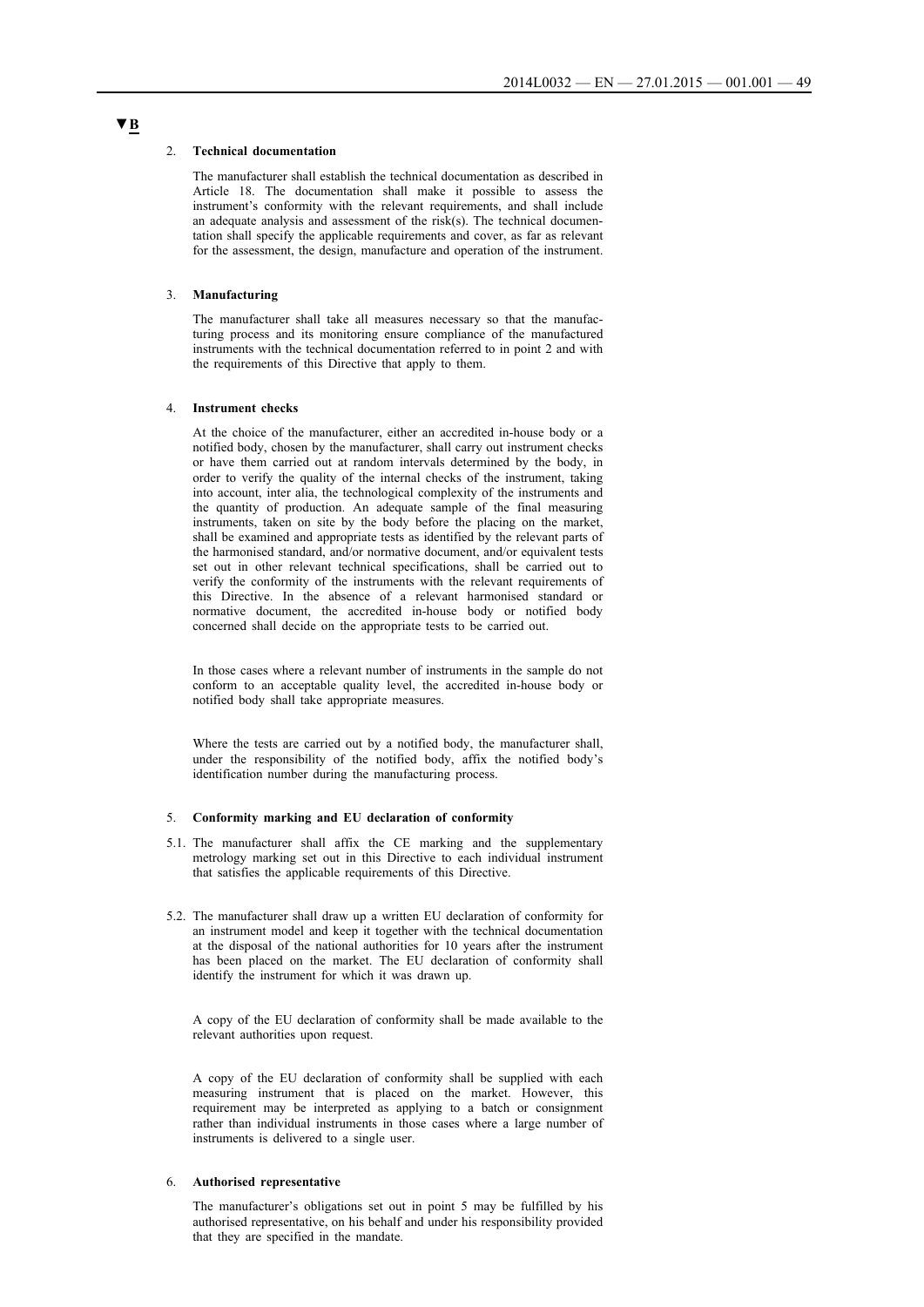MODULE B: EU- TYPE EXAMINATION

- 1. 'EU-type examination' is the part of a conformity assessment procedure in which a notified body examines the technical design of an instrument and verifies and attests that the technical design of the instrument meets the requirements of this Directive that apply to it.
- 2. EU-type examination may be carried out in either of the following manners:
	- (a) examination of a specimen, representative of the production envisaged, of the complete measuring instrument (production type),
	- (b) assessment of the adequacy of the technical design of the instrument through examination of the technical documentation and supporting evidence referred to in point 3, plus examination of specimens, representative of the production envisaged, of one or more critical parts of the instrument (combination of production type and design type);
	- (c) assessment of the adequacy of the technical design of the instrument through examination of the technical documentation and supporting evidence referred to in point 3, without examination of a specimen (design type).

The notified body decides on the appropriate manner and the specimens required.

3. The manufacturer shall lodge an application for EU-type examination with a single notified body of his choice.

The application shall include:

- (a) the name and address of the manufacturer and, if the application is lodged by the authorised representative, his name and address as well;
- (b) a written declaration that the same application has not been lodged with any other notified body;
- (c) the technical documentation as described in Article 18. The technical documentation shall make it possible to assess the instrument's conformity with the applicable requirements of this Directive and shall include an adequate analysis and assessment of the risk(s). The technical documentation shall specify the applicable requirements and cover, as far as relevant for the assessment, the design, manufacture and operation of the instrument.

The application shall in addition contain, wherever applicable:

- (d) the specimens, representative of the production envisaged. The notified body may request further specimens if needed for carrying out the test programme;
- (e) the supporting evidence for the adequacy of the technical design solution. This supporting evidence shall mention any documents that have been used, in particular where the relevant harmonised standards, and/or normative documents have not been applied in full. The supporting evidence shall include, where necessary, the results of tests carried out in accordance with other relevant technical specifications by the appropriate laboratory of the manufacturer, or by another testing laboratory on his behalf and under his responsibility.
- 4. The notified body shall:

For the instrument:

4.1. examine the technical documentation and supporting evidence to assess the adequacy of the technical design of the instrument;

For the specimen(s):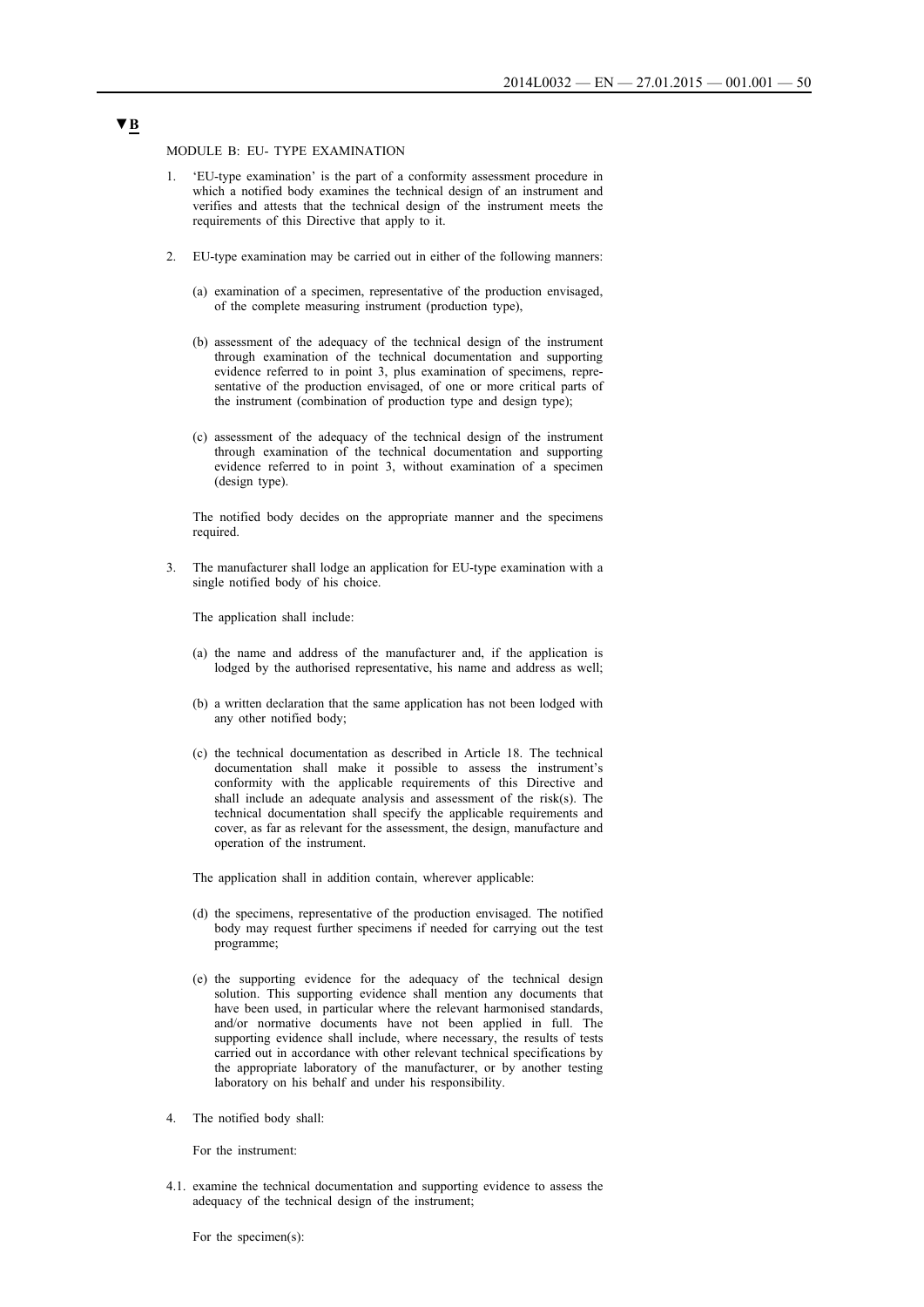- 4.2. verify that the specimen(s) have been manufactured in conformity with the technical documentation and identify the elements which have been designed in accordance with the applicable provisions of the relevant harmonised standards and/or normative documents, as well as the elements which have been designed in accordance with other relevant technical specifications;
- 4.3. carry out appropriate examinations and tests, or have them carried out, to check whether, where the manufacturer has chosen to apply the solutions in the relevant harmonised standards and normative documents, these have been applied correctly;
- 4.4. carry out appropriate examinations and tests, or have them carried out, to check whether, where the solutions in the relevant harmonised standards, and/or normative documents have not been applied, the solutions adopted by the manufacturer applying other relevant technical specifications meet the corresponding essential requirements of this Directive;
- 4.5. agree with the manufacturer on the location where the examinations and tests will be carried out.

For the other parts of the measuring instrument:

- 4.6. examine the technical documentation and supporting evidence to assess the adequacy of the technical design of the other parts of the measuring instrument.
- 5. The notified body shall draw up an evaluation report that records the activities undertaken in accordance with point 4 and their outcomes. Without prejudice to its obligations vis-à-vis, the notifying authorities, the notified body shall release the content of that report, in full or in part, only with the agreement of the manufacturer.
- 6. Where the type meets the requirements of this Directive, the notified body shall issue an EU-type examination certificate to the manufacturer. That certificate shall contain the name and address of the manufacturer, the conclusions of the examination, the conditions (if any) for its validity and the necessary data for identification of the approved type. The EU-type examination certificate may have one or more annexes attached.

The EU-type examination certificate and its annexes shall contain all relevant information to allow the conformity of manufactured measuring instruments with the examined type to be evaluated and to allow for in-service control. In particular, to allow the conformity of manufactured instruments to be evaluated with the examined type regarding the reproducibility of their metrological performances, when they are properly adjusted using appropriate means, content shall include:

- the metrological characteristics of the type of instrument;
- measures required for ensuring the integrity of the instruments (sealing, identification of software, etc.);
- information on other elements necessary for the identification of the instruments and to check their visual external conformity to type;
- if appropriate, any specific information necessary to verify the characteristics of manufactured instruments;
- in the case of a sub-assembly, all necessary information to ensure the compatibility with other sub-assemblies or measuring instruments.

The EU-type examination certificate shall have a validity of 10 years from the date of its issue, and may be renewed for subsequent periods of 10 years each.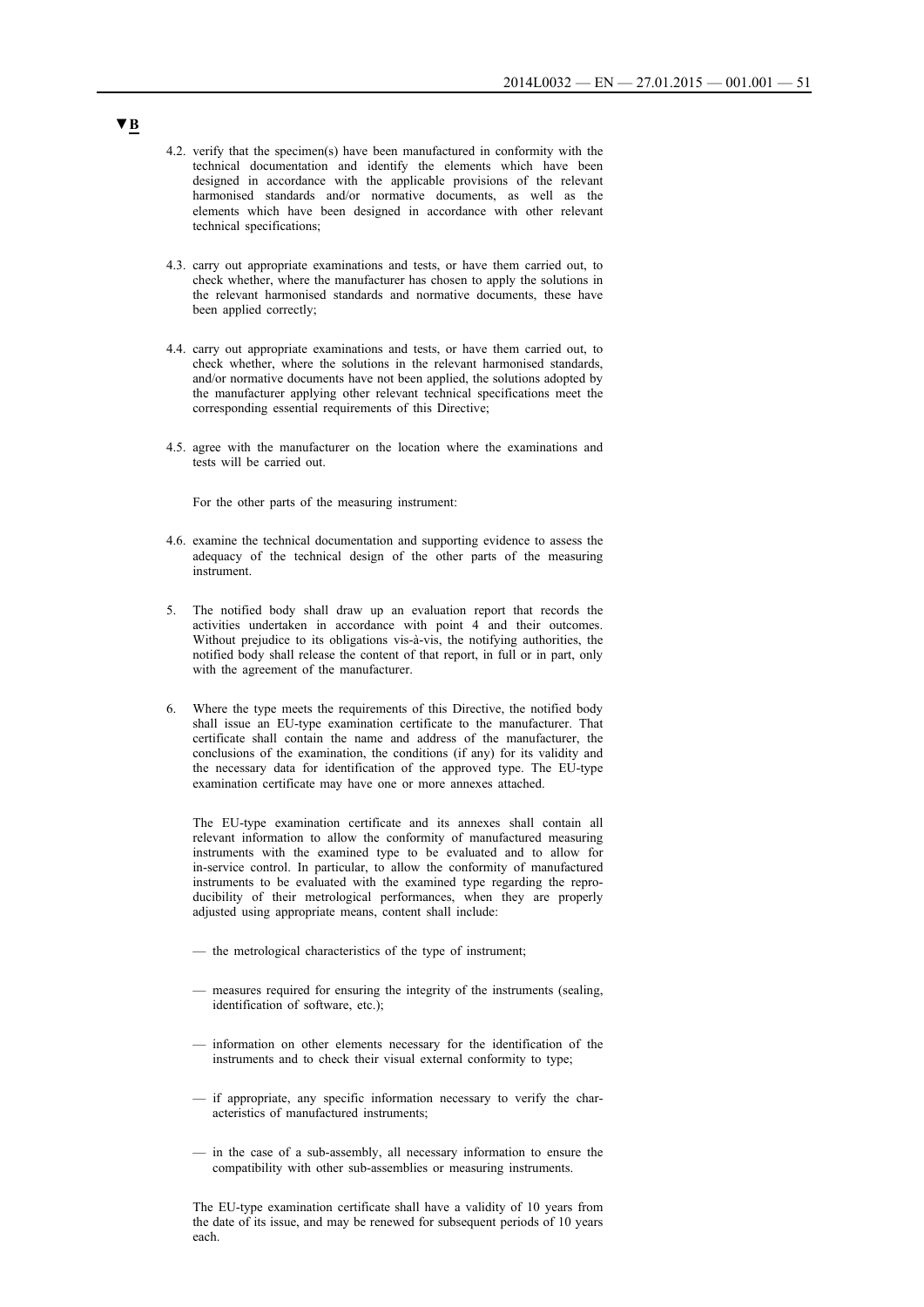Where the type does not satisfy the applicable requirements of this Directive, the notified body shall refuse to issue an EU-type examination certificate and shall inform the applicant accordingly, giving detailed reasons for its refusal.

- 7. The notified body shall keep itself apprised of any changes in the generally acknowledged state of the art which indicate that the approved type may no longer comply with the applicable requirements of this Directive, and shall determine whether such changes require further investigation. If so, the notified body shall inform the manufacturer accordingly.
- 8. The manufacturer shall inform the notified body that holds the technical documentation relating to the EU-type examination certificate of all modifications to the approved type that may affect the conformity of the instrument with the essential requirements of this Directive or the conditions for validity of that certificate Such modifications shall require additional approval in the form of an addition to the original EU-type examination certificate.
- 9. Each notified body shall inform its notifying authority concerning the EU-type examination certificates and/or any additions thereto which it has issued or withdrawn, and shall, periodically or upon request, make available to its notifying authority the list of such certificates and/or any additions thereto refused, suspended or otherwise restricted.

The Commission, the Member States and the other notified bodies may, on request, obtain a copy of the EU-type examination certificates and/or additions thereto. On request, the Commission and the Member States may obtain a copy of the technical documentation and the results of the examinations carried out by the notified body.

The notified body shall keep a copy of the EU-type examination certificate, its annexes and additions, as well as the technical file including the documentation submitted by the manufacturer until the expiry of the validity of that certificate.

- 10. The manufacturer shall keep a copy of the EU-type examination certificate, its annexes and additions together with the technical documentation at the disposal of the national authorities for 10 years after the instrument has been placed on the market.
- 11. The manufacturer's authorised representative may lodge the application referred to in point 3 and fulfil the obligations set out in points 8 and 10, provided that they are specified in the mandate.

MODULE C: CONFORMITY TO TYPE BASED ON INTERNAL PRODUCTION CONTROL

Conformity to type based on internal production control is the part of a conformity assessment procedure whereby the manufacturer fulfils the obligations laid down in points 2 and 3, and ensures and declares that the measuring instruments concerned are in conformity with the type described in the EU-type examination certificate and satisfy the requirements of this Directive that apply to them.

#### 2. **Manufacturing**

The manufacturer shall take all measures necessary so that the manufacturing process and its monitoring ensure conformity of the manufactured measuring instruments with the approved type described in the EU-type examination certificate and with the requirements of this Directive that apply to them.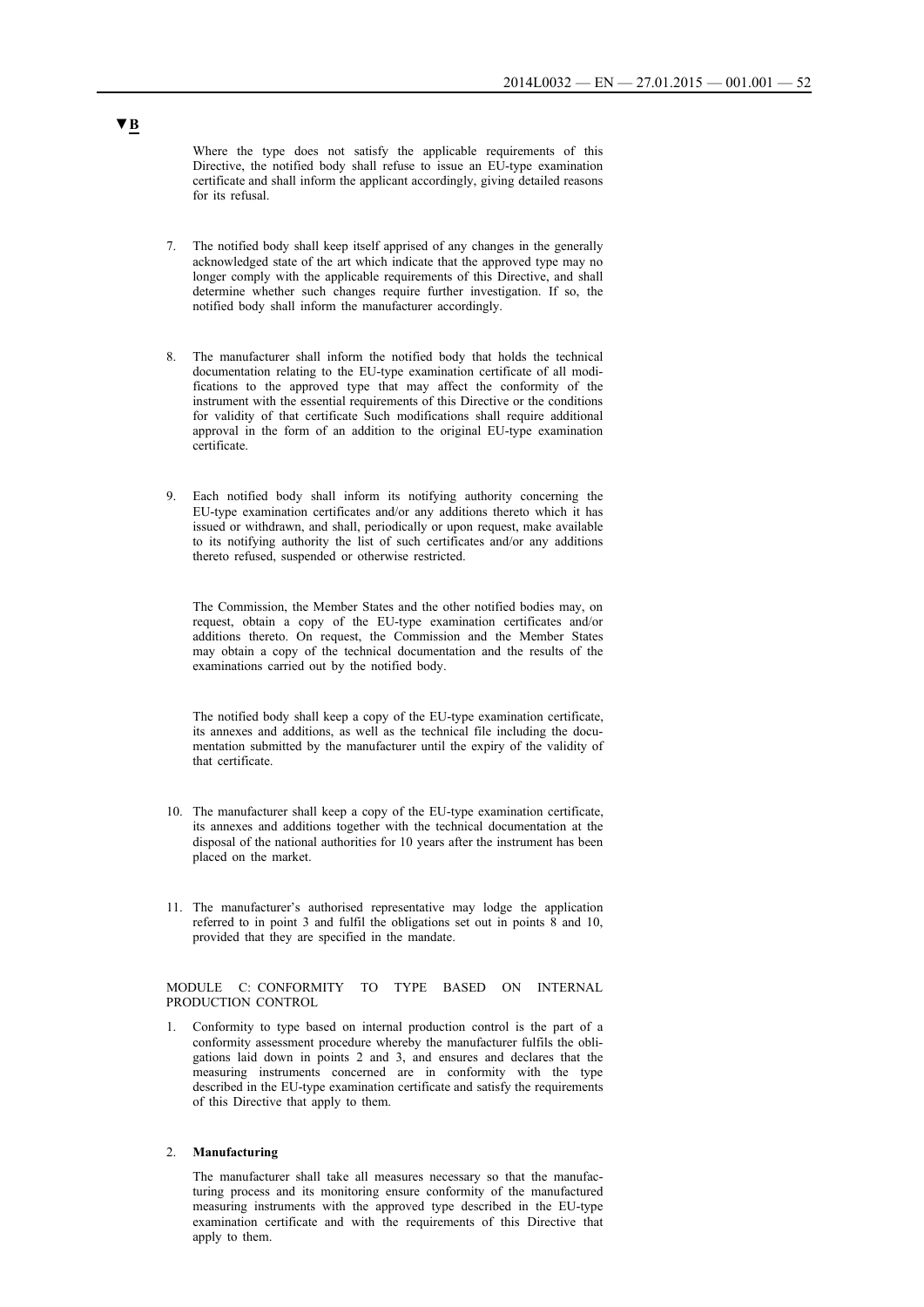#### 3. **Conformity marking and EU declaration of conformity**

- 3.1. The manufacturer shall affix the CE marking and the supplementary metrology marking set out in this Directive to each individual instrument that is in conformity with the type described in the EU-type examination certificate and satisfies the applicable requirements of this Directive.
- 3.2. The manufacturer shall draw up a written EU declaration of conformity for each instrument model and keep it at the disposal of the national authorities for 10 years after the instrument has been placed on the market. The EU declaration of conformity shall identify the instrument model for which it was drawn up.

A copy of the EU declaration of conformity shall be made available to the relevant authorities upon request.

A copy of the EU declaration of conformity shall be supplied with each measuring instrument that is placed on the market. However, this requirement may be interpreted as applying to a batch or consignment rather than individual instruments in those cases where a large number of instruments is delivered to a single user.

## 4. **Authorised representative**

The manufacturer's obligations set out in point 3 may be fulfilled by his authorised representative, on his behalf and under his responsibility, provided that they are specified in the mandate.

MODULE C2: CONFORMITY TO TYPE BASED ON INTERNAL PRODUCTION CONTROL PLUS SUPERVISED INSTRUMENT CHECKS AT RANDOM INTERVALS

1. Conformity to type based on internal production control plus supervised instrument checks at random intervals is the part of a conformity assessment procedure whereby the manufacturer fulfils the obligations laid down in points 2, 3 and 4, and ensures and declares on his sole responsibility that the measuring instruments concerned are in conformity with the type described in the EU-type examination certificate and satisfy the requirements of this Directive that apply to them.

## 2. **Manufacturing**

The manufacturer shall take all measures necessary so that the manufacturing process and its monitoring ensure conformity of the manufactured measuring instruments with the type described in the EU-type examination certificate and with the requirements of this Directive that apply to them.

#### 3. **Instrument checks**

At the choice of the manufacturer, either an accredited in-house body or a notified body, chosen by the manufacturer, shall carry out instrument checks or have them carried out at random intervals determined by the body, in order to verify the quality of the internal checks on the instrument, taking into account, inter alia, the technological complexity of the measuring instruments and the quantity of production. An adequate sample of the final measuring instrument, taken on site by the accredited in-house body or by the notified body before the placing on the market, shall be examined and appropriate tests, as identified by the relevant parts of the harmonised standards, and/or normative documents, and/or equivalent tests set out in other relevant technical specifications, shall be carried out to verify the conformity of the instrument with the type described in the EU-type examination certificate and with the relevant requirements of this Directive.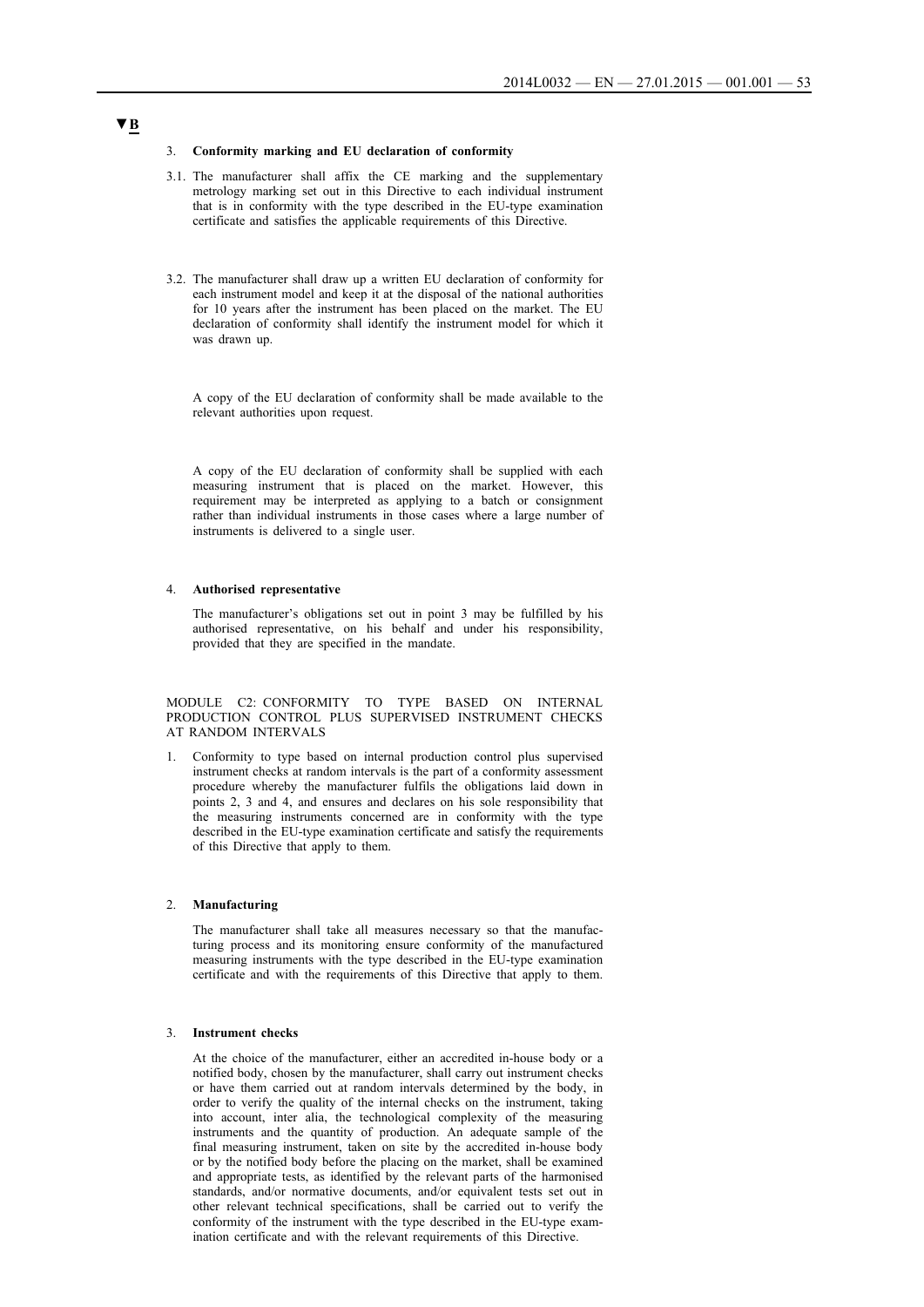Where a sample does not conform to an acceptable quality level, the accredited in-house body or notified body shall take appropriate measures.

The acceptance sampling procedure to be applied is intended to determine whether the manufacturing process of the instrument performs within acceptable limits, with a view to ensuring conformity of the instrument.

Where the tests are carried out by a notified body, the manufacturer shall, under the responsibility of the notified body, affix the notified body's identification number during the manufacturing process.

#### 4. **Conformity marking and EU declaration of conformity**

- 4.1. The manufacturer shall affix the CE marking, and the supplementary metrology marking set out in this Directive to each individual measuring instrument that is in conformity with the type described in the EU-type examination certificate and satisfies the applicable requirements of this **Directive**
- 4.2. The manufacturer shall draw up a written EU declaration of conformity for each instrument model and keep it at the disposal of the national authorities for 10 years after the instrument has been placed on the market. The EU declaration of conformity shall identify the instrument model for which it has been drawn up.

A copy of the EU declaration of conformity shall be made available to the relevant authorities upon request.

A copy of the EU declaration of conformity shall be supplied with each measuring instrument that is placed on the market. However, this requirement may be interpreted as applying to a batch or consignment rather than individual instruments in those cases where a large number of instruments is delivered to a single user.

### 5. **Authorised representative**

The manufacturer's obligations set out in point 4 may be fulfilled by his authorised representative, on his behalf and under his responsibility, provided that they are specified in the mandate.

MODULE D: CONFORMITY TO TYPE BASED ON QUALITY ASSURANCE OF THE PRODUCTION PROCESS

1. Conformity to type based on quality assurance of the production process is the part of a conformity assessment procedure whereby the manufacturer fulfils the obligations laid down in points 2 and 5, and ensures and declares on his sole responsibility that the measuring instruments concerned are in conformity with the type described in the EU-type examination certificate and satisfy the requirements of this Directive that apply to them.

## 2. **Manufacturing**

The manufacturer shall operate an approved quality system for production, final product inspection and testing of the measuring instruments concerned as specified in point 3 and shall be subject to surveillance as specified in point 4.

## 3. **Quality system**

3.1. The manufacturer shall lodge an application for assessment of his quality system with a notified body of his choice, for the measuring instruments concerned.

The application shall include:

(a) the name and address of the manufacturer and, if the application is lodged by the authorised representative, his name and address as well,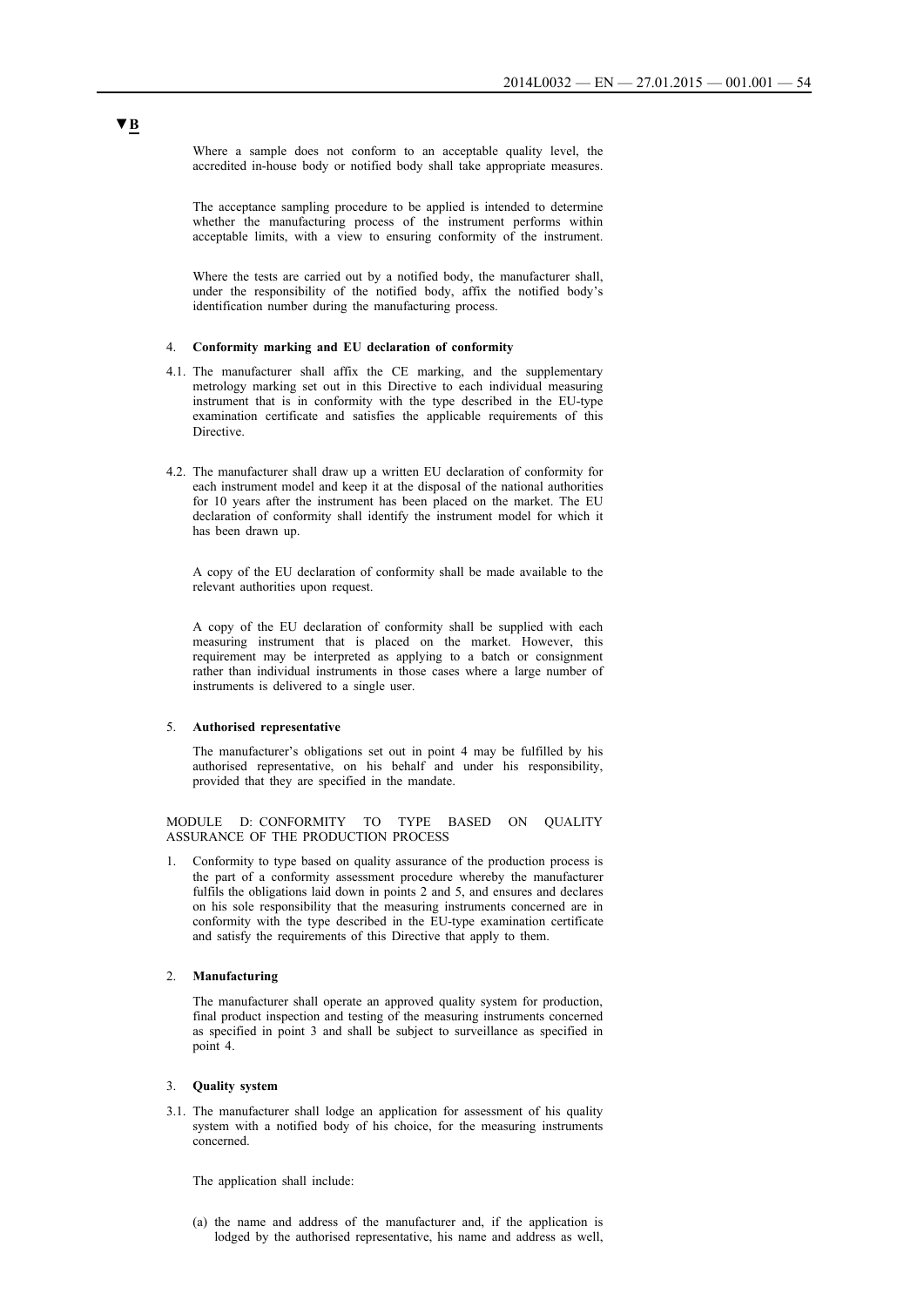- (b) a written declaration that the same application has not been lodged with any other notified body,
- (c) all relevant information for the instrument category envisaged;
- (d) the documentation concerning the quality system;
- (e) the technical documentation of the approved type and a copy of the EU-type examination certificate.
- 3.2. The quality system shall ensure that the measuring instruments are in conformity with the type described in the EU-type examination certificate and comply with the requirements of this Directive that apply to them.

All the elements, requirements and provisions adopted by the manufacturer shall be documented in a systematic and orderly manner in the form of written policies, procedures and instructions. This quality system documentation shall permit a consistent interpretation of the quality programmes, plans, manuals and records.

It shall, in particular, contain an adequate description of:

- (a) the quality objectives and the organisational structure, responsibilities and powers of the management with regard to product quality;
- (b) the corresponding manufacturing, quality control and quality assurance techniques, processes and systematic actions that will be used;
- (c) the examinations and tests that will be carried out before, during, and after manufacture, and the frequency with which they will be carried out;
- (d) the quality records, such as inspection reports and test data, calibration data, qualification reports on the personnel concerned;
- (e) the means of monitoring the achievement of the required product quality and the effective operation of the quality system.
- 3.3. The notified body shall assess the quality system to determine whether it satisfies the requirements referred to in point 3.2.

It shall presume conformity with those requirements in respect of the elements of the quality system that comply with the corresponding specifications of the relevant harmonised standard.

In addition to experience in quality management systems, the auditing team shall have at least one member with experience of evaluation in the relevant instrument field and instrument technology concerned, and knowledge of the applicable requirements of this Directive. The audit shall include an assessment visit to the manufacturer's premises.

The auditing team shall review the technical documentation referred to in point (e) of point 3.1, to verify the manufacturer's ability to identify the relevant requirements of this Directive and to carry out the necessary examinations with a view to ensuring compliance of the instrument with those requirements.

The decision shall be notified to the manufacturer. The notification shall contain the conclusions of the audit and the reasoned assessment decision.

3.4. The manufacturer shall undertake to fulfil the obligations arising out of the quality system as approved and to maintain it so that it remains adequate and efficient.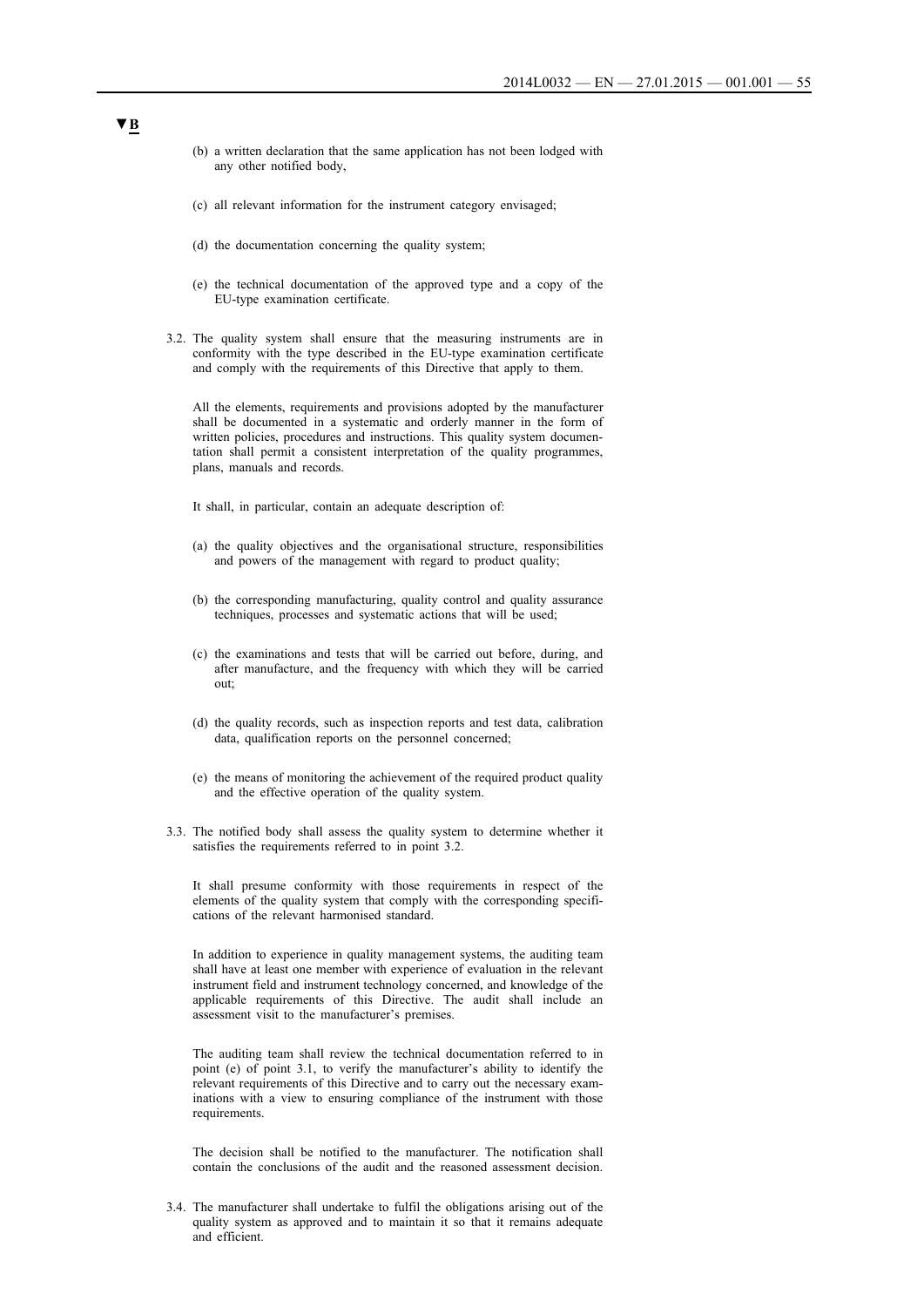3.5. The manufacturer shall keep the notified body that has approved the quality system informed of any intended change of the quality system.

The notified body shall evaluate any proposed changes and decide whether the modified quality system will continue to satisfy the requirements referred to in point 3.2 or whether a re-assessment is necessary.

It shall notify the manufacturer of its decision. The notification shall contain the conclusions of the examination and the reasoned assessment decision.

## 4. **Surveillance under the responsibility of the notified body**

- 4.1. The purpose of surveillance is to make sure that the manufacturer duly fulfils the obligations arising out of the approved quality system.
- 4.2. The manufacturer shall, for assessment purposes, allow the notified body access to the manufacture, inspection, testing and storage sites, and shall provide it with all necessary information, in particular:
	- (a) the quality system documentation;
	- (b) the quality records, such as inspection reports and test data, calibration data, qualification reports on the personnel concerned.
- 4.3. The notified body shall carry out periodic audits to make sure that the manufacturer maintains and applies the quality system and shall provide the manufacturer with an audit report.
- 4.4. In addition, the notified body may pay unexpected visits to the manufacturer. During such visits the notified body may, if necessary, carry out instrument tests, or have them carried out, in order to verify that the quality system is functioning correctly. The notified body shall provide the manufacturer with a visit report and, if tests have been carried out, with a test report.

#### 5. **Conformity marking and EU declaration of conformity**

- 5.1. The manufacturer shall affix the CE marking and the supplementary metrology marking set out in this Directive, and, under the responsibility of the notified body referred to in point 3.1, the latter's identification number to each individual measuring instrument that is in conformity with the type described in the EU-type examination certificate and satisfies the applicable requirements of this Directive.
- 5.2. The manufacturer shall draw up a written EU declaration of conformity for each instrument model and keep it at the disposal of the national authorities for 10 years after the instrument has been placed on the market. The EU declaration of conformity shall identify the instrument model for which it has been drawn up.

A copy of the EU declaration of conformity shall be made available to the relevant authorities upon request.

A copy of the EU declaration of conformity shall be supplied with each measuring instrument that is placed on the market. However, this requirement may be interpreted as applying to a batch or consignment rather than individual instruments in those cases where a large number of instruments is delivered to a single user.

6. The manufacturer shall, for a period ending 10 years after the instrument has been placed on the market, keep at the disposal of the national authorities:

(a) the documentation referred to in point 3.1,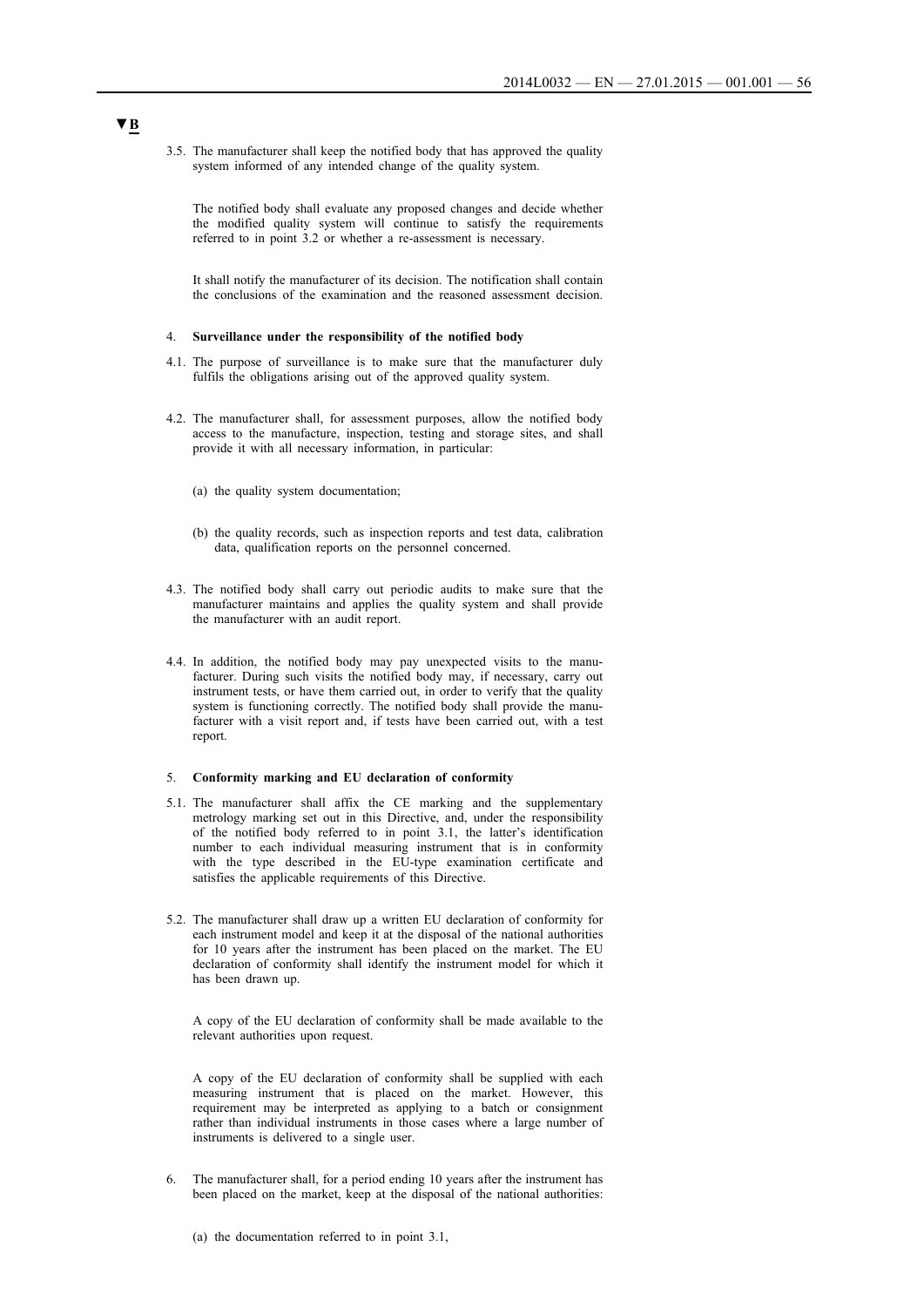- (b) the information relating to the change referred to in point 3.5, as approved;
- (c) the decisions and reports from the notified body referred to in points 3.5, 4.3 and 4.4.
- 7. Each notified body shall inform its notifying authority of quality system approvals issued or withdrawn, and shall, periodically or upon request, make available to its notifying authority the list of quality system approvals refused, suspended or otherwise restricted.

### 8. **Authorised representative**

The manufacturer's obligations set out in points 3.1, 3.5, 5 and 6 may be fulfilled by his authorised representative, on his behalf and under his responsibility, provided that they are specified in the mandate.

MODULE D1: QUALITY ASSURANCE OF THE PRODUCTION PROCESS

1. Quality assurance of the production process is the conformity assessment procedure whereby the manufacturer fulfils the obligations laid down in points 2, 4 and 7, and ensures and declares on his sole responsibility that the measuring instruments concerned satisfy the requirements of this Directive that apply to them.

## 2. **Technical documentation**

The manufacturer shall establish the technical documentation as described in Article 18. The documentation shall make it possible to assess the instrument's conformity with the relevant requirements, and shall include an adequate analysis and assessment of the risk(s). The technical documentation shall specify the applicable requirements and cover, as far as relevant for the assessment, the design, manufacture and operation of the instrument.

3. The manufacturer shall keep the technical documentation at the disposal of the national authorities for 10 years after the instrument has been placed on the market.

## 4. **Manufacturing**

The manufacturer shall operate an approved quality system for production, final product inspection and testing of the measuring instruments concerned as specified in point 5 and shall be subject to surveillance as specified in point 6.

#### 5. **Quality system**

5.1. The manufacturer shall lodge an application for assessment of his quality system with a notified body of his choice, for the measuring instruments concerned.

The application shall include:

- (a) the name and address of the manufacturer and, if the application is lodged by the authorised representative, his name and address as well;
- (b) a written declaration that the same application has not been lodged with any other notified body;
- (c) all relevant information for the instrument category envisaged;
- (d) the documentation concerning the quality system;
- (e) the technical documentation referred to in point 2.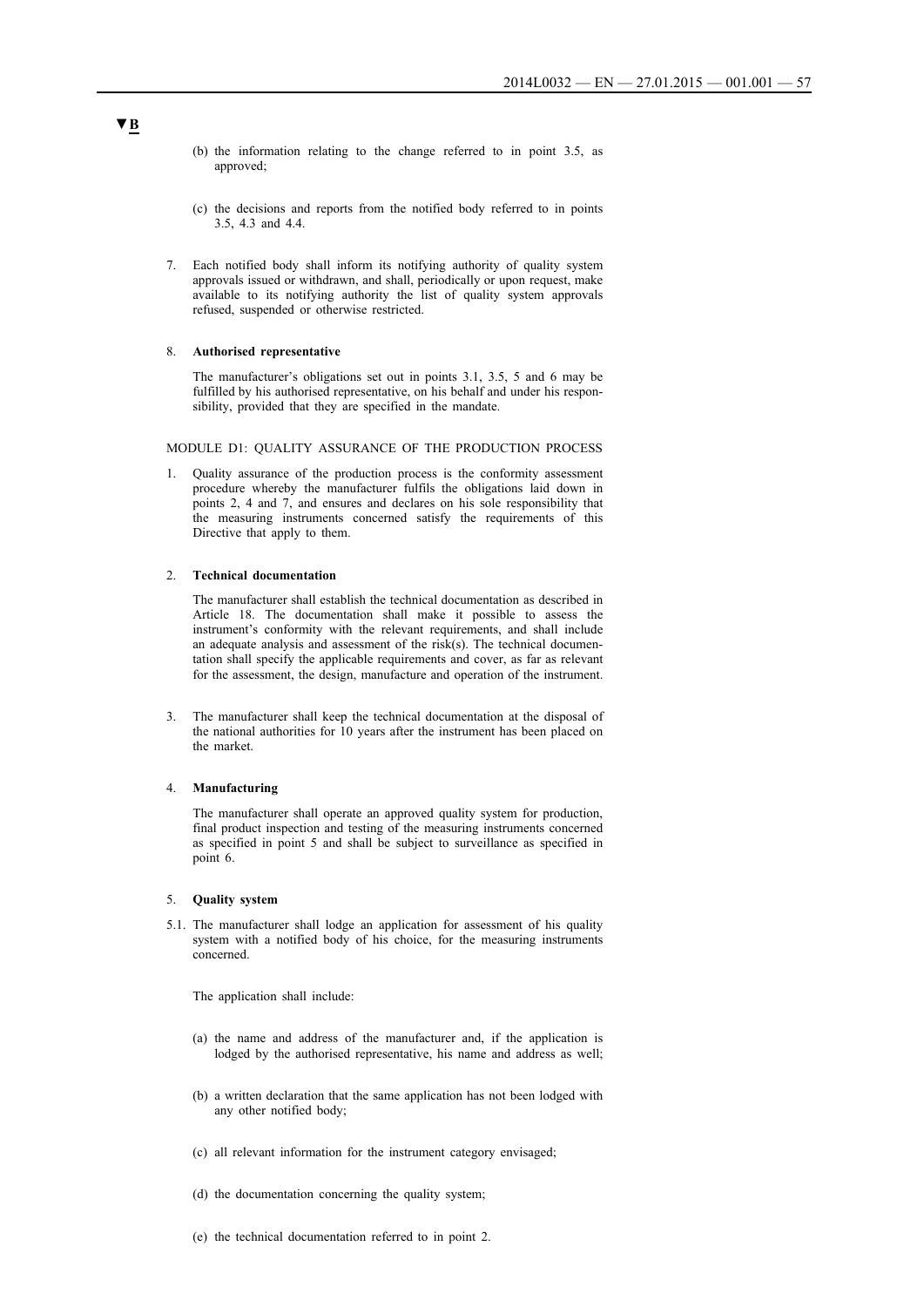5.2. The quality system shall ensure compliance of the measuring instruments with the requirements of this Directive that apply to them.

All the elements, requirements and provisions adopted by the manufacturer shall be documented in a systematic and orderly manner in the form of written policies, procedures and instructions. This quality system documentation shall permit a consistent interpretation of the quality programmes, plans, manuals and records.

It shall, in particular, contain an adequate description of:

- (a) the quality objectives and the organisational structure, responsibilities and powers of the management with regard to product quality;
- (b) the corresponding manufacturing, quality control and quality assurance techniques, processes and systematic actions that will be used;
- (c) the examinations and tests that will be carried out before, during, and after manufacture, and the frequency with which they will be carried out;
- (d) the quality records, such as inspection reports and test data, calibration data, qualification reports on the personnel concerned;
- (e) the means of monitoring the achievement of the required product quality and the effective operation of the quality system.
- 5.3. The notified body shall assess the quality system to determine whether it satisfies the requirements referred to in point 5.2.

It shall presume conformity with those requirements in respect of the elements of the quality system that comply with the corresponding specifications of the relevant harmonised standard.

In addition to experience in quality management systems, the auditing team shall have at least one member with experience of evaluation in the relevant instrument field and instrument technology concerned, and knowledge of the applicable requirements of this Directive. The audit shall include an assessment visit to the manufacturer's premises.

The auditing team shall review the technical documentation referred to in point 2 in order to verify the manufacturer's ability to identify the relevant requirements of this Directive and to carry out the necessary examinations with a view to ensuring compliance of the instrument with those requirements.

The decision shall be notified to the manufacturer. The notification shall contain the conclusions of the audit and the reasoned assessment decision.

- 5.4. The manufacturer shall undertake to fulfil the obligations arising out of the quality system as approved and to maintain it so that it remains adequate and efficient.
- 5.5. The manufacturer shall keep the notified body that has approved the quality system informed of any intended change of the quality system.

The notified body shall evaluate any proposed changes and decide whether the modified quality system will continue to satisfy the requirements referred to in point 5.2 or whether a re-assessment is necessary.

It shall notify the manufacturer of its decision. The notification shall contain the conclusions of the examination and the reasoned assessment decision.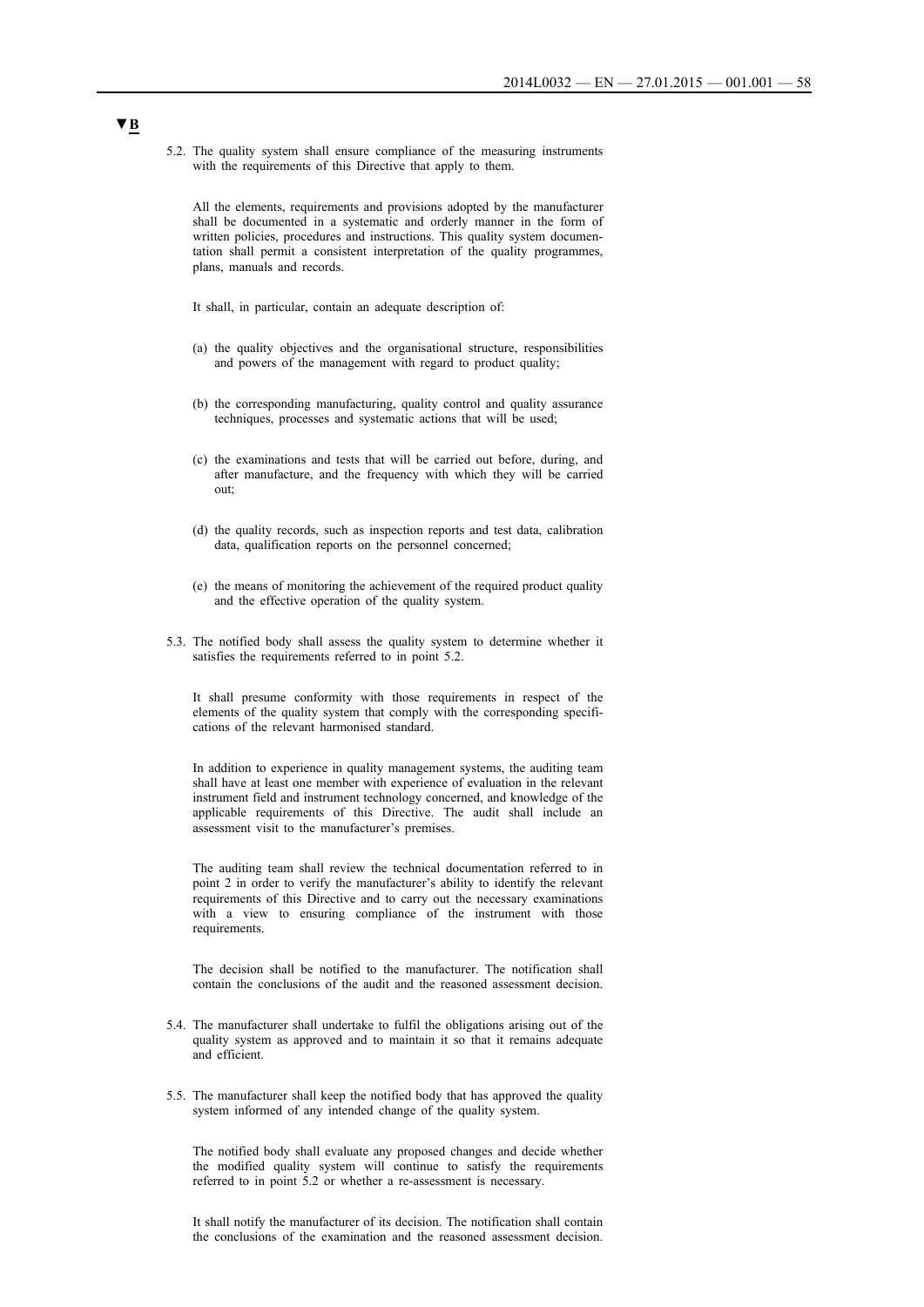#### 6. **Surveillance under the responsibility of the notified body**

- 6.1. The purpose of surveillance is to make sure that the manufacturer duly fulfils the obligations arising out of the approved quality system.
- 6.2. The manufacturer shall, for assessment purposes, allow the notified body access to the manufacture, inspection, testing and storage sites, and shall provide it with all necessary information, in particular:
	- (a) the quality system documentation;
	- (b) the technical documentation referred to in point 2;
	- (c) the quality records, such as inspection reports and test data, calibration data, qualification reports on the personnel concerned.
- 6.3. The notified body shall carry out periodic audits to make sure that the manufacturer maintains and applies the quality system and shall provide the manufacturer with an audit report.
- 6.4. In addition, the notified body may pay unexpected visits to the manufacturer. During such visits the notified body may, if necessary, carry out instrument tests, or have them carried out, in order to verify that the quality system is functioning correctly. The notified body shall provide the manufacturer with a visit report and, if tests have been carried out, with a test report.

#### 7. **Conformity marking and EU declaration of conformity**

- 7.1. The manufacturer shall affix the CE marking, the supplementary metrology marking set out in this Directive, and, under the responsibility of the notified body referred to in point 5.1, the latter's identification number to each individual measuring instrument that satisfies the applicable requirements of this Directive.
- 7.2. The manufacturer shall draw up a written EU declaration of conformity for each instrument model and keep it at the disposal of the national authorities for 10 years after the instrument has been placed on the market. The EU declaration of conformity shall identify the instrument model for which it has been drawn up.

A copy of the EU declaration of conformity shall be made available to the relevant authorities upon request.

A copy of the EU declaration of conformity shall be supplied with each measuring instrument that is placed on the market. However, this requirement may be interpreted as applying to a batch or consignment rather than individual instruments in those cases where a large number of instruments is delivered to a single user.

- 8. The manufacturer shall, for a period ending 10 years after the instrument has been placed on the market, keep at the disposal of the national authorities:
	- (a) the documentation referred to in point 5.1;
	- (b) the information relating to the change referred to in point 5.5, as approved;
	- (c) the decisions and reports of the notified body referred to in points 5.5, 6.3 and 6.4.
- 9. Each notified body shall inform its notifying authority of quality system approvals issued or withdrawn, and shall, periodically or upon request, make available to its notifying authority the list of quality system approvals refused, suspended or otherwise restricted.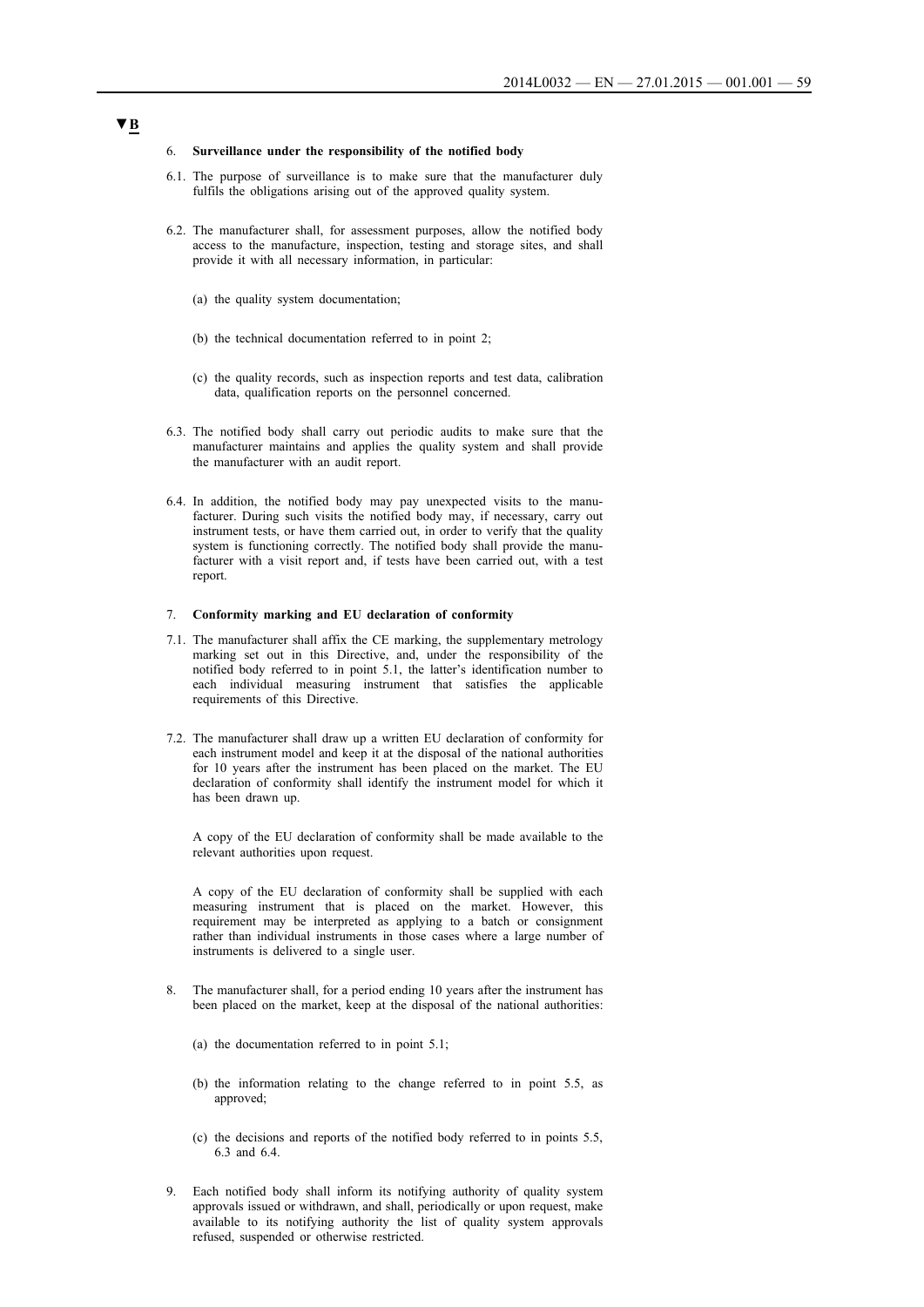#### 10. **Authorised representative**

The manufacturer's obligations set out in points 3, 5.1, 5.5, 7 and 8 may be fulfilled by his authorised representative, on his behalf and under his responsibility, provided that they are specified in the mandate.

MODULE E: CONFORMITY TO TYPE BASED ON INSTRUMENT QUALITY ASSURANCE

1. Conformity to type based on instrument quality assurance is that part of a conformity assessment procedure whereby the manufacturer fulfils the obligations laid down in points 2 and 5, and ensures and declares on his sole responsibility that the measuring instruments concerned are in conformity with the type described in the EU-type examination certificate and satisfy the requirements of this Directive that apply to them.

## 2. **Manufacturing**

The manufacturer shall operate an approved quality system for final product inspection and testing of the measuring instruments concerned as specified in point 3 and shall be subject to surveillance, as specified in point 4.

#### 3. **Quality system**

3.1. The manufacturer shall lodge an application for assessment of his quality system with a notified body of his choice, for the measuring instruments concerned.

The application shall include:

- (a) the name and address of the manufacturer and, if the application is lodged by the authorised representative, his name and address as well;
- (b) a written declaration that the same application has not been lodged with any other notified body;
- (c) all relevant information for the instrument category envisaged;
- (d) the documentation concerning the quality system;
- (e) the technical documentation of the approved type and a copy of the EU-type examination certificate.
- 3.2. The quality system shall ensure compliance of the measuring instruments with the type described in the EU-type examination certificate and with the applicable requirements of this Directive.

All the elements, requirements and provisions adopted by the manufacturer shall be documented in a systematic and orderly manner in the form of written policies, procedures and instructions. This quality system documentation shall permit a consistent interpretation of the quality programmes, plans, manuals and records.

It shall, in particular, contain an adequate description of:

- (a) the quality objectives and the organisational structure, responsibilities and powers of the management with regard to product quality;
- (b) the examinations and tests that will be carried out after manufacture;
- (c) the quality records, such as inspection reports and test data, calibration data, qualification reports on the personnel concerned;
- (d) the means of monitoring the effective operation of the quality system.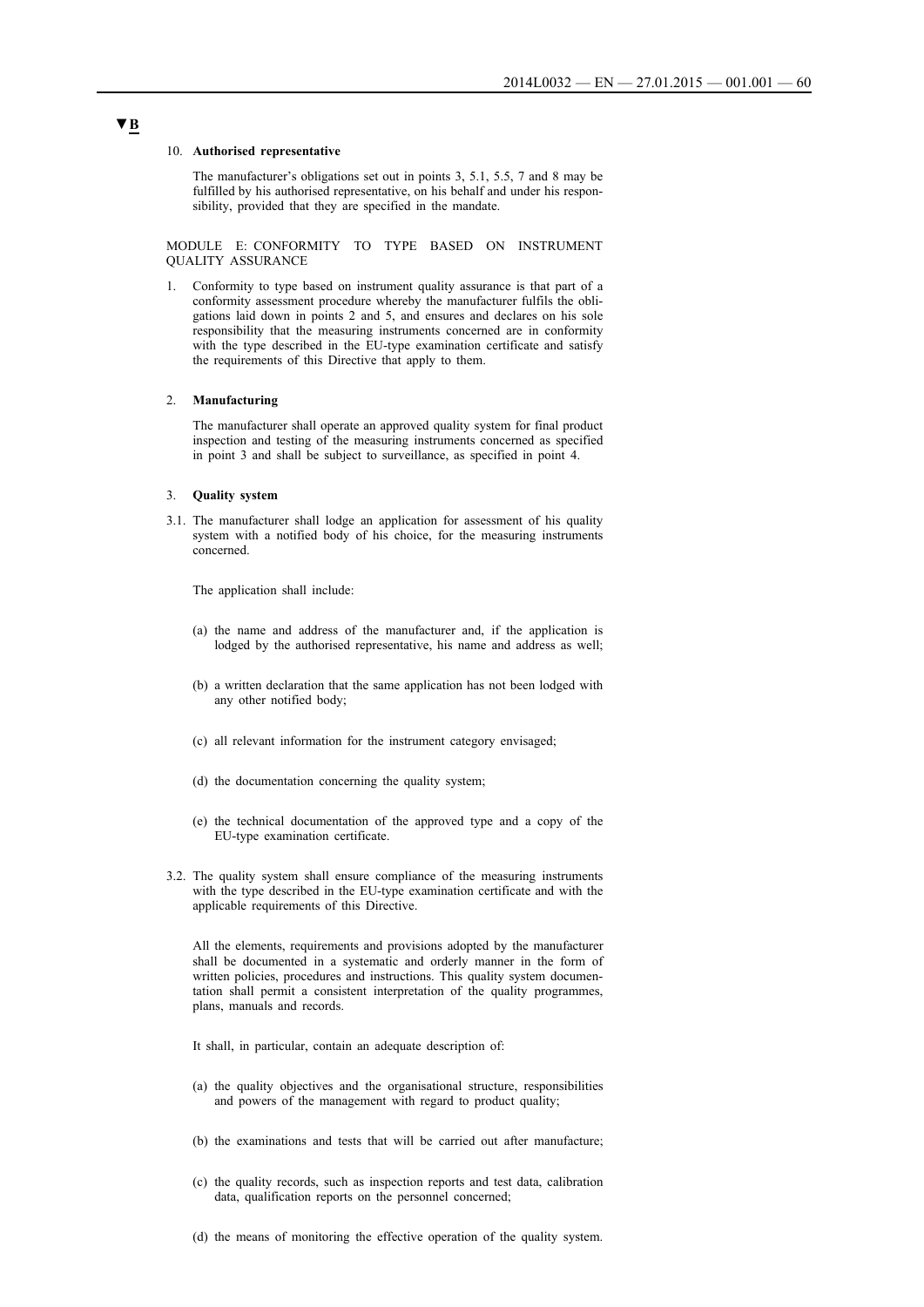3.3. The notified body shall assess the quality system to determine whether it satisfies the requirements referred to in point 3.2.

It shall presume conformity with those requirements in respect of the elements of the quality system that comply with the corresponding specifications of the relevant harmonised standard.

In addition to experience in quality management systems, the auditing team shall have at least one member with experience of evaluation in the relevant instrument field and instrument technology concerned, and knowledge of the applicable requirements of this Directive. The audit shall include an assessment visit to the manufacturer's premises.

The auditing team shall review the technical documentation referred to in point (e) of point 3.1, in order to verify the manufacturer's ability to identify the relevant requirements of this Directive and to carry out the necessary examinations with a view to ensuring compliance of the instrument with those requirements.

The decision shall be notified to the manufacturer. The notification shall contain the conclusions of audit and the reasoned assessment decision.

- 3.4. The manufacturer shall undertake to fulfil the obligations arising out of the quality system as approved and to maintain it so that it remains adequate and efficient.
- 3.5. The manufacturer shall keep the notified body that has approved the quality system informed of any intended change to the quality system.

The notified body shall evaluate any proposed changes and decide whether the modified quality system will continue to satisfy the requirements referred to in point 3.2 or whether a re-assessment is necessary.

It shall notify the manufacturer of its decision. The notification shall contain the conclusions of the examination and the reasoned assessment decision.

### 4. **Surveillance under the responsibility of the notified body**

- 4.1. The purpose of surveillance is to make sure that the manufacturer duly fulfils the obligations arising out of the approved quality system.
- 4.2. The manufacturer shall, for assessment purposes, allow the notified body access to the manufacture, inspection, testing and storage sites, and shall provide it with all necessary information, in particular:
	- (a) the quality system documentation;
	- (b) the quality records, such as inspection reports and test data, calibration data, qualification reports on the personnel concerned.
- 4.3. The notified body shall carry out periodic audits to make sure that the manufacturer maintains and applies the quality system and shall provide the manufacturer with an audit report.
- 4.4. In addition, the notified body may pay unexpected visits to the manufacturer. During such visits the notified body may, if necessary, carry out instrument tests, or have them carried out, in order to verify that the quality system is functioning correctly. The notified body shall provide the manufacturer with a visit report and, if tests have been carried out, with a test report.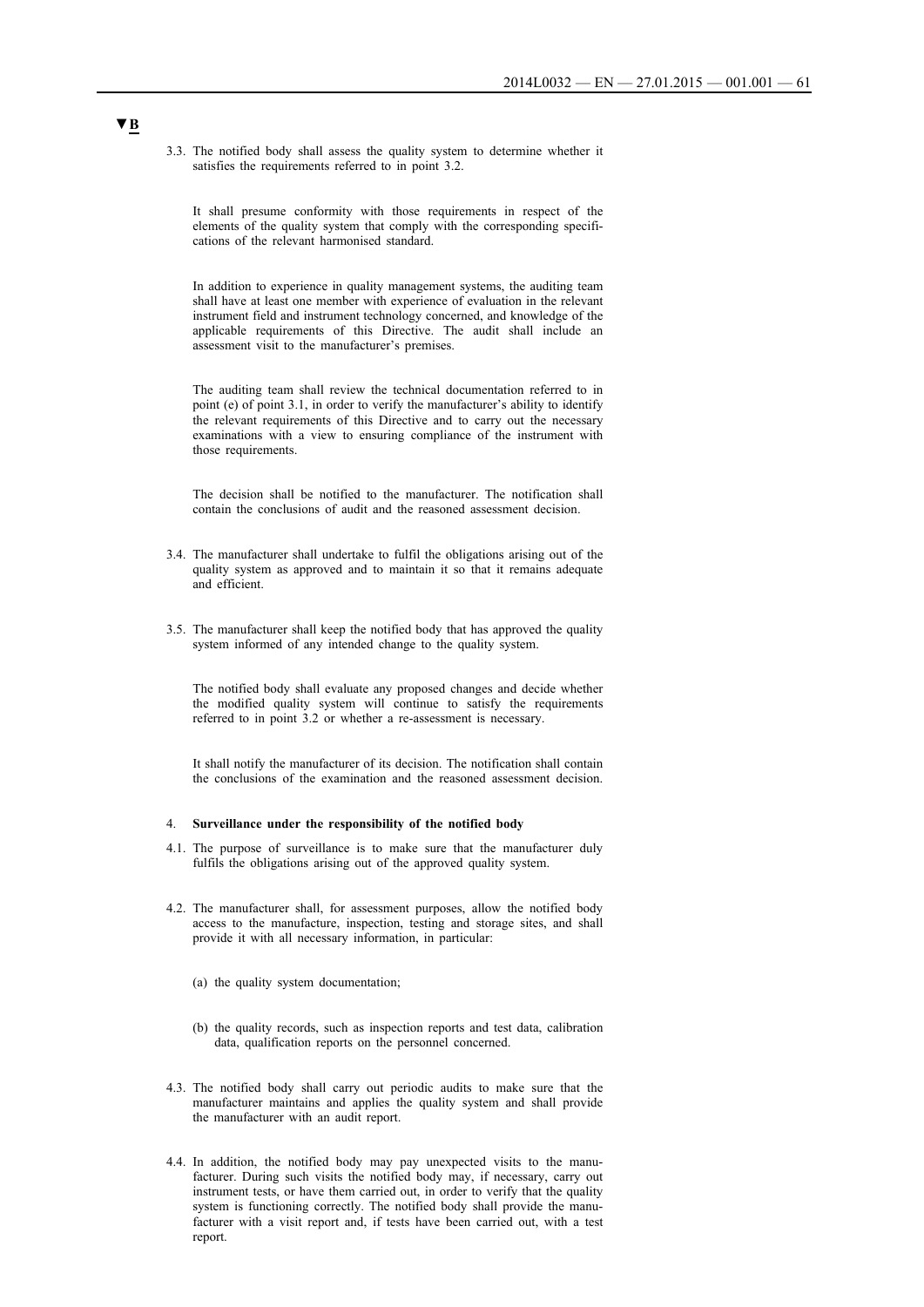#### 5. **Conformity marking and EU declaration of conformity**

- 5.1. The manufacturer shall affix the CE marking, the supplementary metrology marking set out in this Directive, and, under the responsibility of the notified body referred to in point 3.1, the latter's identification number to each individual instrument that is in conformity with the type described in the EU-type examination certificate and satisfies the applicable requirements of this Directive.
- 5.2. The manufacturer shall draw up a written EU declaration of conformity for each instrument model and keep it at the disposal of the national authorities for 10 years after the instrument has been placed on the market. The EU declaration of conformity shall identify the instrument model for which it has been drawn up.

A copy of the EU declaration of conformity shall be made available to the relevant authorities upon request.

A copy of the EU declaration of conformity shall be supplied with each measuring instrument that is placed on the market. However, this requirement may be interpreted as applying to a batch or consignment rather than individual instruments in those cases where a large number of instruments is delivered to a single user.

- 6. The manufacturer shall, for a period ending 10 years after the instrument has been placed on the market, keep at the disposal of the national authorities:
	- (a) the documentation referred to in point 3.1;
	- (b) the information relating to the change referred to in point 3.5, as approved;
	- (c) the decisions and reports of the notified body referred to in points 3.5, 4.3 and 4.4.
- 7. Each notified body shall inform its notifying authority of quality system approvals issued or withdrawn, and shall, periodically or upon request, make available to its notifying authority the list of quality system approvals refused, suspended or otherwise restricted.

#### 8. **Authorised representative**

The manufacturer's obligations set out in points 3.1, 3.5, 5 and 6 may be fulfilled by his authorised representative, on his behalf and under his responsibility, provided that they are specified in the mandate.

MODULE E1: QUALITY ASSURANCE OF FINAL INSTRUMENT INSPECTION AND TESTING

1. Quality assurance of final instrument inspection and testing is the conformity assessment procedure whereby the manufacturer fulfils the obligations laid down in points 2, 4 and 7, and ensures and declares on his sole responsibility that the measuring instruments concerned satisfy the requirements of this Directive that apply to them.

## 2. **Technical documentation**

The manufacturer shall establish the technical documentation as described in Article 18. The documentation shall make it possible to assess the instrument's conformity with the relevant requirements, and shall include an adequate analysis and assessment of the risk(s). The technical documentation shall specify the applicable requirements and cover, as far as relevant for the assessment, the design, manufacture and operation of the instrument.

3. The manufacturer shall keep the technical documentation at the disposal of the relevant national authorities for 10 years after the instrument has been placed on the market.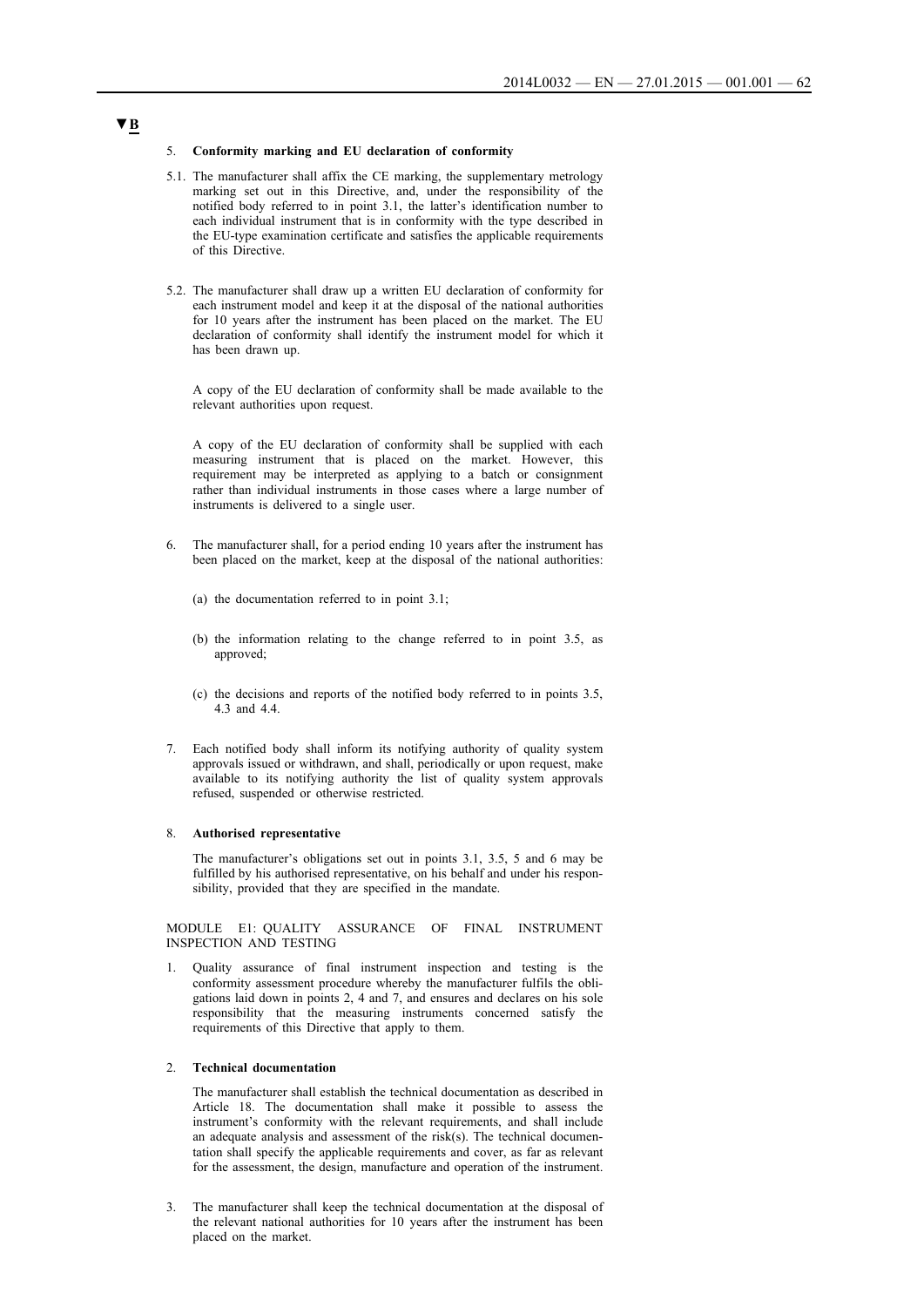#### 4. **Manufacturing**

The manufacturer shall operate an approved quality system for final product inspection and testing of the measuring instruments concerned as specified in point 5 and shall be subject to surveillance as specified in point 6.

#### 5. **Quality system**

5.1. The manufacturer shall lodge an application for assessment of his quality system with the notified body of his choice, for the measuring instruments concerned.

The application shall include:

- (a) the name and address of the manufacturer and, if the application is lodged by the authorised representative, his name and address as well;
- (b) a written declaration that the same application has not been lodged with any other notified body;
- (c) all relevant information for the instrument category envisaged;
- (d) the documentation concerning the quality system;
- (e) the technical documentation referred to in point 2.
- 5.2. The quality system shall ensure compliance of the measuring instruments with the requirements of this Directive that apply to them.

All the elements, requirements and provisions adopted by the manufacturer shall be documented in a systematic and orderly manner in the form of written policies, procedures and instructions. The quality system documentation shall permit a consistent interpretation of the quality programmes, plans, manuals and records.

It shall, in particular, contain an adequate description of:

- (a) the quality objectives and the organisational structure, responsibilities and powers of the management with regard to product quality;
- (b) the examinations and tests that will be carried out after manufacture;
- (c) the quality records, such as inspection reports and test data, calibration data, qualification reports on the personnel concerned;
- (d) the means of monitoring the effective operation of the quality system.
- 5.3. The notified body shall assess the quality system to determine whether it satisfies the requirements referred to in point 5.2.

It shall presume conformity with those requirements in respect of the elements of the quality system that comply with the corresponding specifications of the relevant harmonised standard.

In addition to experience in quality management systems, the auditing team shall have at least one member with experience of evaluation in the relevant instrument field and instrument technology concerned, and knowledge of the applicable requirements of this Directive. The audit shall include an assessment visit to the manufacturer's premises.

The auditing team shall review the technical documentation referred to in point 2 in order to verify the manufacturer's ability to identify the relevant requirements of this Directive and to carry out the necessary examinations with a view to ensuring compliance of the instrument with those requirements.

The decision shall be notified to the manufacturer. The notification shall contain the conclusions of the audit and the reasoned assessment decision.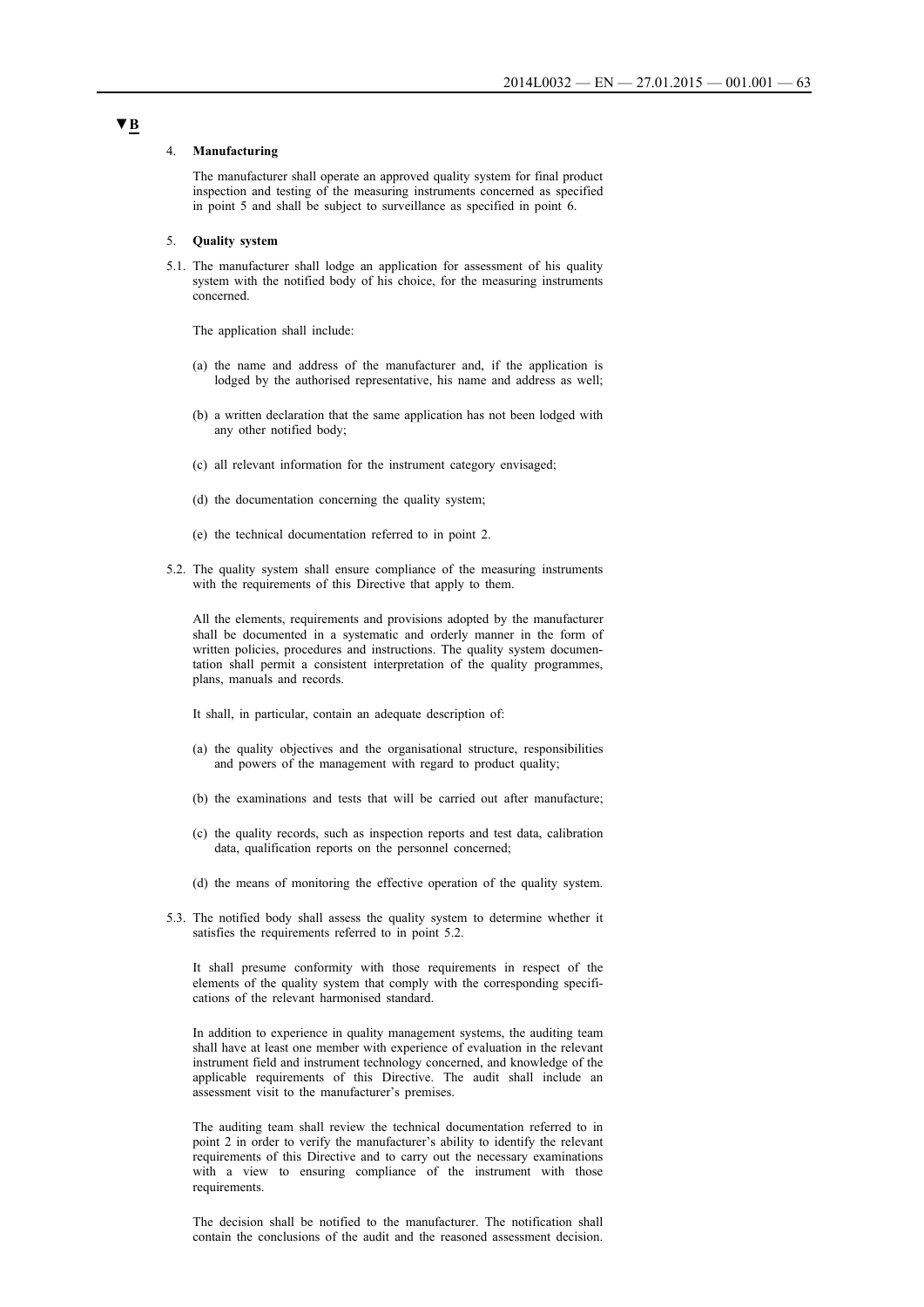- 5.4. The manufacturer shall undertake to fulfil the obligations arising out of the quality system as approved and to maintain it so that it remains adequate and efficient.
- 5.5. The manufacturer shall keep the notified body that has approved the quality system informed of any intended change to the quality system.

The notified body shall evaluate any proposed changes and decide whether the modified quality system will continue to satisfy the requirements referred to in point 5.2 or whether a re-assessment is necessary.

It shall notify the manufacturer of its decision. The notification shall contain the conclusions of the examination and the reasoned assessment decision.

### 6. **Surveillance under the responsibility of the notified body**

- 6.1. The purpose of surveillance is to make sure that the manufacturer duly fulfils the obligations arising out of the approved quality system.
- 6.2. The manufacturer shall, for assessment purposes, allow the notified body access to the manufacture, inspection, testing and storage sites, and shall provide it with all necessary information, in particular:
	- (a) the quality system documentation;
	- (b) the technical documentation referred to in point 2;
	- (c) the quality records, such as inspection reports and test data, calibration data, qualification reports on the personnel concerned.
- 6.3. The notified body shall carry out periodic audits to make sure that the manufacturer maintains and applies the quality system and shall provide the manufacturer with an audit report.
- 6.4. In addition, the notified body may pay unexpected visits to the manufacturer. During such visits the notified body may, if necessary, carry out instrument tests, or have them carried out, in order to verify that the quality system is functioning correctly. The notified body shall provide the manufacturer with a visit report and, if tests have been carried out, with a test report.

### 7. **Conformity marking and EU declaration of conformity**

- 7.1. The manufacturer shall affix the CE marking, the supplementary metrology marking set out in this Directive, and, under the responsibility of the notified body referred to in point 5.1, the latter's identification number to each individual measuring instrument that satisfies the applicable requirements of this Directive.
- 7.2. The manufacturer shall draw up a written EU declaration of conformity for each instrument model and keep it at the disposal of the national authorities for 10 years after the instrument has been placed on the market. The EU declaration of conformity shall identify the instrument model for which it has been drawn up.

A copy of the EU declaration of conformity shall be made available to the relevant authorities upon request.

A copy of the EU declaration of conformity shall be supplied with each measuring instrument that is placed on the market. However, this requirement may be interpreted as applying to a batch or consignment rather than individual instruments in those cases where a large number of instruments is delivered to a single user.

8. The manufacturer shall, for a period ending 10 years after the instrument has been placed on the market, keep at the disposal of the national authorities:

(a) the documentation referred to in point 5.1,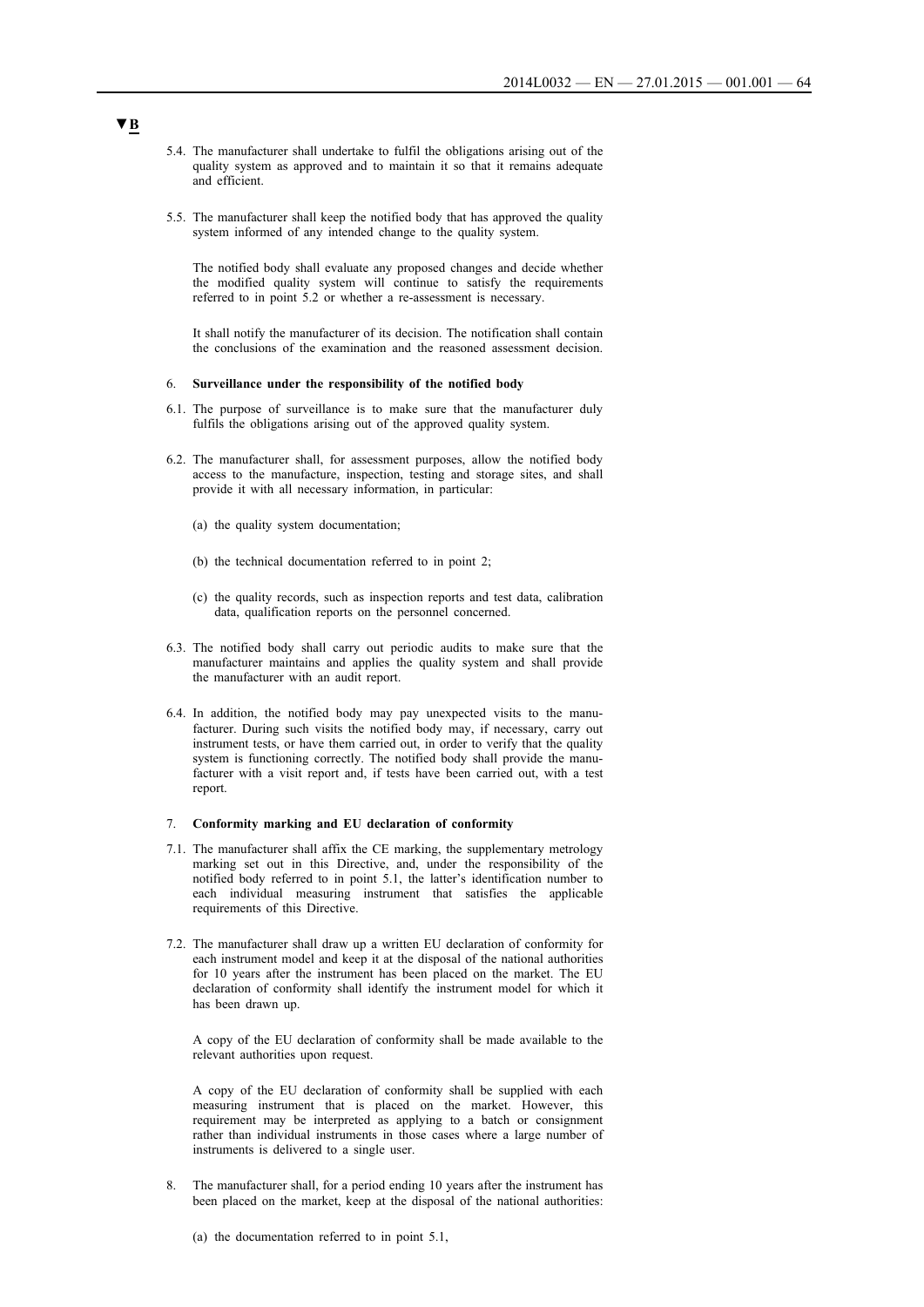- (b) the information relating to the change referred to in point 5.5, as approved;
- (c) the decisions and reports from the notified body referred to in points 5.5, 6.3 and 6.4.
- 9. Each notified body shall inform its notifying authority of quality system approvals issued or withdrawn, and shall, periodically or upon request, make available to its notifying authority the list of quality system approvals refused, suspended or otherwise restricted.

#### 10. **Authorised representative**

The manufacturer's obligations set out in points 3, 5.1, 5.5, 7 and 8 may be fulfilled his authorised representative, on his behalf and under his responsibility, provided that they are specified in the mandate.

MODULE F: CONFORMITY TO TYPE BASED ON PRODUCT VERIFI-CATION

1. Conformity to type based on product verification is the part of a conformity assessment procedure whereby the manufacturer fulfils the obligations laid down in points 2, 5.1 and 6, and ensures and declares on his sole responsibility that the measuring instruments concerned, which have been subject to the provisions of point 3, are in conformity with the type described in the EU-type examination certificate and satisfy the requirements of this Directive that apply to them.

### 2. **Manufacturing**

The manufacturer shall take all measures necessary so that the manufacturing process and its monitoring ensure conformity of the manufactured measuring instruments with the approved type described in the EU-type examination certificate and with the requirements of this Directive that apply to them.

## 3. **Verification**

A notified body chosen by the manufacturer shall carry out the appropriate examinations and tests, or have them carried out, to verify the conformity of the instruments with the type as described in the EU-type examination certificate and the appropriate requirements of this Directive.

The examinations and tests to verify the conformity of the measuring instruments with the appropriate requirements shall be carried out, at the choice of the manufacturer, either by examination and testing of every instrument as specified in point 4, or by examination and testing of the measuring instruments on a statistical basis as specified in point 5.

#### 4. **Verification of conformity by examination and testing of every instrument**

4.1. All measuring instruments shall be individually examined and appropriate tests set out in the relevant harmonised standard(s) and/or normative documents, and/or equivalent tests set out in other relevant technical specifications, shall be carried out in order to verify their conformity with the approved type described in the EU-type examination certificate and with the appropriate requirements of this Directive.

In the absence of a harmonised standard or normative document, the notified body concerned shall decide on the appropriate tests to be carried out.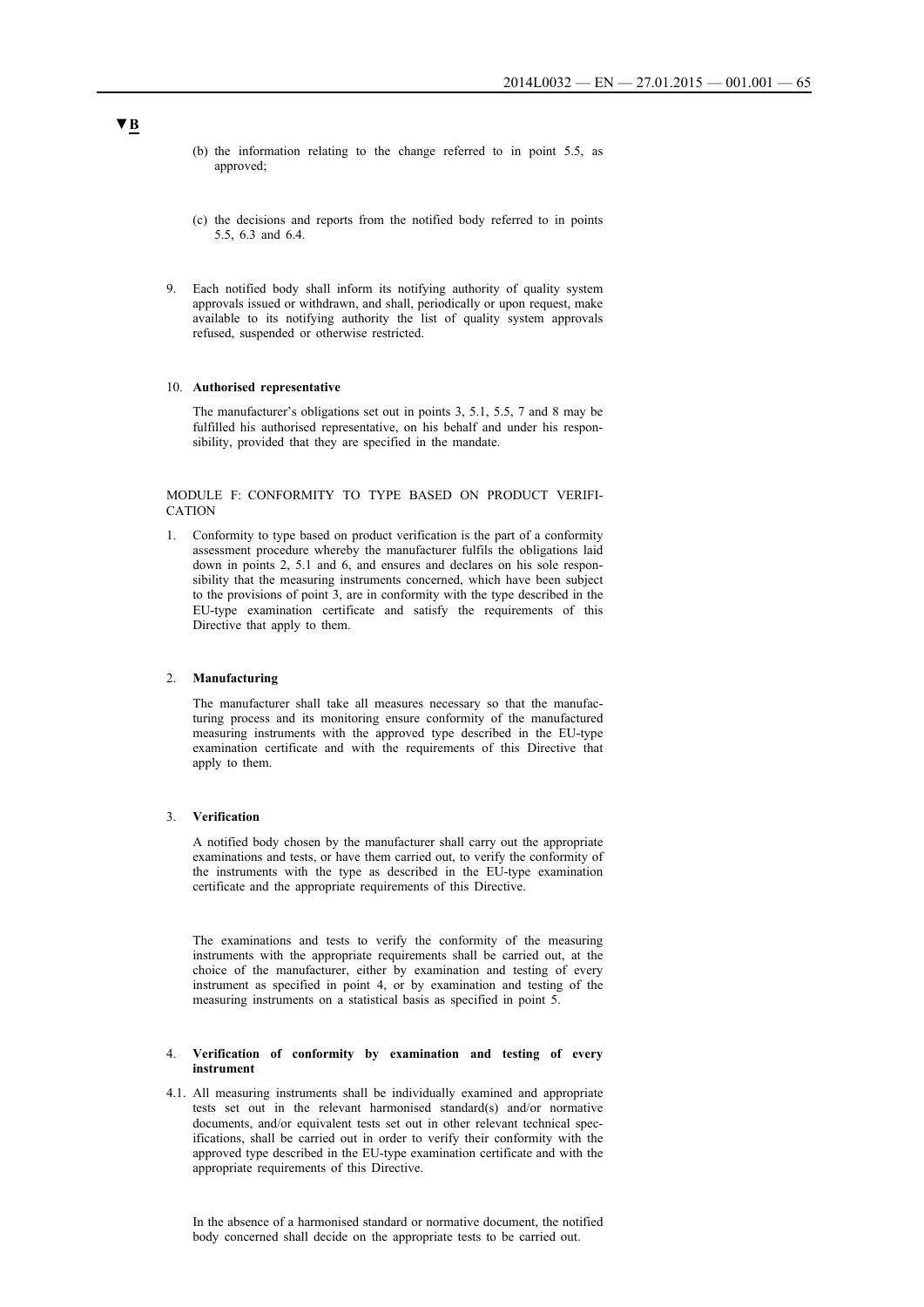4.2. The notified body shall issue a certificate of conformity in respect of the examinations and tests carried out, and shall affix its identification number to each approved instrument or have it affixed under its responsibility.

The manufacturer shall keep the certificates of conformity available for inspection by the national authorities for 10 years after the instrument has been placed on the market.

#### 5. **Statistical verification of conformity**

- 5.1. The manufacturer shall take all measures necessary so that the manufacturing process and its monitoring ensure the homogeneity of each lot produced, and shall present his measuring instruments for verification in the form of homogeneous lots.
- 5.2. A random sample shall be taken from each lot according to the requirements of point 5.3. All measuring instruments in a sample shall be individually examined and appropriate tests set out in the relevant harmonised standard(s) and/or normative document(s), and/or equivalent tests set out in other relevant technical specifications, shall be carried out in order to verify their conformity with the type described in the EU-type examination certificate and with the applicable requirements of this Directive, and to determine whether the lot is accepted or rejected. In the absence of such harmonised standard or normative document, the notified body concerned shall decide on the appropriate tests to be carried out.
- 5.3. The statistical procedure shall meet the following requirements:

The statistical control will be based on attributes. The sampling system shall ensure:

- (a) a level of quality corresponding to a probability of acceptance of 95 %, with a non-conformity of less than 1 %;
- (b) a limit quality corresponding to a probability of acceptance of 5 %, with a non-conformity of less than 7 %.
- 5.4. If a lot is accepted, all measuring instruments of the lot shall be considered approved, except for those measuring instruments from the sample that have been found not to satisfy the tests.

The notified body shall issue a certificate of conformity in respect of the examinations and tests carried out, and shall affix its identification number to each approved instrument or have it affixed under its responsibility.

The manufacturer shall keep the certificates of conformity at the disposal of the national authorities for 10 years after the instrument has been placed on the market.

5.5. If a lot is rejected, the notified body shall take appropriate measures to prevent the placing on the market of that lot. In the event of frequent rejection of lots the notified body may suspend the statistical verification and take appropriate measures.

#### 6. **Conformity marking and EU declaration of conformity**

- 6.1. The manufacturer shall affix the CE marking and the supplementary metrology marking set out in this Directive, and, under the responsibility of the notified body referred to in point 3, the latter's identification number to each individual instrument that is in conformity with the approved type described in the EU-type examination certificate and satisfies the applicable requirements of this Directive.
- 6.2. The manufacturer shall draw up a written EU declaration of conformity for each instrument model and keep it at the disposal of the national authorities for 10 years after the instrument has been placed on the market. The EU declaration of conformity shall identify the instrument model for which it has been drawn up.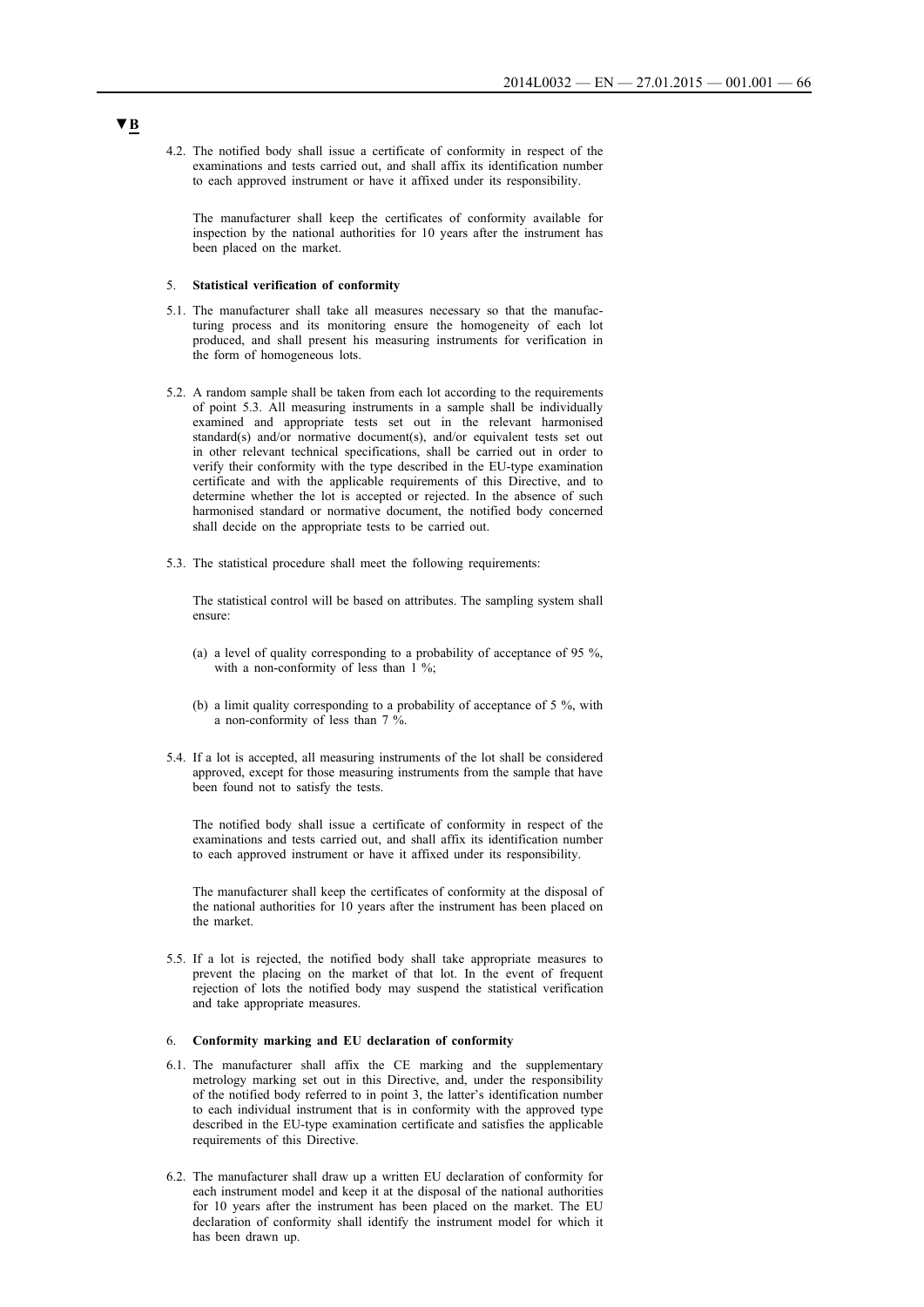A copy of the EU declaration of conformity shall be made available to the relevant authorities upon request.

A copy of the EU declaration of conformity shall be supplied with each measuring instrument that is placed on the market. However, this requirement may be interpreted as applying to a batch or consignment rather than individual instruments in those cases where a large number of instruments is delivered to a single user.

If y the notified body referred to in point 3 agrees and under its responsibility, the manufacturer may also affix the notified body's identification number to the measuring instruments.

7. If the notified body agrees and under its responsibility, the manufacturer may affix the notified body's identification number to the measuring instruments during the manufacturing process.

#### 8. **Authorised representative**

The manufacturer's obligations may be fulfilled by his authorised representative, on his behalf and under his responsibility, provided that they are specified in the mandate. An authorised representative may not fulfil the manufacturer's obligations set out in points 2 and 5.1.

## MODULE F1: CONFORMITY BASED ON PRODUCT VERIFICATION

1. Conformity based on product verification is the conformity assessment procedure whereby the manufacturer fulfils the obligations laid down in points 2, 3, 6.1 and 7 and ensures and declares on his sole responsibility that the measuring instruments concerned which have been subject to the provisions of point 4, are in conformity with the requirements of this Directive that apply to them.

### 2. **Technical documentation**

The manufacturer shall establish the technical documentation as described in Article 18. The documentation shall make it possible to assess the instrument's conformity with the relevant requirements, and shall include an adequate analysis and assessment of the risk(s). The technical documentation shall specify the applicable requirements and cover, as far as relevant for the assessment, the design, manufacture and operation of the instrument.

The manufacturer shall keep the technical documentation at the disposal of the relevant national authorities for 10 years after the instrument has been placed on the market.

### 3. **Manufacturing**

The manufacturer shall take all measures necessary so that the manufacturing process and its monitoring ensure conformity of the manufactured measuring instruments with the applicable requirements of this Directive.

### 4. **Verification**

A notified body chosen by the manufacturer shall carry out the appropriate examinations and tests, or have them carried out, to verify the conformity of the measuring instruments with the applicable requirements of this Directive.

The examinations and tests to verify the conformity with the requirements shall be carried out, at the choice of the manufacturer, either by examination and testing of every instrument as specified in point 5, or by examination and testing of the measuring instruments on a statistical basis as specified in point 6.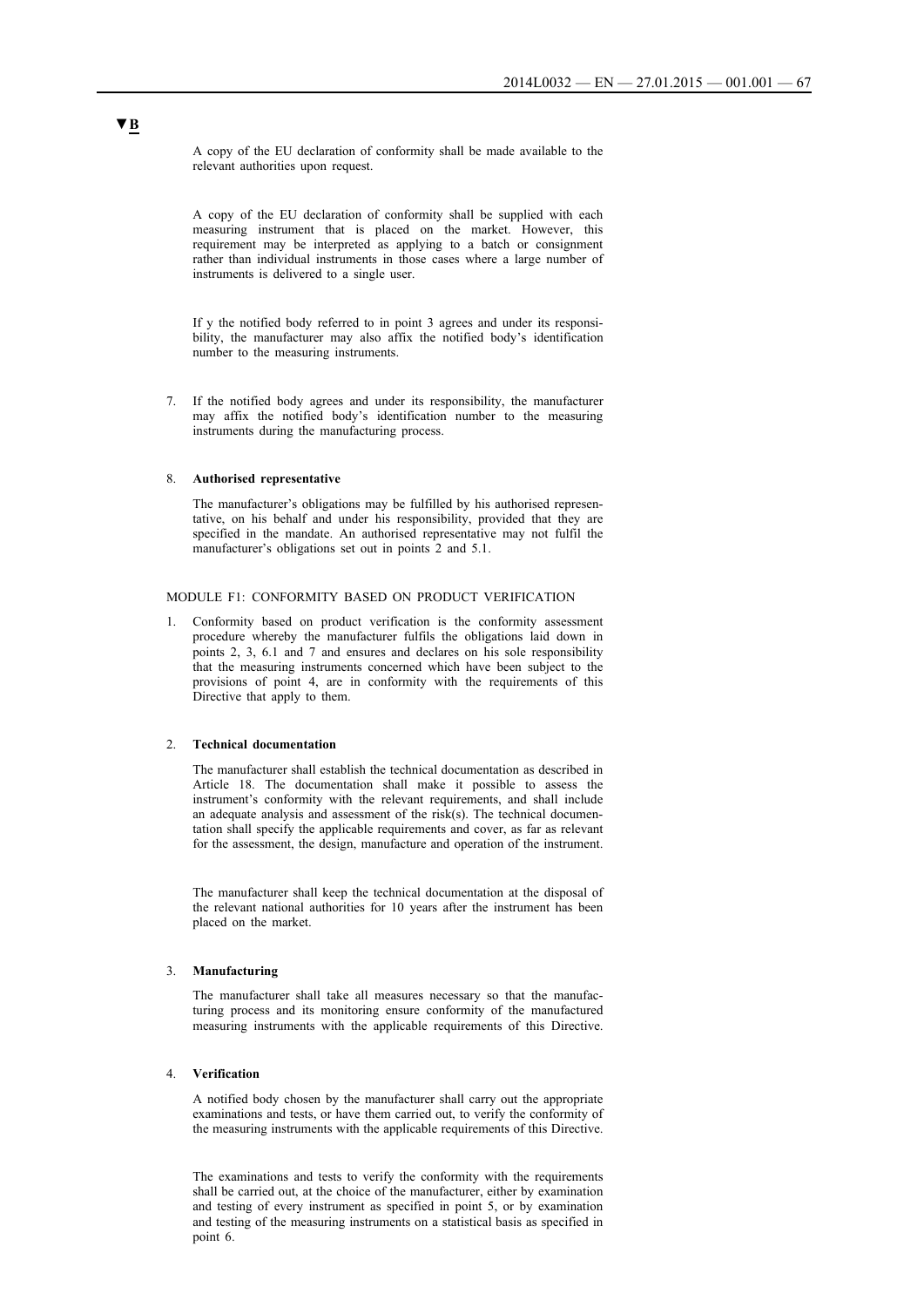#### 5. **Verification of conformity by examination and testing of every instrument**

- 5.1. All measuring instruments shall be individually examined and appropriate tests, set out in the relevant harmonized standards and/or normative documents, and/or equivalent tests set out in other relevant technical specifications, shall be carried out to verify their conformity with the requirements that apply to them. In the absence of such a harmonised standard, or normative document, the notified body concerned shall decide on the appropriate tests to be carried out.
- 5.2. The notified body shall issue a certificate of conformity in respect of the examinations and tests carried out, and shall affix its identification number to each approved instrument or have it affixed under its responsibility.

The manufacturer shall keep the certificates of conformity at the disposal of the national authorities for 10 years after the instrument has been placed on the market.

## 6. **Statistical verification of conformity**

- 6.1. The manufacturer shall take all measures necessary so that the manufacturing process ensures the homogeneity of each lot produced, and shall present his measuring instruments for verification in the form of homogeneous lots.
- 6.2. A random sample shall be taken from each lot according to the requirements of point 6.4.
- 6.3. All measuring instruments in the sample shall be individually examined and appropriate tests set out in the relevant harmonised standards and/or normative documents, and/or equivalent tests set out in other relevant technical specifications, shall be carried out in order to verify their conformity with the applicable requirements of this Directive and to determine whether the lot is accepted or rejected. In the absence of such harmonised standard, or normative document, the notified body concerned shall decide on the appropriate tests to be carried out.
- 6.4. The statistical procedure shall meet the following requirements:

The statistical control will be based on attributes. The sampling system shall ensure:

- (a) a level of quality corresponding to a probability of acceptance of 95 %, with a non-conformity of less than 1 %;
- (b) a limit quality corresponding to a probability of acceptance of 5 %, with a non-conformity of less than 7 %.
- 6.5. If a lot is accepted, all measuring instruments of the lot shall be considered approved, except for those measuring instruments from the sample that have been found not to satisfy the tests.

The notified body shall issue a certificate of conformity in respect of the examinations and tests carried out, and shall affix its identification number to each approved instrument or have it affixed under its responsibility.

The manufacturer shall keep the certificates of conformity at the disposal of the national authorities for 10 years after the instrument has been placed on the market.

If a lot is rejected, the notified body shall take appropriate measures to prevent that lot from being placed on the market. In the event of frequent rejection of lots the notified body may suspend the statistical verification and take appropriate measures.

### 7. **Conformity marking and EU declaration of conformity**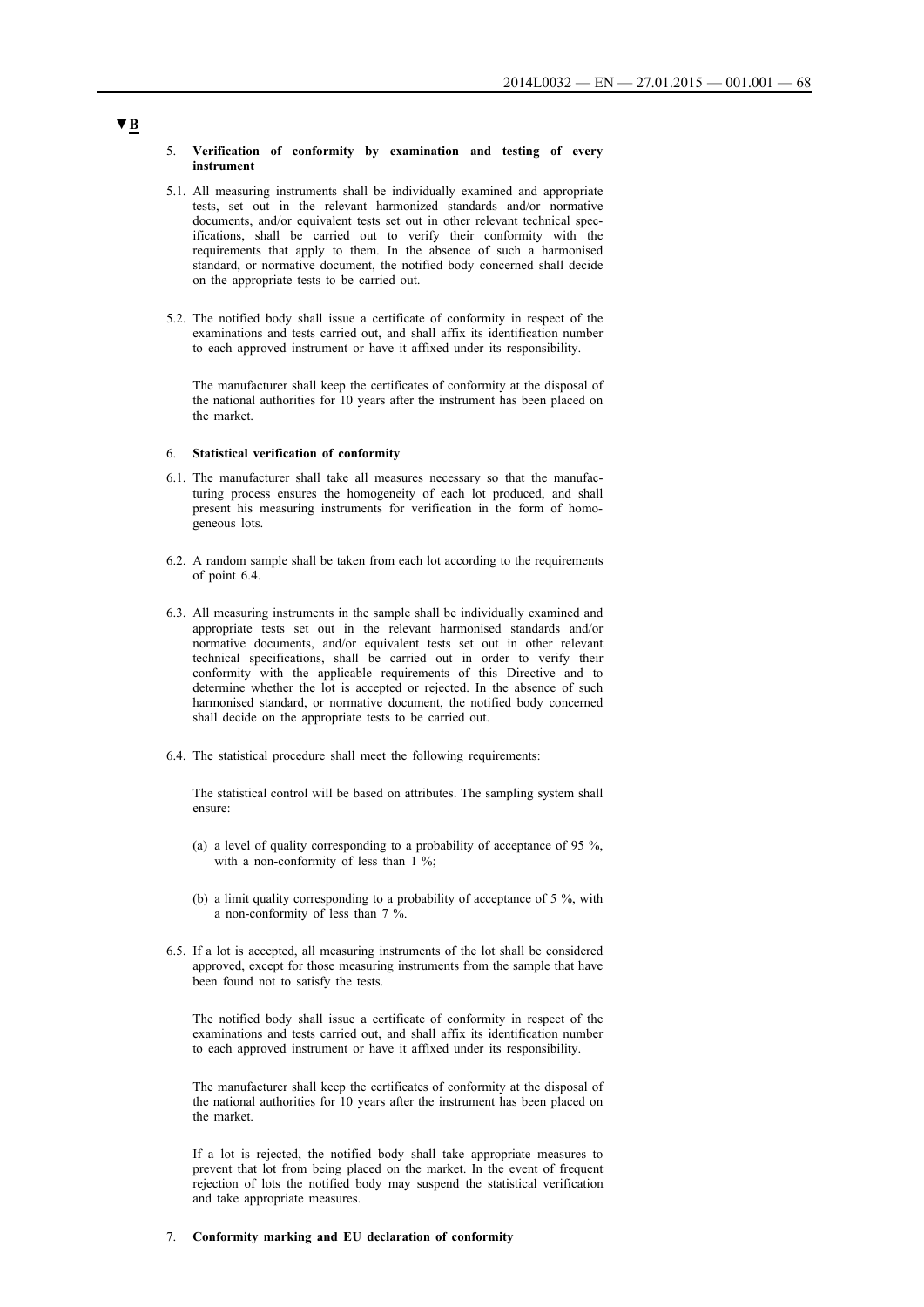- 7.1. The manufacturer shall affix the CE marking and the supplementary metrology marking set out in this Directive, and under the responsibility of the notified body referred to in point 4, the latter's identification number to each individual measuring instrument that satisfies the applicable requirements of this Directive.
- 7.2. The manufacturer shall draw up a written EU declaration of conformity for each instrument model and keep it at the disposal of the national authorities for 10 years after the instrument has been placed on the market. The EU declaration of conformity shall identify the instrument model for which it has been drawn up.

A copy of the EU declaration of conformity shall be made available to the relevant authorities upon request.

A copy of the EU declaration of conformity shall be supplied with each measuring instrument that is placed on the market. However, this requirement may be interpreted as applying to a batch or consignment rather than individual measuring instruments in those cases where a large number of instruments is delivered to a single user.

If the notified body referred to in point 5 agrees and under its responsibility, the manufacturer may also affix the notified body's identification number to the measuring instruments.

8. If the notified body agrees and under its responsibility, the manufacturer may affix the notified body's identification number to the measuring instruments during the manufacturing process.

#### 9. **Authorised representative**

The manufacturer's obligations may be fulfilled by his authorised representative, on his behalf and under his responsibility, provided that they are specified in the mandate. An authorised representative may not fulfil the manufacturer's obligations set out in point 2, first paragraph, point 3 and point 6.1.

## MODULE G: CONFORMITY BASED ON UNIT VERIFICATION

1. Conformity based on unit verification is the conformity assessment procedure whereby the manufacturer fulfils the obligations laid down in points 2, 3 and 5 and ensures and declares on his sole responsibility that the instrument concerned, which has been subject to the provisions of point 4, is in conformity with the requirements of this Directive that apply to it.

### 2. **Technical documentation**

The manufacturer shall establish the technical documentation as described in Article 18 and make it available to the notified body referred to in point 4. The documentation shall make it possible to assess the instrument's conformity with the relevant requirements, and shall include an adequate analysis and assessment of the risk(s). The technical documentation shall specify the applicable requirements and cover, as far as relevant for the assessment, the design, manufacture and operation of the instrument.

The manufacturer shall keep the technical documentation at the disposal of the relevant national authorities for 10 years after the instrument has been placed on the market.

## 3. **Manufacturing**

The manufacturer shall take all measures necessary so that the manufacturing process and its monitoring ensure conformity of the manufactured instrument with the applicable requirements of this Directive.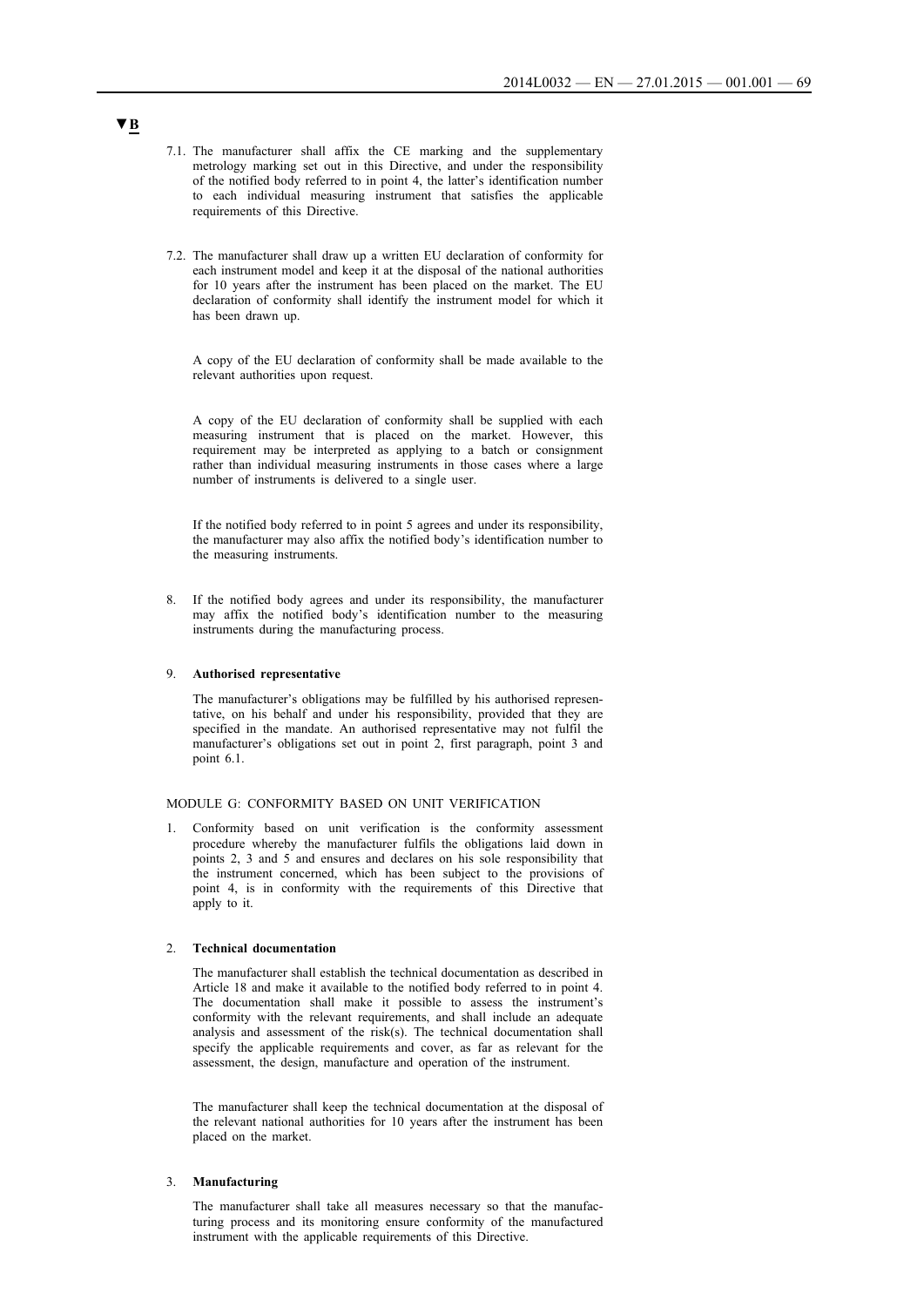#### 4. **Verification**

A notified body chosen by the manufacturer shall carry out the appropriate examinations and tests set out in the relevant harmonised standards, and/or normative documents, or equivalent tests set out in other relevant technical specifications, to verify the conformity of the instrument with the applicable requirements of this Directive, or have them carried out. In the absence of such a harmonised standard, or normative document, the notified body concerned shall decide on the appropriate tests to be carried out.

The notified body shall issue a certificate of conformity in respect of the examinations and tests carried out and affix its identification number to the approved instrument, or have it affixed under its responsibility.

The manufacturer shall keep the certificates of conformity at the disposal of the national authorities for 10 years after the instrument has been placed on the market.

#### 5. **Conformity marking and EU declaration of conformity**

- 5.1. The manufacturer shall affix the CE marking and the supplementary metrology marking set out in this Directive and, under the responsibility of the notified body referred to in point 4, the latter's identification number to each instrument that satisfies the applicable requirements of this **Directive**
- 5.2. The manufacturer shall draw up a written EU declaration of conformity and keep it at the disposal of the national authorities for 10 years after the instrument has been placed on the market. The EU declaration of conformity shall identify the instrument for which it has been drawn up.

A copy of the EU declaration of conformity shall be made available to the relevant authorities upon request.

A copy of the EU declaration of conformity shall be supplied with the measuring instrument.

#### 6. **Authorised representative**

The manufacturer's obligations set out in points 2 and 5 may be fulfilled by his authorised representative, on his behalf and under his responsibility, provided that they are specified in the mandate.

#### MODULE H: CONFORMITY BASED ON FULL QUALITY ASSURANCE

1. Conformity based on full quality assurance is the conformity assessment procedure whereby the manufacturer fulfils the obligations laid down in points 2 and 5, and ensures and declares on his sole responsibility that the measuring instruments concerned satisfy the requirements of this Directive that apply to them.

### 2. **Manufacturing**

The manufacturer shall operate an approved quality system for design, manufacture and final product inspection and testing of the measuring instruments concerned as specified in point 3, and shall be subject to surveillance as specified in point 4.

### 3. **Quality system**

3.1. The manufacturer shall lodge an application for assessment of his quality system with the notified body of his choice, for the measuring instruments concerned.

The application shall include:

(a) the name and address of the manufacturer and, if the application is lodged by the authorised representative, his name and address as well,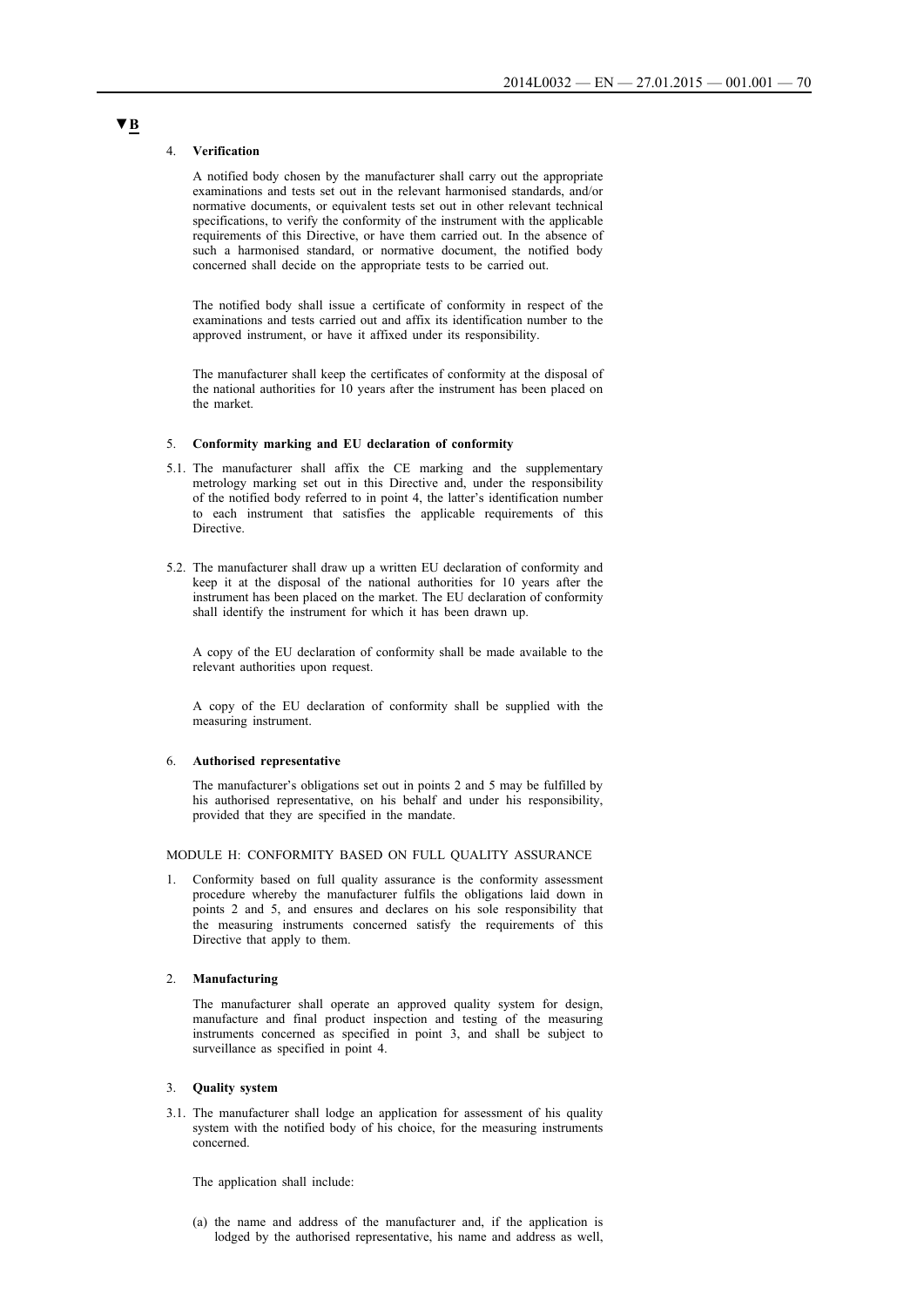- (b) the technical documentation, as described in Article 18, for one model of each category of measuring instruments intended to be manufactured. The documentation shall make it possible to assess the instrument's conformity with the relevant requirements, and shall include an adequate analysis and assessment of the risk(s). The technical documentation shall specify the applicable requirements and cover, as far as relevant for the assessment, the design, manufacture and operation of the instrument,
- (c) the documentation concerning the quality system, and
- (d) a written declaration that the same application has not been lodged with any other notified body.
- 3.2. The quality system shall ensure compliance of the measuring instruments with the requirements of this Directive that apply to them.

All the elements, requirements and provisions adopted by the manufacturer shall be documented in a systematic and orderly manner in the form of written policies, procedures and instructions. This quality system documentation shall permit a consistent interpretation of the quality programmes, plans, manuals and records.

It shall, in particular, contain an adequate description of:

- (a) the quality objectives and the organisational structure, responsibilities and powers of the management with regard to design and product quality;
- (b) the technical design specifications, including standards, that will be applied and, where the relevant harmonised standards, and/or normative documents will not be applied in full, the means that will be used to ensure that the essential requirements of this Directive that apply to the measuring instruments will be met applying other relevant technical specifications;
- (c) the design control and design verification techniques, processes and systematic actions that will be used when designing the measuring instruments pertaining to the instrument category covered;
- (d) the corresponding manufacturing, quality control and quality assurance techniques, processes and systematic actions that will be used;
- (e) the examinations and tests that will be carried out before, during and after manufacture, and the frequency with which they will be carried out;
- (f) the quality records, such as inspection reports and test data, calibration data, qualification reports on the personnel concerned;
- (g) the means of monitoring the achievement of the required design and product quality and the effective operation of the quality system.
- 3.3. The notified body shall assess the quality system to determine whether it satisfies the requirements referred to in point 3.2.

It shall presume conformity with those requirements in respect of the elements of the quality system that comply with the corresponding specifications of the relevant harmonised standard.

In addition to experience in quality management systems, the auditing team shall have at least one member experienced as an assessor in the relevant instrument field and instrument technology concerned, and knowledge of the applicable requirements of this Directive. The audit shall include an assessment visit to the manufacturer's premises.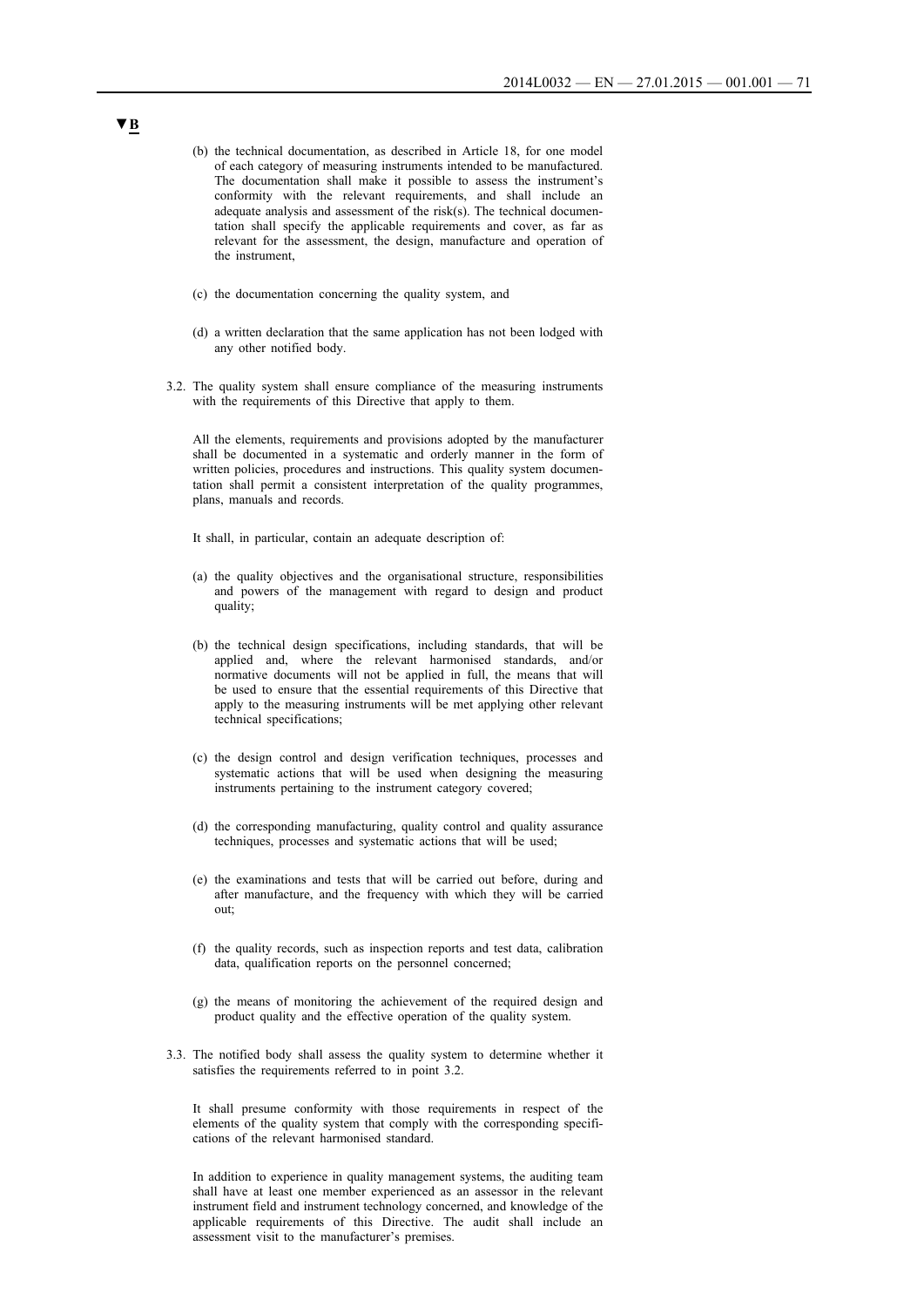The auditing team shall review the technical documentation referred to in point (b) of point 3.1 to verify the manufacturer's ability to identify the applicable requirements of this Directive and to carry out the necessary examinations with a view to ensuring compliance of the instrument with those requirements.

The manufacturer or his authorised representative shall be notified of the decision. The notification shall contain the conclusions of the audit and the reasoned assessment decision.

- 3.4. The manufacturer shall undertake to fulfil the obligations arising out of the quality system as approved and to maintain it so that it remains adequate and efficient.
- 3.5. The manufacturer shall keep the notified body that has approved the quality system informed of any intended change to the quality system.

The notified body shall evaluate any proposed changes and decide whether the modified quality system will continue to satisfy the requirements referred to in point 3.2 or whether a re-assessment is necessary.

It shall notify the manufacturer of its decision. The notification shall contain the conclusions of the examination and the reasoned assessment decision.

#### 4. **Surveillance under the responsibility of the notified body**

- 4.1. The purpose of surveillance is to make sure that the manufacturer duly fulfils the obligations arising out of the approved quality system.
- 4.2. The manufacturer shall, for assessment purposes, allow the notified body access to the design, manufacture, inspection, testing and storage sites, and shall provide it with all necessary information, in particular:
	- (a) the quality system documentation;
	- (b) the quality records as provided for by the design part of the quality system, such as results of analyses, calculations, tests.;
	- (c) the quality records as provided for by the manufacturing part of the quality system, such as inspection reports and test data, calibration data, qualification reports on the personnel concerned.
- 4.3. The notified body shall carry out periodic audits to make sure that the manufacturer maintains and applies the quality system and shall provide the manufacturer with an audit report.
- 4.4. In addition, the notified body may pay unexpected visits to the manufacturer. During such visits the notified body may, if necessary, carry out instrument tests, or have them carried out, in order to check the proper functioning of the quality system. It shall provide the manufacturer with a visit report and, if tests have been carried out, with a test report.

#### 5. **Conformity marking and EU declaration of conformity**

- 5.1. The manufacturer shall affix the CE marking, the supplementary metrology marking set out in this Directive and, under the responsibility of the notified body referred to in point 3.1, the latter's identification number to each individual instrument that satisfies the applicable requirements of this **Directive**
- 5.2. The manufacturer shall draw up a written EU declaration of conformity for each instrument model and keep it at the disposal of the national authorities for 10 years after the instrument has been placed on the market. The EU declaration of conformity shall identify the instrument model for which it has been drawn up.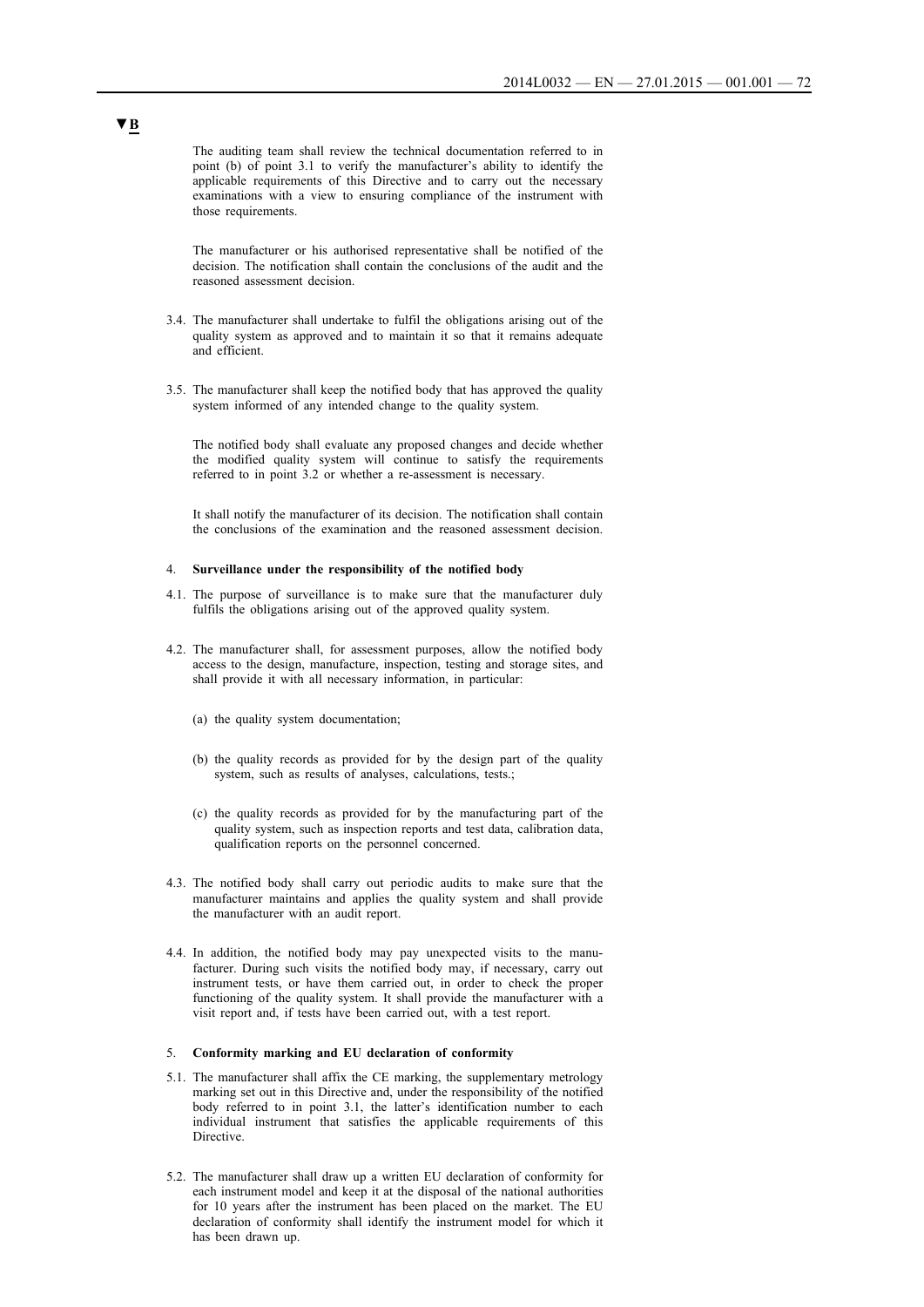A copy of the EU declaration of conformity shall be made available to the relevant authorities upon request.

A copy of the EU declaration of conformity shall be supplied with each measuring instrument that is placed on the market. However, this requirement may be interpreted as applying to a batch or consignment rather than individual instruments in those cases where a large number of instruments is delivered to a single user.

- 6. The manufacturer shall, for a period ending 10 years after the instrument has been placed on the market, keep at the disposal of the national authorities:
	- (a) the technical documentation referred to in point 3.1,
	- (b) the documentation concerning the quality system referred to in point 3.1,
	- (c) the information relating to the change referred to in point 3.5, as approved;
	- (d) the decisions and reports of the notified body referred to in points 3.5, 4.3 and 4.4.
- 7. Each notified body shall inform its notifying authority of quality system approvals issued or withdrawn, and shall, periodically or upon request, make available to its notifying authority the list of quality system approvals refused, suspended or otherwise restricted.

#### 8. **Authorised representative**

The manufacturer's obligations set out in points 3.1, 3.5, 5 and 6 may be fulfilled by his authorised representative, on his behalf and under his responsibility, provided that they are specified in the mandate.

MODULE H1: CONFORMITY BASED ON FULL QUALITY ASSURANCE PLUS DESIGN EXAMINATION

1. Conformity based on full quality assurance plus design examination is the conformity assessment procedure whereby the manufacturer fulfils the obligations laid down in points 2 and 6, and ensures and declares on his sole responsibility that the measuring instruments concerned satisfy the requirements of this Directive that apply to them.

### 2. **Manufacturing**

The manufacturer shall operate an approved quality system for design, manufacture and final product inspection and testing of the measuring instruments concerned as specified in point 3, and shall be subject to surveillance as specified in point 5.

The adequacy of the technical design of the measuring instruments shall have been examined in accordance with point 4.

## 3. **Quality system**

3.1. The manufacturer shall lodge an application for assessment of the quality system with the notified body of his choice for the measuring instruments concerned.

The application shall include:

- (a) the name and address of the manufacturer and, if the application is lodged by the authorised representative, his name and address as well;
- (b) all relevant information for the instrument category envisaged;
- (c) the documentation concerning the quality system;
- (d) a written declaration that the same application has not been lodged with any other notified body.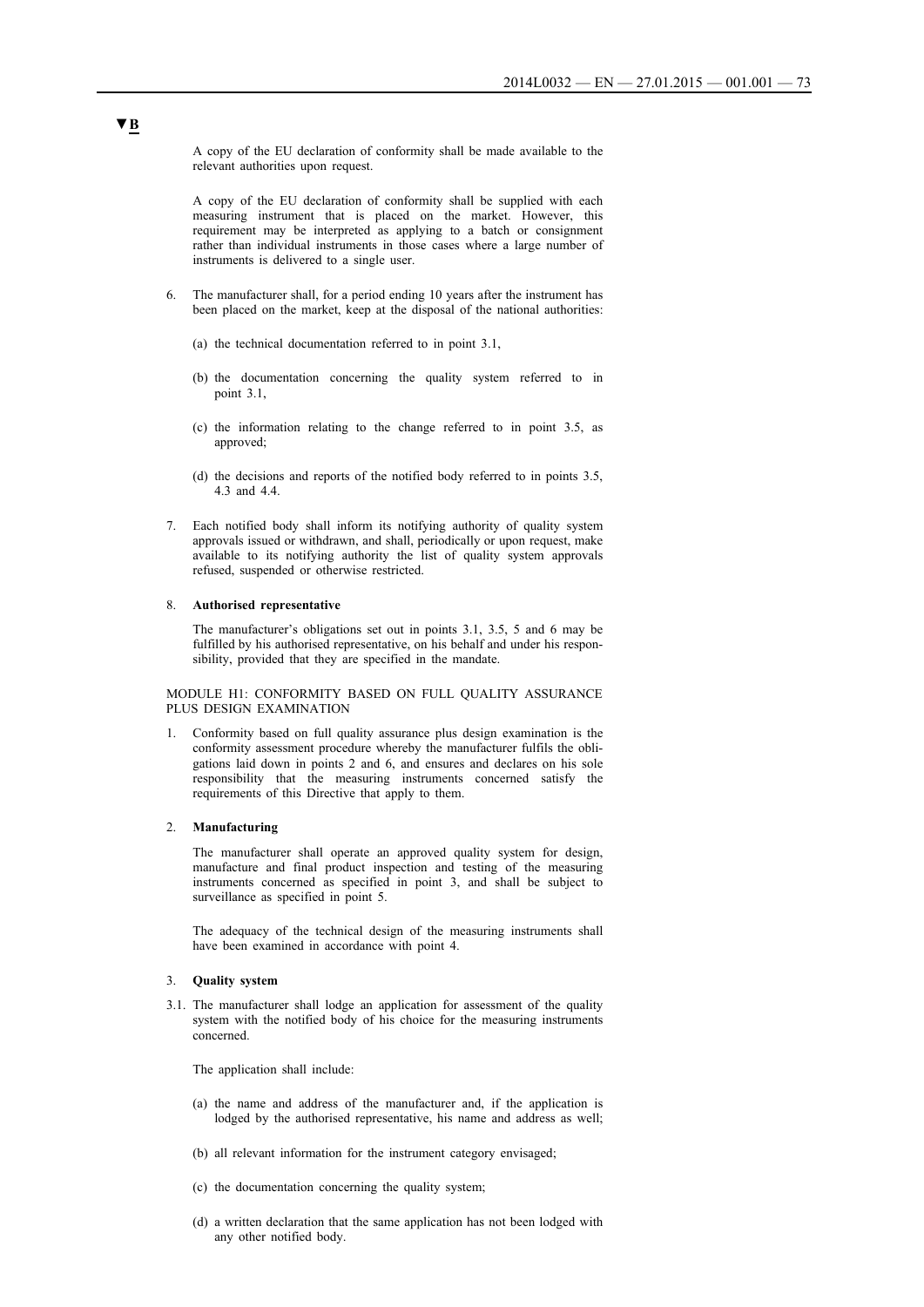3.2. The quality system shall ensure compliance of the measuring instruments with the requirements of this Directive that apply to them.

All the elements, requirements and provisions adopted by the manufacturer shall be documented in a systematic and orderly manner in the form of written policies, procedures and instructions. This quality system documentation shall permit a consistent interpretation of the quality programmes, plans, manuals and records.

It shall, in particular, contain an adequate description of:

- (a) the quality objectives and the organisational structure, responsibilities and powers of the management with regard to design and product quality;
- (b) the technical design specifications, including standards, that will be applied and, where the relevant harmonised standards and/or normative documents will not be applied in full, the means that will be used to ensure that the essential requirements of this Directive that apply to the measuring instruments will be met, applying other relevant technical specifications;
- (c) the design control and design verification techniques, processes and systematic actions that will be used when designing the measuring instruments pertaining to the instrument category covered;
- (d) the corresponding manufacturing, quality control and quality assurance techniques, processes and systematic actions that will be used;
- (e) the examinations and tests that will be carried out before, during and after manufacture, and the frequency with which they will be carried out;
- (f) the quality records, such as inspection reports and test data, calibration data, qualification reports on the personnel concerned;
- (g) the means of monitoring the achievement of the required design and product quality and the effective operation of the quality system.
- 3.3. The notified body shall assess the quality system to determine whether it satisfies the requirements referred to in point 3.2. It shall presume conformity with those requirements in respect of the elements of the quality system that comply with the corresponding specifications of the relevant harmonised standard.

In addition to experience in quality management systems, the auditing team shall have at least one member experienced as an assessor in the relevant instrument field and instrument technology concerned, and knowledge of the applicable requirements of this Directive. The audit shall include an assessment visit to the manufacturer's premises.

The manufacturer or his authorised representative shall be notified of the decision. The notification shall contain the conclusions of the audit and the reasoned assessment decision.

- 3.4. The manufacturer shall undertake to fulfil the obligations arising out of the quality system as approved and to maintain it so that it remains adequate and efficient.
- 3.5. The manufacturer shall keep the notified body that has approved the quality system informed of any intended change to the quality system.

The notified body shall evaluate any proposed changes and decide whether the modified quality system will continue to satisfy the requirements referred to in point 3.2 or whether a re-assessment is necessary.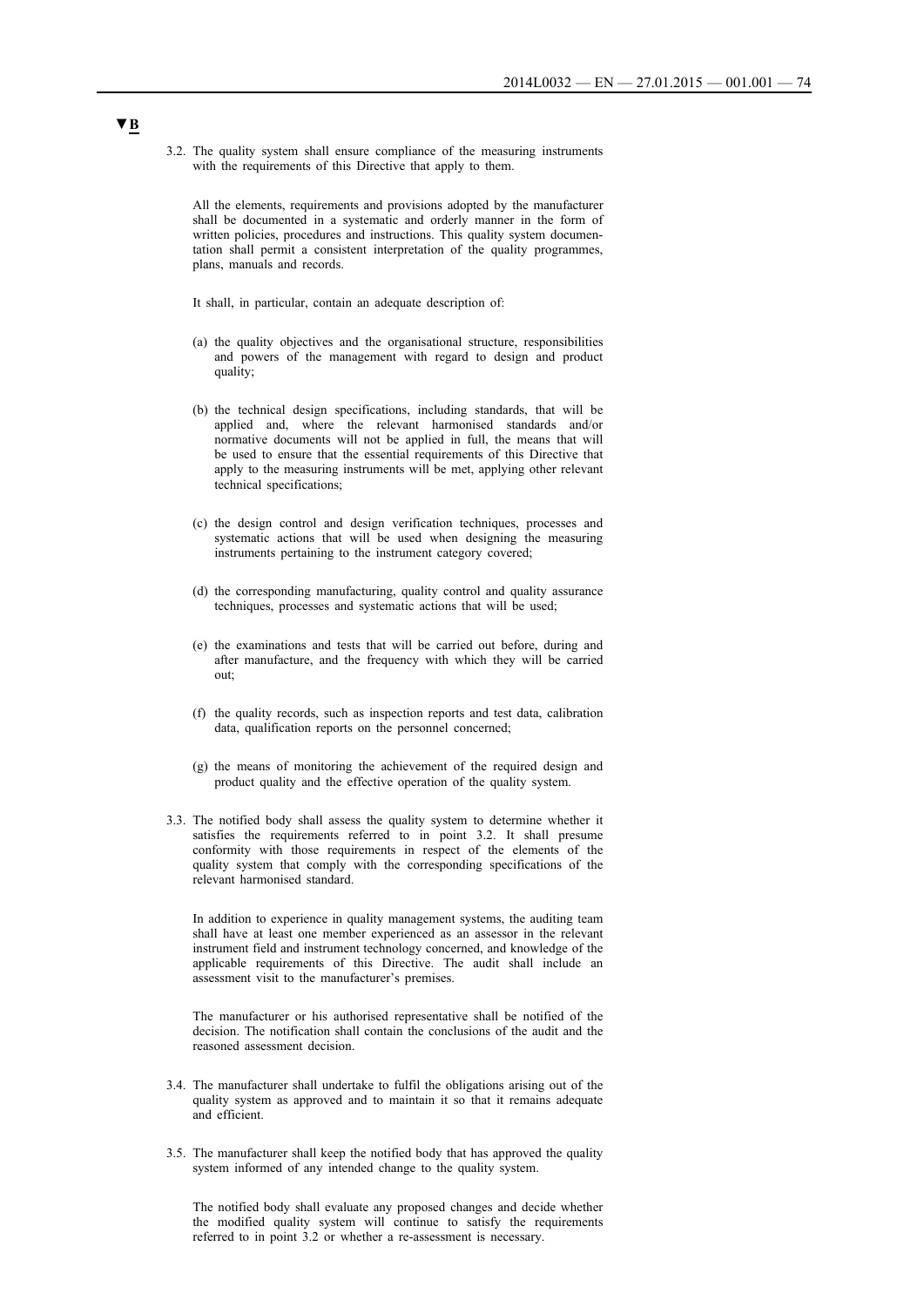It shall notify the manufacturer or his authorised representative of its decision. The notification shall contain the conclusions of the examination and the reasoned assessment decision.

3.6. Each notified body shall inform its notifying authority of quality system approvals issued or withdrawn, and shall periodically or upon request, make available to its notifying authority the list of quality system approvals refused, suspended or otherwise restricted.

### 4. **Design examination**

- 4.1. The manufacturer shall lodge an application for examination of the design with the notified body referred to in point 3.1.
- 4.2. The application shall make it possible to understand the design, manufacture and operation of the instrument, and to assess the conformity with the requirements of this Directive that apply to it.

It shall include:

- (a) the name and address of the manufacturer;
- (b) a written declaration that the same application has not been lodged with any other notified body;
- (c) the technical documentation as described in Article 18. The documentation shall make it possible to assess the instrument's conformity with the relevant requirements, and shall include an adequate analysis and assessment of the risk(s). It shall, as far as relevant for such assessment, cover the design and operation of the instrument;
- (d) the supporting evidence for the adequacy of the technical design. This supporting evidence shall mention any documents that have been used, in particular where the relevant harmonised standards and/or normative documents have not been applied in full, and shall include, where necessary, the results of tests carried out in accordance with other relevant technical specifications, by the appropriate laboratory of the manufacturer, or by another testing laboratory on his behalf and under his responsibility.
- 4.3. The notified body shall examine the application, and where the design meets the requirements of this Directive that apply to the instrument it shall issue an EU design examination certificate to the manufacturer. That certificate shall give the name and address of the manufacturer, the conclusions of the examination, the conditions (if any) for its validity and the data necessary for identification of the approved design. That certificate may have one or more annexes attached.

That certificate and its annexes shall contain all relevant information to allow the conformity of manufactured measuring instruments with the examined design to be evaluated and to allow for in-service control. It shall allow the evaluation of conformity of the manufactured instruments with the examined design regarding the reproducibility of their metrological performances, when they are properly adjusted using appropriate means, including:

- (a) the metrological characteristics of the design of the instrument;
- (b) measures required for ensuring the integrity of the instruments (sealing, identification of software, etc.);
- (c) information on other elements necessary for the identification of the instrument and to check its visual external conformity to the design;
- (d) if appropriate, any specific information necessary to verify the characteristics of manufactured instruments;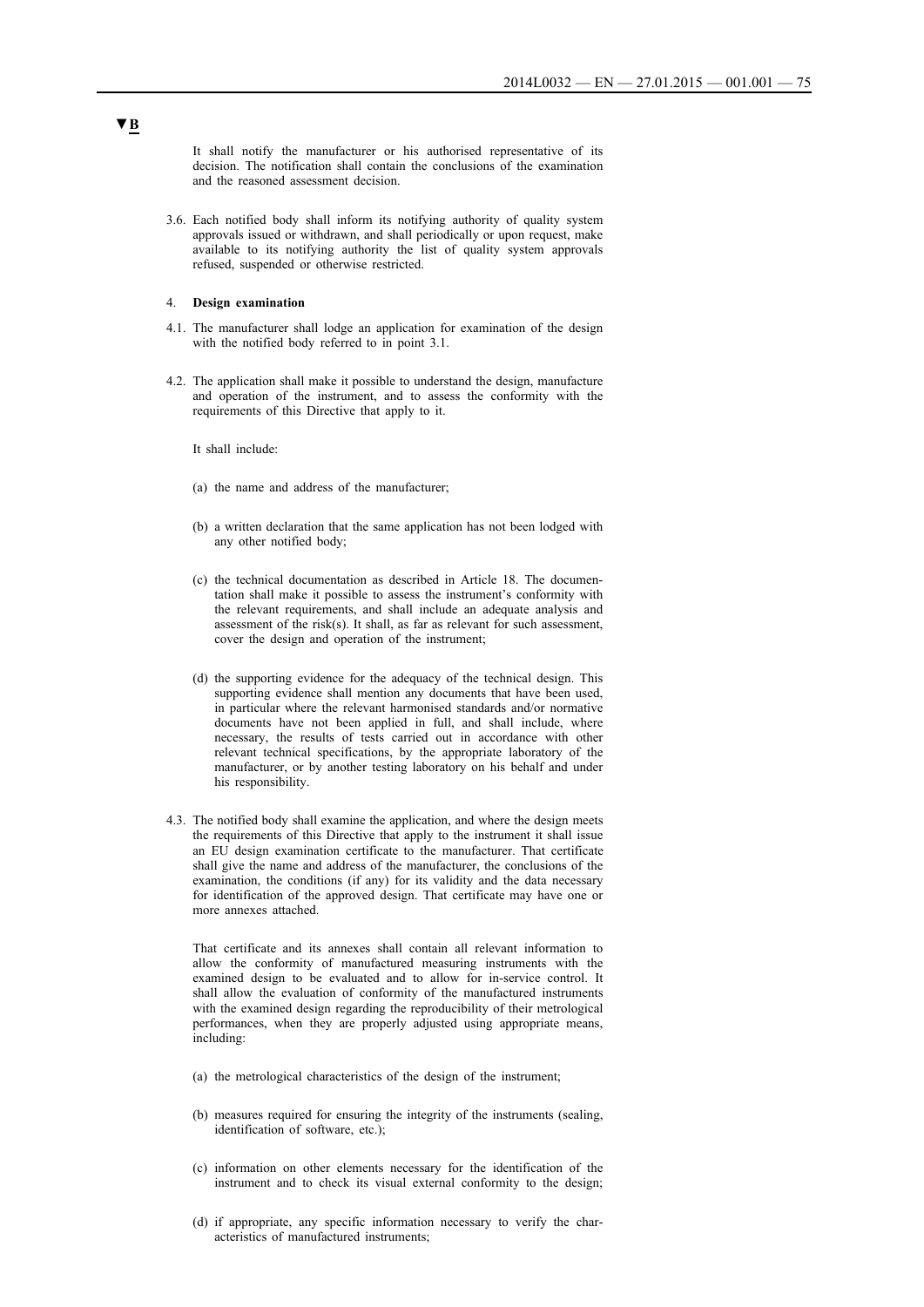(e) in the case of a sub-assembly, all necessary information to ensure the compatibility with other sub-assemblies or measuring instruments.

The notified body shall establish an evaluation report in this regard and keep it at the disposal of the Member State that designated it. Without prejudice to Article 27(10), the notified body shall release the content of this report, in full or in part, only with the agreement of the manufacturer.

The certificate shall have a validity of 10 years from the date of its issue, and may be renewed for subsequent periods of 10 years each.

Where the design does not satisfy the applicable requirements of this Directive, the notified body shall refuse to issue an EU design examination certificate and shall inform the applicant accordingly, giving detailed reasons for its refusal.

4.4. The notified body shall keep itself apprised of any changes in the generally acknowledged state of the art which indicate that the approved design may no longer comply with the applicable requirements of this Directive, and shall determine whether such changes require further investigation. If so, the notified body shall inform the manufacturer accordingly.

The manufacturer shall keep the notified body that has issued the EU design examination certificate informed of any modification to the approved design that may affect the conformity with the essential requirements of this Directive or the conditions for validity of the certificate. Such modifications shall require additional approval – from the notified body that issued the EU design examination certificate – in the form of an addition to the original EU design examination certificate.

4.5. Each notified body shall inform its notifying authority of the EU design examination certificates and/or any additions thereto which it has issued or withdrawn, and shall, periodically or upon request, make available to its notifying authority the list of certificates and/or any additions thereto refused, suspended or otherwise restricted.

The Commission, the Member States and the other notified bodies may, on request, obtain a copy of the EU design examination certificates and/or additions thereto. On request, the Commission and the Member States may obtain a copy of the technical documentation and of the results of the examinations carried out by the notified body.

The notified body shall keep a copy of the EU design examination certificate, its annexes and additions, as well as the technical file including the documentation submitted by the manufacturer until the expiry of the validity of the certificate.

4.6. The manufacturer shall keep a copy of the EU design examination certificate, its annexes and additions with the technical documentation at the disposal of the national authorities for 10 years after the instrument has been placed on the market.

## 5. **Surveillance under the responsibility of the notified body**

- 5.1. The purpose of surveillance is to make sure that the manufacturer duly fulfils the obligations arising out of the approved quality system.
- 5.2. The manufacturer shall, for assessment purposes, allow the notified body access to the design, manufacture, inspection, testing and storage sites, and shall provide it with all necessary information, in particular:
	- (a) the quality system documentation;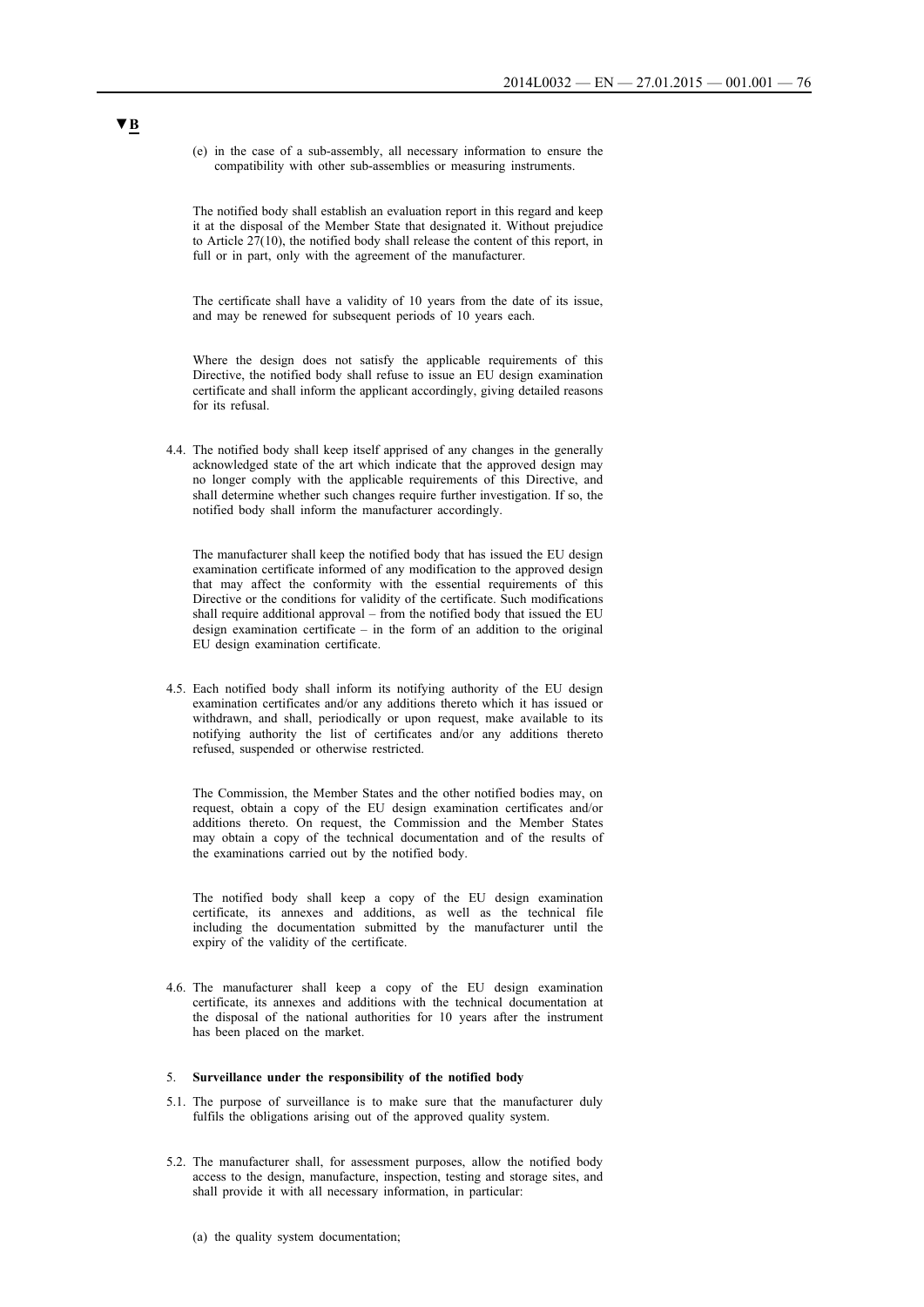- (b) the quality records as provided for by the design part of the quality system, such as results of analyses, calculations, tests, etc.;
- (c) the quality records as provided for by the manufacturing part of the quality system, such as inspection reports and test data, calibration data, qualification reports on the personnel concerned, etc.
- 5.3. The notified body shall carry out periodic audits to make sure that the manufacturer maintains and applies the quality system and shall provide the manufacturer with an audit report.
- 5.4. In addition, the notified body may pay unexpected visits to the manufacturer. During such visits the notified body may, if necessary, carry out instrument tests, or have them carried out, in order to check the proper functioning of the quality system. It shall provide the manufacturer with a visit report and, if tests have been carried out, with a test report.

## 6. **Conformity marking and EU declaration of conformity**

- 6.1. The manufacturer shall affix the CE marking and the supplementary metrology marking set out in this Directive, and, under the responsibility of the notified body referred to in point 3.1, the latter's identification number to each individual instrument that satisfies the applicable requirements of this Directive.
- 6.2. The manufacturer shall draw up a written EU declaration of conformity for each instrument model and keep it at the disposal of the national authorities for 10 years after the instrument has been placed on the market. The EU declaration of conformity shall identify the instrument model for which it has been drawn up and shall mention the number of the design examination certificate.

A copy of the EU declaration of conformity shall be made available to the relevant authorities upon request.

A copy of the EU declaration of conformity shall be supplied with each measuring instrument that is placed on the market. However, this requirement may be interpreted as applying to a batch or consignment rather than individual instruments in those cases where a large number of instruments is delivered to a single user.

- 7. The manufacturer shall, for a period ending 10 years after the instrument has been placed on the market, keep at the disposal of the national authorities:
	- (a) the documentation concerning the quality system referred to in point 3.1,
	- (b) the information relating to the change referred to in point 3.5, as approved:
	- (c) the decisions and reports of the notified body referred to in points 3.5, 5.3 and 5.4.

### 8. **Authorised representative**

The manufacturer's authorised representative may lodge the application referred to in points 4.1 and 4.2 and fulfil the obligations set out in points 3.1, 3.5, 4.4, 4.6, 6 and 7, on his behalf and under his responsibility, provided that they are specified in the mandate.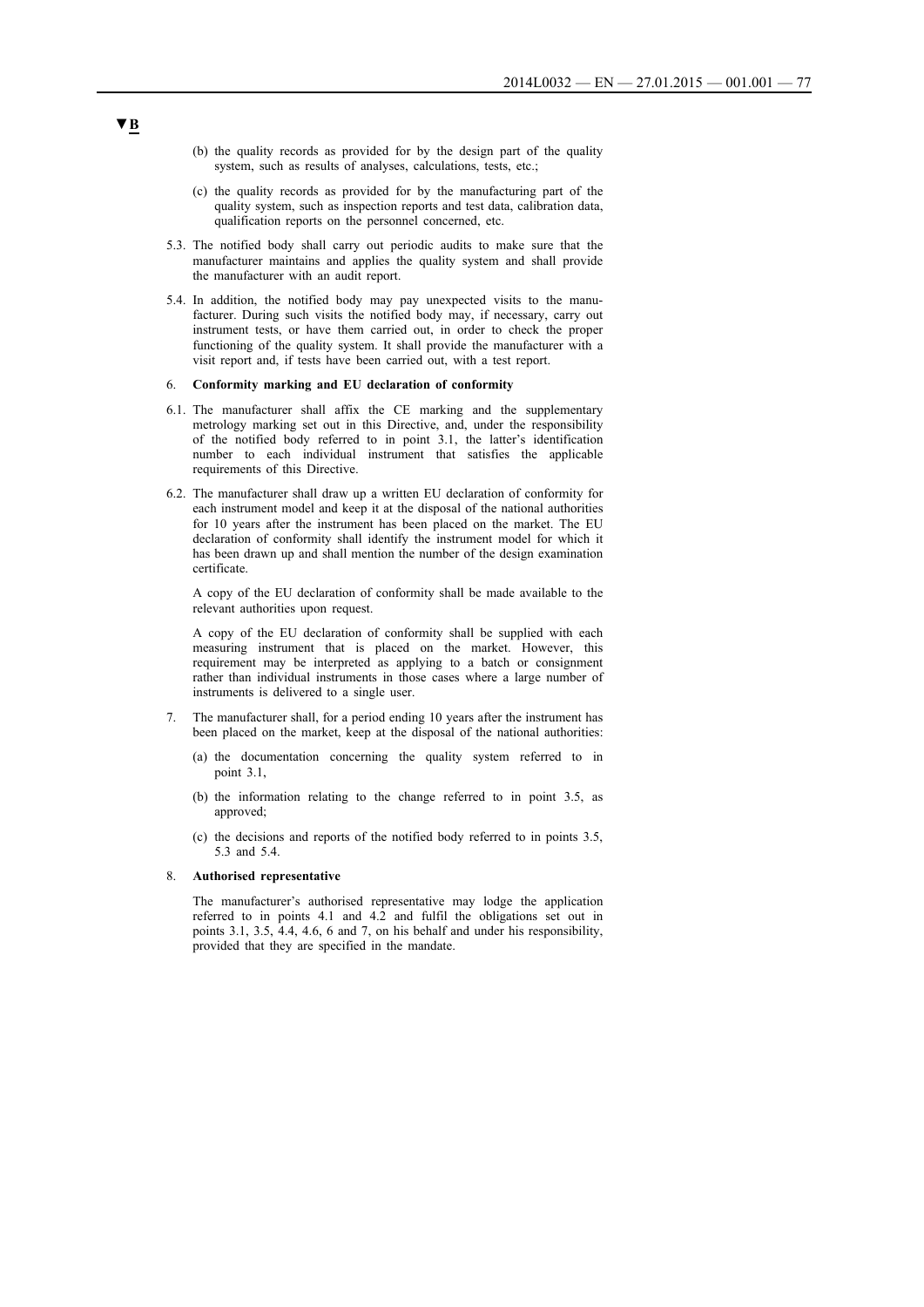## *ANNEX III*

## WATER METERS (MI-001)

The relevant requirements of Annex I, the specific requirements of this Annex and the conformity assessment procedures listed in this Annex, apply to water meters intended for the measurement of volumes of clean, cold or heated water in residential, commercial and light industrial use.

### DEFINITIONS

| Water Meter                      | An instrument designed to measure, memorise and<br>display the volume at metering conditions of water<br>passing through the measurement transducer.                                                                                                       |
|----------------------------------|------------------------------------------------------------------------------------------------------------------------------------------------------------------------------------------------------------------------------------------------------------|
| Minimum Flowrate $(Q_1)$         | The lowest flowrate at which the water meter provides<br>indications that satisfy the requirements concerning the<br>maximum permissible errors (MPEs.)                                                                                                    |
| Transitional<br>Flowrate $(Q_2)$ | transitional flowrate is the<br>flowrate value<br>The<br>occurring between the permanent and minimum<br>flowrates, at which the flowrate range is divided into<br>two zones, the 'upper zone' and the 'lower zone'. Each<br>zone has a characteristic MPE. |
| Permanent<br>Flowrate $(Q_3)$    | The highest flowrate at which the water meter operates<br>in a satisfactory manner under normal conditions of<br>use, <i>i.e.</i> under steady or intermittent flow conditions.                                                                            |
| Overload<br>Flowrate $(Q_4)$     | The overload flowrate is the highest flowrate at which<br>the meter operates in a satisfactory manner for a short<br>period of time without deteriorating.                                                                                                 |

## SPECIFIC REQUIREMENTS

### **Rated Operating Conditions**

The manufacturer shall specify the rated operating conditions for the instrument, in particular:

# **▼M1**

1. The flowrate range of the water.

The values for the flowrate range shall fulfil the following conditions:

 $Q_3/Q_1 \ge 40$  $Q_2/Q_1 = 1,6$ 

 $Q_4/Q_3 = 1,25$ 

# **▼B**

2. The temperature range of the water.

The values for the temperature range shall fulfil the following conditions:

0.1 °C to at least 30 °C, or

30 °C to at least 90 °C.

The meter may be designed to operate over both ranges.

- 3. The relative pressure range of the water, the range being 0,3 bar to at least 10 bar at  $Q_3$ .
- 4. For the power supply: the nominal value of the AC voltage supply and/or the limits of DC supply.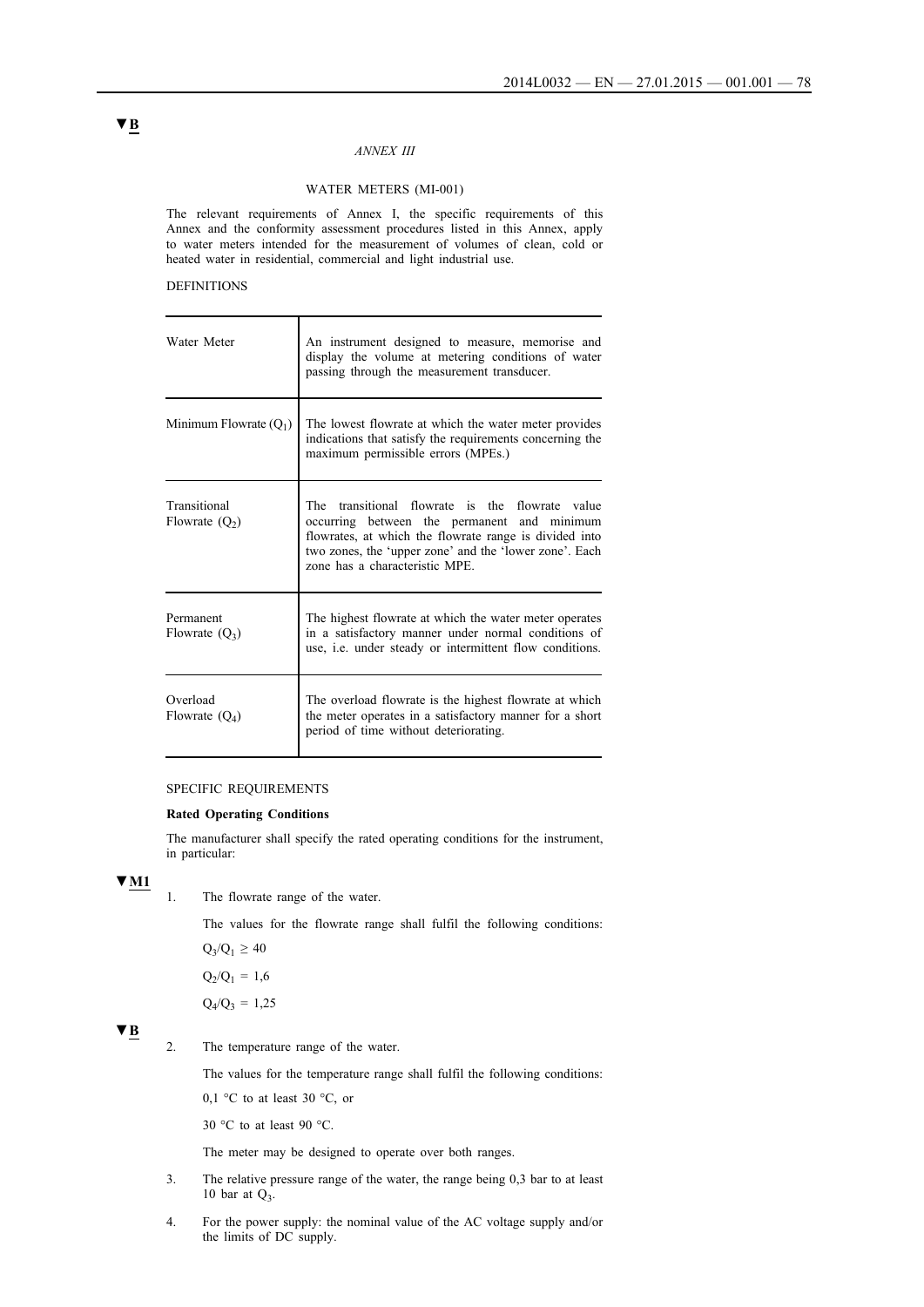**MPE**

- 5. The MPE, positive or negative, on volumes delivered at flowrates between the transitional flowrate  $(Q_2)$  (included) and the overload flowrate  $(Q_4)$  is:
	- 2 % for water having a temperature  $\leq 30$  °C,
	- 3 % for water having a temperature  $> 30$  °C.

The meter shall not exploit the MPE or systematically favour any party.

6. The MPE, positive or negative, on volumes delivered at flowrates between the minimum flowrate  $(Q_1)$  and the transitional flowrate  $(Q_2)$  (excluded) is 5 % for water having any temperature.

The meter shall not exploit the MPE or systematically favour any party.

### **Permissible Effect of Disturbances**

- 7.1. *Electromagnetic immunity*
- 7.1.1. The effect of an electromagnetic disturbance on a water meter shall be such that:
	- the change in the measurement result is no greater than the critical change value as defined in point 7.1.3, or
	- the indication of the measurement result is such that it cannot be interpreted as a valid result, such as a momentary variation that cannot be interpreted, memorised or transmitted as a measuring result.
- 7.1.2. After undergoing an electromagnetic disturbance the water meter shall:
	- recover to operate within MPE, and
	- have all measurement functions safeguarded, and
	- allow recovery of all measurement data present just before the disturbance.
- 7.1.3. The critical change value is the smaller of the two following values:
	- the volume corresponding to half of the magnitude of the MPE in the upper zone on the measured volume;
	- the volume corresponding to the MPE on the volume corresponding to one minute at flowrate  $Q_3$ .
- 7.2. *Durability*

After an appropriate test, taking into account the period of time estimated by the manufacturer, has been performed, the following criteria shall be satisfied:

- 7.2.1. The variation of the measurement result after the durability test, when compared with the initial measurement result, shall not exceed:
	- $-$  3 % of the metered volume between  $Q_1$  included and  $Q_2$  excluded;
	- $-$  1,5 % of the metered volume between  $Q_2$  included and  $Q_4$  included.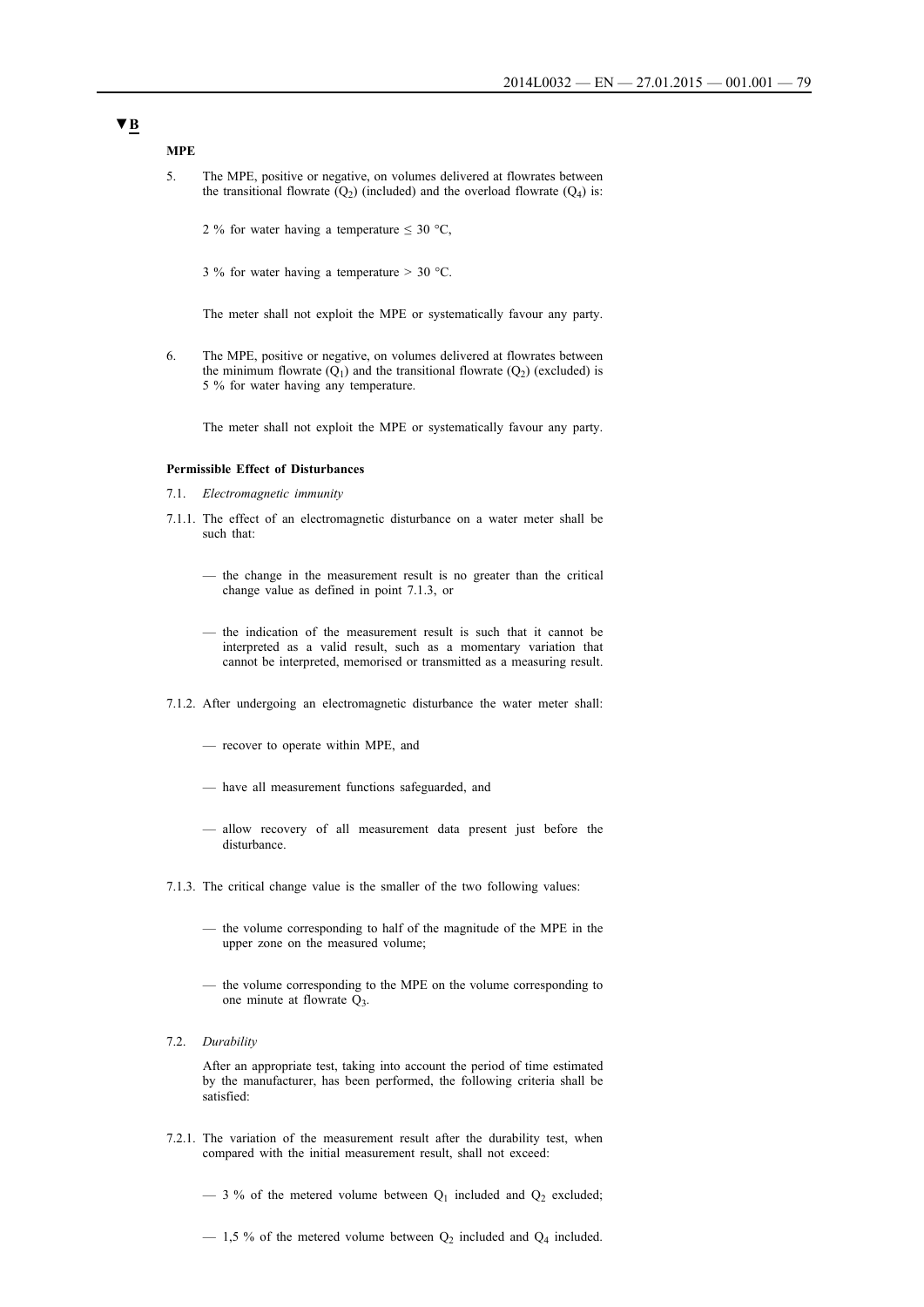- 7.2.2. The error of indication for the volume metered after the durability test shall not exceed:
	- $\pm$  6 % of the metered volume between  $Q_1$  included and  $Q_2$  excluded;
	- $\pm$  2,5 % of the metered volume between  $Q_2$  included and  $Q_4$  included for water meters intended to meter water with a temperature between 0,1 °C and 30 °C,
	- $\pm$  3,5 % of the metered volume between  $Q_2$  included and  $Q_4$  included for water meters intended to meter water with a temperature between 30 °C and 90 °C.

### **Suitability**

- 8.1. The meter shall be able to be installed to operate in any position unless clearly marked otherwise.
- 8.2. The manufacturer shall specify whether the meter is designed to measure reverse flow. In such a case, the reverse flow volume shall either be subtracted from the cumulated volume or shall be separately recorded. The same MPE shall apply to both forward and reverse flow.

Water meters not designed to measure reverse flow shall either prevent reverse flow or shall withstand an accidental reverse flow without any deterioration or change in metrological properties.

### **Units of Measurement**

9. Metered volume shall be displayed in cubic metres.

### **Putting into Use**

10. The Member State shall ensure that the requirements under points 1, 2 and 3 are determined by the utility or the person legally designated for installing the meter, so that the meter is appropriate for the accurate measurement of consumption that is foreseen or foreseeable.

### CONFORMITY ASSESSMENT

The conformity assessment procedures referred to in Article 17 that the manufacturer can choose between are:

 $B + F$  or  $B + D$  or  $H1$ .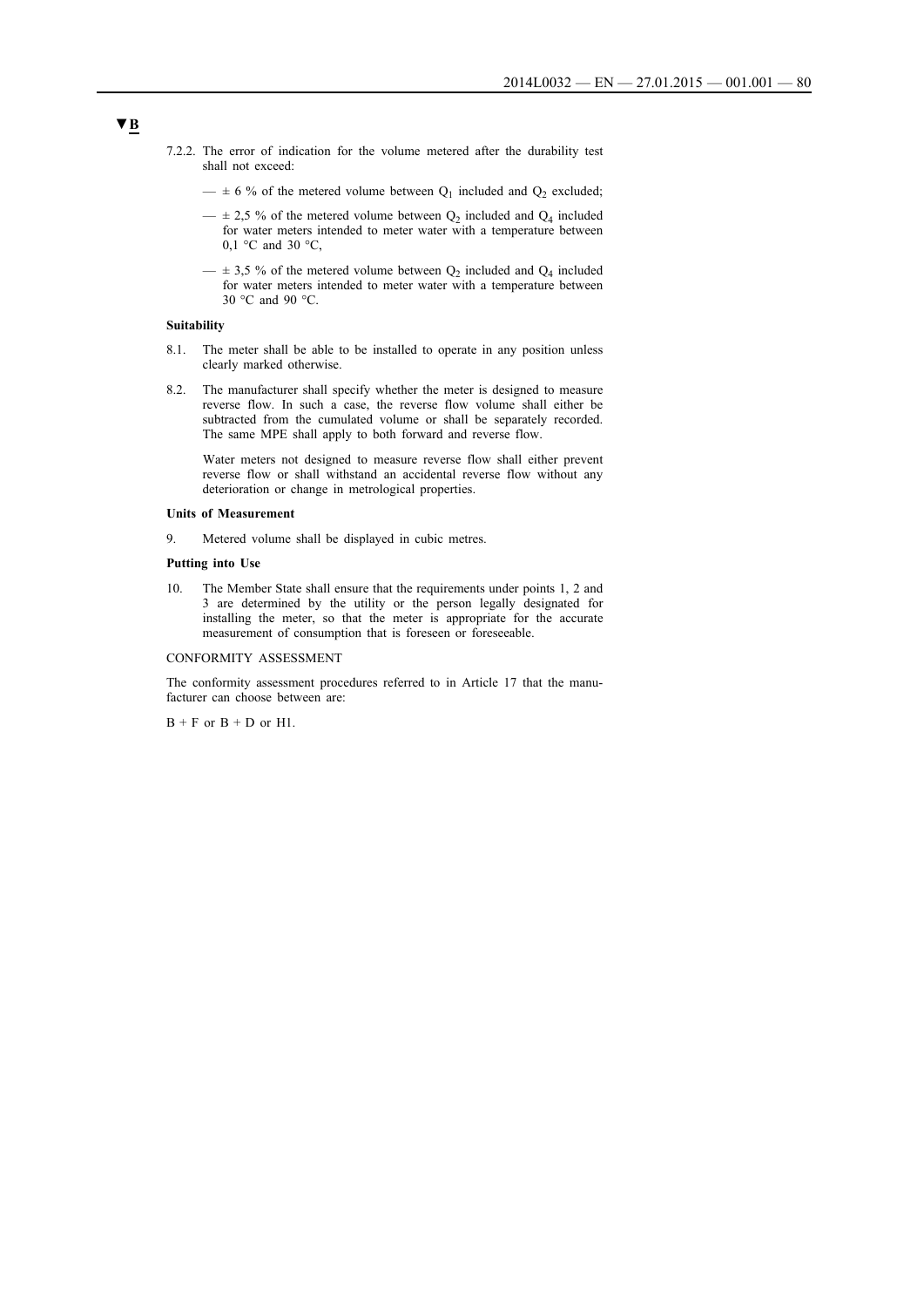## *ANNEX IV*

### GAS METERS AND VOLUME CONVERSION DEVICES (MI-002)

The relevant requirements of Annex I, the specific requirements of this Annex and the conformity assessment procedures listed in this Annex, apply to gas meters and volume conversion devices defined below, intended for residential, commercial and light industrial use.

## DEFINITIONS

| Gas meter                                     | An instrument designed to measure, memorise and<br>display the quantity of fuel gas (volume or mass)<br>that has passed it.                                                                                                                 |
|-----------------------------------------------|---------------------------------------------------------------------------------------------------------------------------------------------------------------------------------------------------------------------------------------------|
| Conversion device                             | A device fitted to a gas meter that automatically<br>converts the quantity measured at metering conditions<br>into a quantity at base conditions.                                                                                           |
| Minimum<br>flowrate $(Q_{\text{min}})$        | The lowest flowrate at which the gas meter provides<br>indications that satisfy the requirements regarding<br>maximum permissible error (MPE).                                                                                              |
| <b>Maximum</b><br>flowrate $(Q_{\text{max}})$ | The highest flowrate at which the gas meter provides<br>indications that satisfy the requirements regarding<br><b>MPE</b>                                                                                                                   |
| Transitional<br>flowrate $(Q_t)$              | The transitional flowrate is the flowrate occurring<br>between the maximum and minimum flowrates at<br>which the flowrate range is divided into two zones,<br>the 'upper zone' and the 'lower zone'. Each zone<br>has a characteristic MPE. |
| Overload Flowrate $(Q_r)$                     | The overload flowrate is the highest flowrate at which<br>the meter operates for a short period of time without<br>deteriorating.                                                                                                           |
| Base conditions                               | The specified conditions to which the measured<br>quantity of fluid is converted.                                                                                                                                                           |

### PART I

### SPECIFIC REQUIREMENTS

## GAS METERS

## 1. **Rated operating conditions**

The manufacturer shall specify the rated operating conditions of the gas meter, taking into account:

1.1. The flowrate range of the gas shall fulfil at least the following conditions:

| Class | $Q_{\text{max}}/Q_{\text{min}}$ | $Q_{max}/Q_t$ | $Q_r/Q_{max}$ |
|-------|---------------------------------|---------------|---------------|
| 1,5   | $\geq 150$                      | $\geq 10$     | 1,2           |
| 1,0   | $\geq 20$                       | $\geq$ 5      | 1,2           |

- 1.2. The temperature range of the gas, with a minimum range of 40 °C.
- 1.3. *The fuel/gas related conditions*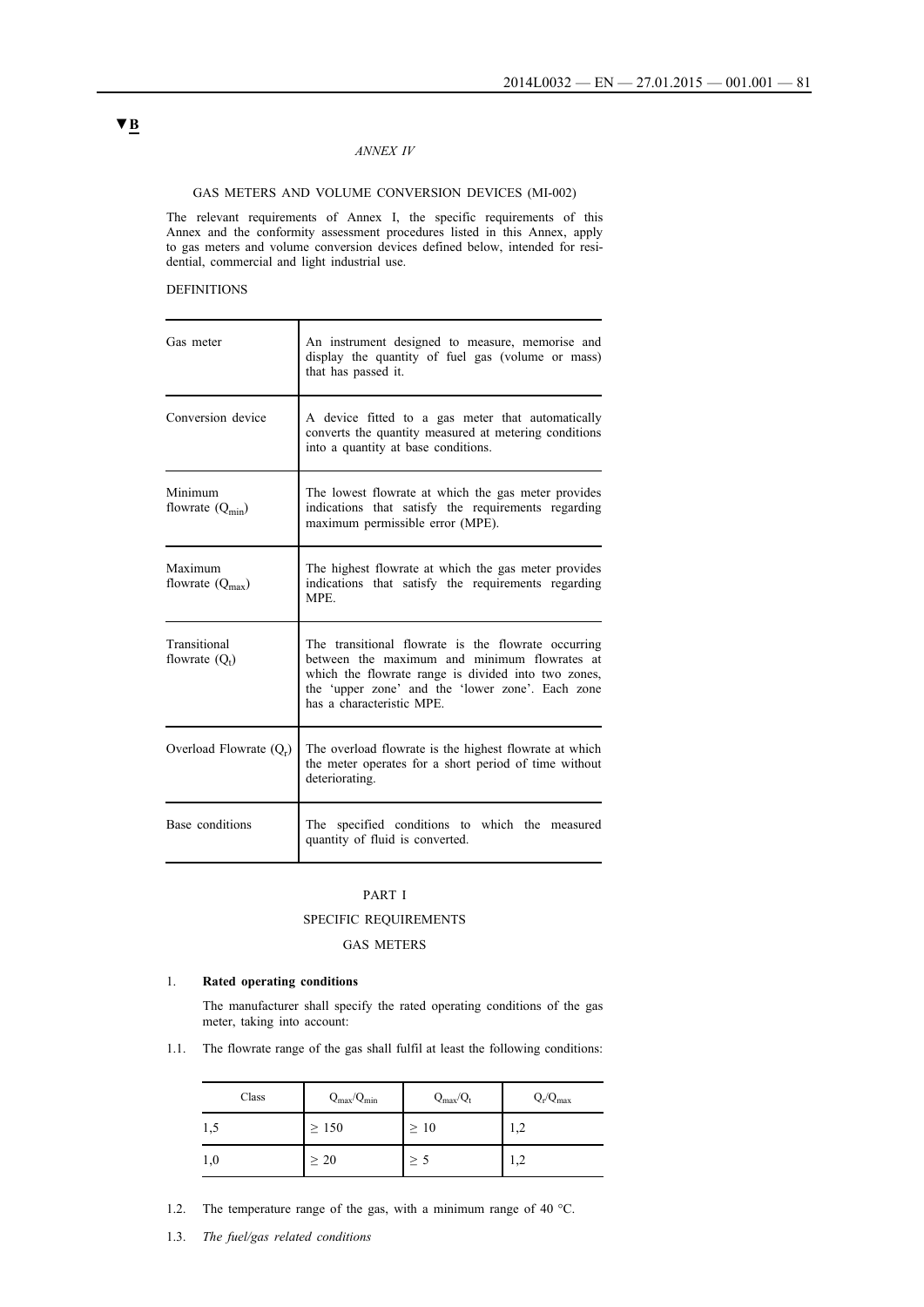The gas meter shall be designed for the range of gases and supply pressures of the country of destination. In particular the manufacturer shall indicate:

- the gas family or group;
- the maximum operating pressure.
- 1.4. A minimum temperature range of 50 °C for the climatic environment.
- 1.5. The nominal value of the AC voltage supply and/or the limits of DC supply.

### 2. **Maximum permissible error (MPEs)**

2.1. Gas meter indicating the volume at metering conditions or mass

| Table |  |
|-------|--|
|       |  |

| Class                   | 1,5     | 1,0            |
|-------------------------|---------|----------------|
| $Q_{min} \le Q < Q_t$   | $3\%$   | $2\frac{9}{6}$ |
| $Q_t \le Q \le Q_{max}$ | $1,5\%$ | $1\%$          |

The gas meter shall not exploit the MPEs or systematically favour any party.

2.2. For a gas meter with temperature conversion, which only indicates the converted volume, the MPE of the meter is increased by 0,5 % in a range of 30 °C extending symmetrically around the temperature specified by the manufacturer that lies between 15 °C and 25 °C. Outside this range, an additional increase of 0,5 % is permitted in each interval of 10 °C.

### 3. **Permissible effect of disturbances**

- 3.1. *Electromagnetic immunity*
- 3.1.1. The effect of an electromagnetic disturbance on a gas meter or volume conversion device shall be such that:
	- the change in the measurement result is no greater than the critical change value as defined in point 3.1.3, or
	- the indication of the measurement result is such that it cannot be interpreted as a valid result, such as a momentary variation that cannot be interpreted, memorised or transmitted as a measuring result.
- 3.1.2. After undergoing a disturbance, the gas meter shall:
	- recover to operate within MPE, and
	- have all measurement functions safeguarded, and
	- allow recovery of all measurement data present just before the disturbance.
- 3.1.3. The critical change value is the smaller of the two following values:
	- the quantity corresponding to half of the magnitude of the MPE in the upper zone on the measured volume;
	- the quantity corresponding to the MPE on the quantity corresponding to one minute at maximum flowrate.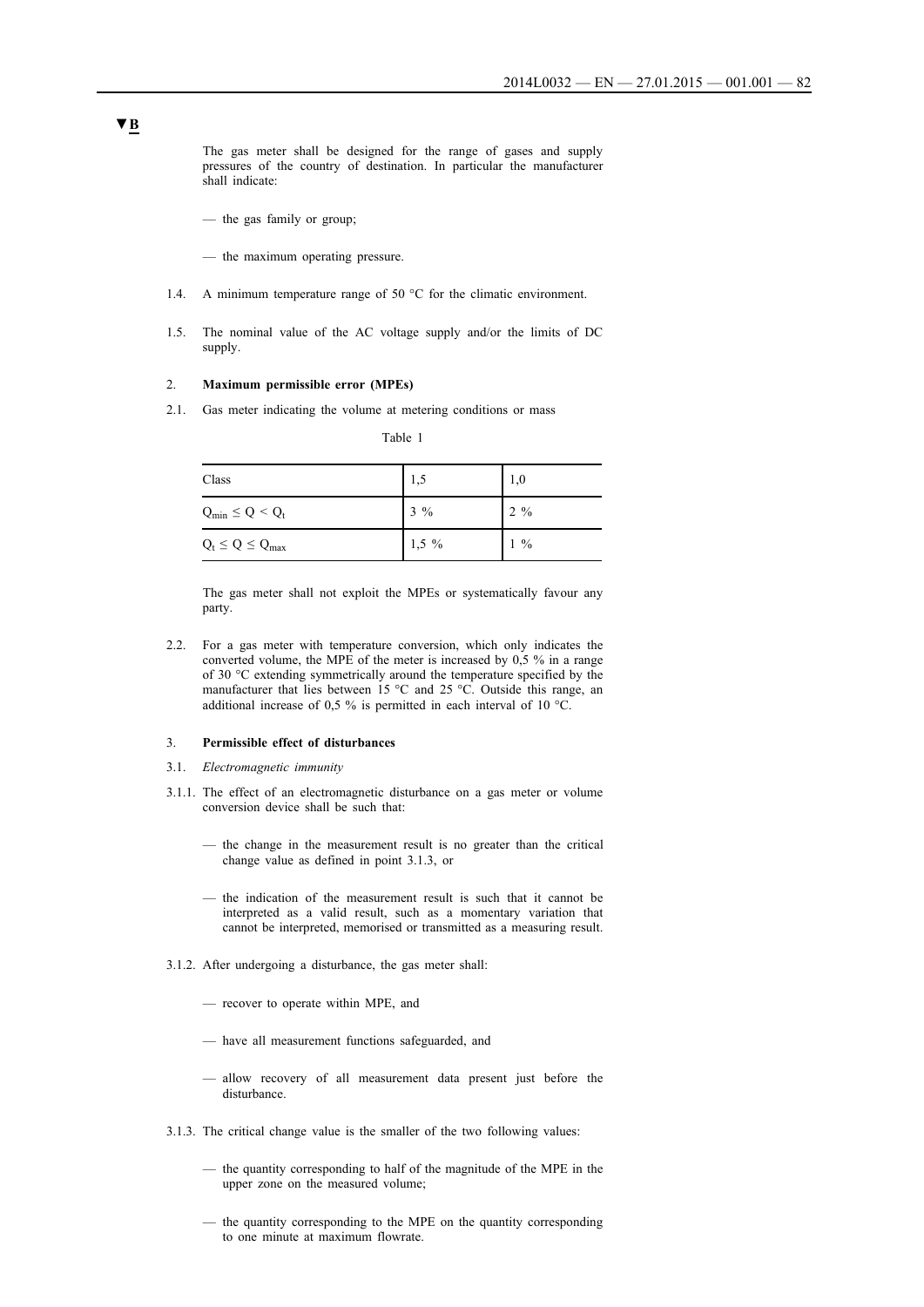#### 3.2. *Effect of upstream-downstream flow disturbances*

Under installation conditions specified by the manufacturer, the effect of the flow disturbances shall not exceed one third of the MPE.

### 4. **Durability**

After an appropriate test, taking into account the period of time estimated by the manufacturer, has been performed, the following criteria shall be satisfied:

- 4.1. *Class 1,5 \$3*
- 4.1.1. The variation of the measurement result after the durability test when compared with the initial measurement result for the flow rates in the range  $Q_t$  to  $Q_{max}$ - shall not exceed the measurement result by more than 2 %.
- 4.1.2. The error of indication after the durability test shall not exceed twice the MPE in point 2.
- 4.2. *Class 1,0 \$3*
- 4.2.1. The variation of the measurement result after the durability test when compared with the initial measurement result shall not exceed one-third of the MPE in point 2.
- 4.2.2. The error of indication after the durability test shall not exceed the MPE in point 2.

#### 5. **Suitability**

- 5.1. A gas meter powered from the mains (AC or DC) shall be provided with an emergency power supply device or other means to ensure, during a failure of the principal power source, that all measuring functions are safeguarded.
- 5.2. A dedicated power source shall have a lifetime of at least five years. After 90 % of its lifetime an appropriate warning shall be shown.
- 5.3. An indicating device shall have a sufficient number of digits to ensure that the quantity passed during 8 000 hours at  $Q_{\text{max}}$  does not return the digits to their initial values.
- 5.4. The gas meter shall be able to be installed to operate in any position declared by the manufacturer in its installation instruction.
- 5.5. The gas meter shall have a test element, which shall enable tests to be carried out in a reasonable time.
- 5.6. The gas meter shall respect the MPE in any flow direction or only in one flow direction clearly marked.

## 6. **Units**

Metered quantity shall be displayed in cubic metre, or in kilogram.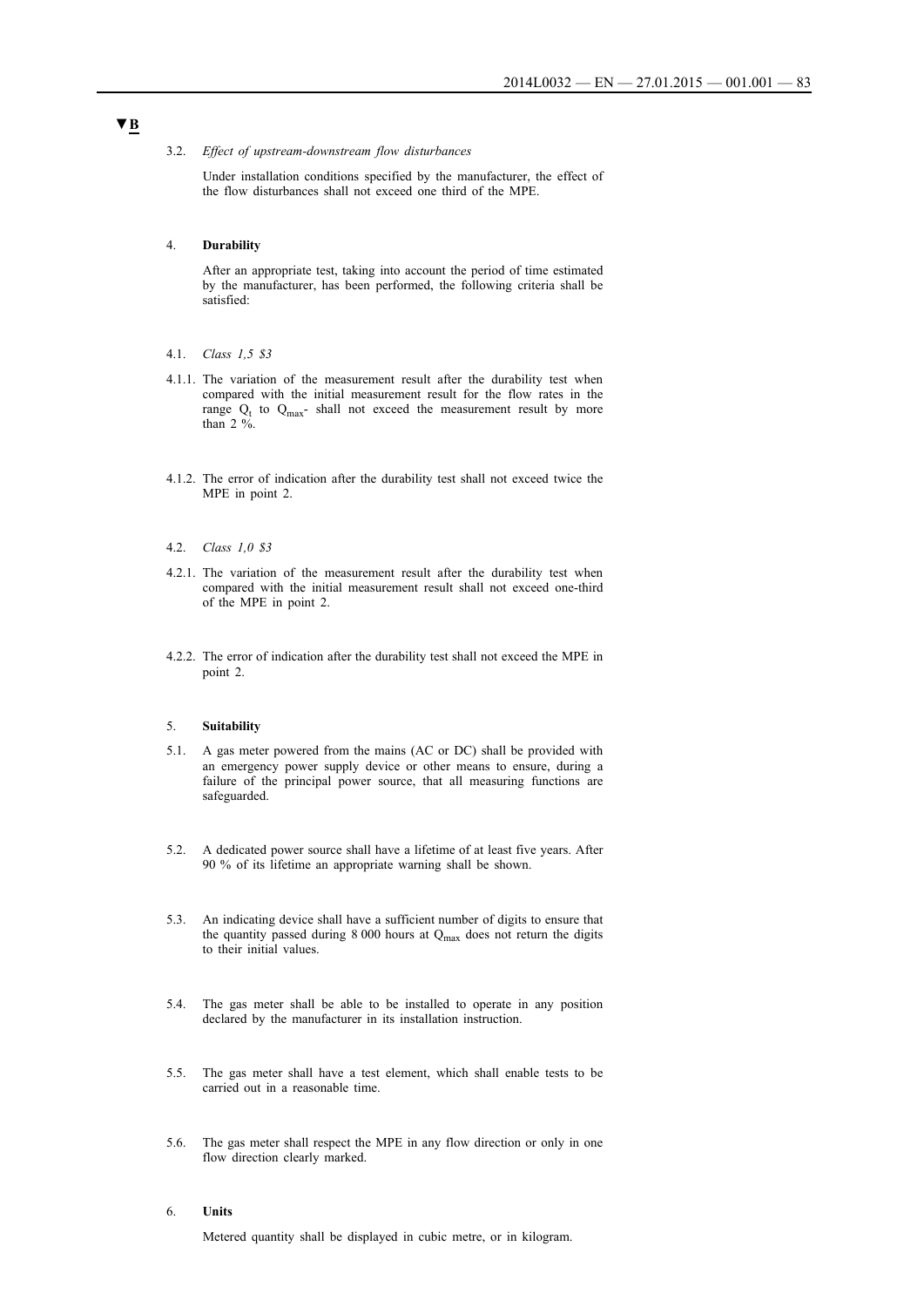## PART II

## SPECIFIC REQUIREMENTS

## VOLUME CONVERSION DEVICES

A volume conversion device constitutes a sub-assembly when it is together with a measuring instrument with which it is compatible.

For a volume conversion device, the essential requirements for the gas meter shall apply, if applicable. In addition, the following requirements shall apply:

#### 7. **Base conditions for converted quantities**

The manufacturer shall specify the base conditions for converted quantities.

### 8. **MPE**

- 0,5 % at ambient temperature 20 °C  $\pm$  3 °C, ambient humidity 60 %  $\pm$  15 %, nominal values for power supply;
- 0,7 % for temperature conversion devices at rated operating conditions;

— 1 % for other conversion devices at rated operating conditions.

Note:

The error of the gas meter is not taken into account.

The volume conversion device shall not exploit the MPEs or systematically favour any party.

## 9. **Suitability**

- 9.1. An electronic conversion device shall be capable of detecting when it is operating outside the operating range(s) stated by the manufacturer for parameters that are relevant for measurement accuracy. In such a case, the conversion device must stop integrating the converted quantity, and may totalise separately the converted quantity for the time it is operating outside the operating range(s).
- 9.2. An electronic conversion device shall be capable to display all relevant data for the measurement without additional equipment.

## PART III

### PUTTING INTO USE AND CONFORMITY ASSESSMENT

### Putting into use

- 10. (a) Where a Member State imposes measurement of residential use, it shall allow such measurement to be performed by means of any Class 1,5 \$3, and by Class 1,0 \$3 which have a  $Q_{max}/Q_{min}$  ratio equal or greater than 150.
	- (b) Where a Member State imposes measurement of commercial and/or light industrial use, it shall allow such measurement to be performed by any Class 1,5 USD 3.
	- (c) As regards the requirements under points 1.2 and 1.3, Member States shall ensure that the properties be determined by the utility or the person legally designated for installing the meter, so that the meter is appropriate for the accurate measurement of consumption that is foreseen or foreseeable.

### CONFORMITY ASSESSMENT

The conformity assessment procedures referred to in Article 17 that the manufacturer can choose between are

 $B + F$  or  $B + D$  or  $H1$ .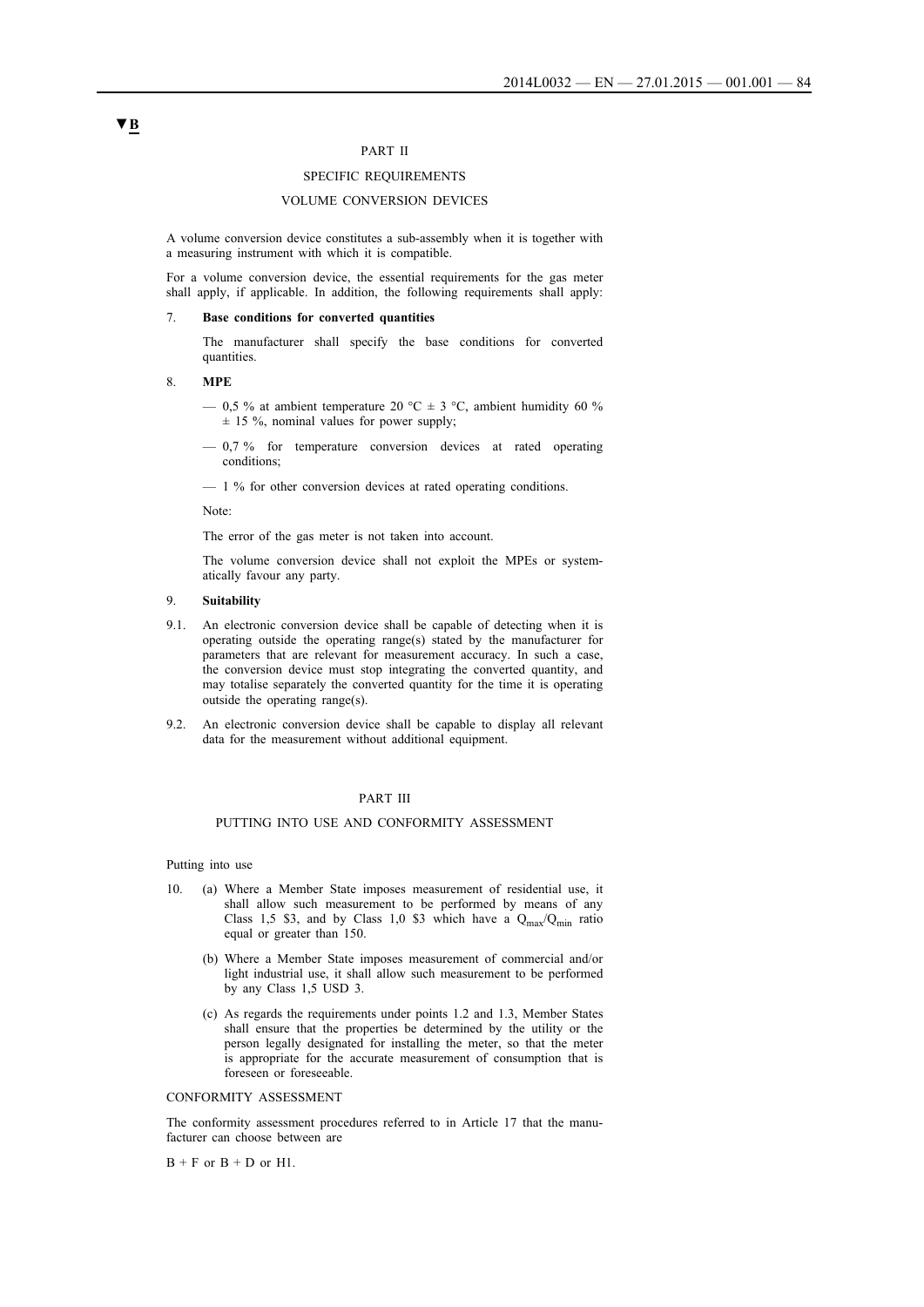## *ANNEX V*

## ACTIVE ELECTRICAL ENERGY METERS (MI-003)

The relevant requirements of Annex I, the specific requirements of this Annex and the conformity assessment procedures listed in this Annex, apply to active electrical energy meters intended for residential, commercial and light industrial use.

### Note:

Electrical energy meters may be used in combination with external instrument transformers, depending upon the measurement technique applied. However, this Annex covers only electrical energy meters but not instrument transformers.

## DEFINITIONS

An active electrical energy meter is a device which measures the active electrical energy consumed in a circuit.

| I                         | $=$ | the electrical current flowing through the meter;                                                                                                       |
|---------------------------|-----|---------------------------------------------------------------------------------------------------------------------------------------------------------|
| $I_n$                     | $=$ | the specified reference current for which the transformer operated<br>meter has been designed;                                                          |
| $I_{st}$                  | $=$ | the lowest declared value of I at which the meter registers active<br>electrical energy at unity power factor (polyphase meters with<br>balanced load); |
| $I_{\min}$                | $=$ | the value of I above which the error lies within maximum<br>permissible errors (MPEs) (polyphase meters with balanced load);                            |
| $I_{tr}$                  | $=$ | the value of I above which the error lies within the smallest MPE<br>corresponding to the class index of the meter;                                     |
| $\mathbf{I}_{\text{max}}$ | $=$ | the maximum value of I for which the error lies within the MPEs;                                                                                        |
| $\mathbf{U}$              | $=$ | the voltage of the electricity supplied to the meter;                                                                                                   |
| $U_n$                     | $=$ | the specified reference voltage;                                                                                                                        |
| $\mathbf f$               | $=$ | the frequency of the voltage supplied to the meter;                                                                                                     |
| $f_{n}$                   | $=$ | the specified reference frequency;                                                                                                                      |
| PF                        | $=$ | power factor = $\cos \varphi$ = the cosine of the phase difference $\varphi$<br>between I and U.                                                        |

## SPECIFIC REQUIREMENTS

### 1. **Accuracy**

The manufacturer shall specify the class index of the meter. The class indices are defined as: Class A, B and C.

## 2. **Rated operating conditions**

The manufacturer shall specify the rated operating conditions of the meter; in particular:

The values of  $f_n$ ,  $U_n$ ,  $I_n$ ,  $I_{st}$ ,  $I_{min}$ ,  $I_t$  and  $I_{max}$  that apply to the meter. For the current values specified, the meter shall satisfy the conditions given in Table 1;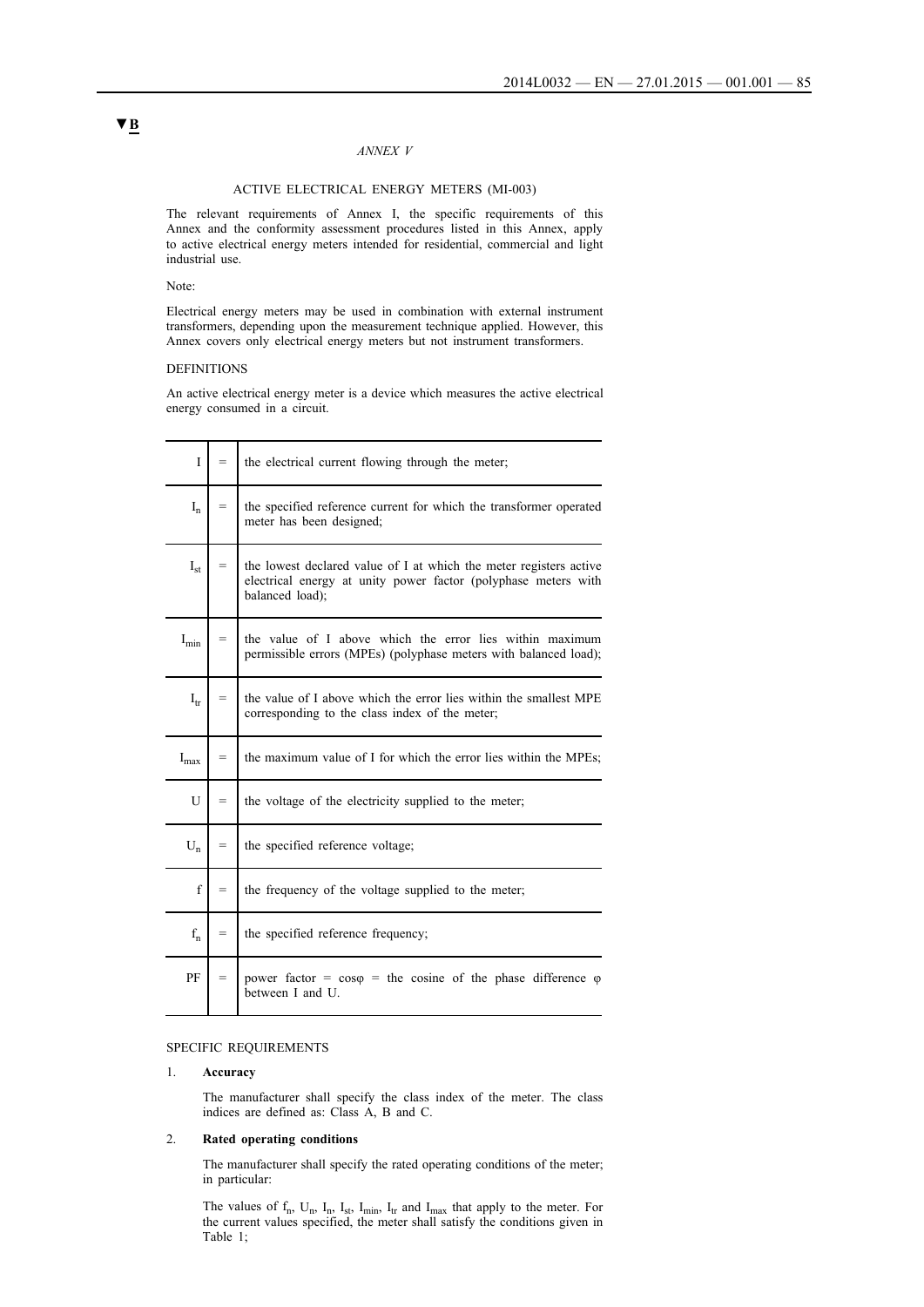|                                                                                       | $\rm Class\ A$                                                                              | Class B                                                                                  | Class C                                          |
|---------------------------------------------------------------------------------------|---------------------------------------------------------------------------------------------|------------------------------------------------------------------------------------------|--------------------------------------------------|
| For direct-connected meters                                                           |                                                                                             |                                                                                          |                                                  |
| $I_{st}$                                                                              |                                                                                             | $\leq 0.05 \cdot I_{tr}$ $\leq 0.04 \cdot I_{tr}$                                        | $\vert \leq 0.04 \cdot \mathrm{I}_{\mathrm{tr}}$ |
| $I_{min}$                                                                             | $\leq 0.5 \cdot I_{tr}$ $\Big  \leq 0.5 \cdot I_{tr}$                                       |                                                                                          | $\vert \leq 0.3 \cdot \mathrm{I}_{\mathrm{tr}}$  |
| $I_{max}$                                                                             | $\rightleftharpoons$ 50 · I <sub>tr</sub> $\vert$ $\rightleftharpoons$ 50 · I <sub>tr</sub> |                                                                                          | $\rightleftharpoons$ 50 · I <sub>tr</sub>        |
| For<br>transformer-operated meters                                                    |                                                                                             |                                                                                          |                                                  |
| $I_{st}$                                                                              |                                                                                             | $\leq 0.06 \cdot \rm{I}_{tr} \; \Big  \leq 0.04 \cdot \rm{I}_{tr}$                       | $\vert \leq 0.02 \cdot I_{tr}$                   |
| $I_{min}$                                                                             |                                                                                             | $\leq 0.4 \cdot I_{tr}$ $\leq 0.2 \cdot I_{tr}$ ( <sup>1</sup> ) $\leq 0.2 \cdot I_{tr}$ |                                                  |
| $I_n$                                                                                 |                                                                                             | $=20 \cdot I_{tr}$ $=20 \cdot I_{tr}$                                                    | $=20 \cdot I_{tr}$                               |
| $I_{max}$                                                                             | $=1,2 \cdot I_n$ $=1,2 \cdot I_n$                                                           |                                                                                          | $\vert = 1, 2 \cdot I_n$                         |
| (1) For Class B electromechanical meters $I_{min} \leq 0.4 \cdot I_{tr}$ shall apply. |                                                                                             |                                                                                          |                                                  |

Table 1

The voltage, frequency and power factor ranges within which the meter shall satisfy the MPE requirements are specified in Table 2. These ranges shall recognise the typical characteristics of electricity supplied by public distribution systems.

The voltage and frequency ranges shall be at least:

 $0.9 \cdot U_n \leq U \leq 1.1 \cdot U_n$  $0.98 \cdot f_n \le f \le 1.02 \cdot f_n$ 

power factor range at least from  $\cos\varphi = 0.5$  inductive to  $\cos\varphi = 0.8$ capacitive.

## 3. **MPEs**

The effects of the various measurands and influence quantities  $(a, b, c, \ldots)$ are evaluated separately, all other measurands and influence quantities being kept relatively constant at their reference values. The error of measurement, that shall not exceed the MPE stated in Table 2, is calculated as:

Error of measurement  $= \sqrt{a^2 + b^2 + c^2} ...$ 

When the meter is operating under varying-load current, the percentage errors shall not exceed the limits given in Table 2.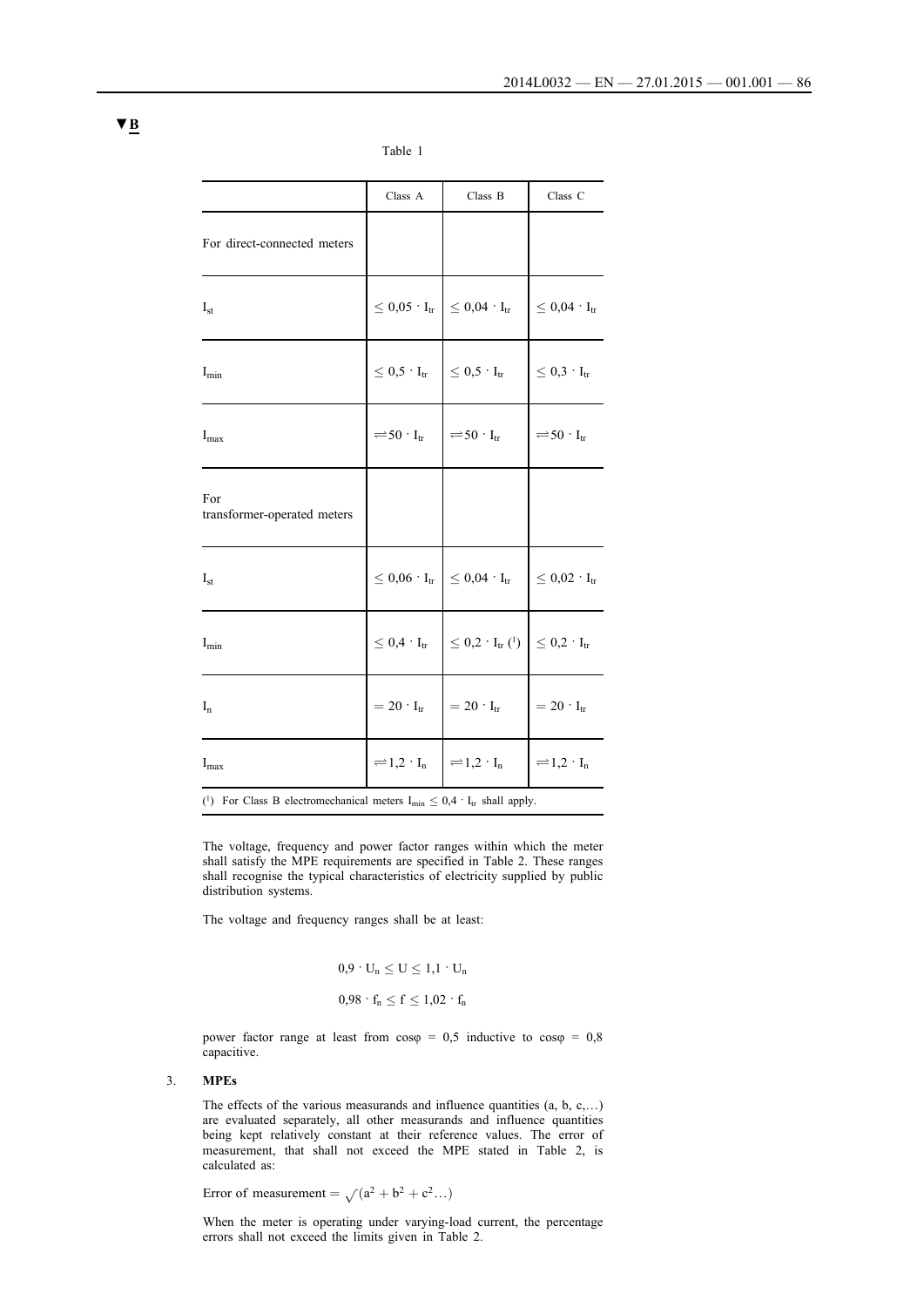| able |  |
|------|--|
|      |  |

| MPEs in percent at rated operating conditions and defined load current levels and operating temperature              |                                                                                                                                                                                                                                                                                                                                       |                |               |                           |                |                                                                  |                           |                |               |                           |                |                |
|----------------------------------------------------------------------------------------------------------------------|---------------------------------------------------------------------------------------------------------------------------------------------------------------------------------------------------------------------------------------------------------------------------------------------------------------------------------------|----------------|---------------|---------------------------|----------------|------------------------------------------------------------------|---------------------------|----------------|---------------|---------------------------|----------------|----------------|
|                                                                                                                      | Operating<br>temperatures                                                                                                                                                                                                                                                                                                             |                |               | Operating<br>temperatures |                |                                                                  | Operating<br>temperatures |                |               | Operating<br>temperatures |                |                |
|                                                                                                                      | + 5 °C  + 30 °C $\begin{vmatrix} -10 \ ^{\circ}\text{C} & \dots & + \ ^{\circ} \text{C} \\ +30 \ ^{\circ}\text{C} & \dots & +40 \ ^{\circ}\text{C} \end{vmatrix}$ + 40 °C  + 55 °C $\begin{vmatrix} +55 \ ^{\circ}\text{C} & \dots & +70 \ ^{\circ}\text{C} \\ +55 \ ^{\circ}\text{C} & \dots & +70 \ ^{\circ}\text{C} \end{vmatrix}$ |                |               |                           |                | $-10$ °C  + 5 °C $\vert -25$ °C  - 10 °C $\vert -40$ °C  - 25 °C |                           |                |               |                           |                |                |
| Meter class                                                                                                          | $\mathsf{A}$                                                                                                                                                                                                                                                                                                                          | B              | $\mathcal{C}$ | A                         | B              | $\mathcal{C}$                                                    | $\overline{A}$            | B              | $\mathcal{C}$ | $\mathbf{A}$              | B              | $\mathcal{C}$  |
| Single phase meter; polyphase meter if operating with balanced loads                                                 |                                                                                                                                                                                                                                                                                                                                       |                |               |                           |                |                                                                  |                           |                |               |                           |                |                |
| $I_{\min} \leq I \leq I_{tr}$                                                                                        | 3,5                                                                                                                                                                                                                                                                                                                                   | $\overline{2}$ | $\mathbf{1}$  | 5                         | 2,5            | 1,3                                                              | $\overline{7}$            | 3,5            | 1.7           | 9                         | $\overline{4}$ | $\overline{2}$ |
| $I_{tr} \leq I \leq I_{max}$                                                                                         | 3,5                                                                                                                                                                                                                                                                                                                                   | 2              | 0.7           | 4,5                       | 2,5            | $\overline{1}$                                                   | 7                         | 3,5            | 1.3           | 9                         | $\overline{4}$ | 1,5            |
| Polyphase meter if operating with single phase load                                                                  |                                                                                                                                                                                                                                                                                                                                       |                |               |                           |                |                                                                  |                           |                |               |                           |                |                |
| $I_{tr} \leq I \leq I_{max}$ , see exception below   4                                                               |                                                                                                                                                                                                                                                                                                                                       | 2,5            |               | 5                         | $\overline{3}$ | 1,3                                                              | $\overline{7}$            | $\overline{4}$ | 1,7           | $\mathbf{Q}$              | 4,5            | 2              |
| For electromechanical polyphase meters the current range for single-phase load is limited to $5I_{tr} < I < I_{max}$ |                                                                                                                                                                                                                                                                                                                                       |                |               |                           |                |                                                                  |                           |                |               |                           |                |                |

When a meter operates in different temperature ranges the relevant MPE values shall apply.

The meter shall not exploit the MPEs or systematically favour any party.

### 4. **Permissible effect of disturbances**

4.1. *General*

As electrical energy meters are directly connected to the mains supply and as mains current is also one of the measurands, a special electromagnetic environment is used for electricity meters.

The meter shall comply with the electromagnetic environment E2 and the additional requirements in points 4.2 and 4.3.

The electromagnetic environment and permissible effects reflect the situation that there are disturbances of long duration which shall not affect the accuracy beyond the critical change values and transient disturbances, which may cause a temporary degradation or loss of function or performance but from which the meter shall recover and shall not affect the accuracy beyond the critical change values.

When there is a foreseeable high risk due to lightning or where overhead supply networks are predominant, the metrological characteristics of the meter shall be protected.

## 4.2. *Effect of disturbances of long duration*

Table 3

| Critical change values for disturbances of long duration |                                                          |   |     |  |
|----------------------------------------------------------|----------------------------------------------------------|---|-----|--|
| Disturbance                                              | Critical change values in<br>percent for meters of class |   |     |  |
|                                                          | А                                                        | B |     |  |
| Reversed phase sequence                                  | 1,5                                                      |   | 0,3 |  |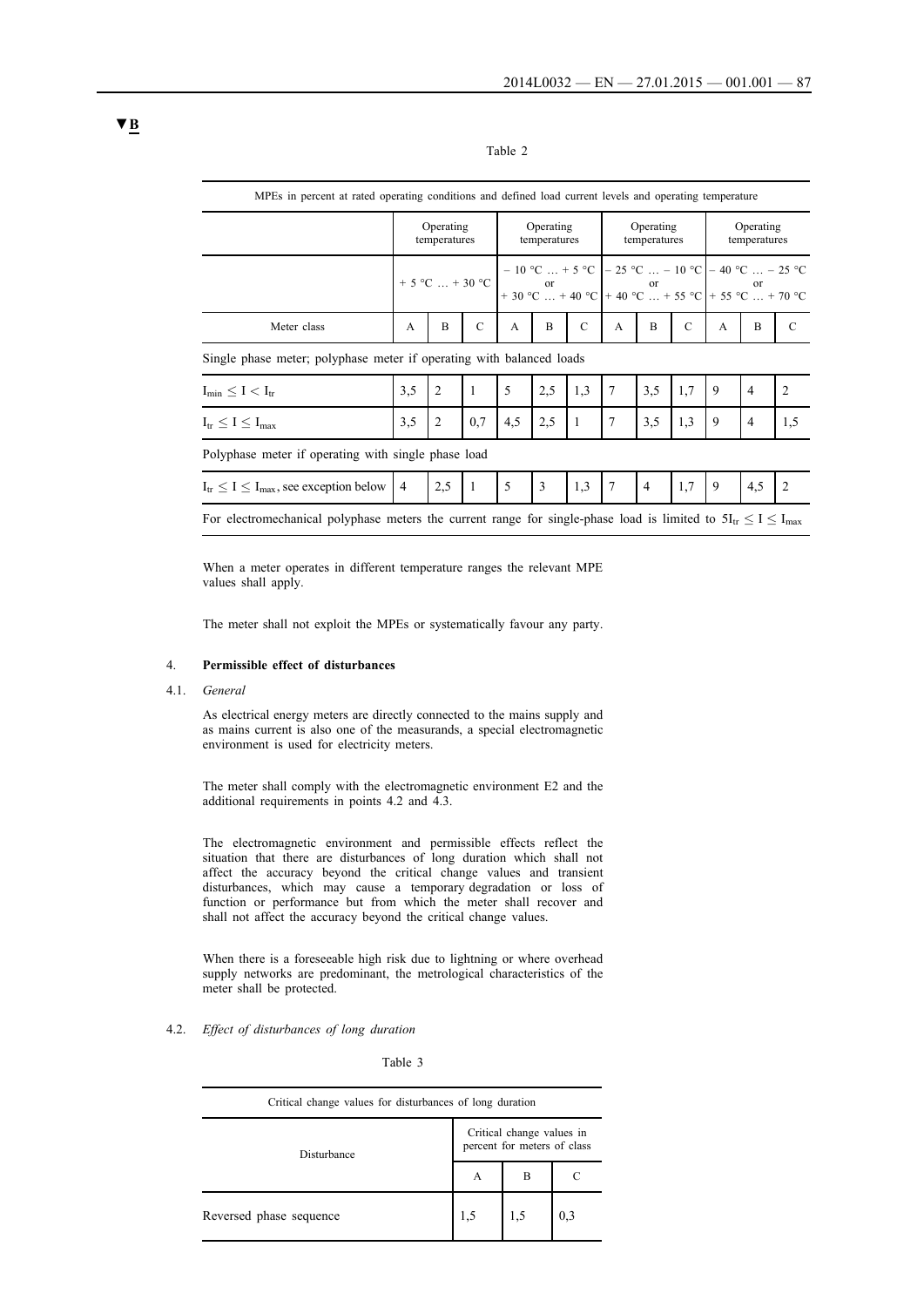| Critical change values for disturbances of long duration                                                                                                           |              |                                                          |                |  |  |
|--------------------------------------------------------------------------------------------------------------------------------------------------------------------|--------------|----------------------------------------------------------|----------------|--|--|
| Disturbance                                                                                                                                                        |              | Critical change values in<br>percent for meters of class |                |  |  |
|                                                                                                                                                                    | $\mathsf{A}$ | B                                                        | C              |  |  |
| Voltage unbalance (only applicable<br>to<br>polyphase meters)                                                                                                      | 4            | 2                                                        | 1              |  |  |
| Harmonic contents in the current circuits $(1)$                                                                                                                    | 1            | 0,8                                                      | 0,5            |  |  |
| DC and harmonics in the current circuit $(1)$                                                                                                                      | 6            | 3                                                        | 1,5            |  |  |
| <b>Fast transient bursts</b>                                                                                                                                       | 6            | 4                                                        | $\overline{c}$ |  |  |
| Magnetic fields; HF (radiated RF) electrom-<br>field; Conducted disturbances<br>agnetic<br>introduced by radio-frequency fields; and<br>Oscillatory waves immunity | 3            | 2                                                        | 1              |  |  |

(1) In the case of electromechanical electricity meters, no critical change values are defined for harmonic contents in the current circuits and for DC and harmonics in the current circuit.

- 4.3. *Permissible effect of transient electromagnetic phenomena*
- 4.3.1. The effect of an electromagnetic disturbance on an electrical energy meter shall be such that during and immediately after a disturbance:
	- any output intended for testing the accuracy of the meter does not produce pulses or signals corresponding to an energy of more than the critical change value,
	- and in reasonable time after the disturbance the meter shall:
	- recover to operate within the MPE limits, and
	- have all measurement functions safeguarded, and
	- allow recovery of all measurement data present prior to the disturbance, and
	- not indicate a change in the registered energy of more than the critical change value.

The critical change value in kWh is  $m \cdot U_n \cdot I_{max} \cdot 10^{-6}$ 

(m being the number of measuring elements of the meter,  $U_n$  in Volts and  $I_{max}$  in Amps).

4.3.2. For overcurrent the critical change value is 1,5 %.

### 5. **Suitability**

- 5.1. Below the rated operating voltage the positive error of the meter shall not exceed 10 %.
- 5.2. The display of the total energy shall have a sufficient number of digits to ensure that when the meter is operated for 4 000 hours at full load  $(I =$  $I_{\text{max}}$ ,  $U = U_n$  and PF = 1) the indication does not return to its initial value and shall not be able to be reset during use.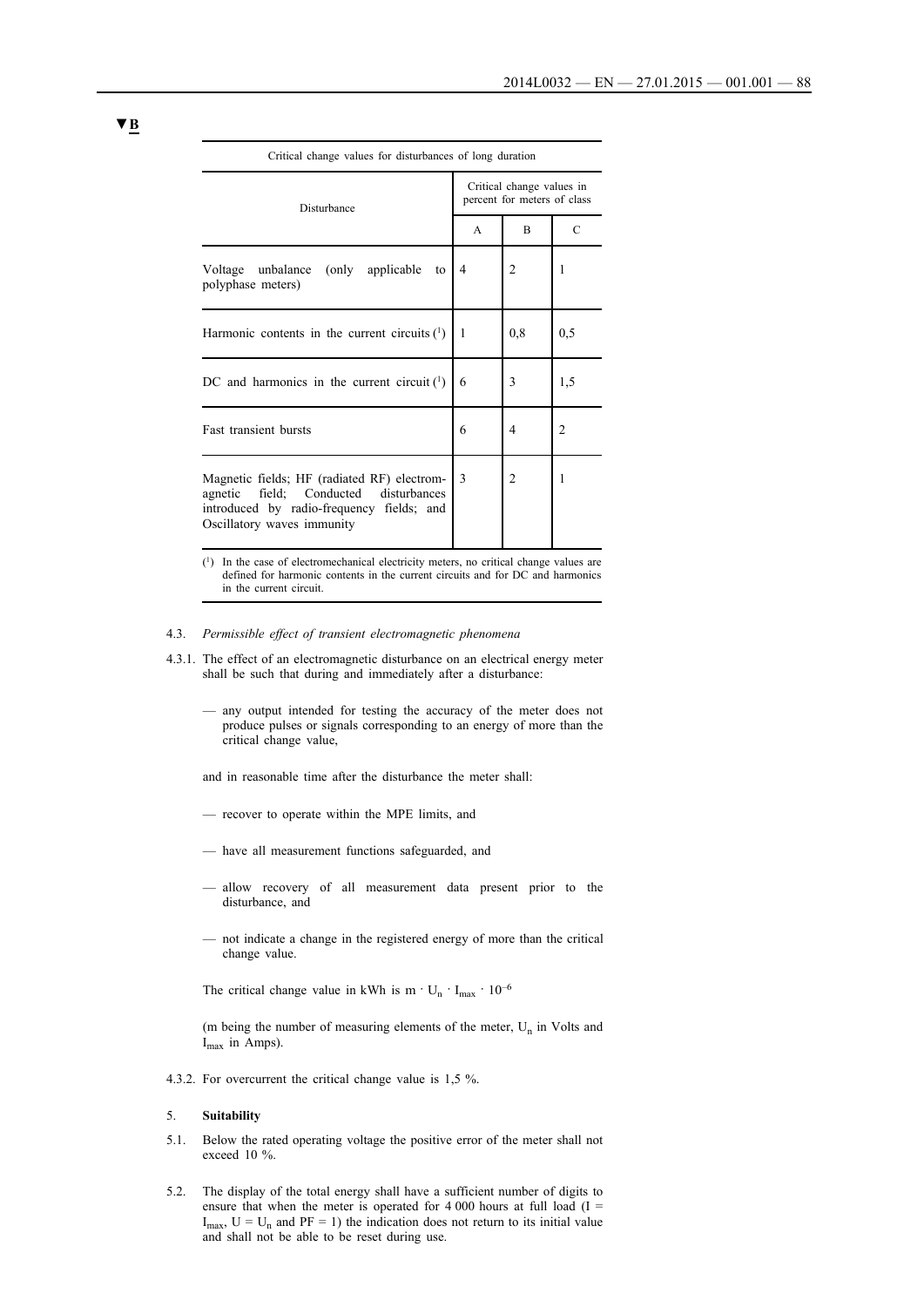- 5.3. In the event of loss of electricity in the circuit, the amounts of electrical energy measured shall remain available for reading during a period of at least 4 months.
- 5.4. *Running with no load*

When the voltage is applied with no current flowing in the current circuit (current circuit shall be open circuit), the meter shall not register energy at any voltage between  $0,8 \cdot U_n$  and 1,1 U<sub>n</sub>.

5.5. *Starting*

The meter shall start and continue to register at  $U_n$ ,  $PF = 1$  (polyphase meter with balanced loads) and a current which is equal to I<sub>st</sub>.

6. **Units**

The electrical energy measured shall be displayed in kilowatt-hours or in megawatt-hours.

## 7. **Putting into use**

- (a) Where a Member State imposes measurement of residential use, it shall allow such measurement to be performed by means of any Class A meter. For specified purposes the Member State is authorised to require any Class B meter.
- (b) Where a Member State imposes measurement of commercial and/or light industrial use, it shall allow such measurement to be performed by any Class B meter. For specified purposes the Member State is authorised to require any Class C meter.
- (c) The Member State shall ensure that the current range be determined by the utility or the person legally designated for installing the meter, so that the meter is appropriate for the accurate measurement of consumption that is foreseen or foreseeable.

### CONFORMITY ASSESSMENT

The conformity assessment procedures referred to in Article 17 that the manufacturer can choose between are:

 $B + F$  or  $B + D$  or  $H1$ .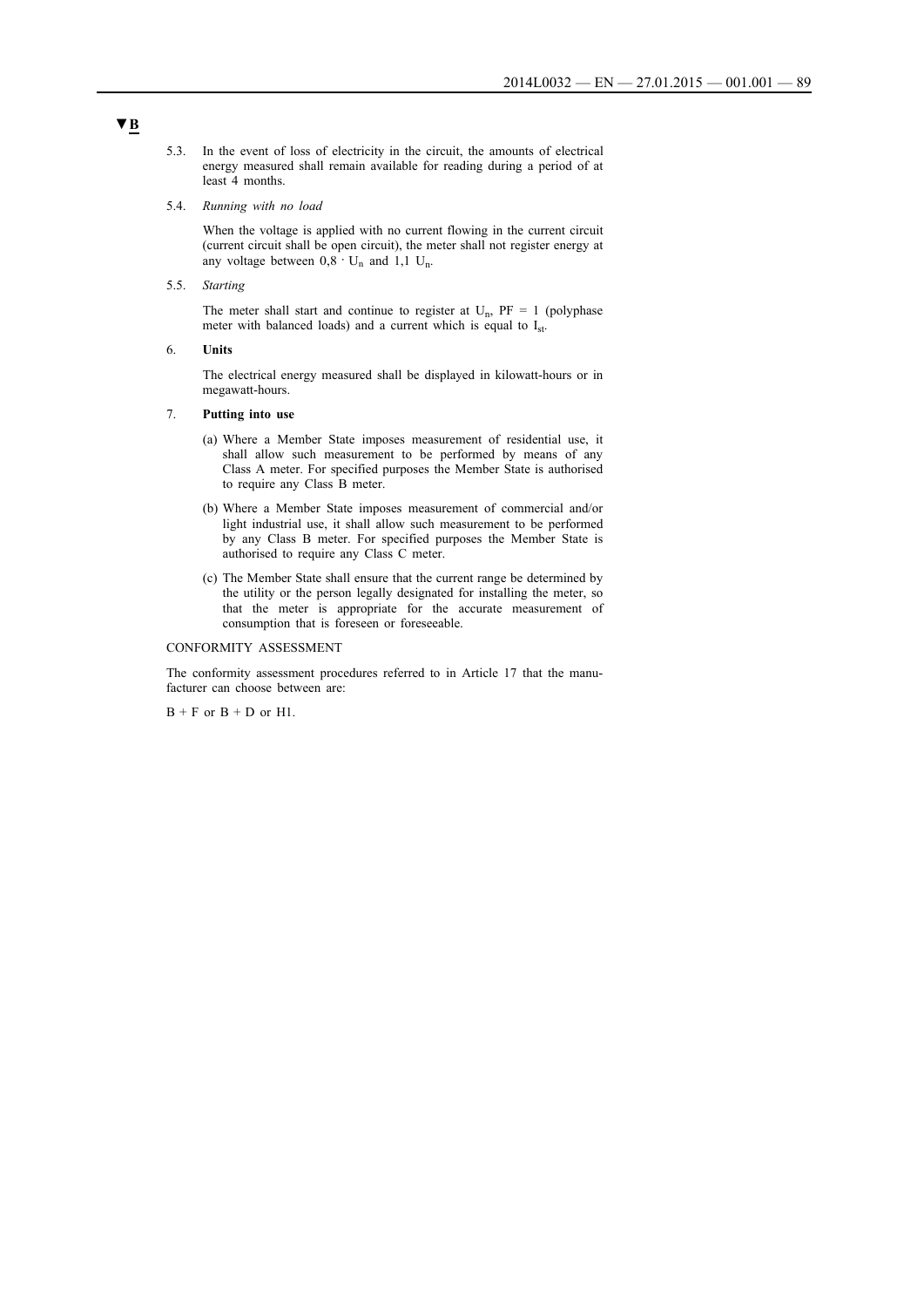### *ANNEX VI*

### THERMAL ENERGY METERS (MI-004)

The relevant requirements of Annex I, the specific requirements and the conformity assessment procedures listed in this Annex, apply to thermal energy meters defined below, intended for residential, commercial and light industrial use.

## DEFINITIONS

A thermal energy meter is an instrument designed to measure the thermal energy which, in a thermal energy exchange circuit, is given up by a liquid called the thermal energy-conveying liquid.

A thermal energy meter is either a complete instrument or a combined instrument consisting of the sub-assemblies, flow sensor, temperature sensor pair, and calculator, as defined in Article  $4(2)$ , or a combination thereof

| $\theta$                 | $=$ | the temperature of the thermal energy-conveying liquid;                                                                   |
|--------------------------|-----|---------------------------------------------------------------------------------------------------------------------------|
| $\theta_{\rm in}$        | $=$ | the value of $\theta$ at the inlet of the thermal energy exchange circuit;                                                |
| $\theta_{\text{out}}$    | $=$ | the value of $\theta$ at the outlet of the thermal energy exchange circuit;                                               |
| $\Delta\theta$           | $=$ | the temperature difference $\theta_{in}$ — $\theta_{out}$ with $\Delta_{\theta} \ge 0$ ;                                  |
| $\theta_{\text{max}}$    | $=$ | the upper limit of $\theta$ for the thermal energy meter to function<br>correctly within the MPEs;                        |
| $\theta_{\min}$          | $=$ | the lower limit of $\theta$ for the thermal energy meter to function<br>correctly within the MPEs;                        |
| $\Delta\theta_{\rm max}$ | $=$ | the upper limit of $\Delta\theta$ for the thermal energy meter to function<br>correctly within the MPEs;                  |
| $\Delta\theta_{min}$     | $=$ | the lower limit of $\Delta\theta$ for the thermal energy meter to function<br>correctly within the MPEs;                  |
| q                        | $=$ | the flow rate of the thermal energy conveying liquid;                                                                     |
| $q_{\rm s}$              | $=$ | the highest value of q that is permitted for short periods of time<br>for the thermal energy meter to function correctly; |
| $q_p$                    | $=$ | the highest value of q that is permitted permanently for the<br>thermal energy meter to function correctly;               |
| $q_i$                    | $=$ | the lowest value of q that is permitted for the thermal energy<br>meter to function correctly;                            |
| P                        | $=$ | the thermal power of the thermal energy exchange;                                                                         |
| $P_{s}$                  | $=$ | the upper limit of P that is permitted for the thermal energy meter<br>to function correctly.                             |

### SPECIFIC REQUIREMENTS

#### 1. **Rated operating conditions**

The values of the rated operating conditions shall be specified by the manufacturer as follows:

- 1.1. For the temperature of the liquid:  $\theta_{max}$ ,  $\theta_{min}$ ,
	- for the temperature differences:  $\Delta\theta_{max}$ ,  $\Delta\theta_{min}$ ,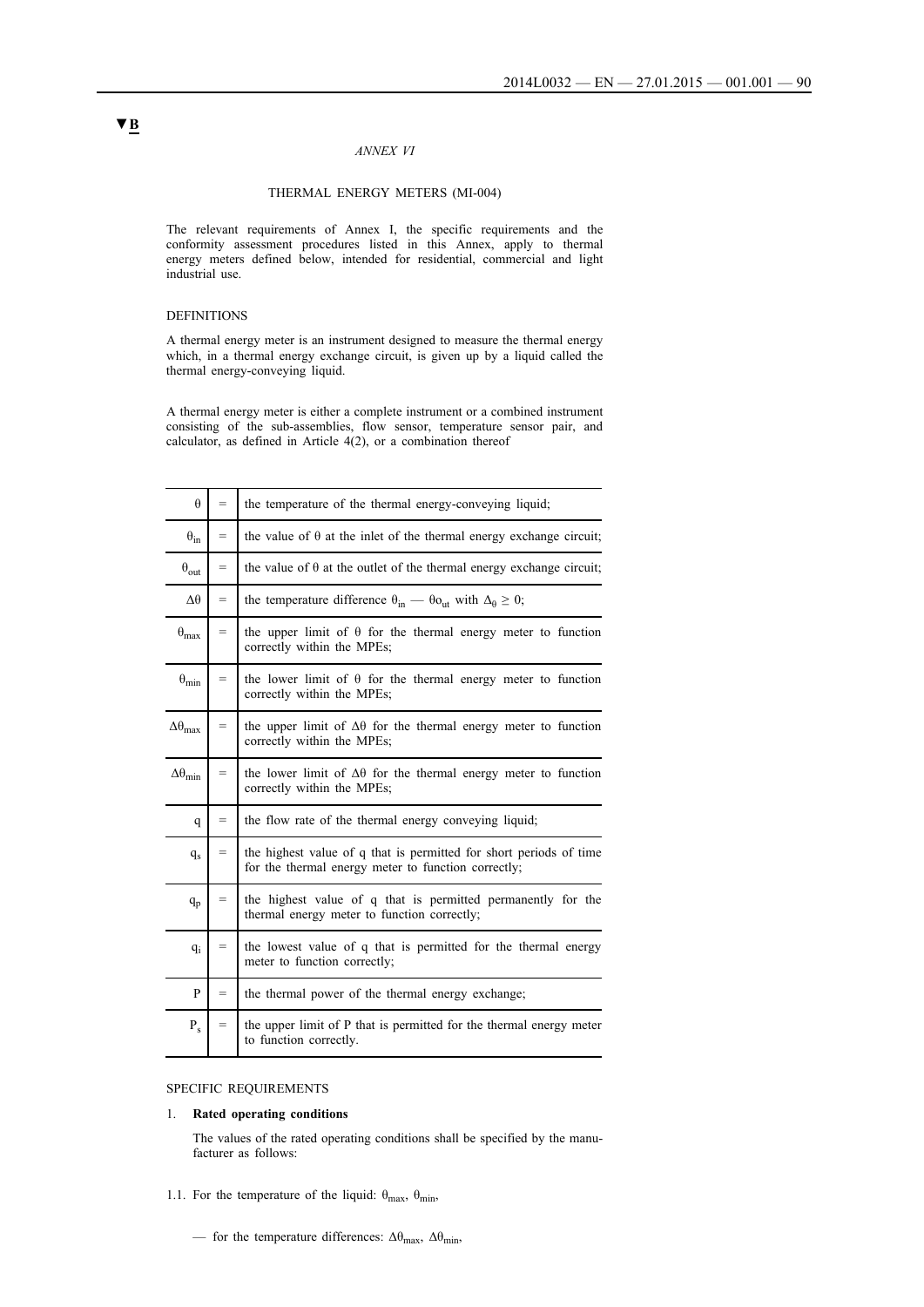subject to the following restrictions:  $\Delta\theta_{\text{max}}/\Delta\theta_{\text{min}} \rightleftharpoons 10$ ;  $\Delta\theta_{\text{min}} = 3$  K or 5 K or 10 K.

- 1.2. For the pressure of the liquid: The maximum positive internal pressure that the thermal energy meter can withstand permanently at the upper limit of the temperature.
- 1.3. For the flow rates of the liquid:  $q_s$ ,  $q_p$ ,  $q_i$ , where the values of  $q_p$  and  $q_i$  are subject to the following restriction:  $q_p/q_i \rightleftharpoons 10$ .
- 1.4. For the thermal power:  $P_s$ .

### 2. **Accuracy classes**

The following accuracy classes are defined for thermal energy meters: 1, 2, 3.

### 3. **MPEs applicable to complete thermal energy meters**

The maximum permissible relative errors applicable to a complete thermal energy meter, expressed in percent of the true value for each accuracy class, are:

- For class 1:  $E = E_f + E_t + E_c$ , with  $E_f$ ,  $E_t$ ,  $E_c$  according to points 7.1 to 7.3.
- For class 2:  $E = E_f + E_t + E_c$ , with  $E_f$ ,  $E_t$ ,  $E_c$  according to points 7.1 to 7.3.
- For class 3:  $E = E_f + E_t + E_c$ , with  $E_f$ ,  $E_t$ ,  $E_c$  according to points 7.1 to 7.3.

The complete thermal energy meter shall not exploit the MPEs or systematically favour any party.

### 4. **Permissible influences of electromagnetic disturbances**

- 4.1. The instrument shall not be influenced by static magnetic fields and by electromagnetic fields at mains frequency.
- 4.2. The influence of an electromagnetic disturbance shall be such that the change in the measurement result is not greater than the critical change value as laid down in requirement 4.3 or the indication of the measurement result is such that it cannot be interpreted as a valid result.
- 4.3. The critical change value for a complete thermal energy meter is equal to the absolute value of the MPE applicable to that thermal energy meter (see point (3).

#### 5. **Durability**

After an appropriate test, taking into account the period of time estimated by the manufacturer, has been performed, the following criteria shall be satisfied:

- 5.1. Flow sensors: The variation of the measurement result after the durability test, when compared with the initial measurement result, shall not exceed the critical change value.
- 5.2. Temperature sensors: The variation of the measurement result after the durability test, when compared with the initial measurement result, shall not exceed 0,1 °C.
- 6. **Inscriptions on a thermal energy meter**
	- Accuracy class
	- Limits of flow rate
	- Limits of temperature
	- Limits of temperature difference
	- Place of the flow sensor installation: flow or return
	- Indication of the direction of flow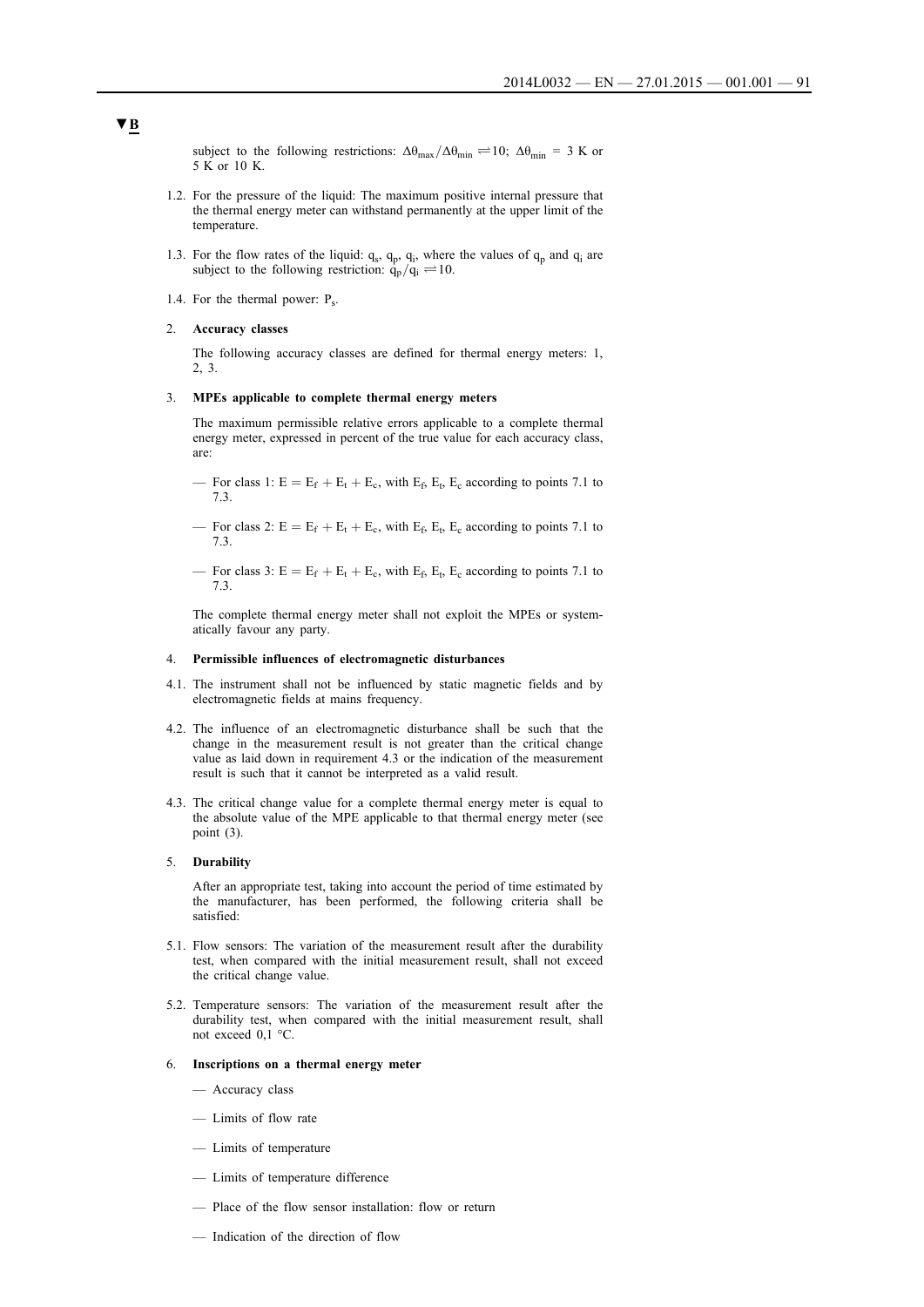### 7. **Sub-assemblies**

The provisions for sub-assemblies may apply to sub-assemblies manufactured by the same or different manufacturers. Where a thermal energy meter consists of sub-assemblies, the essential requirements for the thermal energy meter apply to the sub-assemblies as relevant. In addition, the following apply:

- 7.1. The relative MPE of the flow sensor, expressed in %, for accuracy classes:
	- Class 1:  $E_f = (1 + 0.01 q_p/q)$ , but not more than 5 %,
	- Class 2: E<sub>f</sub> =  $(2 + 0.02 q_p/q)$ , but not more than 5 %,

— Class 3: E<sub>f</sub> =  $(3 + 0.05 \text{ q}_p/\text{q})$ , but not more than 5 %,

where the error Ef relates the indicated value to the true value of the relationship between flow sensor output signal and the mass or the volume.

7.2. The relative MPE of the temperature sensor pair, expressed in %:

—  $E_t = (0.5 + 3 \cdot \Delta \theta_{min}/\Delta \theta),$ 

where the error  $E_t$  relates the indicated value to the true value of the relationship between temperature sensor pair output and temperature difference.

7.3. The relative MPE of the calculator, expressed in %:

—  $E_c = (0.5 + \Delta\theta_{min}/\Delta\theta),$ 

where the error  $E_c$  relates the value of the thermal energy indicated to the true value of the thermal energy.

- 7.4. The critical change value for a sub-assembly of a thermal energy meter is equal to the respective absolute value of the MPE applicable to the sub-assembly (see points 7.1, 7.2 or 7.3).
- 7.5. Inscriptions on the sub-assemblies

| Flow sensor:                | Accuracy class                                                                                                    |  |  |
|-----------------------------|-------------------------------------------------------------------------------------------------------------------|--|--|
|                             | Limits of flow rate                                                                                               |  |  |
|                             | Limits of temperature                                                                                             |  |  |
|                             | Nominal meter factor (e.g. litres/pulse) or corre-<br>sponding output signal                                      |  |  |
|                             | Indication of the direction of flow                                                                               |  |  |
| Temperature<br>sensor pair: | Type identification (e.g. $P_t$ 100)                                                                              |  |  |
|                             | Limits of temperature                                                                                             |  |  |
|                             | Limits of temperature difference                                                                                  |  |  |
| Calculator <sup>.</sup>     | Type of temperature sensors                                                                                       |  |  |
|                             | — Limits of temperature                                                                                           |  |  |
|                             | — Limits of temperature difference                                                                                |  |  |
|                             | Required nominal meter factor (e.g. litres/pulse)<br>or corresponding input signal coming from the<br>flow sensor |  |  |
|                             | Place of the flow sensor installation: flow or<br>return                                                          |  |  |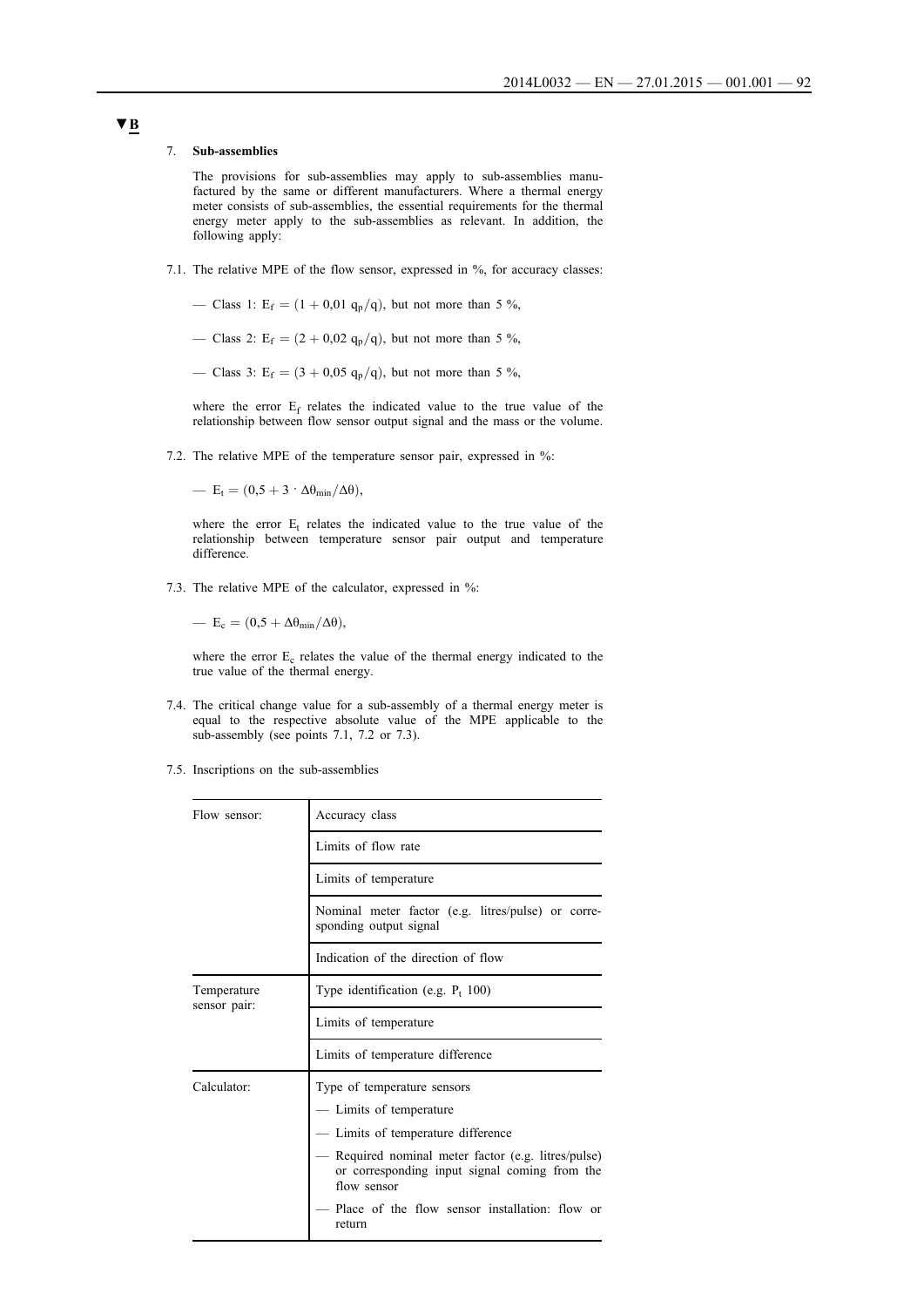PUTTING INTO USE

- 8. (a) Where a Member State imposes measurement of residential use, it shall allow such measurement to be performed by means of any Class 3 meter.
	- (b) Where a Member State imposes measurement of commercial and/or light industrial use, it is authorised to require any Class 2 meter.
	- (c) As regards the requirements under points 1.1 to 1.4, Member States shall ensure that the properties be determined by the utility or the person legally designated for installing the meter, so that the meter is appropriate for the accurate measurement of consumption that is foreseen or foreseeable.

## CONFORMITY ASSESSMENT

The conformity assessment procedures referred to in Article 17 that the manufacturer can choose between are:

 $B + F$  or  $B + D$  or H1.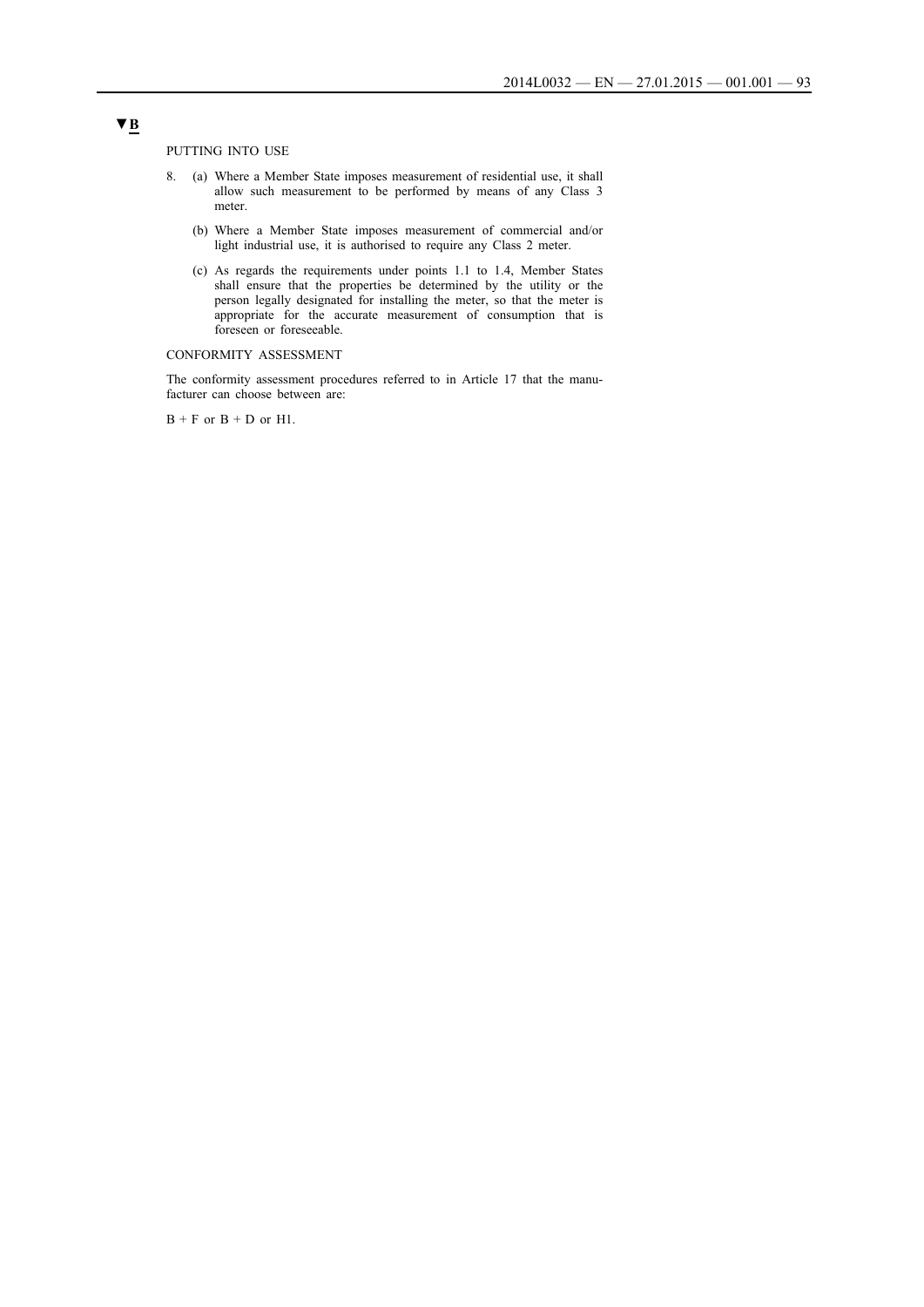## *ANNEX VII*

#### MEASURING SYSTEMS FOR THE CONTINUOUS AND DYNAMIC MEASUREMENT OF QUANTITIES OF LIQUIDS OTHER THAN WATER (MI-005)

The relevant essential requirements of Annex I, the specific requirements of this Annex and the conformity assessment procedures listed in this Annex, apply to measuring systems intended for the continuous and dynamic measurement of quantities (volumes or masses) of liquids other than water. If appropriate, the terms 'volume, and L' in this Annex can be read as: 'mass and kg'.

## DEFINITIONS

| Meter                                 | An instrument designed to measure continuously,<br>memorise and display the quantity at metering<br>conditions of liquid flowing through the measurement<br>transducer in a closed, fully charged conduit.                  |  |  |
|---------------------------------------|-----------------------------------------------------------------------------------------------------------------------------------------------------------------------------------------------------------------------------|--|--|
| Calculator                            | A part of a meter that receives the output signals from<br>the measurement transducer(s) and possibly, from<br>associated measuring instruments and displays the<br>measurement results.                                    |  |  |
| measuring<br>Associated<br>instrument | An instrument connected to the calculator for<br>measuring certain quantities which are characteristic<br>of the liquid, with a view to make a correction and/<br>or conversion.                                            |  |  |
| Conversion Device                     | A part of the calculator which by taking account of the<br>characteristics of the liquid (temperature, density, etc.)<br>measured using associated measuring instruments, or<br>stored in a memory, automatically converts: |  |  |
|                                       | the volume of the liquid measured at metering<br>conditions into a volume at base conditions and/<br>or into mass, or                                                                                                       |  |  |
|                                       | — the mass of the liquid measured at metering<br>conditions into a volume at metering conditions<br>and/or into a volume at base conditions<br>Note:                                                                        |  |  |
|                                       | A conversion device includes the relevant associated<br>measuring instruments.                                                                                                                                              |  |  |
| Base conditions                       | The specified conditions to which the measured<br>quantity of liquid at metering conditions is converted.                                                                                                                   |  |  |
| Measuring System                      | A system that comprises the meter itself and all<br>devices required to ensure correct measurement or<br>intended to facilitate the measuring operations.                                                                   |  |  |
| Fuel dispenser                        | A measuring system intended for the refuelling of<br>motor vehicles, small boats and small aircraft.                                                                                                                        |  |  |
| Self-service<br>arrangement           | An arrangement that allows the customer to use a<br>measuring system for the purpose of obtaining liquid<br>for his own use.                                                                                                |  |  |
| Self-service device                   | A specific device that is part of a self-service<br>and which allows<br>one<br>arrangement<br>of<br>more<br>measuring systems to perform in this self-service<br>arrangement.                                               |  |  |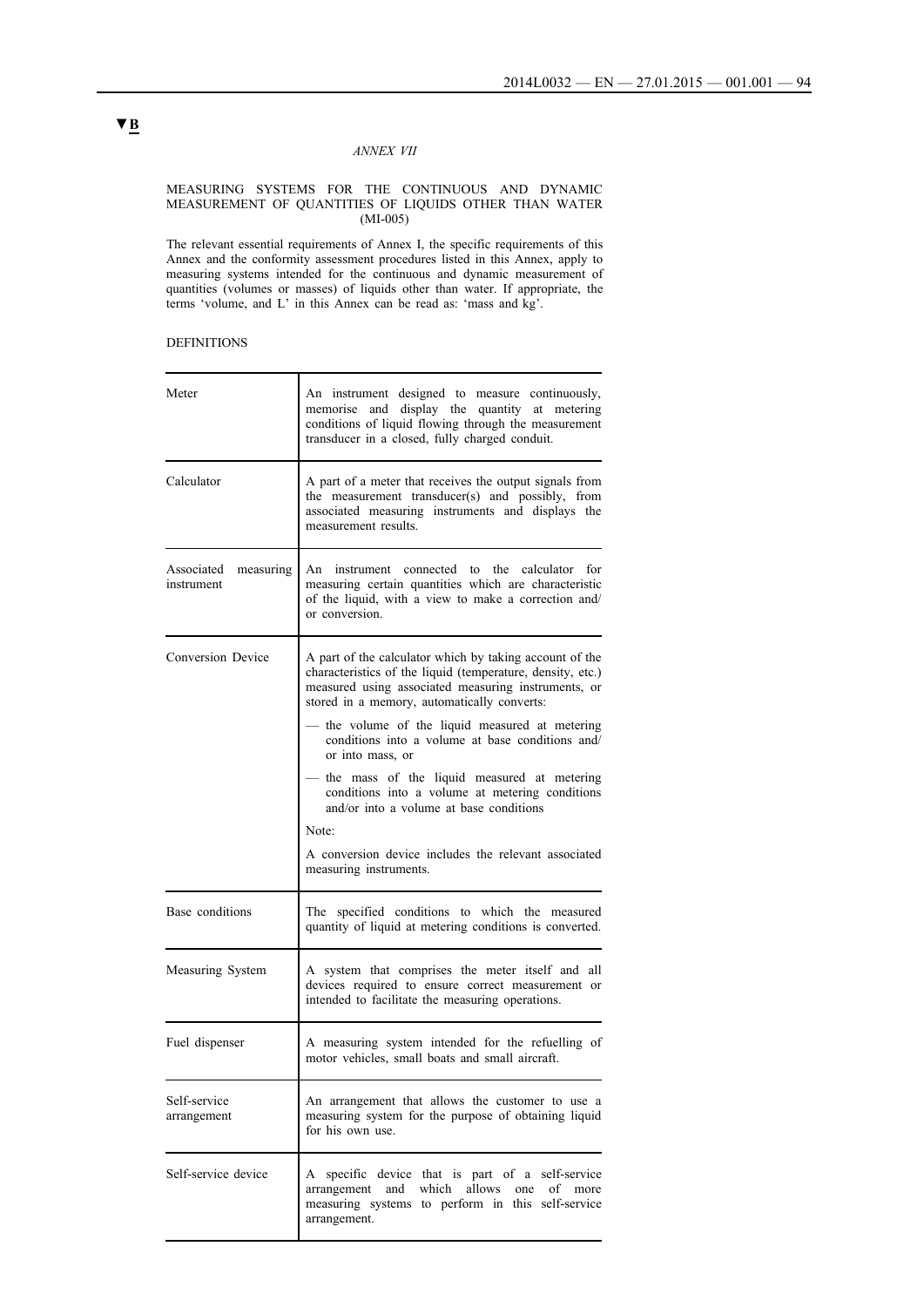| Minimum measured<br>quantity (MMQ)   | The smallest quantity of liquid for which the<br>measurement is metrologically acceptable for<br>the<br>measuring system.                 |
|--------------------------------------|-------------------------------------------------------------------------------------------------------------------------------------------|
| Direct indication                    | The indication, either volume or mass, corresponding<br>to the measure and that the meter is physically capable<br>of measuring.<br>Note: |
|                                      | The direct indication may be converted into another<br>quantity using a conversion device.                                                |
| Interruptible/non-inter-<br>ruptible | A measuring system is considered as interruptible/non-<br>interruptible when the liquid flow can/cannot be<br>stopped easily and rapidly. |
| Flowrate range                       | The range between the minimum flowrate $(Q_{\text{min}})$ and<br>maximum flowrate $(Q_{\text{max}})$ .                                    |

## SPECIFIC REQUIREMENTS

### 1. **Rated operating conditions**

The manufacturer shall specify the rated operating conditions for the instrument, in particular;

1.1. *The flowrate range*

The flowrate range is subject to the following conditions:

- (i) the flowrate range of a measuring system shall be within the flowrate range of each of its elements, in particular the meter.
- (ii) meter and measuring system:

Table 1

| Specific measuring system                                               | Characteristic of<br>liquid | Minimum ratio of<br>$Q_{\text{max}}$ : $Q_{\text{min}}$ |
|-------------------------------------------------------------------------|-----------------------------|---------------------------------------------------------|
| Fuel dispensers                                                         | Not<br>Liquefied gases      | 10:1                                                    |
|                                                                         | Liquefied gases             | 5:1                                                     |
| Measuring system                                                        | Cryogenic liquids           | 5:1                                                     |
| Measuring systems<br>on<br>pipeline and systems<br>for<br>loading ships | All liquids                 | Suitable for use                                        |
| All other measuring systems                                             | All liquids                 | 4:1                                                     |

- 1.2. The properties of the liquid to be measured by the instrument by specifying the name or type of the liquid or its relevant characteristics, for example:
	- Temperature range;
	- Pressure range;
	- Density range;
	- Viscosity range.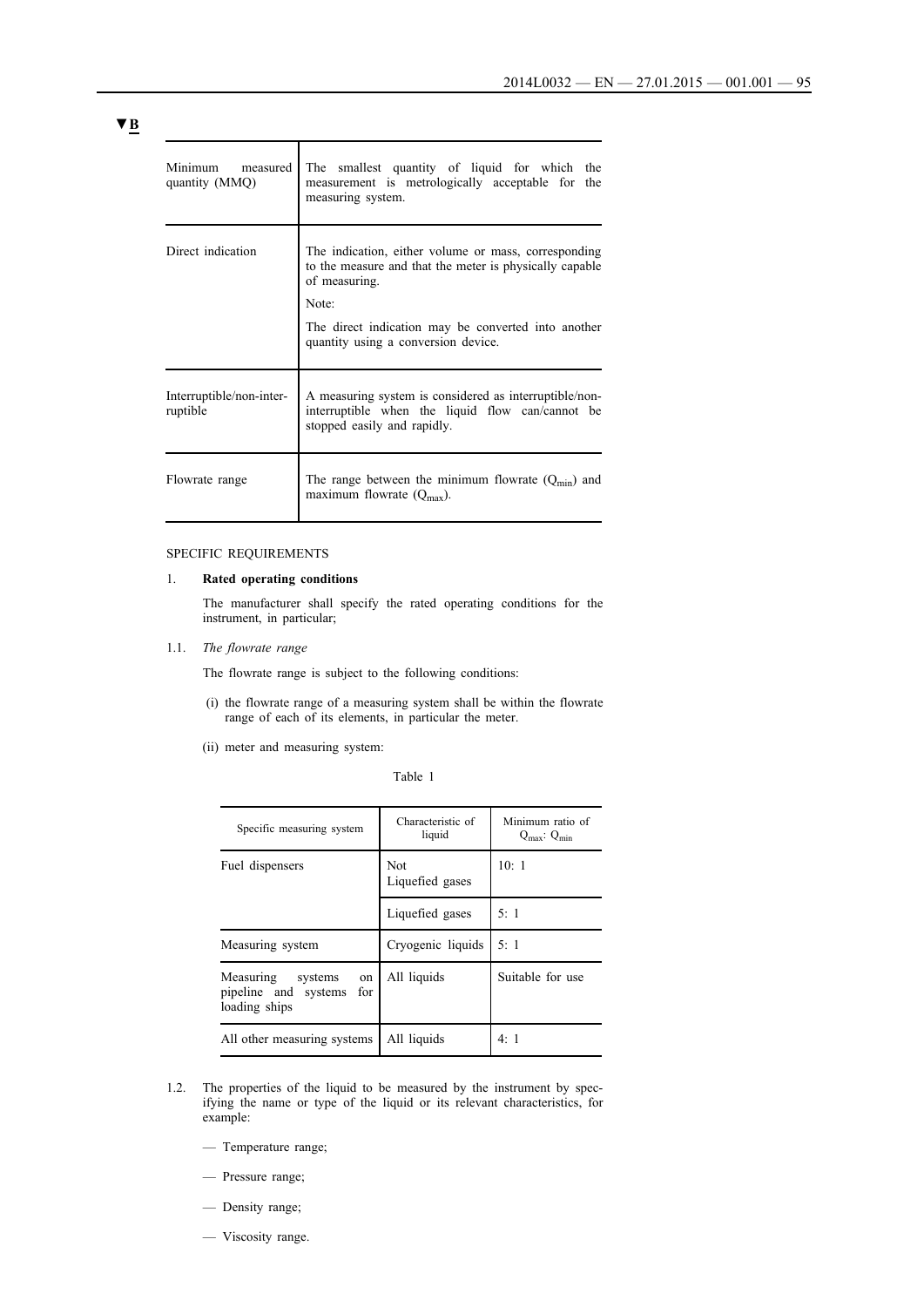- 1.3. The nominal value of the AC voltage supply and/or limits of the DC voltage supply.
- 1.4. The base conditions for converted values.

Note:

Point 1.4 is without prejudice to the Member States' obligations to require use of a temperature of either 15 °C in accordance with Article 12(2) of Council Directive 2003/96/EC of 27 October 2003 restructuring the Community framework for the taxation of energy products and electricity  $(1)$ .

#### 2. **Accuracy classification and maximum permissible errors (MPEs)**

2.1. For quantities equal to or greater than 2 litres the MPE on indications is:

|                       | <b>Accuracy Class</b> |     |  |  |
|-----------------------|-----------------------|-----|--|--|
|                       | 0,3                   | 0.5 |  |  |
| Measuring systems (A) |                       |     |  |  |

Meters (B) 0,2 % 0,3 % 0,6 % 1,0 % 1,5 %

Table 2

2.2. For quantities less than two litres the MPE on indications is:

| Measured volume V               | <b>MPE</b>                                    |
|---------------------------------|-----------------------------------------------|
| V < 0.11                        | $4 \times$ value in Table 2, applied to 0,1 L |
| $0,1$ 1 $\leq$ V $\leq$ 0.2 1   | $4 \times$ value in Table 2                   |
| $0.2 \, 1 \leq V \leq 0.4 \, 1$ | $2 \times$ value in Table 2, applied to 0,4 L |
| $0.41 \le V \le 11$             | $2 \times$ value in Table 2                   |
| $11 \le V < 21$                 | Value in Table 2, applied to $2 L$            |

- 2.3. However, no matter what the measured quantity may be, the magnitude of the MPE is given by the greater of the following two values:
	- the absolute value of the MPE given in Table 2 or Table 3,
	- the absolute value of the MPE for the minimum measured quantity  $(E_{min})$ .
- 2.4.1. For minimum measured quantities greater than or equal to 2 litres the following conditions apply:

Condition 1

E<sub>min</sub> shall fulfil the condition: E<sub>min</sub>  $\geq$  2 R, where R is the smallest scale interval of the indication device.

 $(1)$  OJ L 283, 31.10.2003, p. 51.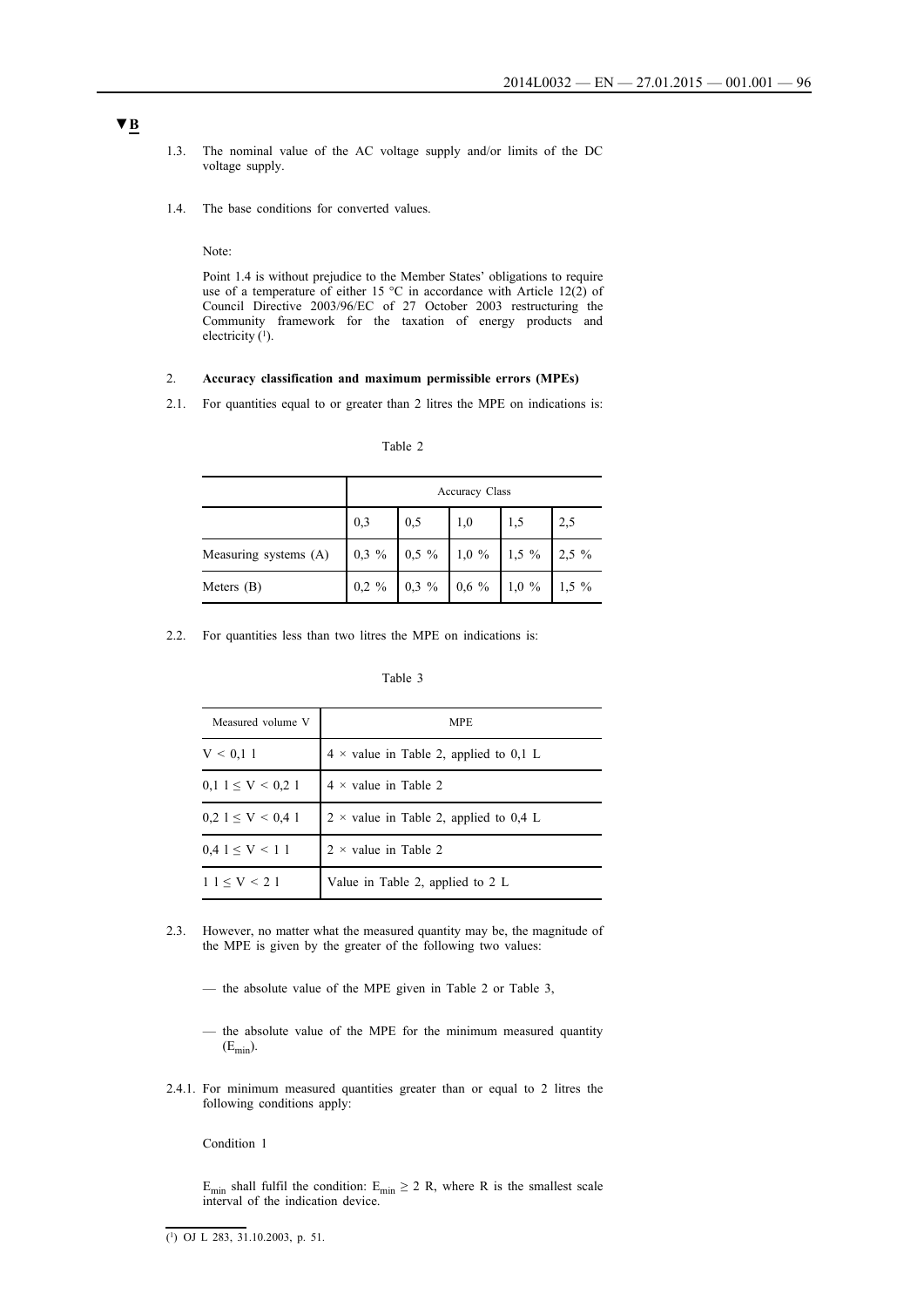Condition 2

 $E_{\text{min}}$  is given by the formula:  $E_{\text{min}} = (2MMQ) \times (A/100)$ , where:

— MMQ is the minimum measured quantity,

— A is the numerical value specified in line A of Table 2.

- 2.4.2. For minimum measured quantities of less than two litres, the above mentioned condition 1 applies and  $E_{min}$  is twice the value specified in Table 3, and related to line A of Table 2.
- 2.5. *Converted indication*

In the case of a converted indication the MPEs are as in line A of Table 2.

2.6. *Conversion devices*

MPEs on converted indications due to a conversion device are equal to  $\pm$  (A — B), A and B being the values specified in Table 2.

Parts of conversion devices that can be tested separately

(a) Calculator

MPEs on quantities of liquid indications applicable to calculation, positive or negative, are equal to one-tenth of the MPEs as defined in line A of Table 2.

#### (b) Associated measuring instruments

Associated measuring instruments shall have an accuracy at least as good as the values in Table 4:

| Table |  |  |  |  |
|-------|--|--|--|--|
|-------|--|--|--|--|

| MPE on<br>Measurements | Accuracy classes of the measuring system                                                                  |              |                           |     |                           |
|------------------------|-----------------------------------------------------------------------------------------------------------|--------------|---------------------------|-----|---------------------------|
|                        | 0,3                                                                                                       | 0,5          | 1,0                       | 1,5 | 2,5                       |
| Temperature            | $\pm$ 0.3 °C                                                                                              | $\pm$ 0.5 °C |                           |     | $\pm$ 1,0 °C              |
| Pressure               | Less than $1 \text{ MPa: } \pm 50 \text{ kPa}$<br>From 1 to 4 MPa: $\pm$ 5 %<br>Over 4 MPa: $\pm$ 200 kPa |              |                           |     |                           |
| Density                | $\pm$ 1 kg/m <sup>3</sup>                                                                                 |              | $\pm$ 2 kg/m <sup>3</sup> |     | $\pm$ 5 kg/m <sup>3</sup> |

These values apply to the indication of the characteristic quantities of the liquid displayed by the conversion device.

## (c) A c curacy for calculating function

The MPE for the calculation of each characteristic quantity of the liquid, positive or negative, is equal to two fifths of the value fixed in (b).

- 2.7. The requirement (a) in point 2.6 applies to any calculation, not only conversion.
- 2.8. The measuring system shall not exploit the MPEs or systematically favour any party.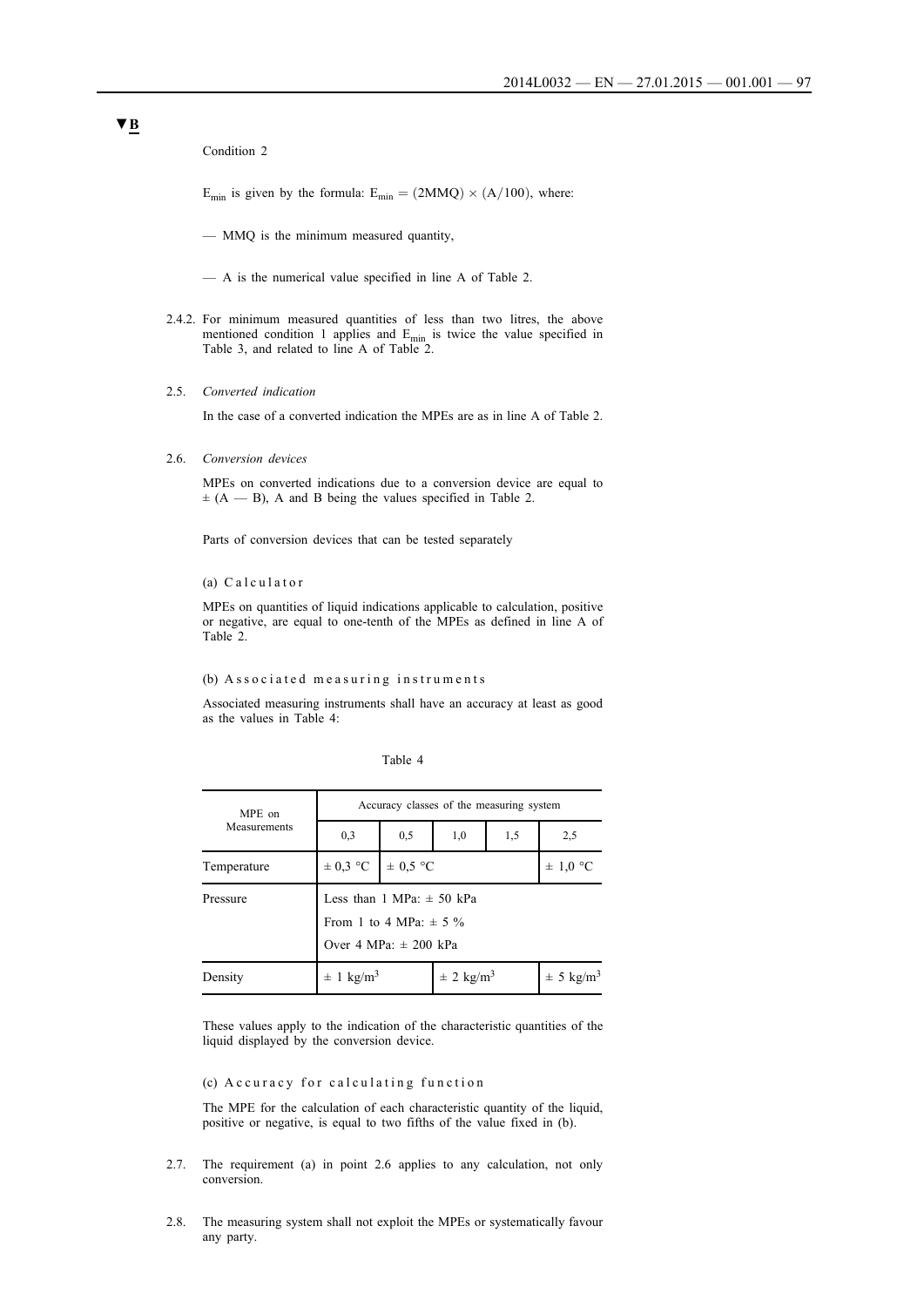#### 3. **Maximum permissible effect of disturbances**

- 3.1. The effect of an electromagnetic disturbance on a measuring system shall be one of the following:
	- the change in the measurement result is not greater than the critical change value as defined in point 3.2, or
	- the indication of the measurement result shows a momentary variation that cannot be interpreted, memorised or transmitted as a measuring result. Furthermore, in the case of an interruptible system, this can also mean the impossibility to perform any measurement, or
	- the change in the measurement result is greater than the critical change value, in which case the measuring system shall permit the retrieval of the measuring result just before the critical change value occurred and cut off the flow.
- 3.2. The critical change value is the greater of MPE/5 for a particular measured quantity or Emin.

## 4. **Durability**

After an appropriate test, taking into account the period of time estimated by the manufacturer, has been performed, the following criterion shall be satisfied:

The variation of the measurement result after the durability test, when compared with the initial measurement result, shall not exceed the value for meters specified in line B of table 2.

#### 5. **Suitability**

5.1. For any measured quantity relating to the same measurement, the indications provided by various devices shall not deviate one from another by more than one scale interval where devices have the same scale interval. In the case where the devices have different scale intervals, the deviation shall not be more than that of the greatest scale interval.

However, in the case of a self-service arrangement the scale intervals of the main indicating device on the measuring system and the scale intervals of the self-service device shall be the same and results of measurement shall not deviate one from another.

- 5.2. It shall not be possible to divert the measured quantity in normal conditions of use unless it is readily apparent.
- 5.3. Any percentage of air or gas not easily detectable in the liquid shall not lead to a variation of error greater than:
	- 0,5 % for liquids other than potable liquids and for liquids of a viscosity not exceeding 1 mPa.s, or
	- 1 % for potable liquids and for liquids of a viscosity exceeding 1 mPa.s.

However, the allowed variation shall never be smaller than 1 % of MMQ. This value applies in the case of air or gas pockets.

# 5.4. *Instruments for direct sales*

5.4.1. A measuring system for direct sales shall be provided with means for resetting the display to zero.

It shall not be possible to divert the measured quantity.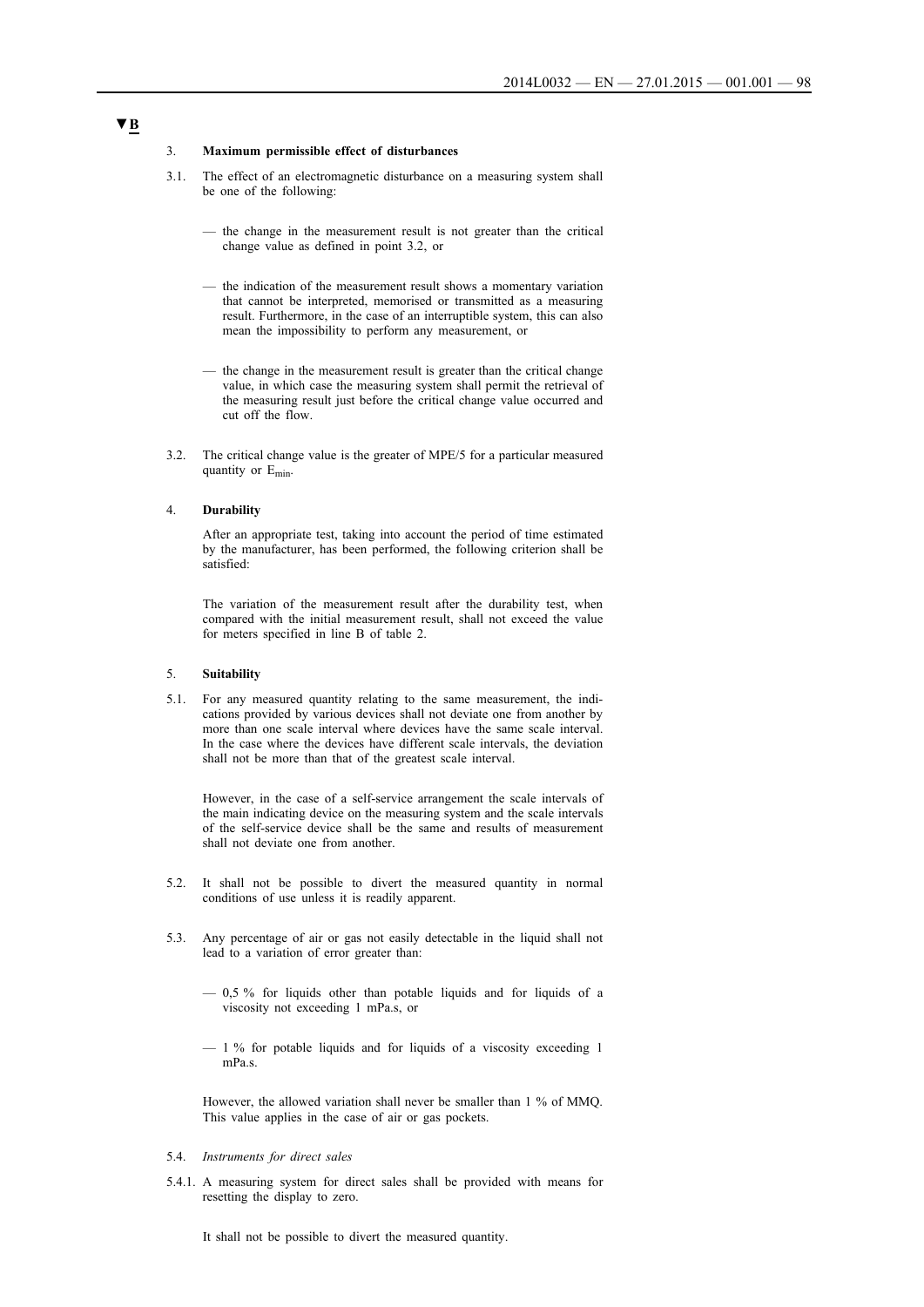- 5.4.2. The display of the quantity on which the transaction is based shall be permanent until all parties in the transaction have accepted the measurement result.
- 5.4.3. Measuring systems for direct sales shall be interruptible.
- 5.4.4. Any percentage of air or gas in the liquid shall not lead to a variation of error greater than the values specified in point 5.3.
- 5.5. *Fuel Dispensers*
- 5.5.1. Displays on fuel dispensers shall not be capable of being reset to zero during a measurement.
- 5.5.2. The start of a new measurement shall be inhibited until the display has been reset to zero.
- 5.5.3. Where a measuring system is fitted with a price display, the difference between the indicated price and the price calculated from the unit price and the indicated quantity shall not exceed the price corresponding to Emin. However this difference need not be less than the smallest monetary value.

### 6. **Power supply failure**

A measuring system shall either be provided with an emergency power supply device that will safeguard all measuring functions during the failure of the main power supply device or be equipped with means to save and display the data present in order to permit the conclusion of the transaction in progress and with means to stop the flow at the moment of the failure of the main power supply device.

### 7. **Putting into use**

#### Table 5

| Accuracy Class | Types of Measuring system                                                                                                                                                                                                                                                                                                                                                                         |
|----------------|---------------------------------------------------------------------------------------------------------------------------------------------------------------------------------------------------------------------------------------------------------------------------------------------------------------------------------------------------------------------------------------------------|
| 0,3            | Measuring systems on pipeline                                                                                                                                                                                                                                                                                                                                                                     |
| 0,5            | All measuring systems if not differently stated<br>elsewhere in this Table, in particular:<br>- fuel dispensers (not for liquefied gases),<br>— measuring systems on road tankers for liquids of<br>low viscosity $(< 20$ mPa.s)<br>- measuring systems for (un)loading ships and rail<br>and road tankers $(1)$<br>- measuring systems for milk<br>— measuring systems for refuelling aircraft   |
| 1,0            | Measuring systems for liquefied gases under pressure<br>measured at a temperature equal to or above $-10$ °C<br>Measuring systems normally in class 0,3 or 0,5 but<br>used for liquids<br>— whose temperature is less than $-10$ °C or greater<br>than 50 $\degree$ C<br>— whose dynamic viscosity is higher than 1 000 mPa.s<br>whose maximum volumetric flowrate is not higher<br>than $20$ L/h |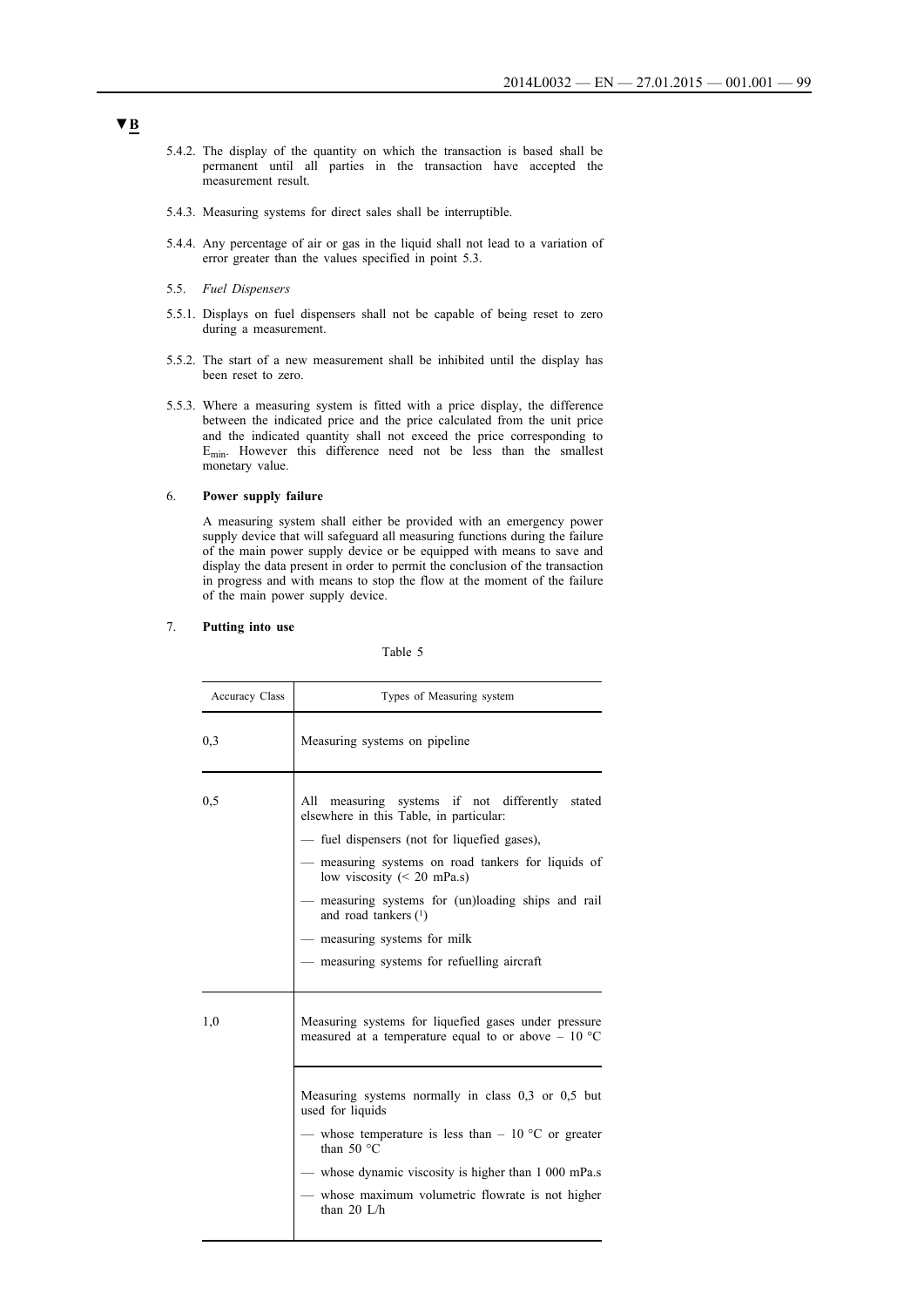| <b>Accuracy Class</b> | Types of Measuring system                                                                                                         |
|-----------------------|-----------------------------------------------------------------------------------------------------------------------------------|
| 1,5                   | Measuring systems for liquefied carbon dioxide                                                                                    |
|                       | Measuring systems for liquefied gases under pressure<br>measured at a temperature below - 10 °C (other than<br>cryogenic liquids) |
| 2.5                   | measuring systems for cryogenic liquids (temperature<br>below $-153$ °C)                                                          |

(1) However, Member States may require measuring systems of accuracy class 0,3 or 0,5 when used for the levying of duties on mineral oils when (un)loading ships and rail and road tankers. Note: However, the manufacturer may specify a better accuracy for a certain

type of measuring system.

### 8. **Units of measurement**

The metered quantity shall be displayed in millilitres, cubic centimetres, litres, cubic metres, grams, kilograms or tonnes.

CONFORMITY ASSESSMENT

The conformity assessment procedures referred to in Article 17 that the manufacturer can choose between are:

 $B + F$  or  $B + D$  or  $H1$  or  $G$ .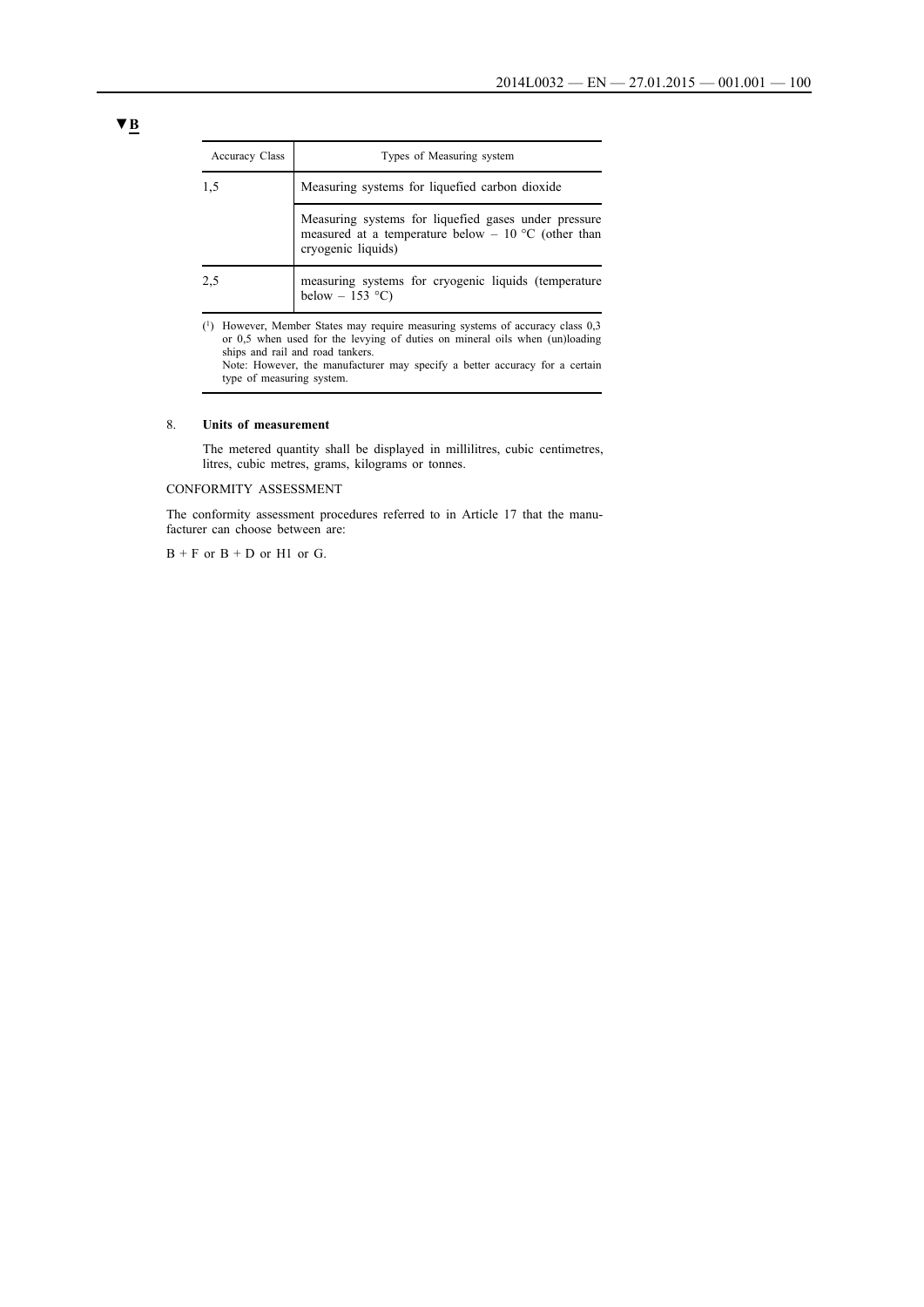### *ANNEX VIII*

## AUTOMATIC WEIGHING INSTRUMENTS (MI-006)

The relevant essential requirements of Annex I, the specific requirements of this Annex and the conformity assessment procedures listed in Chapter I of this Annex, apply to automatic weighing instruments defined below, intended to determine the mass of a body by using the action of gravity on that body.

## DEFINITIONS

| Automatic<br>weighing instrument                          | An instrument that determines the mass of a product<br>without the intervention of an operator and follows a<br>predetermined programme of automatic processes char-<br>acteristic of the instrument.                                          |
|-----------------------------------------------------------|------------------------------------------------------------------------------------------------------------------------------------------------------------------------------------------------------------------------------------------------|
| Automatic<br>catchweigher                                 | An automatic weighing instrument that determines the<br>mass of pre-assembled discrete loads (for example<br>prepackages) or single loads of loose material.                                                                                   |
| Automatic<br>checkweigher                                 | An automatic catchweigher that subdivides articles of<br>different mass into two or more subgroups according<br>to the value of the difference of their mass and a<br>nominal set-point.                                                       |
| Weight labeller                                           | An automatic catchweigher that labels individual<br>articles with the weight value.                                                                                                                                                            |
| Weight/price labeller                                     | An automatic catchweigher that labels individual<br>articles with the weight value, and price information.                                                                                                                                     |
| Automatic gravimetric<br>filling instrument               | An automatic weighing instrument that fills containers<br>with a predetermined and virtually constant mass of<br>product from bulk.                                                                                                            |
| Discontinuous totaliser<br>(totalising<br>hopper weigher) | An automatic weighing instrument that determines the<br>mass of a bulk product by dividing it into discrete<br>loads. The mass of each discrete load is determined<br>in sequence and summed. Each discrete load is then<br>delivered to bulk. |
| Continuous totaliser                                      | An automatic weighing instrument that continuously<br>determines the mass of a bulk product on a conveyor<br>belt, without systematic subdivision of the product and<br>without interrupting the movement of the conveyor<br>belt.             |
| Rail-weighbridge                                          | An automatic weighing instrument having a load<br>receptor inclusive of rails for conveying railway<br>vehicles.                                                                                                                               |

## SPECIFIC REQUIREMENTS

## CHAPTER I

## **Requirements common to all types of automatic weighing instruments**

## 1. **Rated Operating Conditions**

The manufacturer shall specify the rated operating conditions for the instrument as follows: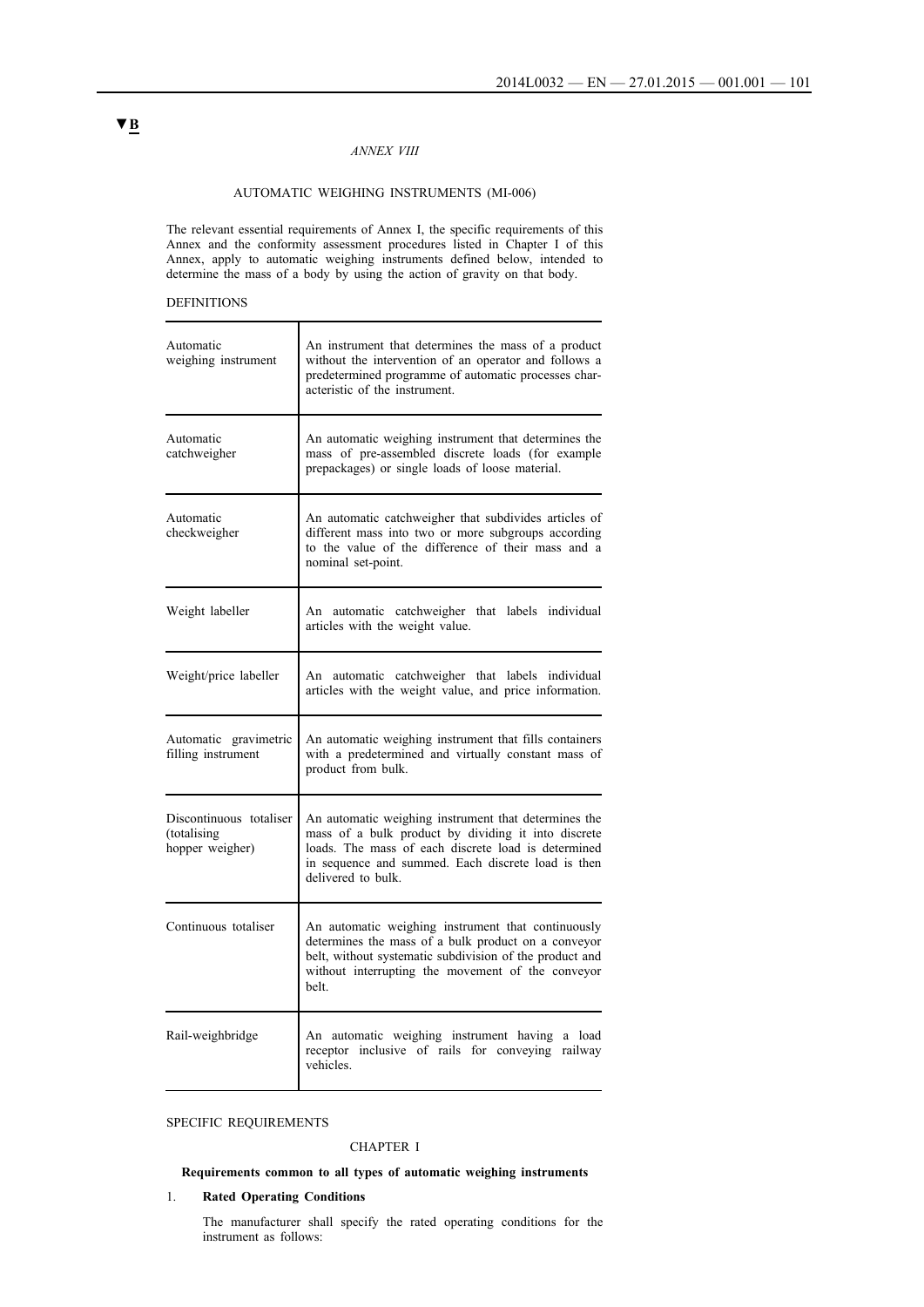### 1.1. For the measurand:

The measuring range in terms of its maximum and minimum capacity.

1.2. For the electrical supply influence quantities:

|  | In case of AC voltage supply $\begin{vmatrix} \cdot \\ \cdot \end{vmatrix}$ the nominal AC voltage supply, or the AC voltage limits. |
|--|--------------------------------------------------------------------------------------------------------------------------------------|
|  | In case of DC voltage supply $\Big $ : $\Big $ the nominal and minimum DC voltage $\Big $ supply, or the DC voltage limits.          |

1.3. For the mechanical and climatic influence quantities:

The minimum temperature range is 30 °C unless specified otherwise in the following chapters of this Annex.

The mechanical environment classes according to Annex I, point 1.3.2 are not applicable. For instruments which are used under special mechanical strain, e.g. instruments incorporated into vehicles, the manufacturer shall define the mechanical conditions of use.

1.4. For other influence quantities (if applicable):

The rate(s) of operation.

The characteristics of the product(s) to be weighed.

### 2. **Permissible effect of disturbances — Electromagnetic environment**

The required performance and the critical change value are given in the relevant Chapter of this Annex for each type of instrument.

## 3. **Suitability**

- 3.1. Means shall be provided to limit the effects of tilt, loading and rate of operation such that maximum permissible errors (MPEs) are not exceeded in normal operation.
- 3.2. Adequate material handling facilities shall be provided to enable the instrument to respect the MPEs during normal operation.
- 3.3. Any operator control interface shall be clear and effective.
- 3.4. The integrity of the display (where present) shall be verifiable by the operator.
- 3.5. Adequate zero setting capability shall be provided to enable the instrument to respect the MPEs during normal operation.
- 3.6. Any result outside the measurement range shall be identified as such, where a printout is possible.

## 4. **Conformity assessment**

The conformity assessment procedures referred to in Article 17 that the manufacturer can choose between are:

For mechanical systems:

 $B + D$  or  $B + E$  or  $B + F$  or  $D1$  or  $F1$  or  $G$  or  $H1$ .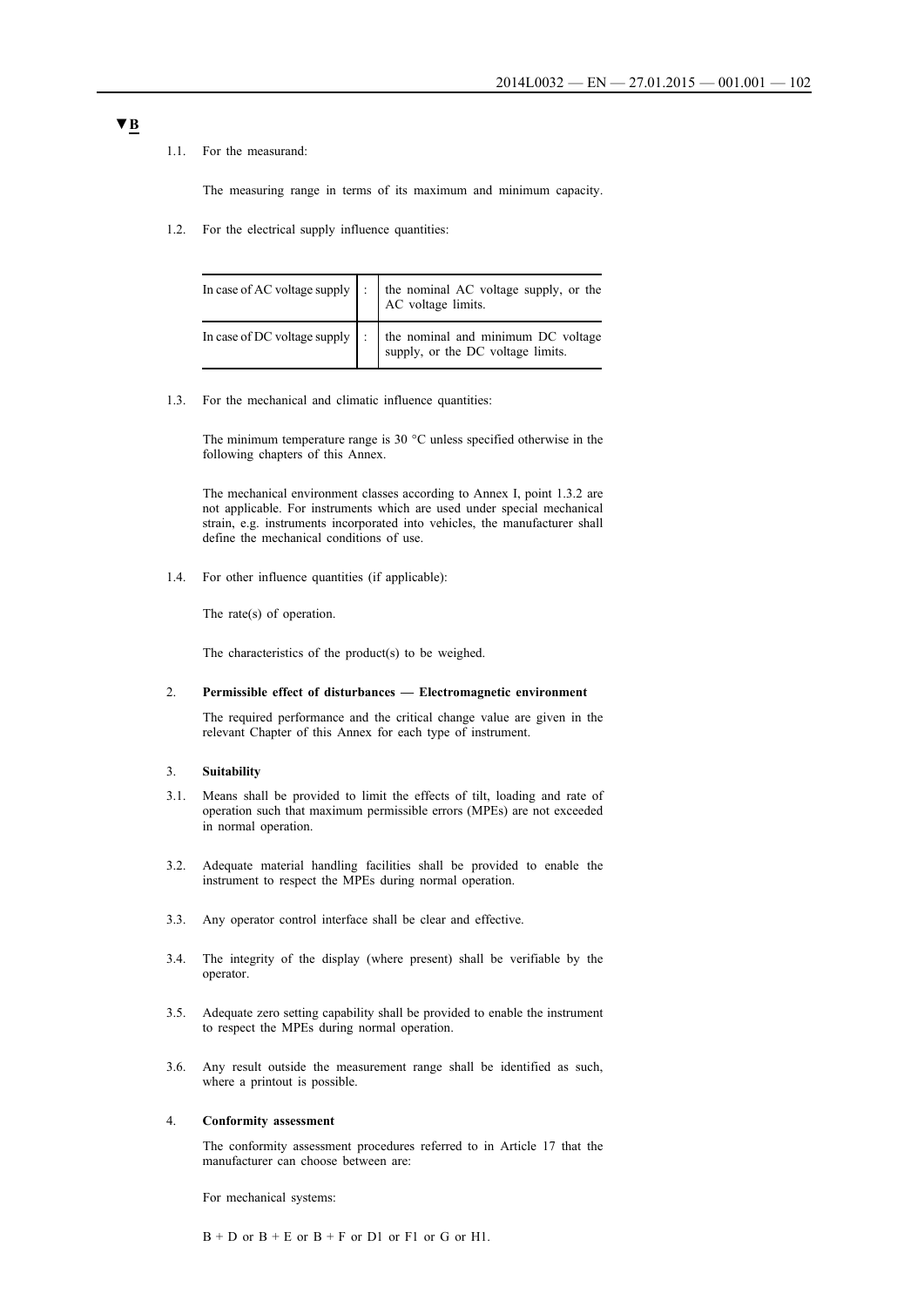For electromechanical instruments:

 $B + D$  or  $B + E$  or  $B + F$  or  $G$  or  $H1$ .

For electronic systems or systems containing software:

 $B + D$  or  $B + F$  or G or H1.

### CHAPTER II

### **Automatic Catchweighers**

## 1. **Accuracy Classes**

1.1. Instruments are divided into primary categories designated by:

X or Y

as specified by the manufacturer.

1.2. These primary categories are further divided into four accuracy classes:

XI, XII, XIII & XIIII

and

Y(I), Y(II), Y(a) & Y(b)

which shall be specified by the manufacturer.

## 2. **Category X Instruments**

- 2.1. Category X applies to instruments used to check prepackages made up in accordance with the requirements of Council Directive 76/211/EEC of 20 January 1976 on the approximation of the laws of the Member States relating to the making-up by weight or by volume of certain prepackaged products (1) applicable to prepackages.
- 2.2. The accuracy classes are supplemented by a factor  $(x)$  that quantifies the maximum permissible standard deviation as specified in point 4.2.

The manufacturer shall specify the factor  $(x)$ , where  $(x)$  shall be  $\leq 2$  and in the form  $1 \times 10^k$ ,  $2 \times 10^k$  or  $5 \times 10^k$ , where k is a negative whole number or zero.

## 3. **Category Y Instruments**

Category Y applies to all other automatic catchweighers.

## 4. **MPE**

4.1. *Mean error Category X/MPE Category Y instruments*

Table 1

| Net Load (m) in verification scale intervals (e)                     |      |               |               |         |      |         | Maximum<br>permissible<br>mean error | Maximum<br>permissible<br>error                                           |             |
|----------------------------------------------------------------------|------|---------------|---------------|---------|------|---------|--------------------------------------|---------------------------------------------------------------------------|-------------|
| XI                                                                   | Y(I) | XІI           | Y(II)         | XIII    | Y(a) | XIIII   | Y(b)                                 | X                                                                         | Y           |
| $0 < m \leq 0 < m \leq 0$ $0 < m \leq 500$ $0 < m \leq 50$<br>50 000 |      | 5 0 0 0       |               |         |      |         |                                      | $\pm$ 0.5 e                                                               | $\pm$ 1 e   |
| 200 000                                                              |      | 20 000        |               | 2 0 0 0 |      | 200     |                                      | $50\,000 < m \le   5\,000 < m \le   500 < m \le   50 < m \le   \pm 1.0$ e | $\pm$ 1.5 e |
| $200\,000 \leq m$                                                    |      | $\leq 100000$ | $20000 \le m$ | 10 000  |      | 1 0 0 0 |                                      | $2000 < m \le  200 < m \le   \pm 1.5 e$                                   | $\pm$ 2 e   |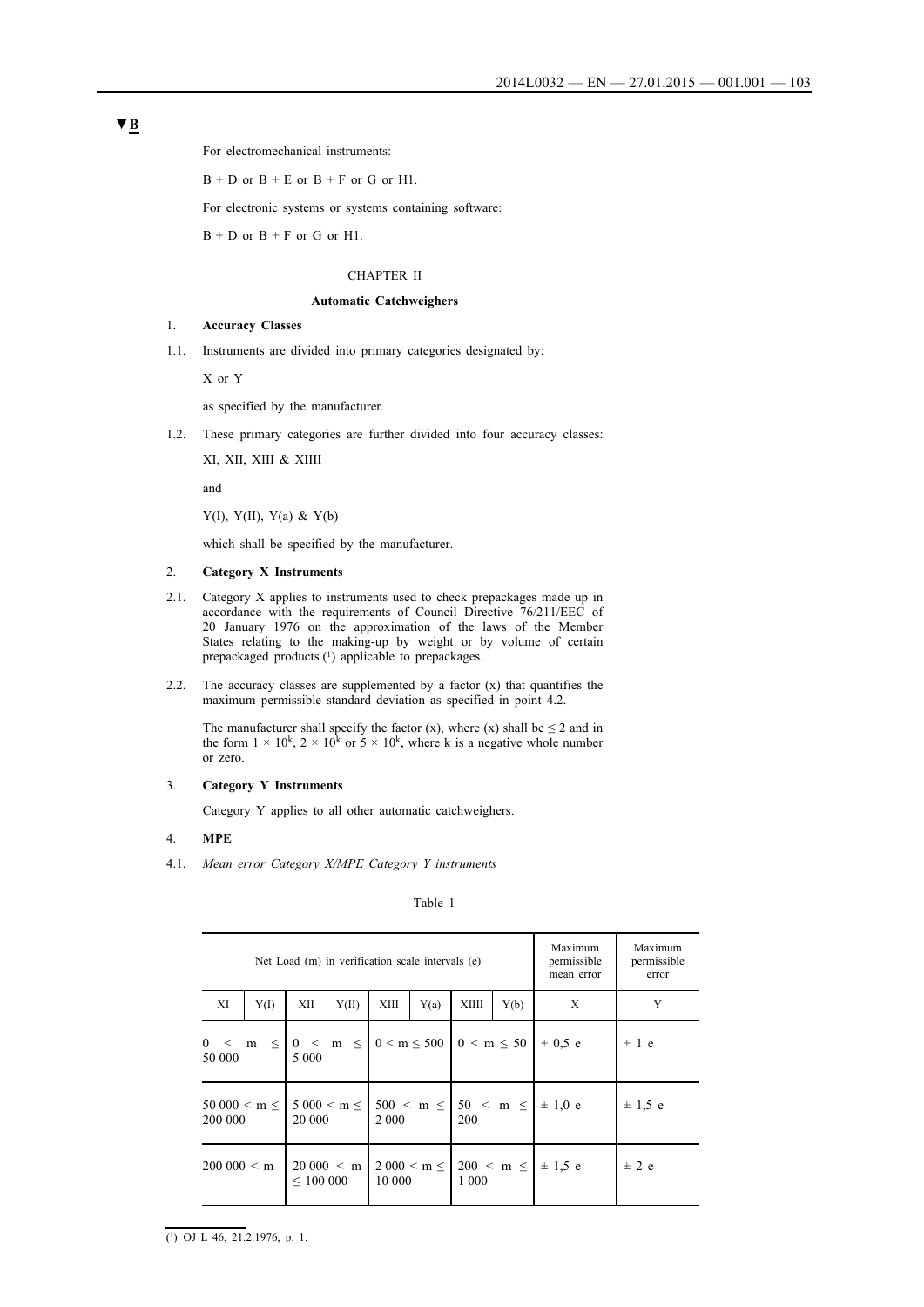### 4.2. *Standard deviation*

Maximum permissible value for the standard deviation of a class X (x) instrument is the result of the multiplication of the factor (x) by the value in Table 2 below.

| Net Load (m)                                             | Maximum permissible standard<br>deviation for class $X(1)$ |
|----------------------------------------------------------|------------------------------------------------------------|
| $m \leq 50$ g                                            | 0,48 %                                                     |
| $50 \text{ g} < \text{m} \le 100 \text{ g}$              | $0,24$ g                                                   |
| $100 \text{ g} < \text{m} \leq 200 \text{ g}$            | $0,24\%$                                                   |
| $200 \text{ g} < \text{m} \leq 300 \text{ g}$            | $0,48$ g                                                   |
| $300 \text{ g} < m \leq 500 \text{ g}$                   | $0,16\%$                                                   |
| 500 g $\leq$ m $\leq$ 1 000 g                            | $0,8$ g                                                    |
| $1000 \text{ g} < m \leq 10000 \text{ g}$                | $0.08 \%$                                                  |
| $10\ 000\ \text{g} \leq \text{m} \leq 15\ 000\ \text{g}$ | 8 g                                                        |
| $15000 \text{ g} \leq \text{m}$                          | $0,053\%$                                                  |

For class XI and XII (x) shall be less than 1.

For class XIII (x) shall be not greater than 1.

For class XIIII (x) shall be greater than 1.

4.3. *Verification scale interval — single interval instruments*

Table 3

| Accuracy<br>classes |       | Verification scale interval | Number of verification scale<br>intervals $n = Max/e$ |         |  |
|---------------------|-------|-----------------------------|-------------------------------------------------------|---------|--|
|                     |       |                             | Minimum                                               | Maximum |  |
| XI                  | Y(I)  | $0,001 \text{ g} \leq e$    | 50 000                                                |         |  |
| XІІ                 | Y(II) | 0,001 $g \le e \le 0,05$ g  | 100                                                   | 100 000 |  |
|                     |       | $0,1 \text{ g} \leq e$      | 5 0 0 0                                               | 100 000 |  |
| <b>XIII</b>         | Y(a)  | 0,1 $g \le e \le 2$ g       | 100                                                   | 10 000  |  |
|                     |       | $5 g \le e$                 | 500                                                   | 10 000  |  |
| XIIII               | Y(b)  | $5 g \le e$                 | 100                                                   | 1 000   |  |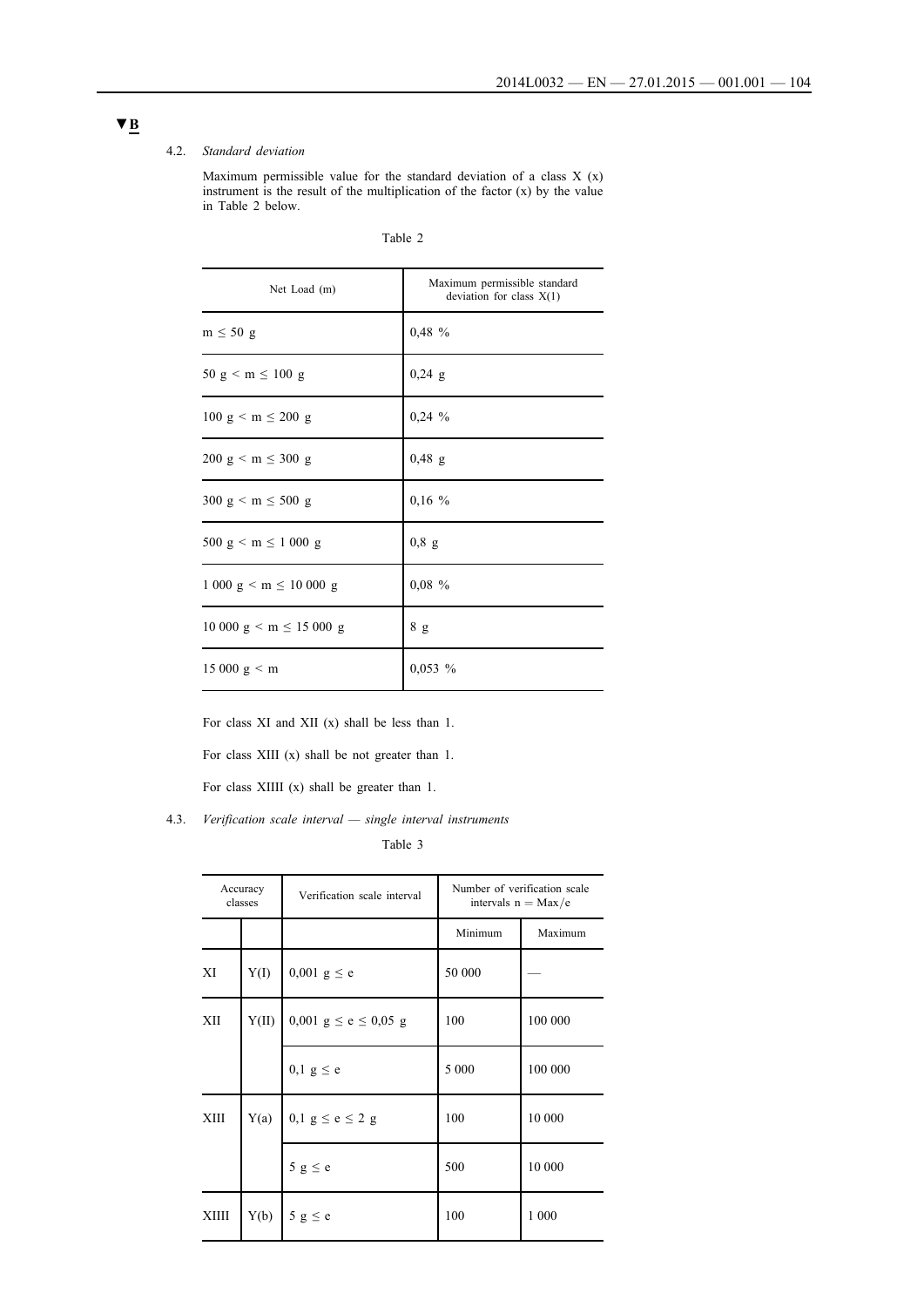## 4.4. *Verification scale interval — multi-interval instruments*

Table 4

| Accuracy<br>classes                                                                                 |       | Verification scale interval  | Number of verification scale<br>intervals $n = Max/e$ |                                     |  |
|-----------------------------------------------------------------------------------------------------|-------|------------------------------|-------------------------------------------------------|-------------------------------------|--|
|                                                                                                     |       |                              | Minimum<br>value $(1)$<br>$n = Max_i/e_{(i+1)}$       | Maximum<br>value<br>$n = Max_i/e_i$ |  |
| XI                                                                                                  | Y(I)  | 0,001 $g \le e_i$            | 50 000                                                |                                     |  |
| XП                                                                                                  | Y(II) | 0,001 $g \le e_i \le 0.05$ g | 5 0 0 0                                               | 100 000                             |  |
|                                                                                                     |       | $0,1 \text{ g} \leq e_i$     | 5 0 0 0                                               | 100 000                             |  |
| <b>XIII</b>                                                                                         | Y(a)  | $0.1$ g $\leq e_i$           | 500                                                   | 10 000                              |  |
| <b>XIIII</b>                                                                                        | Y(b)  | 5 $g \le e_i$                | 50                                                    | 1 000                               |  |
| ( <sup>1</sup> ) For $i = r$ the corresponding column of Table 3 applies with e replaced by $e_r$ . |       |                              |                                                       |                                     |  |

Where:

 $i = 1, 2, ... r$ 

- i = partial weighing range
- $r =$  total number of partial ranges

### 5. **Measurement Range**

In specifying the measurement range for class Y instruments the manufacturer shall take account that the minimum capacity shall not be less than:

| class $Y(I)$                                                              | ٠<br>$\ddot{\phantom{0}}$ | 100 e                                                                       |
|---------------------------------------------------------------------------|---------------------------|-----------------------------------------------------------------------------|
| class $Y(II)$                                                             |                           | 20 e for 0,001 $g \le e \le 0.05$ g, and 50 e<br>for $0,1 \text{ g} \leq e$ |
| class $Y(a)$                                                              |                           | 20e                                                                         |
| class $Y(b)$                                                              | ٠                         | 10 <sub>e</sub>                                                             |
| Scales used for grading, e.g.  :<br>postal scales and garbage<br>weighers |                           | 5 e                                                                         |

## 6. **Dynamic Setting**

- 6.1. The dynamic setting facility shall operate within a load range specified by the manufacturer.
- 6.2. When fitted, a dynamic setting facility that compensates for the dynamic effects of the load in motion shall be inhibited from operating outside the load range, and shall be capable of being secured.
- 7. **Performance Under Influence Factors And Electromagnetic Disturbances**
- 7.1. The MPEs due to influence factors are:
- 7.1.1. For category X instruments:
	- For automatic operation; as specified in Tables 1 and 2,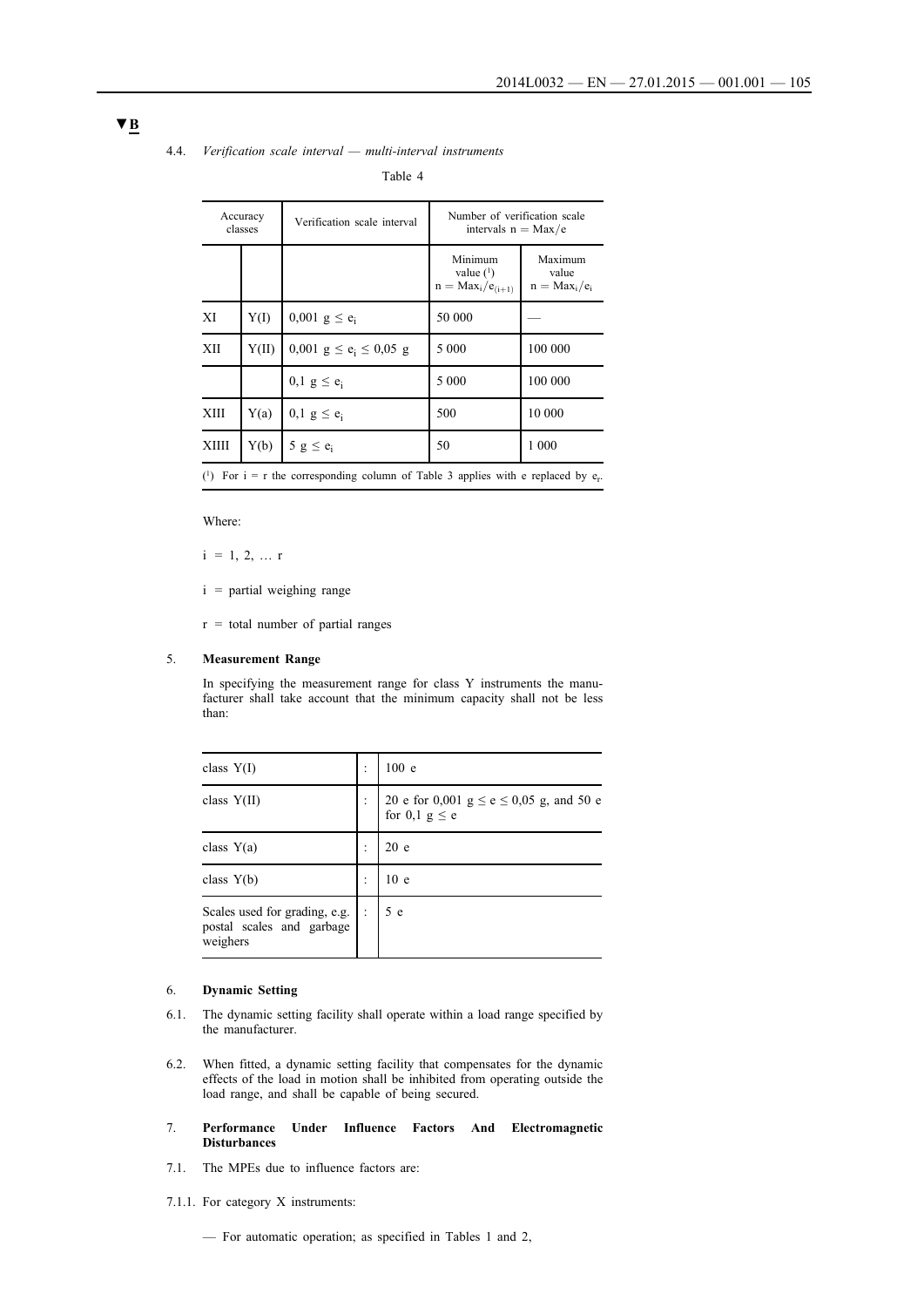- For static weighing in non-automatic operation; as specified in Table 1.
- 7.1.2. For category Y instruments
	- For each load in automatic operation; as specified in Table 1,
	- For static weighing in non-automatic operation; as specified for category X in Table 1.
- 7.2. The critical change value due to a disturbance is one verification scale interval.
- 7.3. Temperature range:
	- For class XI and Y(I) the minimum range is  $5^{\circ}$ C,
	- For class XII and Y(II) the minimum range is 15 °C.

## CHAPTER III

## **Automatic Gravimetric Filling Instruments**

- 1. **Accuracy classes**
- 1.1. The manufacturer shall specify both the reference accuracy class  $Ref(x)$ and the operational accuracy class(es)  $X(x)$ .
- 1.2. An instrument type is designated a reference accuracy class, Ref(x), corresponding to the best possible accuracy for instruments of the type. After installation, individual instruments are designated for one or more operational accuracy classes,  $X(x)$ , having taken account of the specific products to be weighed. The class designation factor (x) shall be  $\leq 2$ , and in the form  $1 \times 10^k$ ,  $2 \times 10^k$  or  $5 \times 10^k$  where k is a negative whole number or zero.
- 1.3. The reference accuracy class,  $Ref(x)$  is applicable for static loads.
- 1.4. For the operational accuracy class  $X(x)$ , X is a regime relating accuracy to load weight and (x) is a multiplier for the limits of error specified for class  $X(1)$  in point 2.2.

### 2. **MPE**

- 2.1. *Static weighing error*
- 2.1.1. For static loads under rated operating conditions, the MPE for reference accuracy class  $Ref(x)$ , shall be  $0,312$  of the maximum permissible deviation of each fill from the average; as specified in Table 5; multiplied by the class designation factor (x).
- 2.1.2. For instruments where the fill may be made up from more than one load (e.g. cumulative or selective combination weighers) the MPE for static loads shall be the accuracy required for the fill as specified in point 2.2 (i.e. not the sum of the maximum permissible deviation for the individual loads).
- 2.2. *Deviation from average fill*

Table 5

| Value of the mass, $m$ (g), of the fills | Maximum permissible deviation of each<br>fill from the average for class $X(1)$ |
|------------------------------------------|---------------------------------------------------------------------------------|
| $m \leq 50$                              | $7.2 \%$                                                                        |
| $50 < m \leq 100$                        | $3,6 \text{ g}$                                                                 |
| $100 < m \leq 200$                       |                                                                                 |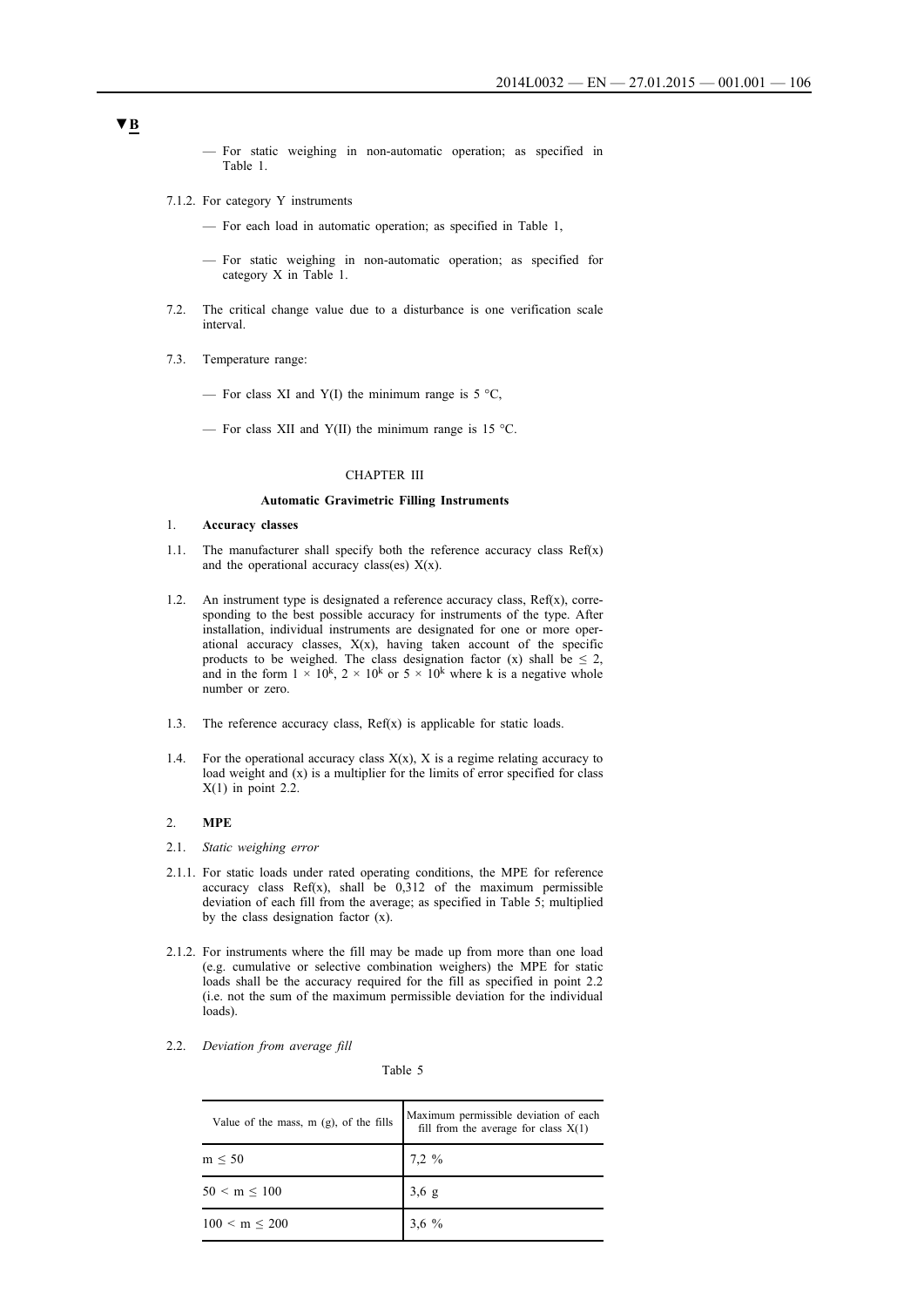| Value of the mass, $m$ (g), of the fills | Maximum permissible deviation of each<br>fill from the average for class $X(1)$ |
|------------------------------------------|---------------------------------------------------------------------------------|
| $200 < m \leq 300$                       | 7.2 g                                                                           |
| 300 < m < 500                            | $2.4\%$                                                                         |
| 500 < m < 1000                           | 12 g                                                                            |
| 1000 < m < 10000                         | $1.2 \%$                                                                        |
| $10\ 000 \le m \le 15\ 000$              | 120 g                                                                           |
| 15000 < m                                | 0,8,9                                                                           |

### Note:

The calculated deviation of each fill from the average may be adjusted to take account for the effect of material particle size.

2.3. *Error relative to pre-set value (setting error)*

For instruments where it is possible to pre-set a fill weight; the maximum difference between the pre-set value and the average mass of the fills shall not exceed 0,312 of the maximum permissible deviation of each fill from the average, as specified in Table 5.

### 3. **Performance Under Influence Factor And Electromagnetic Disturbance**

- 3.1. The MPE due to influence factors shall be as specified in point 2.1.
- 3.2. The critical change value due to a disturbance is a change of the static weight indication equal to the MPE as specified in point 2.1 calculated for the rated minimum fill, or a change that would give equivalent effect on the fill in the case of instruments where the fill consists of multiple loads. The calculated critical change value shall be rounded to the next higher scale interval (d).
- 3.3. The manufacturer shall specify the value of the rated minimum fill.

#### CHAPTER IV

#### **Discontinuous Totalisers**

1. **Accuracy Classes**

Instruments are divided into four accuracy classes as follows: 0,2; 0,5; 1; 2.

## 2. **MPEs**

|--|

| Accuracy class | MPE of totalised load |
|----------------|-----------------------|
| 0,2            | $\pm$ 0,10 %          |
| 0,5            | $± 0,25 \%$           |
| $\mathbf{1}$   | ± 0,50 %              |
| 2              | $\pm$ 1,00 $\%$       |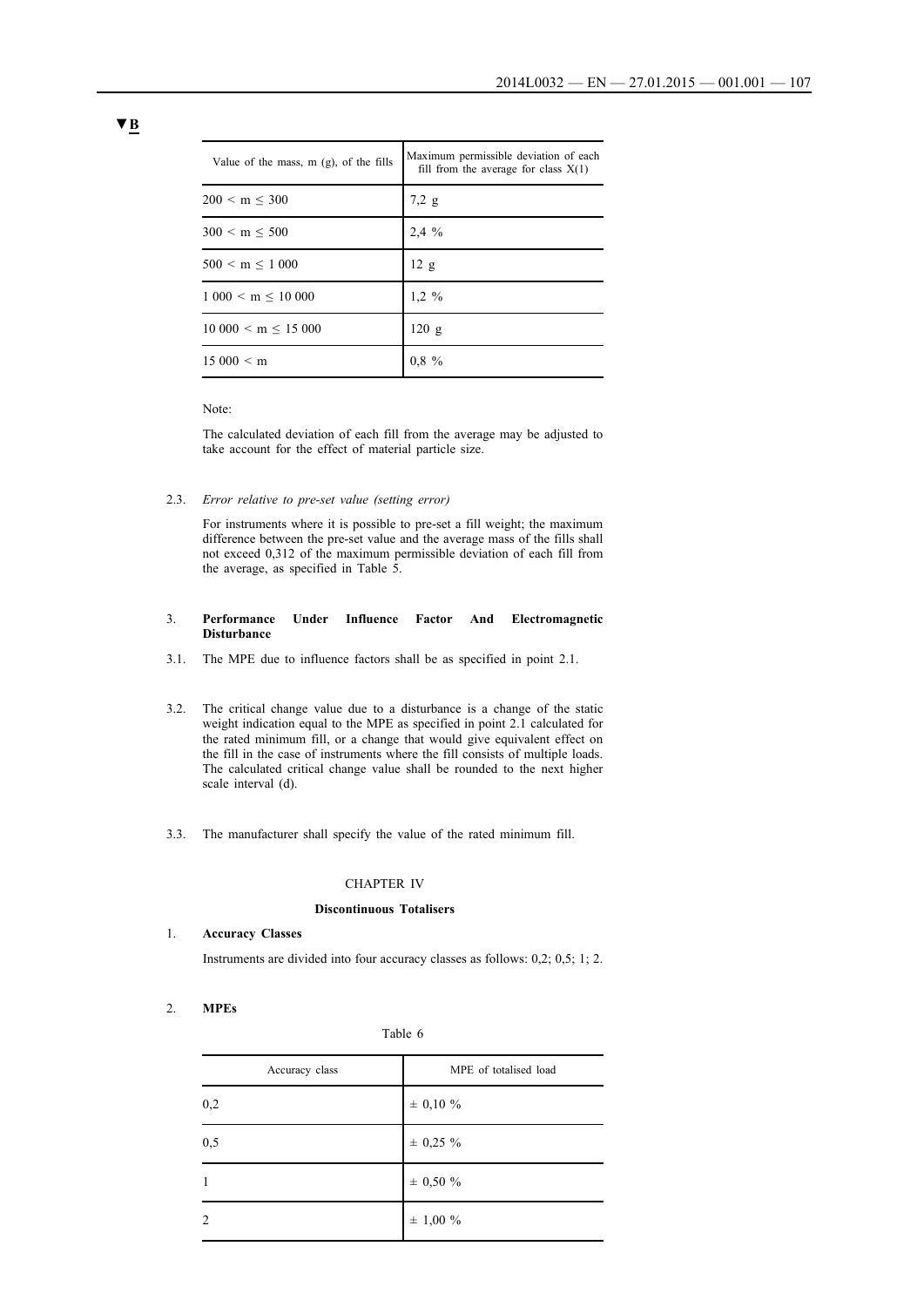### 3. **Totalisation scale interval**

The totalisation scale interval  $(d_t)$  shall be in the range:

0,01 % Max  $\leq d_t \leq 0.2$  % Max

## 4. **Minimum Totalised Load (Σmin)**

The minimum totalised load ( $\Sigma_{\rm min}$ ) shall be not less than the load at which the MPE is equal to the totalisation scale interval  $(d_t)$  and not less than the minimum load as specified by the manufacturer.

## 5. **Zero Setting**

Instruments that do not tare weigh after each discharge shall have a zero setting device. Automatic operation shall be inhibited if zero indication varies by:

 $-1$  d<sub>t</sub> on instruments with automatic zero setting device;

 $-$  0,5  $d_t$  on instruments with a semi-automatic, or non-automatic, zero setting device.

## 6. **Operator Interface**

Operator adjustments and reset function shall be inhibited during automatic operation.

## 7. **Printout**

On instruments equipped with a printing device, the reset of the total shall be inhibited until the total is printed. The printout of the total shall occur if automatic operation is interrupted.

### 8. **Performance under influence factors and electromagnetic disturbances**

8.1. The MPEs due to influence factors shall be as specified in Table 7.

## Table 7

| Load (m) in totalisation scale intervals $(d_t)$ | <b>MPE</b>               |
|--------------------------------------------------|--------------------------|
| $0 < m \leq 500$                                 | $\pm$ 0,5 d <sub>t</sub> |
| $500 < m \leq 2000$                              | $\pm$ 1,0 $d_t$          |
| $2000 < m \leq 10000$                            | $\pm$ 1,5 d <sub>t</sub> |

8.2. The critical change value due to a disturbance is one totalisation scale interval for any weight indication and any stored total.

### CHAPTER V

#### **Continuous Totalisers**

### 1. **Accuracy classes**

Instruments are divided into three accuracy classes as follows: 0,5; 1; 2.

### 2. **Measurement Range**

- 2.1. The manufacturer shall specify the measurement range, the ratio between the minimum net load on the weighing unit and the maximum capacity, and the minimum totalised load.
- 2.2. The minimum totalised load  $\Sigma_{\text{min}}$  shall not be less than

800 d for class 0.5,

400 d for class 1,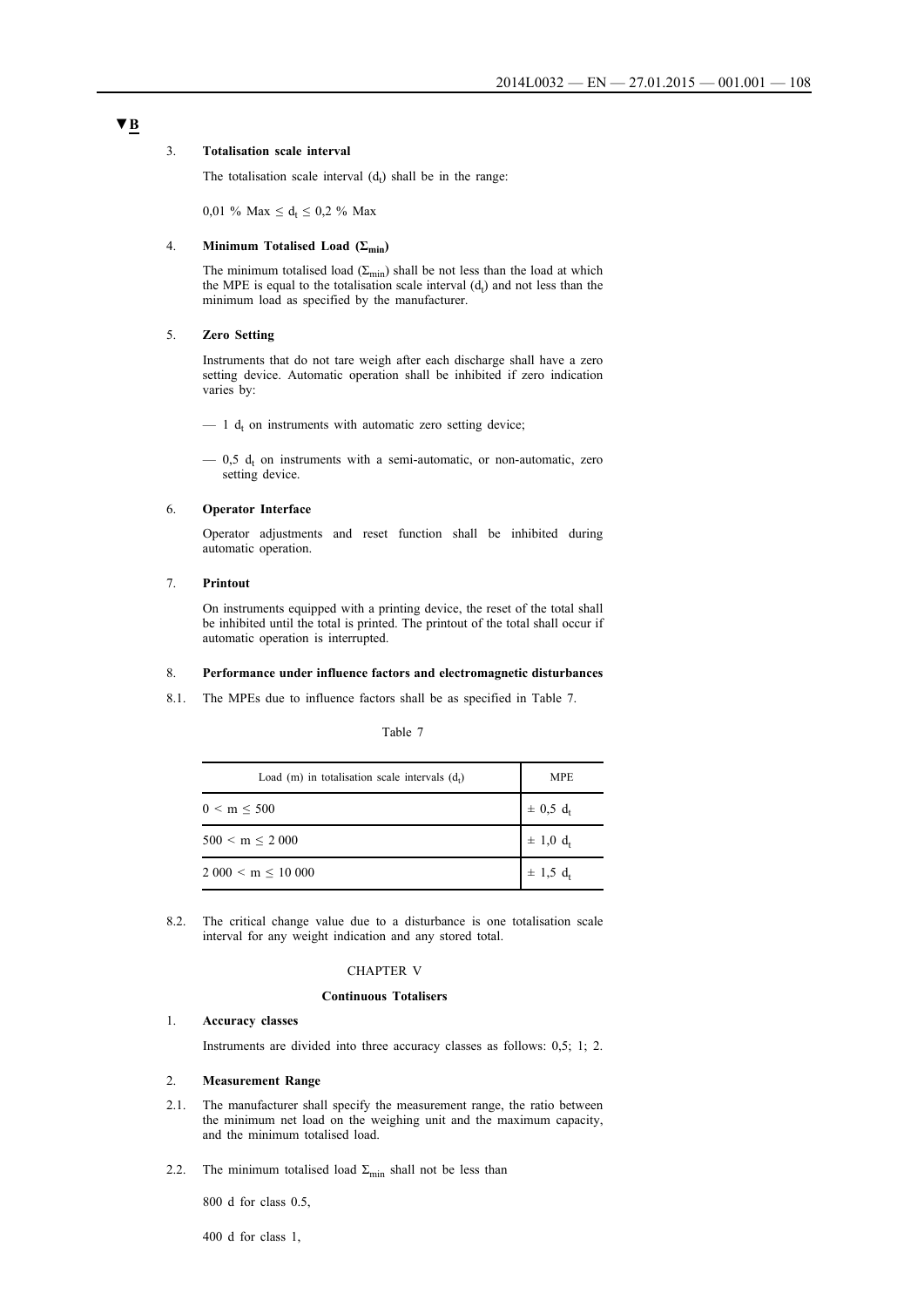200 d for class 2.

Where d is the totalisation scale interval of the general totalisation device.

### 3. **MPE**

| l'able |  |
|--------|--|
|--------|--|

| Accuracy class | MPE for totalised load |  |
|----------------|------------------------|--|
| 0,5            | $± 0,25 \%$            |  |
|                | $\pm$ 0,5 $\%$         |  |
| 2              | $\pm$ 1,0 %            |  |

## 4. **Speed of the belt**

The speed of the belt shall be specified by the manufacturer. For single-speed beltweighers, and variable-speed beltweighers having a manual speed setting control, the speed shall not vary by more than 5 % of the nominal value. The product shall not have a different speed than the speed of the belt.

### 5. **General Totalisation Device**

It shall not be possible to reset the general totalisation device to zero.

#### 6. **Performance under influence factors and electromagnetic disturbances**

- 6.1. The MPE due to influence factor, for a load not less than the  $\Sigma_{\text{min}}$ , shall be 0,7 times the appropriate value specified in Table 8, rounded to the nearest totalisation scale interval (d).
- 6.2. The critical change value due to a disturbance shall be 0,7 times the appropriate value specified in Table 8, for a load equal to  $\Sigma_{\text{min}}$ , for the designated class of the beltweigher; rounded up to the next higher totalisation scale interval (d).

### CHAPTER VI

#### **Automatic Rail Weighbridges**

## 1. **Accuracy classes**

Instruments are divided into four accuracy classes as follows:

0,2; 0,5; 1; 2.

#### 2. **MPE**

2.1. The MPEs for weighing-in-motion of a single wagon or a total train are shown in Table 9.

| Table |  |
|-------|--|
|-------|--|

| Accuracy class | <b>MPE</b>     |
|----------------|----------------|
| $_{0,2}$       | $\pm$ 0,1 $\%$ |
| $_{0,5}$       | $\pm$ 0,25 %   |
| $\mathbf{1}$   | $\pm$ 0,5 $\%$ |
| $\overline{c}$ | $\pm$ 1,0 $\%$ |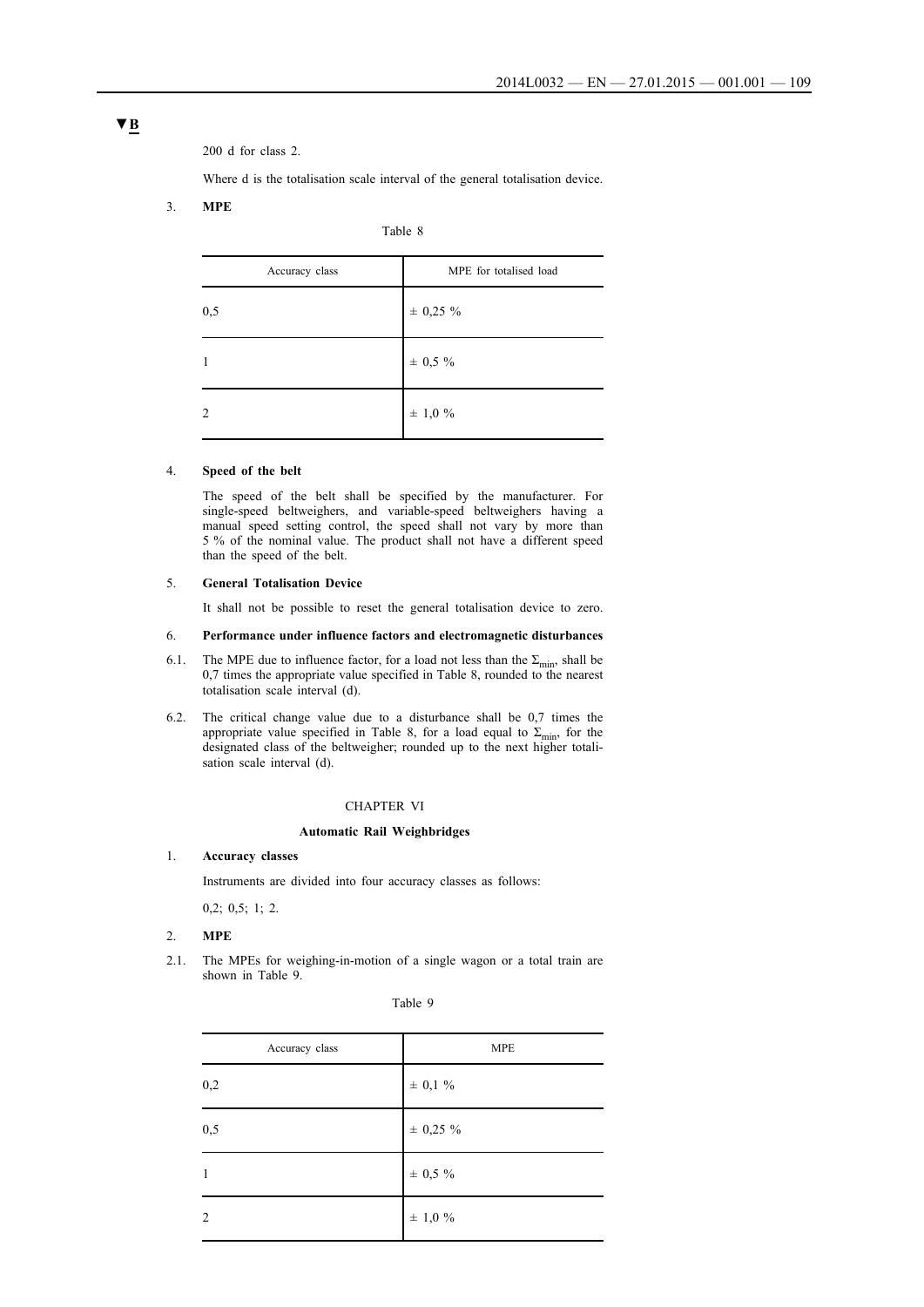- 2.2. The MPEs for the weight of coupled or uncoupled wagons weighing-inmotion shall be one of the following values, whichever is the greatest:
	- the value calculated according to Table 9, rounded to the nearest scale interval;
	- the value calculated according to Table 9, rounded to the nearest scale interval for a weight equal to 35 % of the maximum wagon weight (as inscribed on the descriptive markings);
	- one scale interval (d).
- 2.3. The MPEs for the weight of train weighing-in-motion shall be one of the following values, whichever is the greatest:
	- the value calculated according to Table 9, rounded to the nearest scale interval;
	- the value calculated according to Table 9, for the weight of a single wagon equal to 35 % of the maximum wagon weight (as inscribed on the descriptive markings) multiplied by the number of reference wagons (not exceeding 10) in the train, and rounded to the nearest scale interval;
	- one scale interval (d) for each wagon in the train, but not exceeding 10 d.
- 2.4. When weighing coupled wagons; the errors of not more than 10 % of the weighing results taken from one or more passes of the train may exceed the appropriate MPE given in point 2.2, but shall not exceed twice the MPE.

## 3. **Scale interval (d)**

The relationship between the accuracy class and the scale interval shall be as specified in Table 10.

| Table 10 |  |
|----------|--|
|----------|--|

| Accuracy class | Scale interval (d) |  |
|----------------|--------------------|--|
| 0,2            | $d \leq 50$ kg     |  |
| 0,5            | $d \leq 100$ kg    |  |
|                | $d \leq 200$ kg    |  |
|                | $d \leq 500$ kg    |  |

#### 4. **Measurement range**

- 4.1. The minimum capacity shall not be less than 1 t, and not greater than the value of the result of the minimum wagon weight divided by the number of partial weighings.
- 4.2. The minimum wagon weight shall not be less than 50 d.

## 5. **Performance under influence factor and electromagnetic disturbance**

5.1. The MPE due to an influence factor shall be as specified in Table 11.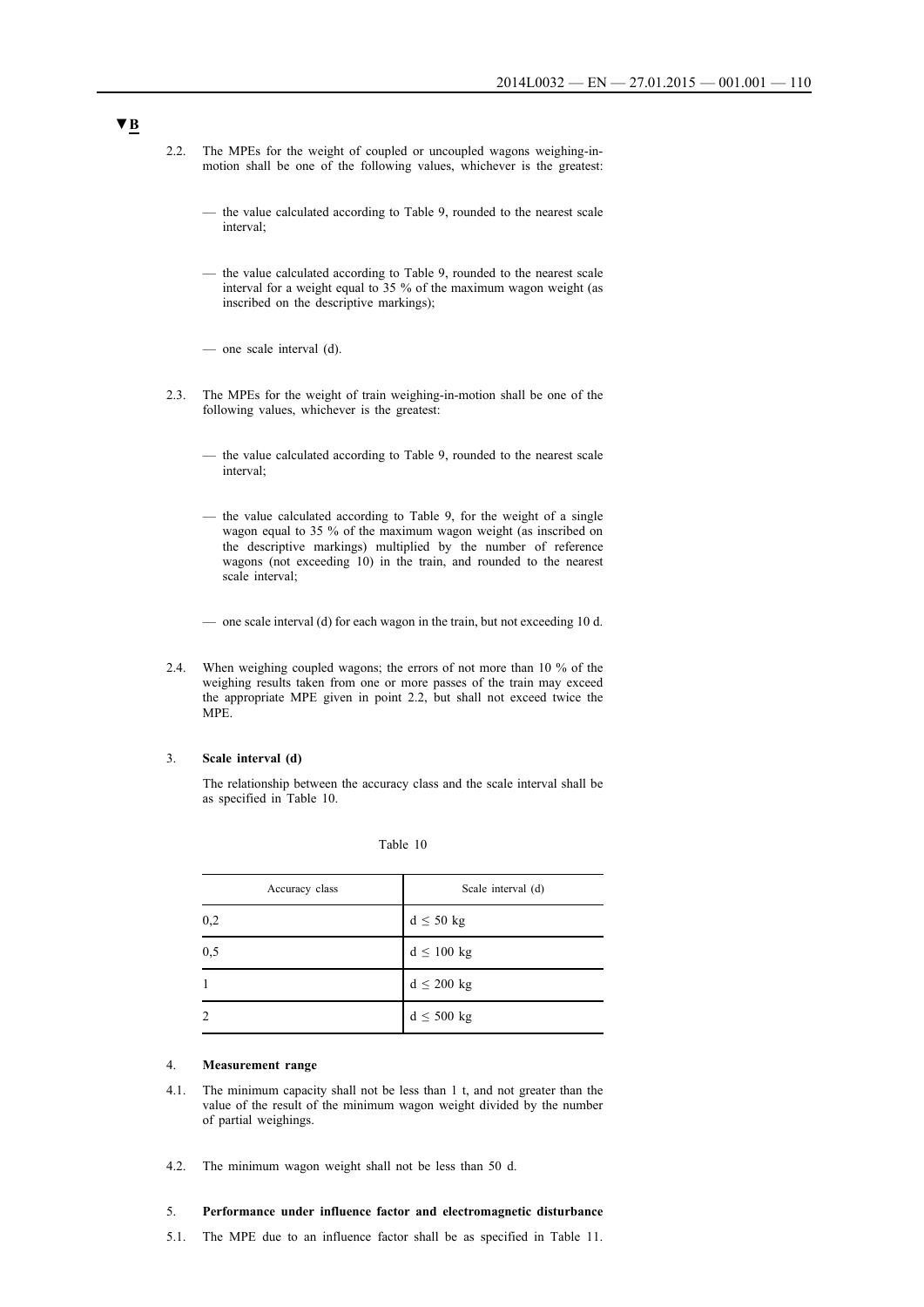| Load (m) in verification scale intervals<br>(d) | <b>MPE</b>  |
|-------------------------------------------------|-------------|
| 0 < m < 500                                     | $\pm$ 0.5 d |
| $500 < m \leq 2000$                             | $\pm$ 1,0 d |
| $2000 < m \leq 10000$                           | $\pm$ 1.5 d |

5.2. The critical change value due to a disturbance is one scale interval.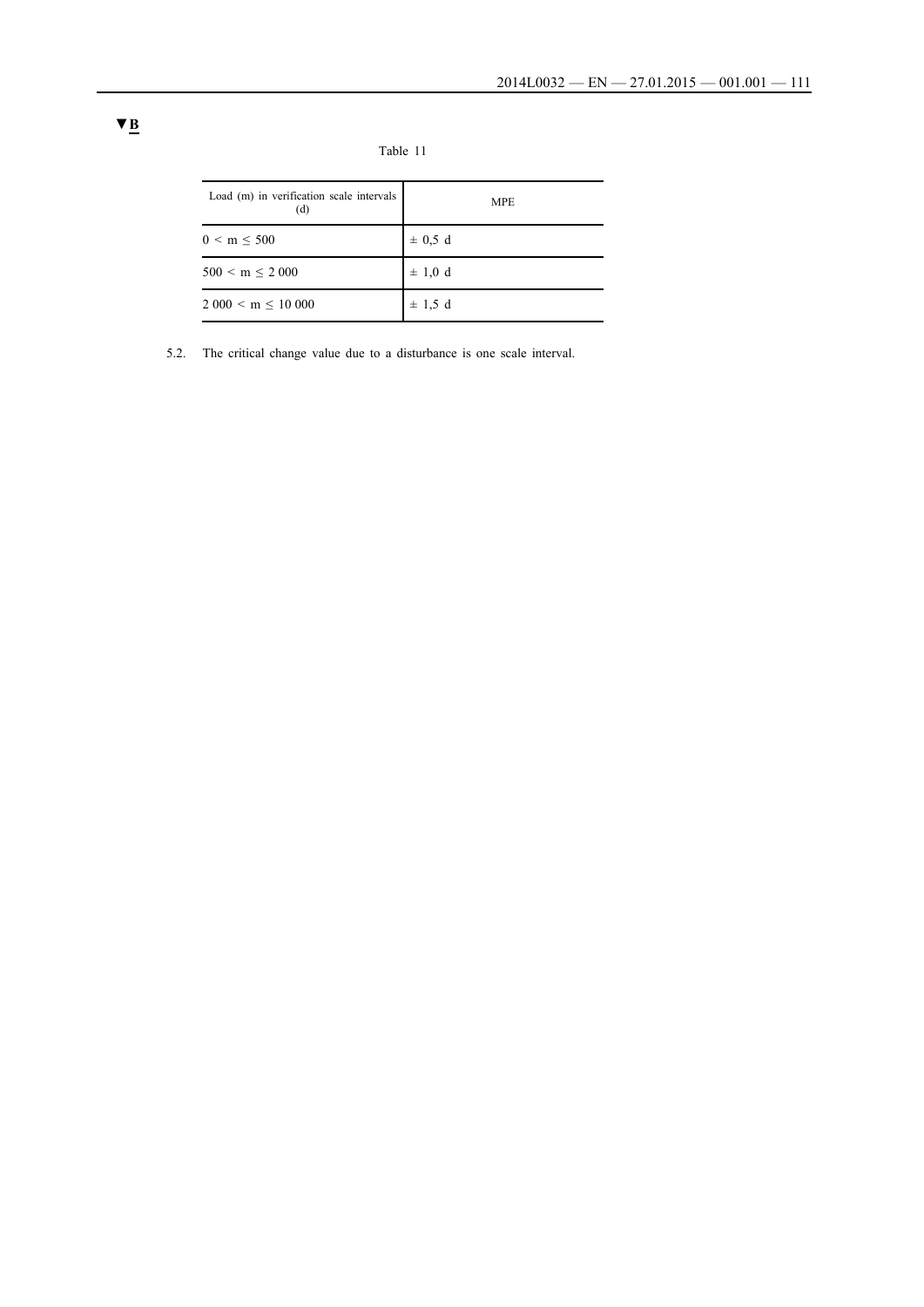#### *ANNEX IX*

### TAXIMETERS (MI-007)

The relevant requirements of Annex I, the specific requirements of this Annex and the conformity assessment procedures listed in this Annex apply to taximeters.

### DEFINITIONS

## **Taximeter**

A device that works together with a signal generator  $(1)$  to make a measuring instrument.

This device measures duration, calculates distance on the basis of a signal delivered by the distance signal generator. Additionally, it calculates and displays the fare to be paid for a trip on the basis of the calculated distance and/or the measured duration of the trip.

## **Fare**

The total amount of money due for a trip based on a fixed initial hire fee and/or the length and/or the duration of the trip. The fare does not include a supplement charged for extra services.

#### **Cross-over speed**

The speed value found by division of a time tariff value by a distance tariff value.

#### **Normal calculation mode S (single application of tariff)**

Fare calculation based on application of the time tariff below the cross-over speed and application of the distance tariff above the cross-over speed.

#### **Normal calculation mode D (double application of tariff)**

Fare calculation based on simultaneous application of time tariff and distance tariff over the whole trip.

#### **Operating position**

The different modes in which a taximeter fulfils the different parts of its functioning. The operating positions are distinguished by the following indications:

| 'For Hire' | The operating position in which the fare calculation is<br>disabled                                                                                                          |
|------------|------------------------------------------------------------------------------------------------------------------------------------------------------------------------------|
| 'Hired'    | The operating position in which the fare calculation<br>takes place on the basis of a possible initial charge<br>and a tariff for distance travelled and/or time of the trip |
| 'Stopped'  | The operating position in which the fare due for the trip<br>is indicated and at least the fare calculation based on<br>time is disabled.                                    |

#### DESIGN REQUIREMENTS

1. The taximeter shall be designed to calculate the distance and to measure the duration of a trip.

<sup>(1)</sup> The distance signal generator is outside the scope of this Directive.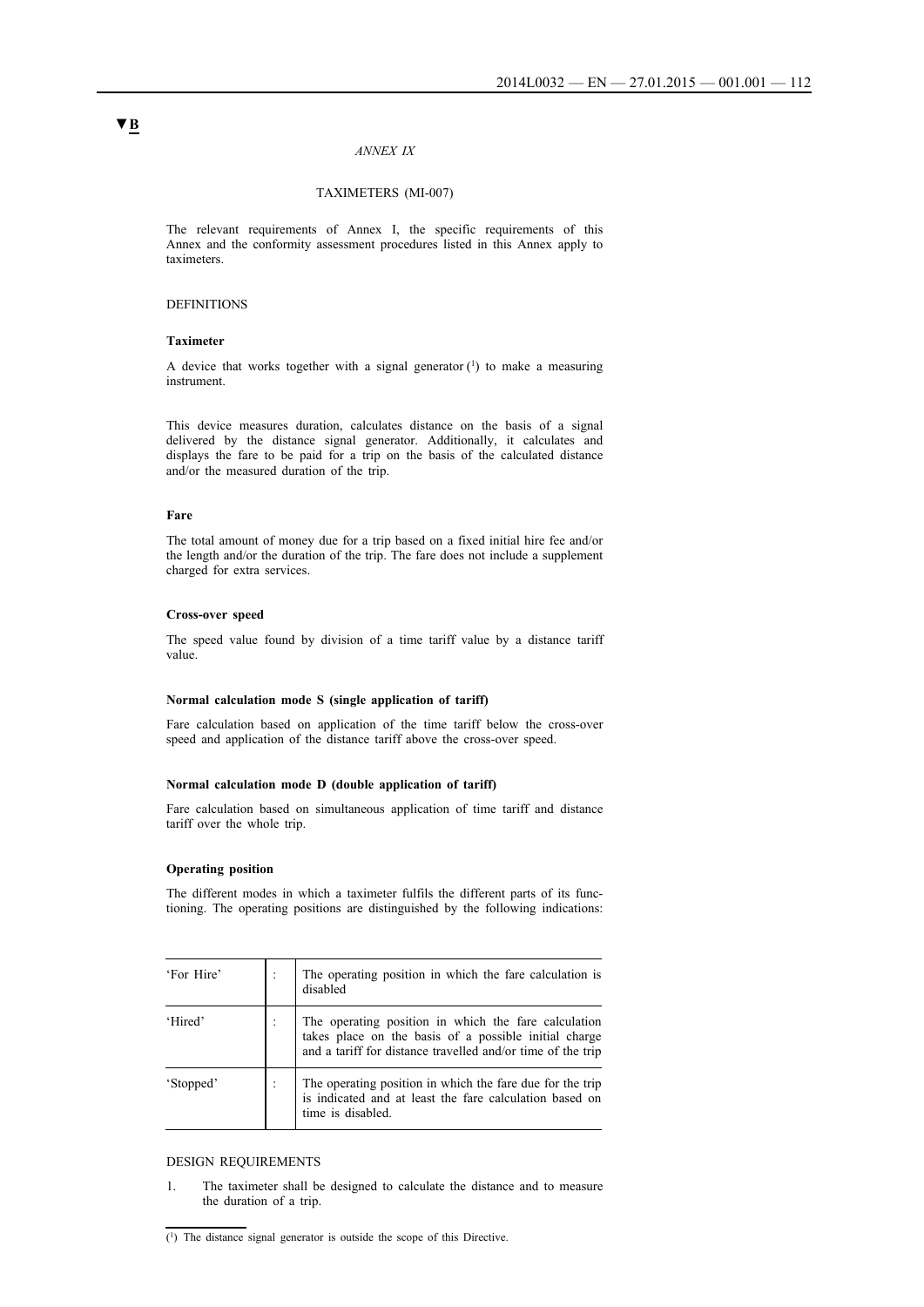- 2. The taximeter shall be designed to calculate and display the fare, incrementing in steps equal to the resolution fixed by the Member State in the operation position 'Hired'. The taximeter shall also be designed to display the final value for the trip in the operating position 'Stopped'.
- 3. A taximeter shall be able to apply the normal calculation modes S and D. It shall be possible to choose between these calculation modes by a secured setting.
- 4. A taximeter shall be able to supply the following data through an appropriate secured interface(s):
	- operation position: 'For Hire', 'Hired' or 'Stopped';
	- totaliser data according to point 15.1;
	- general information: constant of the distance signal generator, date of securing, taxi identifier, real time, identification of the tariff;
	- fare information for a trip: total charged, fare, calculation of the fare, supplement charge, date, start time, finish time, distance travelled;
	- tariff(s) information: parameters of tariff(s).

National legislation may require certain devices to be connected to the interface(s) of a taximeter. Where such a device is required; it shall be possible, by secured setting, to inhibit automatically the operation of the taximeter for reasons of the non-presence or improper functioning of the required device.

5. If relevant, it shall be possible to adjust a taximeter for the constant of the distance signal generator to which it is to be connected and to secure the adjustment.

#### RATED OPERATING CONDITIONS

- 6.1. The mechanical environment class that applies is M3.
- 6.2. The manufacturer shall specify the rated operating conditions for the instrument, in particular:
	- a minimum temperature range of 80  $^{\circ}$ C for the climatic environment;
	- the limits of the DC power supply for which the instrument has been designed.

#### MAXIMUM PERMISSIBLE ERRORS (MPEs)

- 7. The MPE, excluding any errors due to application of the taximeter in a taxi, are:
	- For the time elapsed:  $\pm$  0,1 %

minimum value of mpe: 0,2 s;

— For the distance travelled:  $\pm$  0,2 %

minimum value of mpe: 4 m;

— For the calculation of the fare:  $\pm$  0,1 %

minimum, including rounding: corresponding to the least significant digit of the fare indication.

#### PERMISSIBLE EFFECT OF DISTURBANCES

#### 8. **Electromagnetic immunity**

- 8.1. The electromagnetic class that applies is E3.
- 8.2. The MPE laid down in point 7 shall also be respected in the presence of an electromagnetic disturbance.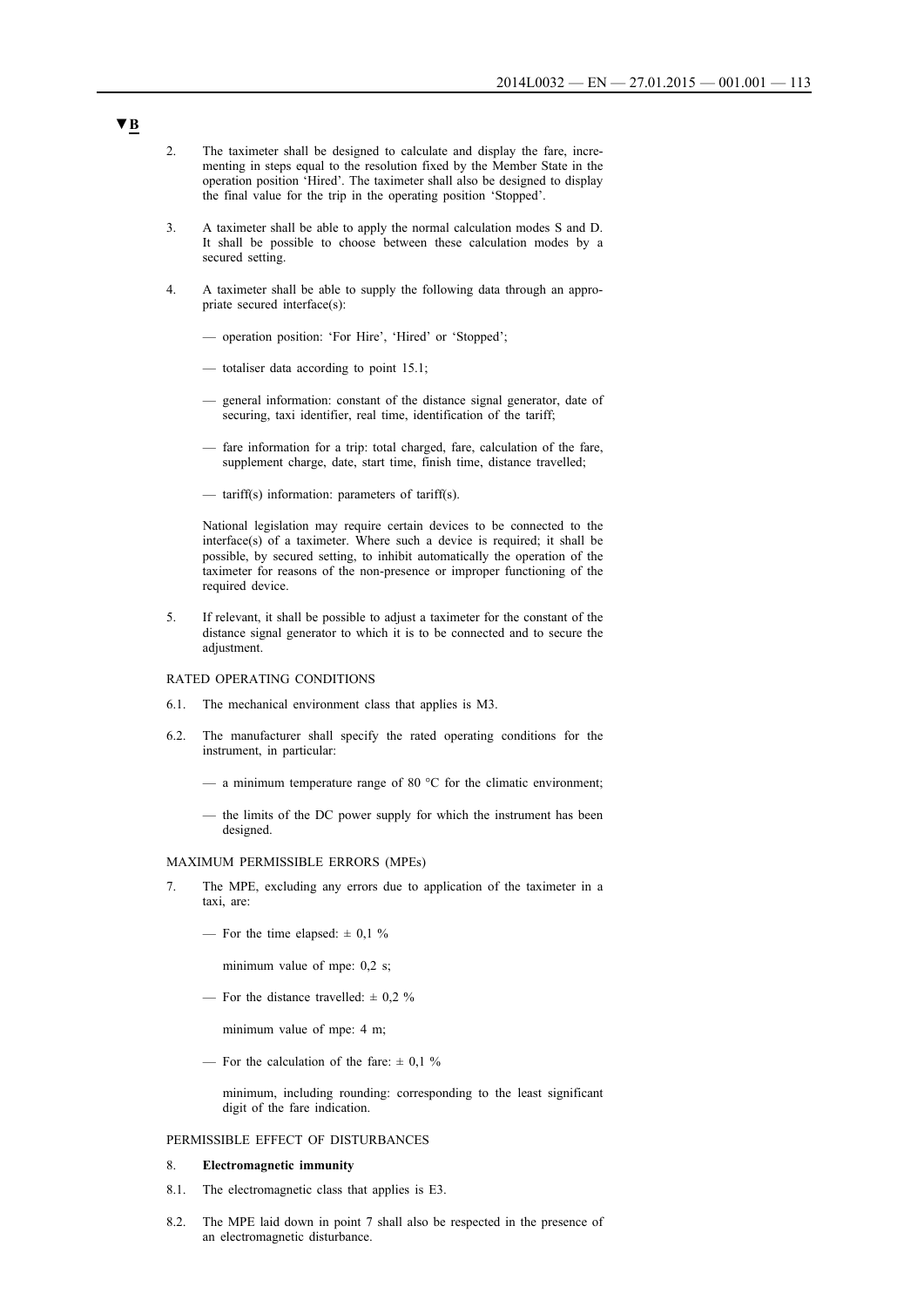POWER SUPPLY FAILURE

- 9. In case of a reduction of the voltage supply to a value below the lower operating limit as specified by the manufacturer, the taximeter shall:
	- continue to work correctly or resume its correct functioning without loss of data available before the voltage drop if the voltage drop is temporary, i.e. due to restarting the engine;
	- abort an existing measurement and return to the position 'For Hire' if the voltage drop is for a longer period.

#### OTHER REQUIREMENTS

- 10. The conditions for the compatibility between the taximeter and the distance signal generator shall be specified by the manufacturer of the taximeter.
- 11. If there is a supplement charge for an extra service, entered by the driver on manual command, this shall be excluded from the fare displayed. However, in that case a taximeter may display temporarily the value of the fare including the supplementary charge.
- 12. If the fare is calculated according to calculation mode D a taximeter may have an additional display mode in which only the total distance and duration of the trip are displayed in real time.
- 13. All values displayed for the passenger shall be suitably identified. These values as well as their identification shall be clearly readable under daylight and night conditions.
- 14.1. If the fare to be paid or the measures to be taken against fraudulent use can be affected by the choice of functionality from a pre-programmed setting or by free data setting, it shall be possible to secure the instrument settings and data entered.
- 14.2. The securing possibilities available in a taximeter shall be such that separate securing of the settings is possible.
- 14.3. The provisions in point 8.3 of Annex I apply also to the tariffs.
- 15.1. A taximeter shall be fitted with non-resettable totalisers for all of the following values:
	- The total distance travelled by the taxi;
	- The total distance travelled when hired;
	- The total number of hirings;
	- The total amount of money charged as supplements;
	- The total amount of money charged as fare.

The totalised values shall include the values saved according to point 9 under conditions of loss of power supply.

- 15.2. If disconnected from power, a taximeter shall allow the totalised values to be stored for one year for the purpose of reading out the values from the taximeter to another medium.
- 15.3. Adequate measures shall be taken to prevent the display of totalised values from being used to deceive passengers.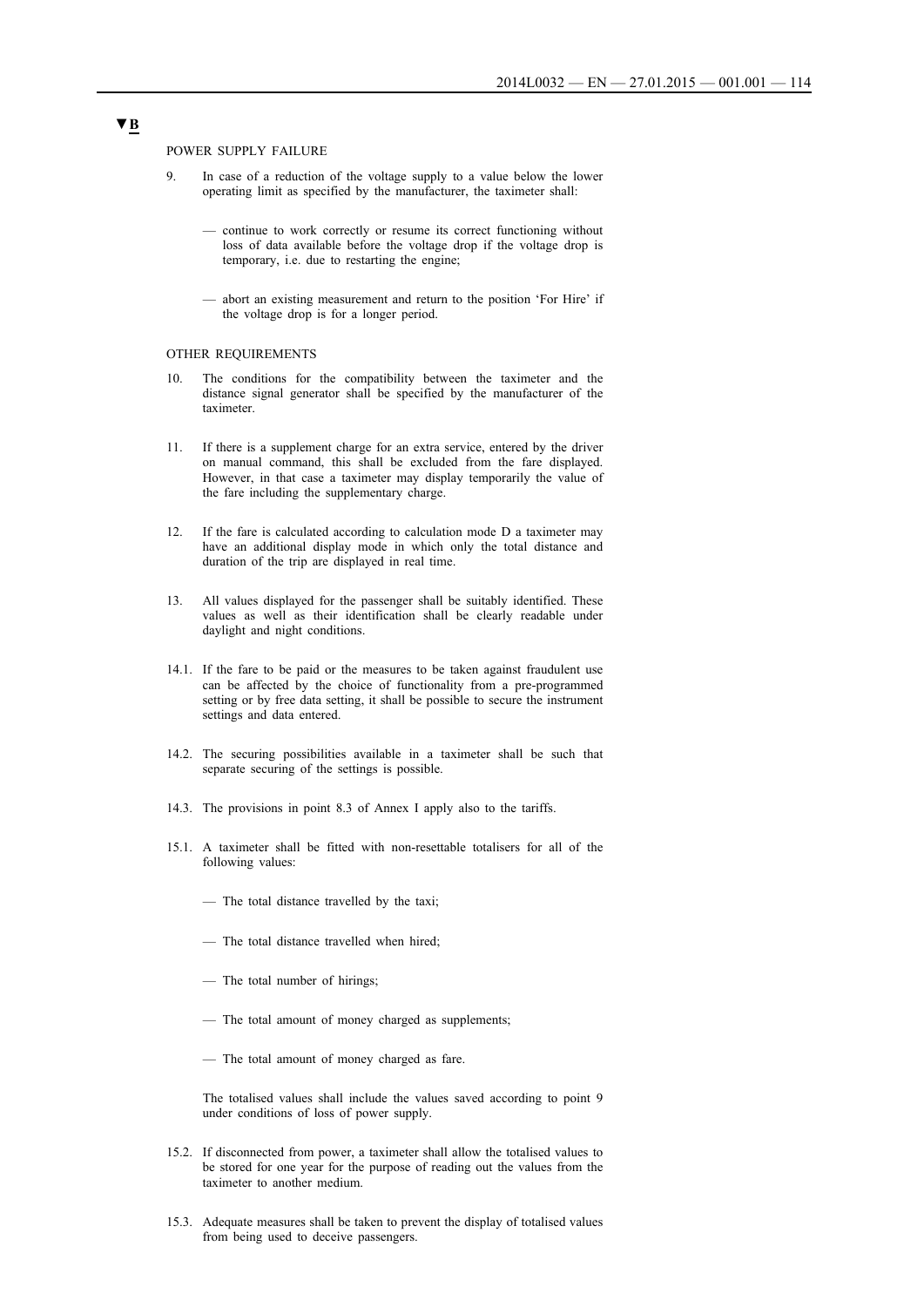- 16. Automatic change of tariffs is allowed due to the:
	- distance of the trip;
	- duration of the trip;
	- time of the day;
	- date;
	- day of the week.
- 17. If properties of the taxi are important for the correctness of the taximeter, the taximeter shall provide means to secure the connection of the taximeter to the taxi in which it is installed.
- 18. For the purpose of testing after installation, the taximeter shall be equipped with the possibility to test separately the accuracy of time and distance measurement and the accuracy of the calculation.
- 19. A taximeter and its installation instructions specified by the manufacturer shall be such that, if installed according to the manufacturer's instructions, fraudulent alterations of the measurement signal representing the distance travelled are sufficiently excluded.
- 20. The general essential requirement dealing with fraudulent use shall be fulfilled in such a way that the interests of the customer, the driver, the driver's employer and the fiscal authorities are protected.
- 21. A taximeter shall be designed so that it can respect the MPEs without adjustment during a period of one year of normal use.
- 22. The taximeter shall be equipped with a real-timeclock by means of which the time of the day and the date are kept, one or both can be used for automatic change of tariffs. The requirements for the real-time clock are:
	- the timekeeping shall have an accuracy of 0.02 %;
	- the correction possibility of the clock shall be not more than 2 minutes per week. Correction for summer and wintertime shall be performed automatically;
	- correction, automatic or manually, during a trip shall be prevented.
- 23. The values of distance travelled and time elapsed, when displayed or printed in accordance with this Directive, shall use the following units:

Distance travelled:

- kilometres;
- miles, in those Member States to which Article (1)(b) of Directive 80/181/EEC applies.

Time elapsed:

— seconds, minutes or hours, as may be suitable; keeping in mind the necessary resolution and the need to prevent misunderstandings.

CONFORMITY ASSESSMENT

The conformity assessment procedures referred to in Article 17 that the manufacturer can choose between are:

 $B + F$  or  $B + D$  or  $H1$ .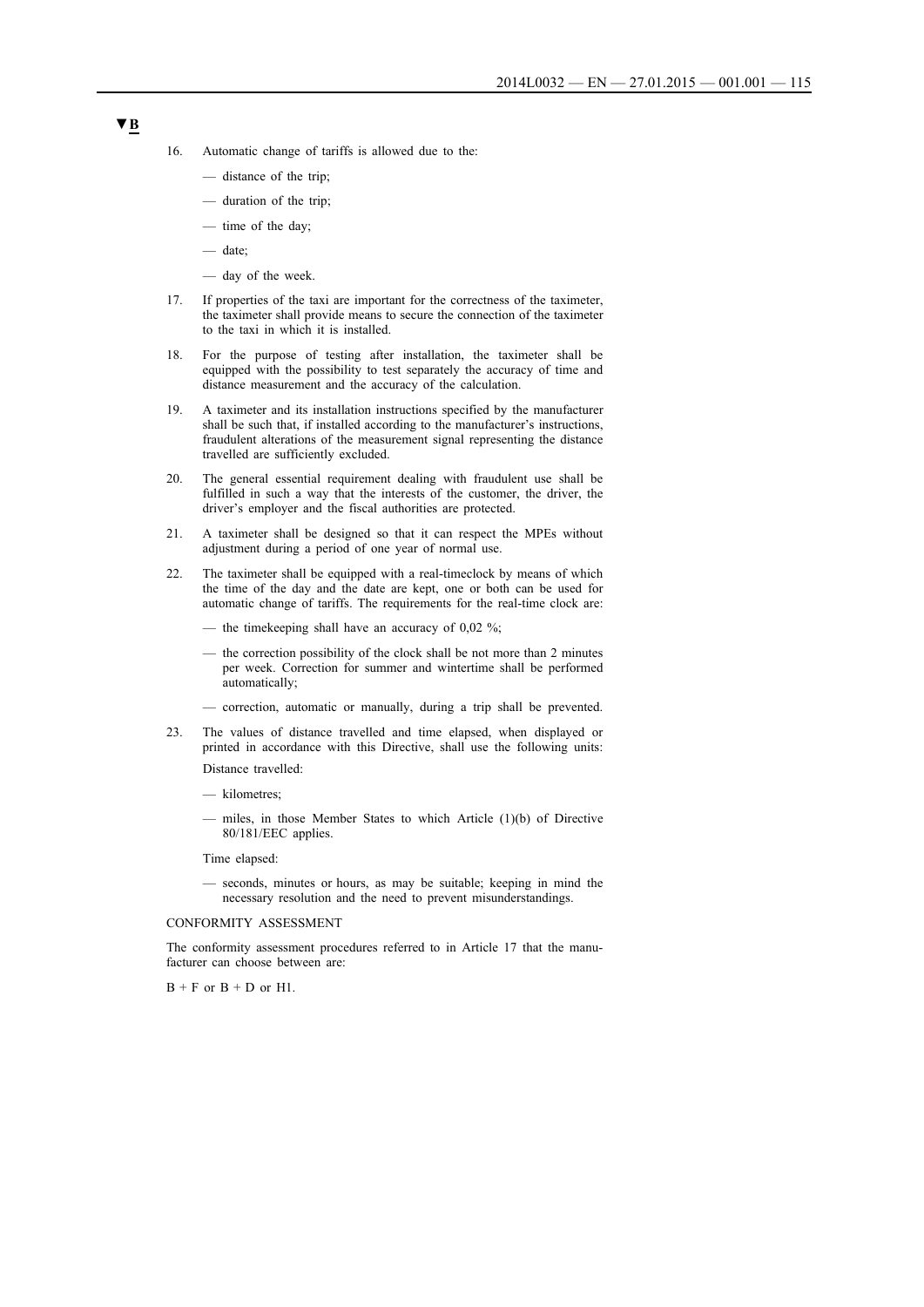### *ANNEX X*

#### MATERIAL MEASURES (MI-008)

#### CHAPTER I

#### **Material measures of length**

The relevant essential requirements of Annex I, the specific requirements of this Annex and the conformity assessment procedures listed in this chapter, apply to material measures of length defined below. However, the requirement for the supply of a copy of declarations of conformity may be interpreted as applying to a batch or consignment rather than each individual instrument.

#### DEFINITIONS

| Material measure of length   An instrument comprising scale marks whose |
|-------------------------------------------------------------------------|
| distances are given in legal units of length.                           |

## SPECIFIC REQUIREMENTS

### **Reference Conditions**

- 1.1. For tapes of length equal to or greater than 5 metres, the maximum permissible errors (MPEs) are to be met when a tractive force of fifty newtons or other force values as specified by the manufacturer and marked on the tape accordingly, or in the case of rigid or semi-rigid measures no tractive force is needed, is applied.
- 1.2. The reference temperature is 20 °C unless otherwise specified by the manufacturer and marked on the measure accordingly.

### **MPEs**

2. The MPE, positive or negative in mm, between two non-consecutive scale marks is  $(a + bL)$ , where:

— L is the value of the length rounded up to the next whole metre; and

— a and b are given in Table 1 below.

When a terminal interval is bounded by a surface, the MPE for any distance beginning at this point is increased by the value c given in Table 1.

| I<br>٧ | ×<br>I |  |
|--------|--------|--|

| <b>Accuracy Class</b>                                                                                             | $a$ (mm) | b    | $c$ (mm) |
|-------------------------------------------------------------------------------------------------------------------|----------|------|----------|
| I                                                                                                                 | 0,1      | 0,1  | 0,1      |
| П                                                                                                                 | 0.3      | 0,2  | 0,2      |
| Ш                                                                                                                 | 0.6      | 0,4  | 0.3      |
| — special class for dipping tapes $(1)$<br>D<br>Up to and including 30 m $(2)$                                    | 1.5      | zero | zero     |
| special class for tank strapping<br>tapes<br>For each 30 m length when the<br>tape is supported on a flat surface | 1.5      | zero | zero     |

(1) Applies to the tape/dip weight combinations.

(2) If the nominal tape length exceeds 30 m, an additional mpe of 0,75 mm shall be permitted for each 30 m of tape length.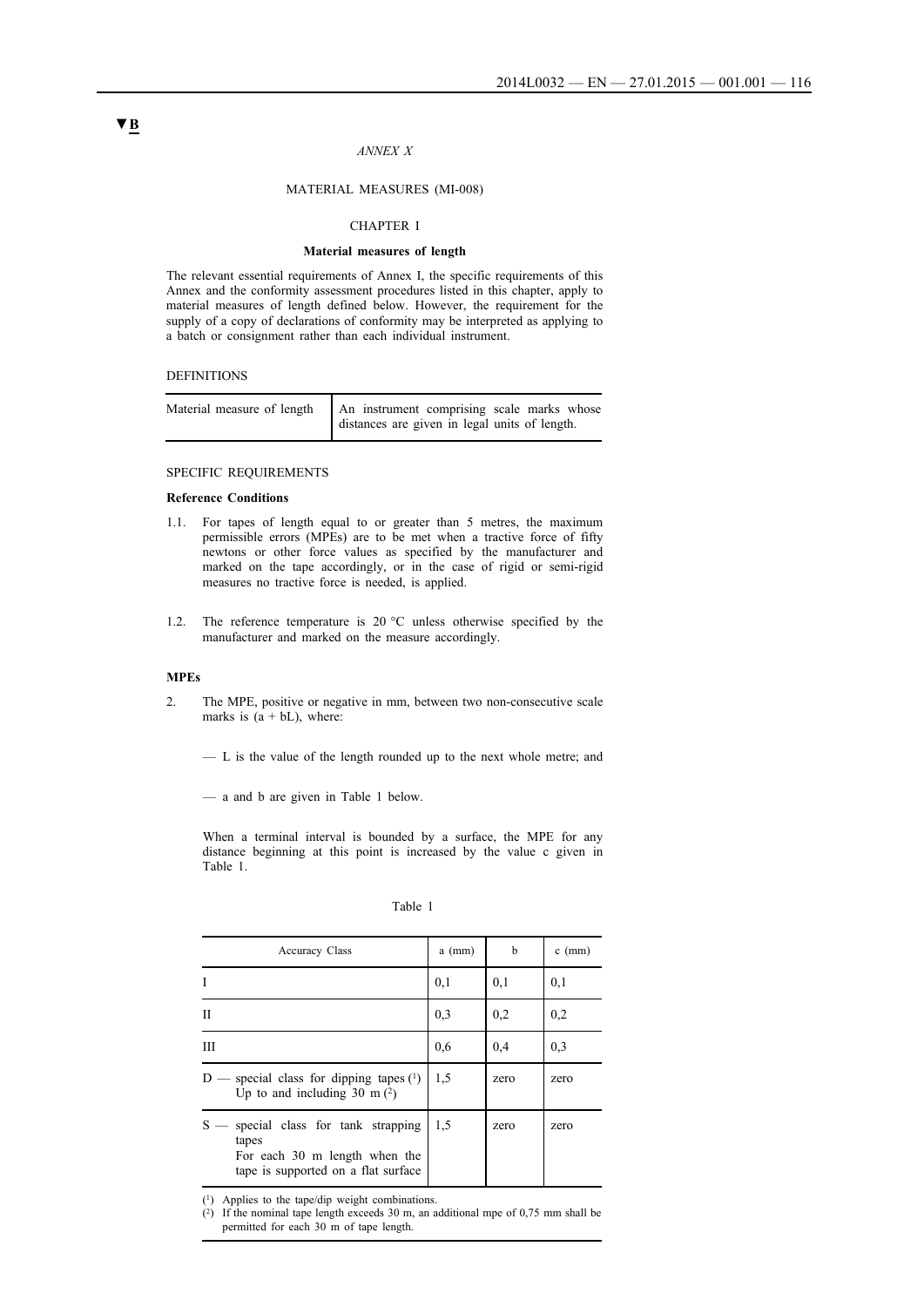Dip tapes may also be of Classes I or II in which case for any length between two scale marks, one of which is on the sinker and the other on the tape, the MPE is  $\pm$  0,6 mm when application of the formula gives a value of less than 0,6 mm.

The MPE for the length between consecutive scale marks, and the maximum permissible difference between two consecutive intervals, are given in Table 2 below.

| anie |  |
|------|--|
|      |  |

| Length i of the           | MPE or difference in millimetres according to accuracy<br>class |     |     |
|---------------------------|-----------------------------------------------------------------|-----|-----|
| interval                  |                                                                 | Н   | Ш   |
| $i \leq 1$ mm             | 0,1                                                             | 0,2 | 0.3 |
| $1$ mm $\leq i \leq 1$ cm | 0.2                                                             | 0,4 | 0.6 |

Where a rule is of the folding type, the jointing shall be such as not to cause any errors, supplementary to those above, exceeding: 0,3 mm for Class II, and 0,5 mm for Class III.

#### **Materials**

- 3.1. Materials used for material measures shall be such that length variations due to temperature excursions up to  $\pm$  8 °C about the reference temperature do not exceed the MPE. This does not apply to Class S and Class D measures where the manufacturer intends that thermal expansion corrections shall be applied to observed readings where necessary.
- 3.2. Measures made from material whose dimensions may alter materially when subjected to a wide range of relative humidity, may only be included in Classes II or III.

#### **Markings**

4. The nominal value shall be marked on the measure. Millimetre scales shall be numbered every centimetre and measures with a scale interval greater than 2 cm shall have all scale marks numbered.

#### CONFORMITY ASSESSMENT

The conformity assessment procedures referred to in Article 17 that the manufacturer can choose between are:

 $F$  1 or D1 or  $B$  + D or H or G.

#### CHAPTER II

#### **Capacity serving measures**

The relevant essential requirements of Annex I, and the specific requirements and the conformity assessment procedures listed in this chapter, apply to capacity serving measures defined below. However, the requirement for the supply of a copy of declarations of conformity may be interpreted as applying to a batch or consignment rather than each individual instrument. Also, the requirement for the instrument to bear information in respect of its accuracy shall not apply.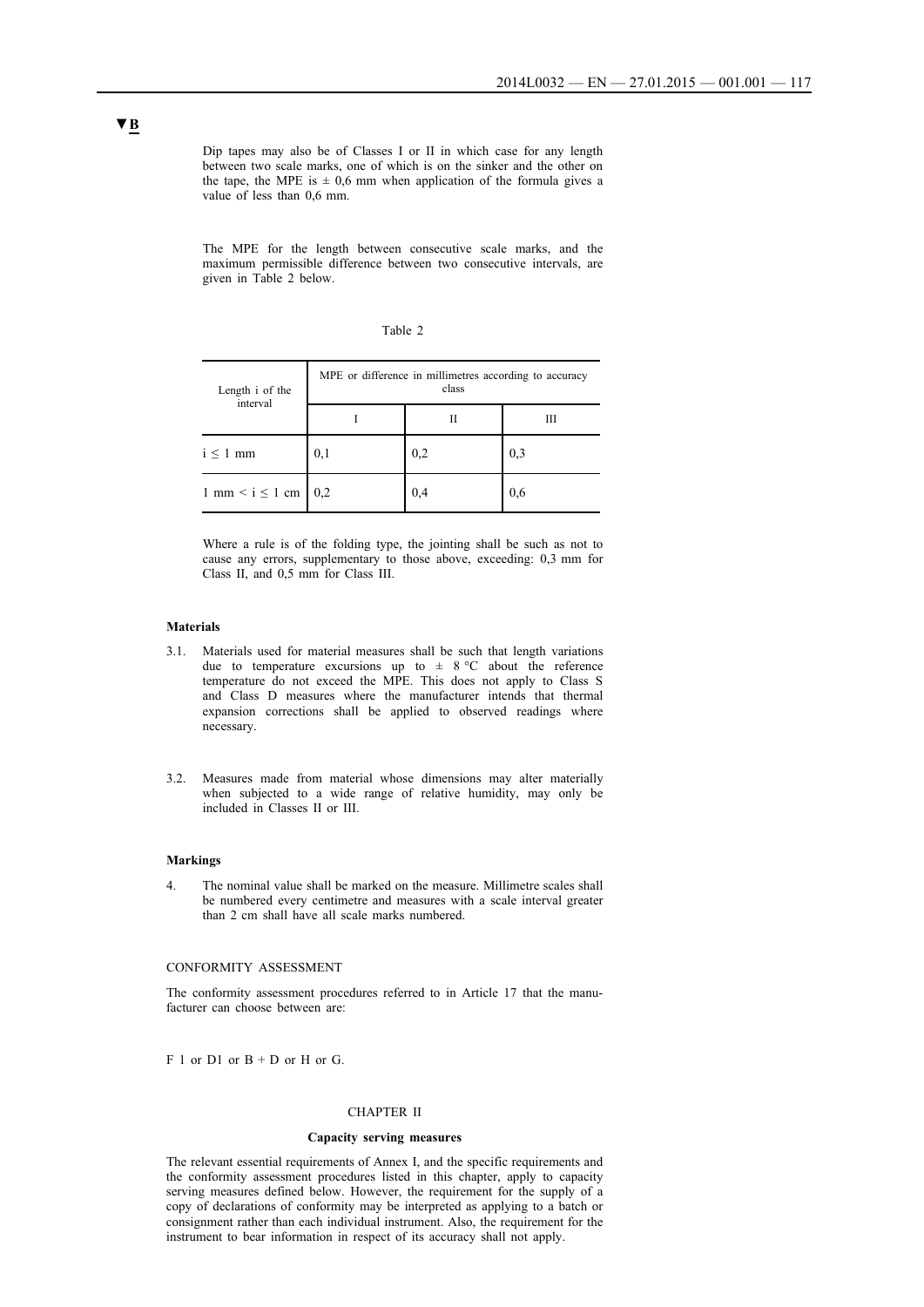DEFINITIONS

| Capacity serving measure | A capacity measure (such as a drinking glass, jug<br>or thimble measure) designed to determine a<br>specified volume of a liquid (other than a phar-<br>maceutical product) which is sold for immediate<br>consumption. |
|--------------------------|-------------------------------------------------------------------------------------------------------------------------------------------------------------------------------------------------------------------------|
| Line measure             | A capacity serving measure marked with a line to<br>indicate nominal capacity.                                                                                                                                          |
| Brim measure             | A capacity serving measure for which the internal<br>volume is equal to the nominal capacity.                                                                                                                           |
| Transfer measure         | A capacity serving measure from which it is<br>intended that the liquid is decanted prior to<br>consumption.                                                                                                            |
| Capacity                 | The capacity is the internal volume for brim<br>measures or internal volume to a filling mark for<br>line measures.                                                                                                     |

## SPECIFIC REQUIREMENTS

## 1. **Reference Conditions**

- 1.1. Temperature: the reference temperature for measurement of capacity is  $20 \text{ °C}$ .
- 1.2. Position for correct indication: free standing on a level surface.
- 2. **MPEs**

|  | Table |  |  |
|--|-------|--|--|
|--|-------|--|--|

|                   | Line                 | <b>Brim</b>               |
|-------------------|----------------------|---------------------------|
| Transfer measures |                      |                           |
| $< 100$ ml        | $\pm$ 2 ml           | $-0$<br>$+4$ ml           |
| $\geq 100$ ml     | $\pm$ 3 %            | $-0$<br>$+ 6 %$           |
| Serving measures  |                      |                           |
| $< 200$ ml        | $\pm$ 5 %            | $-0$<br>$+ 10 \%$         |
| $\geq 200$ ml     | $\pm$ (5 ml + 2,5 %) | $-0$<br>$+ 10$ ml $+ 5$ % |

## 3. **Materials**

Capacity serving measures shall be made of material which is sufficiently rigid and dimensionally stable to maintain capacity within the MPE.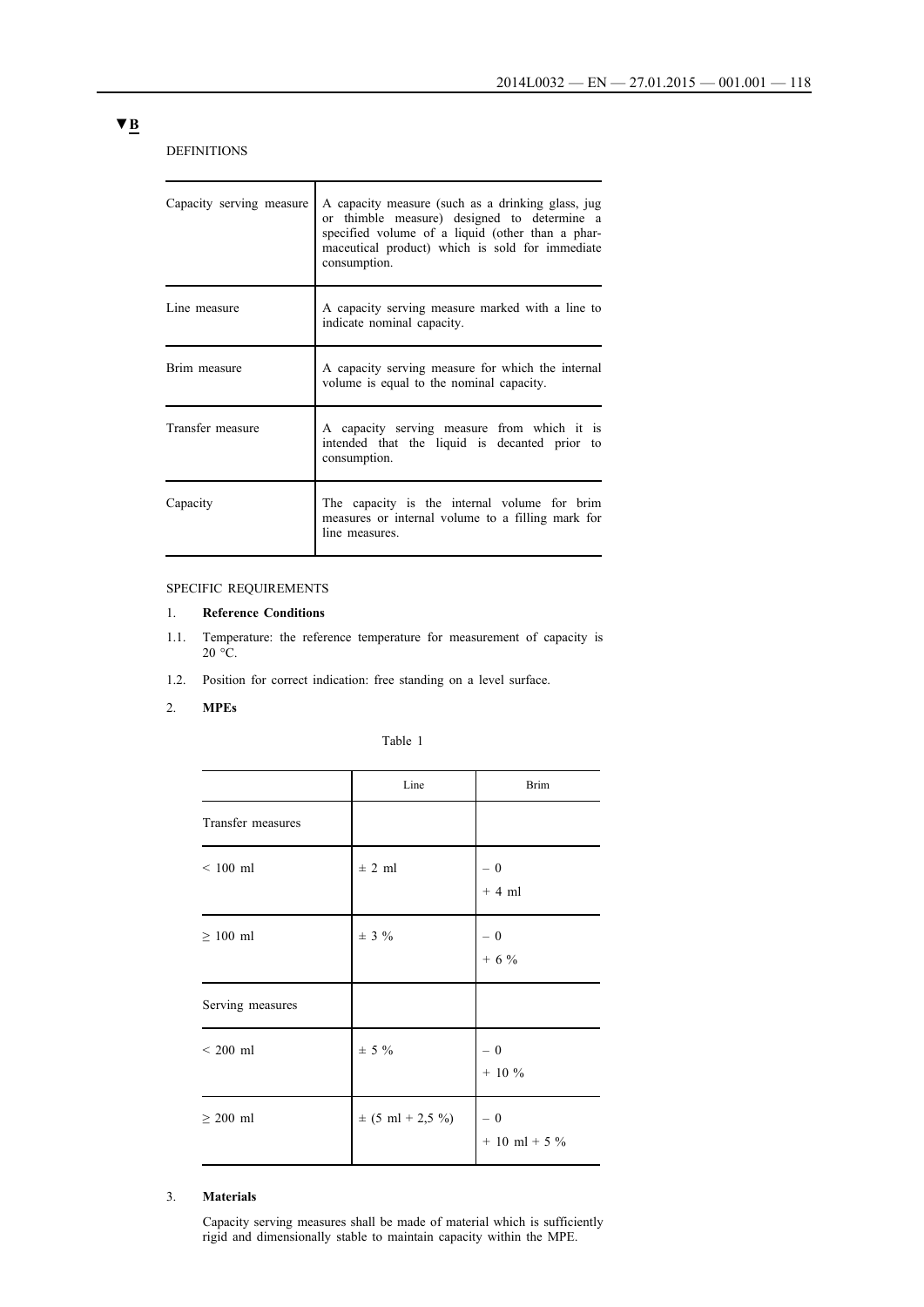#### 4. **Shape**

- 4.1. Transfer measures shall be designed so that a change of contents equal to the MPE causes a change in level of at least 2 mm at the brim or filling mark.
- 4.2. Transfer measures shall be designed so that the complete discharge of the liquid being measured will not be impeded.

## 5. **Marking**

- 5.1. The nominal capacity declared shall be clearly and indelibly marked on the measure.
- 5.2. Capacity serving measures may also be marked with up to three clearly distinguishable capacities, none of which shall lead to confusion one to the other.
- 5.3. All filling marks shall be sufficiently clear and durable to ensure that MPEs are not exceeded in use.

#### CONFORMITY ASSESSMENT

The conformity assessment procedures referred to in Article 17 that the manufacturer can choose between are:

A2 or F1 or D1 or E1 or  $B + E$  or  $B + D$  or H.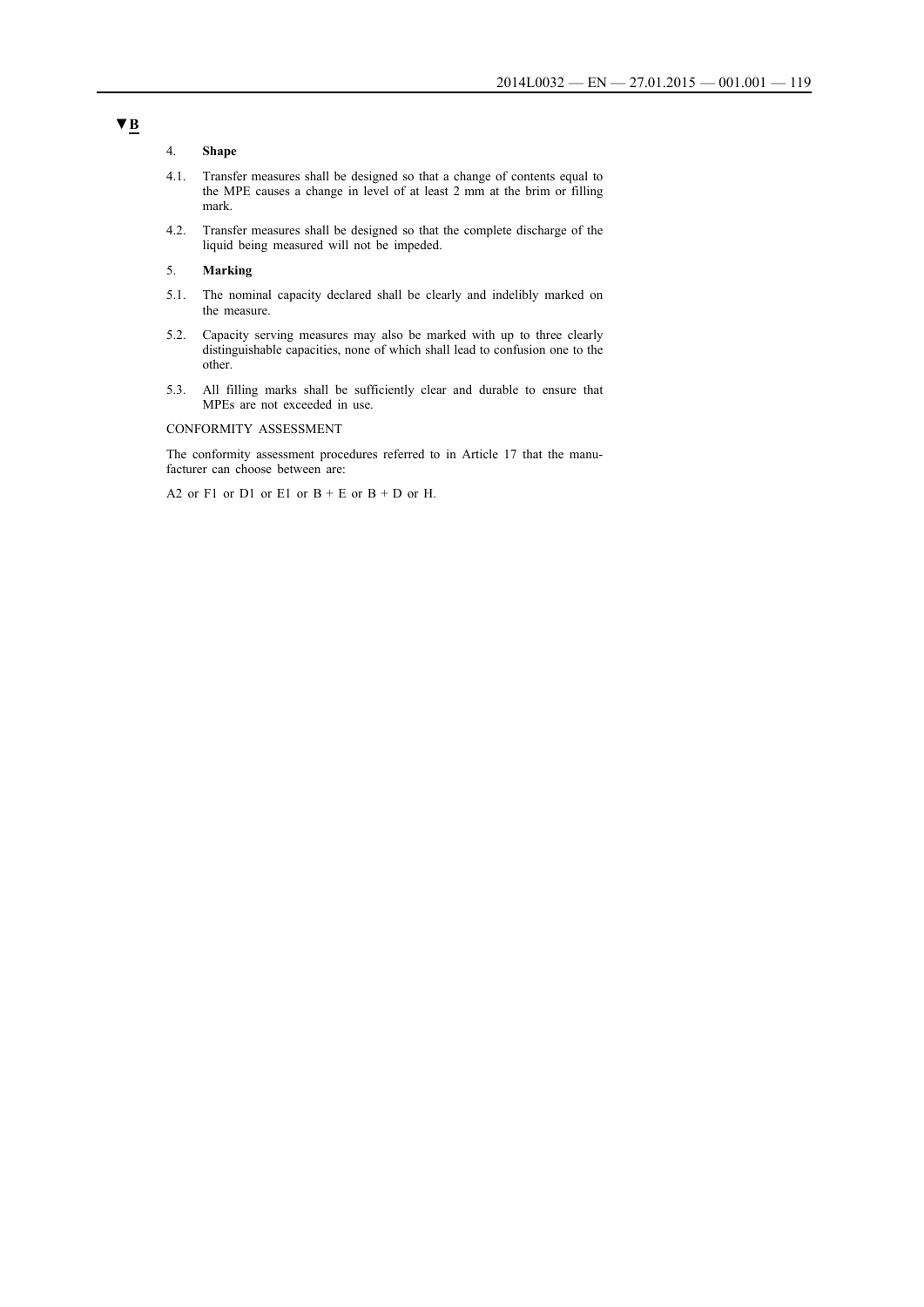### *ANNEX XI*

### DIMENSIONAL MEASURING INSTRUMENTS (MI-009)

The relevant essential requirements of Annex I, the specific requirements of this Annex and the conformity assessment procedures listed in this Annex, apply to dimensional measuring instruments of the types defined below.

#### DEFINITIONS

| Length measuring instrument                | A length measuring instrument serves for the<br>determination of the length of rope-type<br>materials (e.g. textiles, bands, cables) during<br>feed motion of the product to be measured.    |
|--------------------------------------------|----------------------------------------------------------------------------------------------------------------------------------------------------------------------------------------------|
| Area Measuring Instruments                 | An area measuring instrument serves for the<br>determination of the area of irregular shaped<br>objects, e.g. for leather.                                                                   |
| Multi-dimensional Measuring<br>Instruments | A multi-dimensional measuring instrument<br>serves for the determination of the edge length<br>(length, height, width) of the smallest enclosing<br>rectangular parallelepiped of a product. |

## CHAPTER I

#### **Requirements common to all dimensional measuring instruments**

#### **Electromagnetic immunity**

- 1. The effect of an electromagnetic disturbance on a dimensional measuring instrument shall be such that:
	- the change in measurement result is no greater than the critical change value as defined in point 2; or
	- it is impossible to perform any measurement; or
	- there are momentary variations in the measurement result that cannot be interpreted, memorised or transmitted as a measuring result; or
	- there are variations in the measurement result severe enough to be noticed by all those interested in the measurement result.
- 2. The critical change value is equal to one scale interval.

#### CONFORMITY ASSESSMENT

The conformity assessment procedures referred to in Article 17 that the manufacturer can choose between are:

For mechanical or electromechanical instruments:

F1 or E1 or D1 or  $B + F$  or  $B + E$  or  $B + D$  or H or H1 or G.

For electronic instruments or instruments containing software:

 $B + F$  or  $B + D$  or  $H1$  or  $G$ .

#### CHAPTER II

#### **Length measuring instruments**

#### **Characteristics of the product to be measured**

1. Textiles are characterised by the characteristic factor K. This factor takes the stretchability and force per unit area of the product measured into account and is defined by the following formula: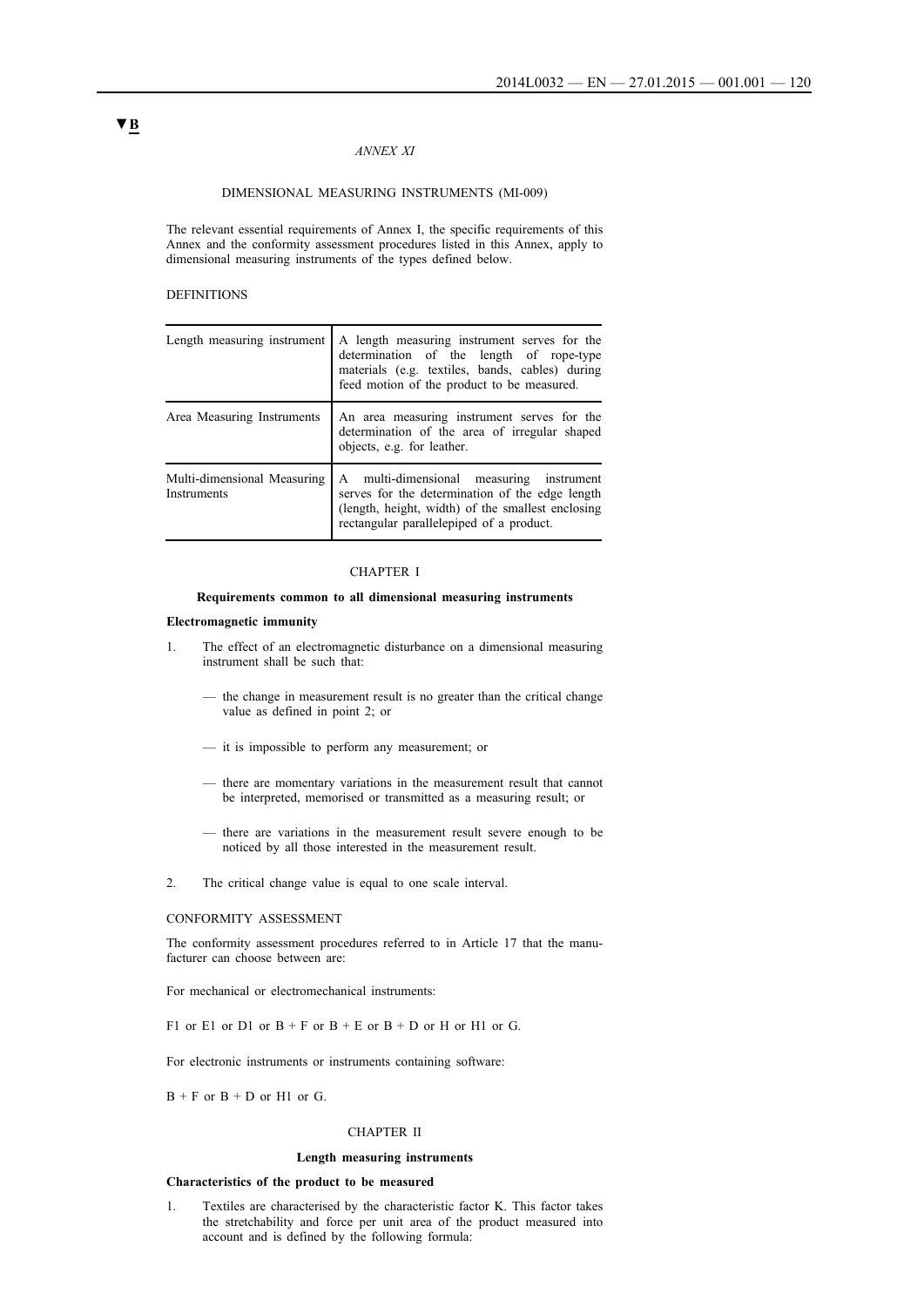

## **Operating conditions**

2.1. *Range*

Dimensions and K-factor, where applicable, within the range specified by the manufacturer for the instrument. The ranges of K-factor are given in Table 1:

| Group | Range of K                                                                                       | Product                  |
|-------|--------------------------------------------------------------------------------------------------|--------------------------|
| I     | $0 \leq K \leq 2 \times 10^{-2} \text{ N/m}^2$                                                   | low stretchability       |
| Н     | $2 \times 10^{-2}$ N/m <sup>2</sup> < K < 8 ×   medium stretchability $10^{-2}$ N/m <sup>2</sup> |                          |
| Ш     | $8 \times 10^{-2}$ N/m <sup>2</sup> < K < 24 × high stretchability<br>$10^{-2}$ N/m <sup>2</sup> |                          |
| IV    | $24 \times 10^{-2}$ N/m <sup>2</sup> < K                                                         | very high stretchability |

- 2.2. Where the measured object is not transported by the measuring instrument, its speed must be within the range specified by the manufacturer for the instrument.
- 2.3. If the measurement result depends on the thickness, the surface condition and the kind of delivery (e.g. from a big roll or from a pile), corresponding limitations are specified by the manufacturer.

## **MPEs**

#### 3. *Instrument*

### Table 2

| Accuracy class | <b>MPE</b>                                      |
|----------------|-------------------------------------------------|
|                | 0,125 %, but not less than 0,005 L <sub>m</sub> |
| Н              | 0,25 %, but not less than 0,01 $L_m$            |
| Ш              | 0,5 %, but not less than 0,02 $L_m$             |

Where  $L_m$  is the minimum measurable length, that is to say the smallest length specified by the manufacturer for which the instrument is intended to be used.

The true length value of the different types of materials shall be measured using suitable instruments (e.g. tapes of length). Thereby, the material which is going to be measured shall be laid out on a suitable underlay (e.g. a suitable table) straight and unstretched.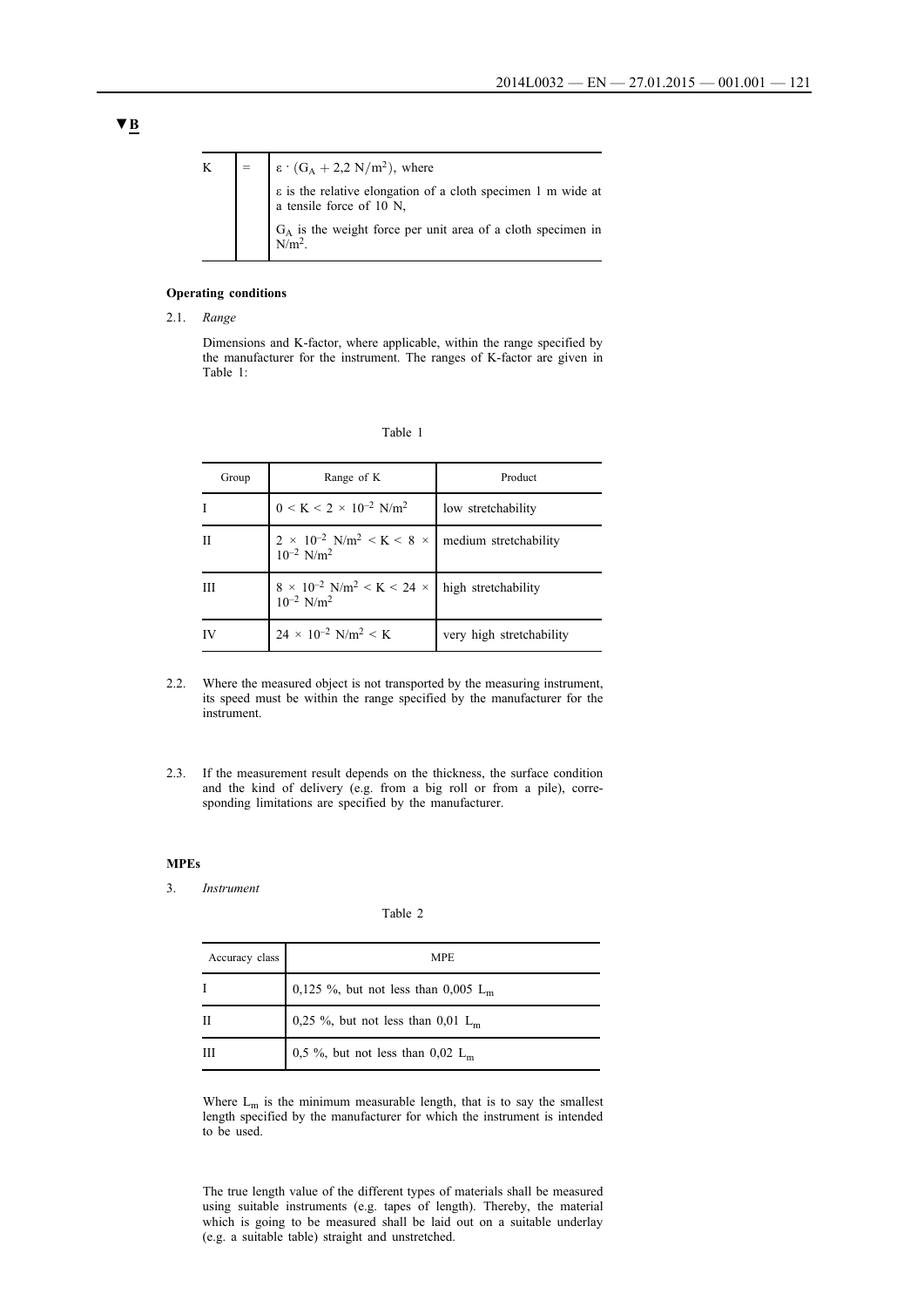#### **Other requirements**

4. The instruments must ensure that the product is measured unstretched according to the intended stretchability for which the instrument is designed.

### CHAPTER III

#### **Area measuring instruments**

### **Operating conditions**

1.1. *Range*

Dimensions within the range specified by the manufacturer for the instrument.

1.2. *Condition of the product*

The manufacturer shall specify the limitations of the instruments due to the speed, and thickness of the surface conditions if relevant, of the product.

## **MPEs**

#### 2. *Instrument*

The MPE is  $1,0\%$ , but not less than  $1 \text{ dm}^2$ .

## **Other requirements**

3. *Presentation of the product*

In the case of pulling back or stopping the product, it shall not be possible to have an error of measurement or the display must be blanked.

4. *Scale interval*

The instruments must have a scale interval of  $1,0$  dm<sup>2</sup>. In addition, it must be possible to have a scale interval of  $0,1 \text{ dm}^2$  for testing purposes.

#### CHAPTER IV

#### **Multidimensional measuring instruments**

#### **Operating conditions**

1.1. *Range*

Dimensions within the range specified by the manufacturer for the instrument.

1.2. *Minimum dimension*

The lower limit of the minimum dimension for all values of the scale interval is given in Table 1.

| anie |  |
|------|--|
|      |  |

| Scale interval (d)                    | Minimum dimension (min)<br>(lower limit) |
|---------------------------------------|------------------------------------------|
| $d \leq 2$ cm                         | 10d                                      |
| $2 \text{ cm} < d \leq 10 \text{ cm}$ | 20d                                      |
| $10 \text{ cm} < d$                   | 50 d                                     |

#### 1.3. *Speed of the product*

The speed must be within the range specified by the manufacturer for the instrument.

## **MPE**

2. *Instrument:*

The MPE is  $\pm$  1,0 d.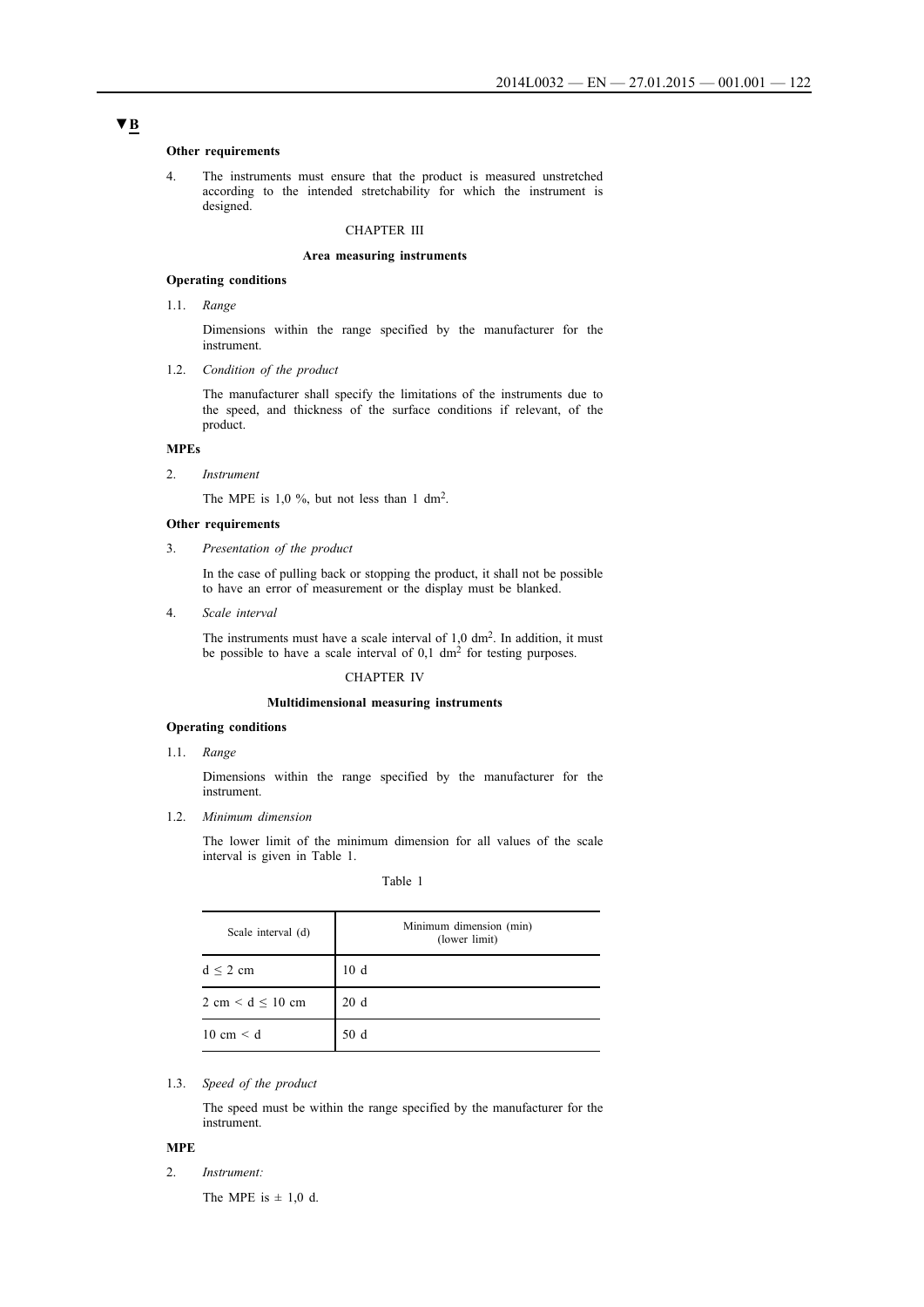## *ANNEX XII*

## EXHAUST GAS ANALYSERS (MI-010)

The relevant requirements of Annex I, the specific requirements of this Annex and the conformity assessment procedures listed in this Annex, apply to exhaust gas analysers defined below intended for inspection and professional maintenance of motor vehicles in use.

## DEFINITIONS

| Exhaust gas analyser | An exhaust gas analyser is a measuring<br>instrument that serves to determine the volume<br>fractions of specified components of the exhaust<br>gas of a motor vehicle engine with spark<br>ignition at the moisture level of the sample<br>analysed. |
|----------------------|-------------------------------------------------------------------------------------------------------------------------------------------------------------------------------------------------------------------------------------------------------|
|                      | These gas components<br>carbon<br>are<br>monoxide (CO), carbon dioxide (CO <sub>2</sub> ), oxygen<br>$(O2)$ and hydrocarbons (HC).                                                                                                                    |
|                      | The content of hydrocarbons has to be expressed<br>as concentration of n-hexane $(C_6H_{14})$ , measured<br>with near-infrared absorption techniques.                                                                                                 |
|                      | The volume fractions of the gas components are<br>expressed as a percentage (% vol) for $CO$ , $CO2$<br>and $O_2$ and in parts per million (ppm vol) for<br>HC.                                                                                       |
|                      | Moreover, an exhaust gas analyser calculates the<br>lambda value from the volume fractions of the<br>components of the exhaust gas.                                                                                                                   |
| Lambda               | Lambda is a dimensionless value representative<br>of the burning efficiency of an engine in terms<br>of air/fuel ratio in the exhaust gases. It is<br>determined with a reference standardised<br>formula.                                            |

## SPECIFIC REQUIREMENTS

#### **Instrument Classes**

1. Two classes (0 and I) are being defined for exhaust gas analysers. The relevant minimum measuring ranges for these classes are shown in Table 1.

| `able |  |
|-------|--|
|       |  |

| Classes and measuring ranges |                          |  |
|------------------------------|--------------------------|--|
| Classes 0 and I<br>Parameter |                          |  |
| CO fraction                  | from 0 to 5 $\%$ vol     |  |
| $CO2$ fraction               | from 0 to 16 $\%$ vol    |  |
| HC fraction                  | from 0 to $2000$ ppm vol |  |
| $O2$ fraction                | from 0 to 21 $\%$ vol    |  |
| λ                            | from $0.8$ to $1.2$      |  |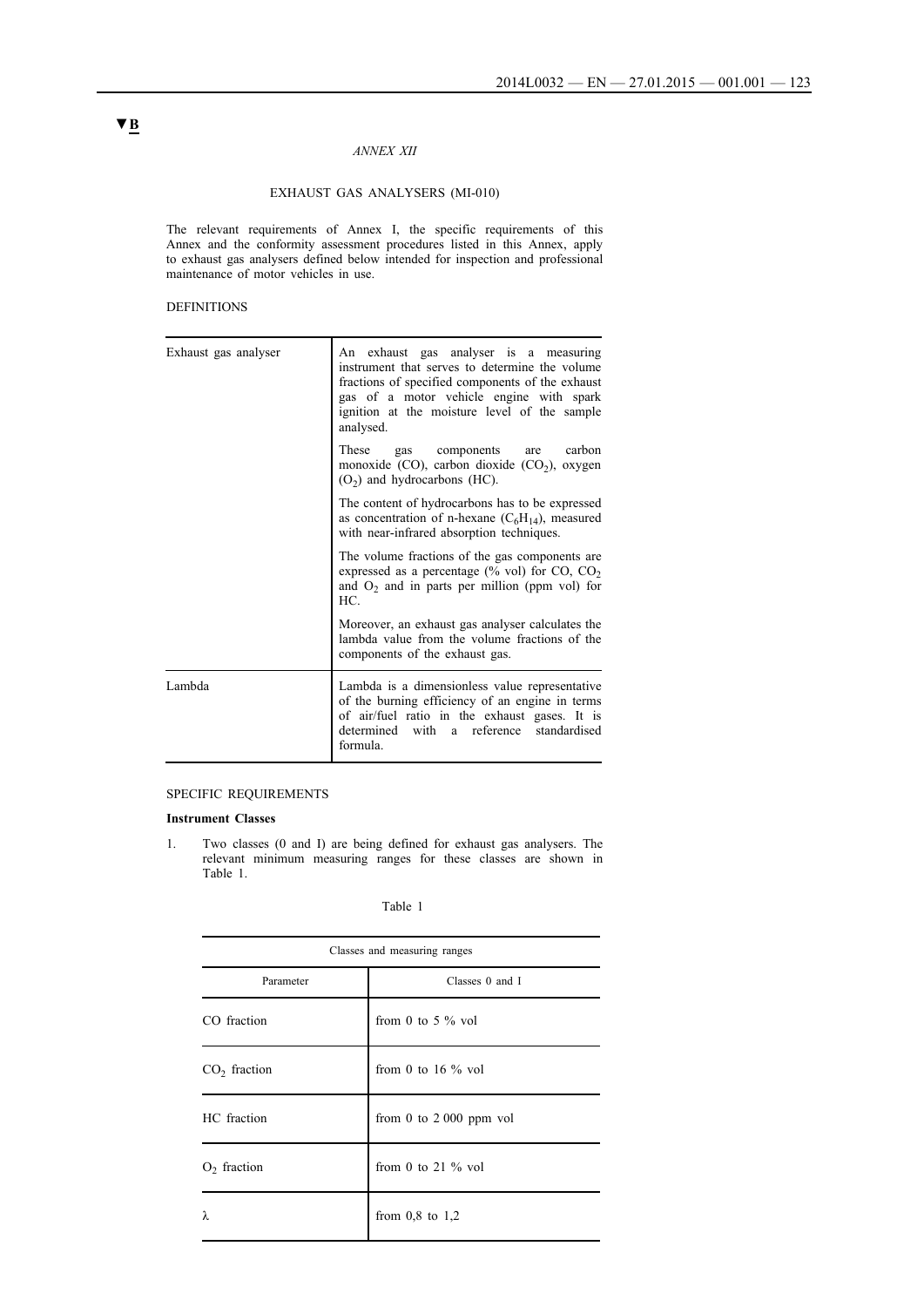#### **Rated operating conditions**

- 2. The values of the operating conditions shall be specified by the manufacturer as follows:
- 2.1. For the climatic and mechanical influence quantities:
	- a minimum temperature range of 35  $\degree$ C for the climatic environment;
	- the mechanical environment class that applies is M1.
- 2.2. For the electrical power influence quantities:
	- the voltage and frequency range for the AC voltage supply;
	- the limits of the DC voltage supply.
- 2.3. For the ambient pressure:
	- the minimum and the maximum values of the ambient pressure are for both classes:  $p_{min} \le 860$  hPa,  $p_{max} \ge 1060$  hPa.

### **Maximum permissible errors (MPEs)**

- 3. The MPEs are defined as follows:
- 3.1. For each of the fractions measured, the maximum error value permitted under rated operating conditions according to point 1.1 of Annex I is the greater of the two values shown in Table 2. Absolute values are expressed in % vol or ppm vol, percentage values are percent of the true value.

| `able |  |
|-------|--|
|       |  |

| <b>MPEs</b>    |                               |                               |
|----------------|-------------------------------|-------------------------------|
| Parameter      | Class 0                       | Class I                       |
| CO fraction    | $\pm$ 0,03 % vol<br>$\pm$ 5 % | $\pm$ 0,06 % vol<br>$\pm$ 5 % |
| $CO2$ fraction | $\pm$ 0,5 % vol<br>$\pm 5\%$  | $\pm$ 0.5 % vol<br>$\pm$ 5 %  |
| HC fraction    | $\pm$ 10 ppm vol<br>$\pm$ 5 % | $\pm$ 12 ppm vol<br>$\pm$ 5 % |
| $O2$ fraction  | $\pm$ 0,1 % vol<br>$\pm$ 5 %  | $\pm$ 0,1 % vol<br>$\pm$ 5 %  |

3.2. The MPE on lambda calculation is 0,3 %. The conventional true value is calculated according to the formula set out in point 5.3.7.3 of Regulation No 83 of the Economic Commission for Europe of the United Nations (UN/ECE) (1).

For this purpose, the values displayed by the instrument are used for calculation.

#### **Permissible effect of disturbances**

4. For each of the volume fractions measured by the instrument, the critical change value is equal to the MPE for the parameter concerned.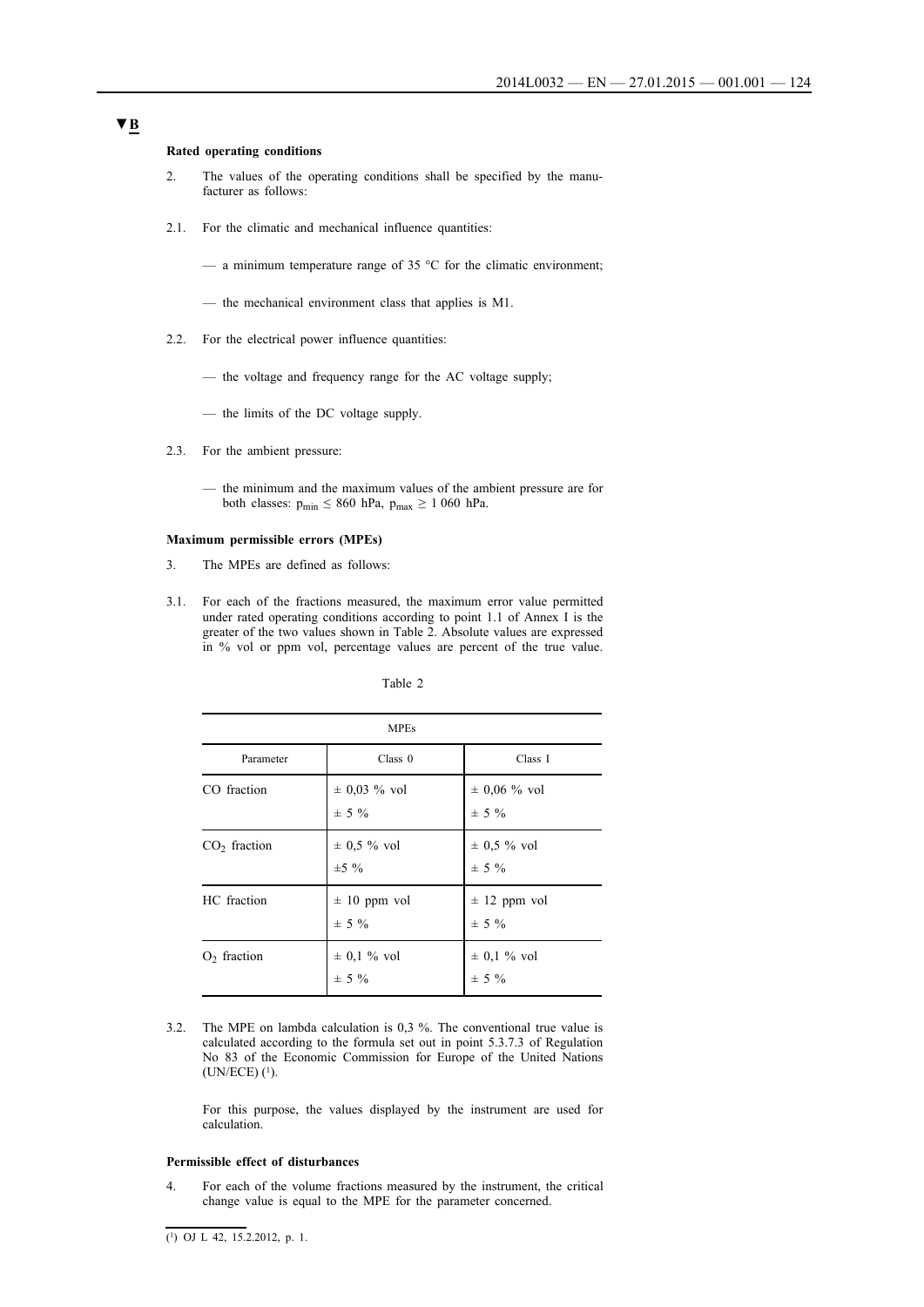- 5. The effect of an electromagnetic disturbance shall be such that:
	- either the change in the measurement result is not greater than the critical change value laid down in point 4;
	- or the presentation of the measurement result is such that it cannot be taken for a valid result.

#### **Other requirements**

6. The resolution shall be equal to or of one order of magnitude higher than the values shown in Table 3.

| Table |  |
|-------|--|
|       |  |

|                     | Resolution                     |                             |                |              |
|---------------------|--------------------------------|-----------------------------|----------------|--------------|
|                     | CO.                            | CO <sub>2</sub>             | O <sub>2</sub> | НC           |
| Class 0 and class I | $\frac{0}{0}$<br>$0,01$<br>vol | $\frac{0}{0}$<br>0,1<br>vol |                | ppm vol<br>1 |

(1) 0,01 % vol for measurand values below or equal to 4 % vol, otherwise 0,1 % vol.

The lambda value shall be displayed with a resolution of 0,001.

- 7. The standard deviation of 20 measurements shall not be greater than one third of the modulus of the MPE for each applicable gas volume fraction.
- 8. For measuring  $CO$ ,  $CO<sub>2</sub>$  and HC, the instrument, including the specified gas handling system, must indicate 95 % of the final value as determined with calibration gases within 15 seconds after changing from a gas with zero content, e.g. fresh air. For measuring  $O_2$ , the instrument under similar conditions must indicate a value differing less than 0,1 % vol from zero within 60 seconds after changing from fresh air to an oxygen-free gas.
- 9. The components in the exhaust gas, other than the components whose values are subject to the measurement, shall not affect the measurement results by more than the half of the modulus of the MPEs when those components are present in the following maximum volume fractions:

6 % vol CO,

16 % vol  $CO<sub>2</sub>$ ,

10 % vol  $O_2$ ,

5 % vol  $H_2$ ,

0,3 % vol NO,

2 000 ppm vol HC (as n-hexane),

water vapor up to saturation.

10. An exhaust gas analyser shall have an adjustment facility that provides operations for zero-setting, gas calibration and internal adjustment. The adjustment facility for zero-setting and internal adjustment shall be automatic.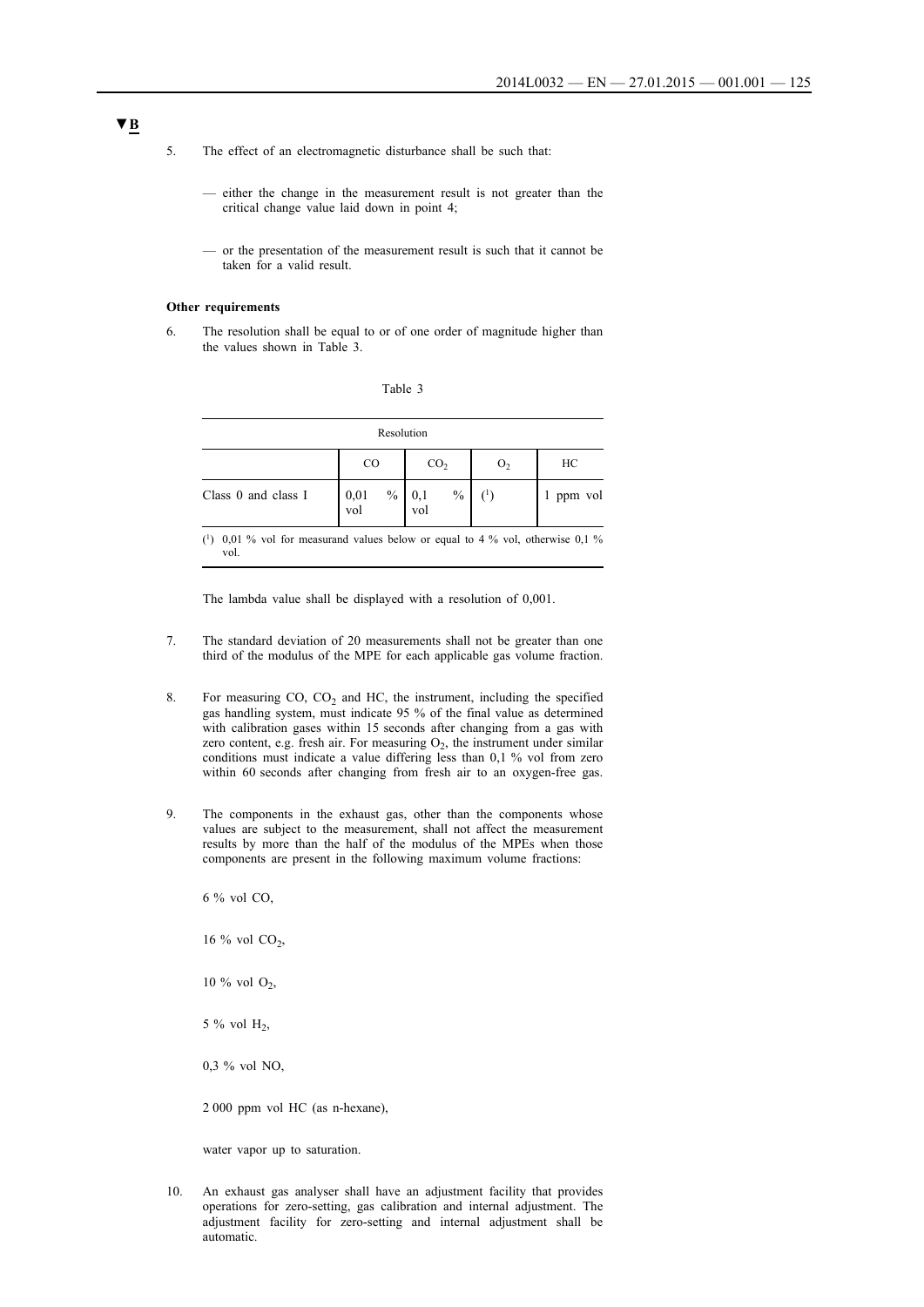- 11. For automatic or semi-automatic adjustment facilities, the instrument shall be unable to make a measurement as long as the adjustments have not been made.
- 12. An exhaust gas analyser shall detect hydrocarbon residues in the gas handling system. It shall not be possible to carry out a measurement if the hydrocarbon residues, present before any measurement, exceed 20 ppm vol.
- 13. An exhaust gas analyser shall have a device for automatically recognising any malfunctioning of the sensor of the oxygen channel due to wear or a break in the connecting line.
- 14. If the exhaust gas analyser is capable to operate with different fuels (e.g. petrol or liquefied gas), there shall be the possibility to select the suitable coefficients for the Lambda calculation without ambiguity concerning the appropriate formula.

## CONFORMITY ASSESSMENT

The conformity assessment procedures referred to in Article 17 that the manufacturer can choose between are:

 $B + F$  or  $B + D$  or H1.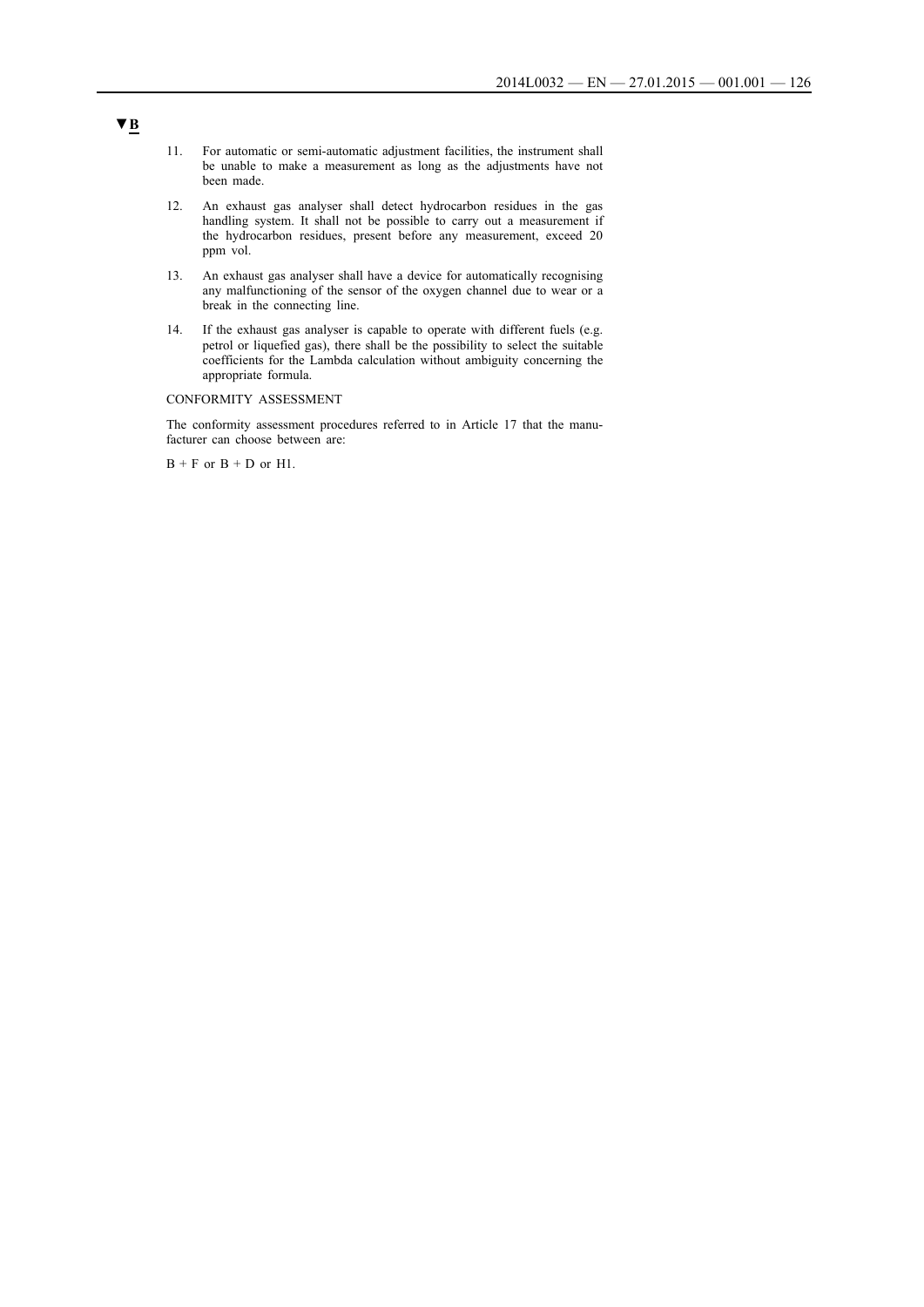### *ANNEX XIII*

## EU DECLARATION OF CONFORMITY (No XXXX) (1)

- 1. Instrument model/Instrument (product, type, batch or serial number):
- 2. Name and address of the manufacturer and, where applicable, his authorised representative:
- 3. This declaration of conformity is issued under the sole responsibility of the manufacturer.
- 4. Object of the declaration (identification of instrument allowing traceability; it may, where necessary for the identification of the instrument, include an image):
- 5. The object of the declaration described above is in conformity with the relevant Union harmonisation legislation:
- 6. References to the relevant harmonised standards or normative documents used or references to the other technical specifications in relation to which conformity is declared:
- 7. Where applicable, the notified body … (name, number) performed … (description of intervention) and issued the certificate:
- 8. Additional information:

Signed for and on behalf of:

(place and date of issue):

(name, function) (signature):

 $\overline{(\cdot)}$  It is optional for the manufacturer to assign a number to the declaration of conformity.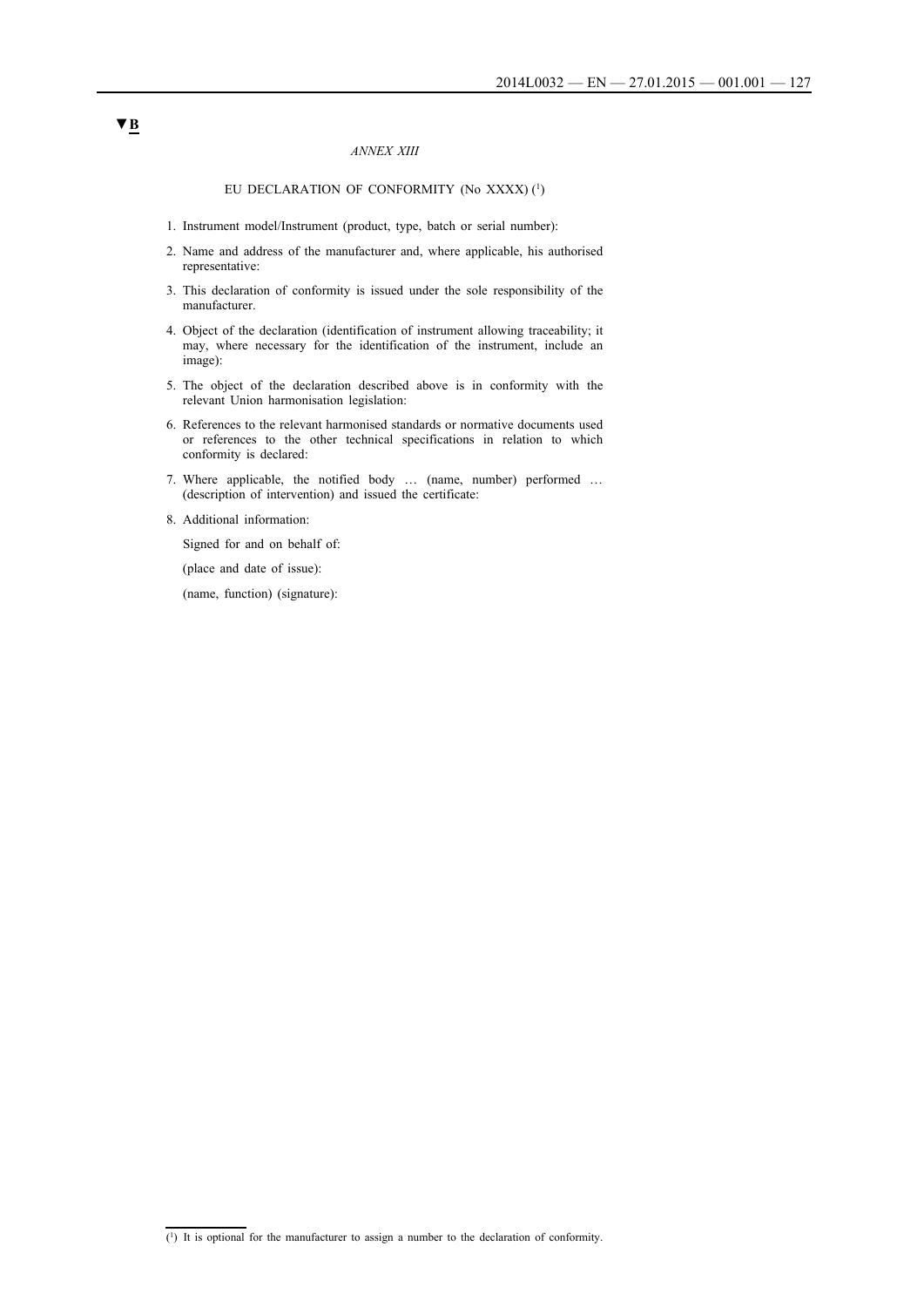#### *ANNEX XIV*

## PART A

## **Repealed Directive with list of the successive amendments thereto (referred to in Article 52)**

Directive 2004/22/EC of the European Parliament and of the Council (OJ L 135, 30.4.2004, p. 1). Council Directive 2006/96/EC (OJ L 363, 20.12.2006, p. 81). Only point B.3 of the Annex Regulation (EC) No 1137/2008 of the European Parliament and of the Council (OJ L 311, 21.11.2008, p. 1). Only point 3.8 of the Annex Commission Directive 2009/137/EC (OJ L 294, 11.11.2009, p. 7). Regulation (EU) No 1025/2012 of the European Parliament and of the Council (OJ L 316, 14.11.2012, p. 12). Only point (g) of Article 26(1)

### PART B

## **Time-limits for transposition into national law and dates of application**

**(referred to in Article 52)**

| Directive   | Time limit for transposition | Date of application |
|-------------|------------------------------|---------------------|
| 2004/22/EC  | 30 April 2006                | 30 October 2006     |
| 2006/96/EC  |                              |                     |
| 2009/137/EC | 1 December 2010              | 1 June 2011         |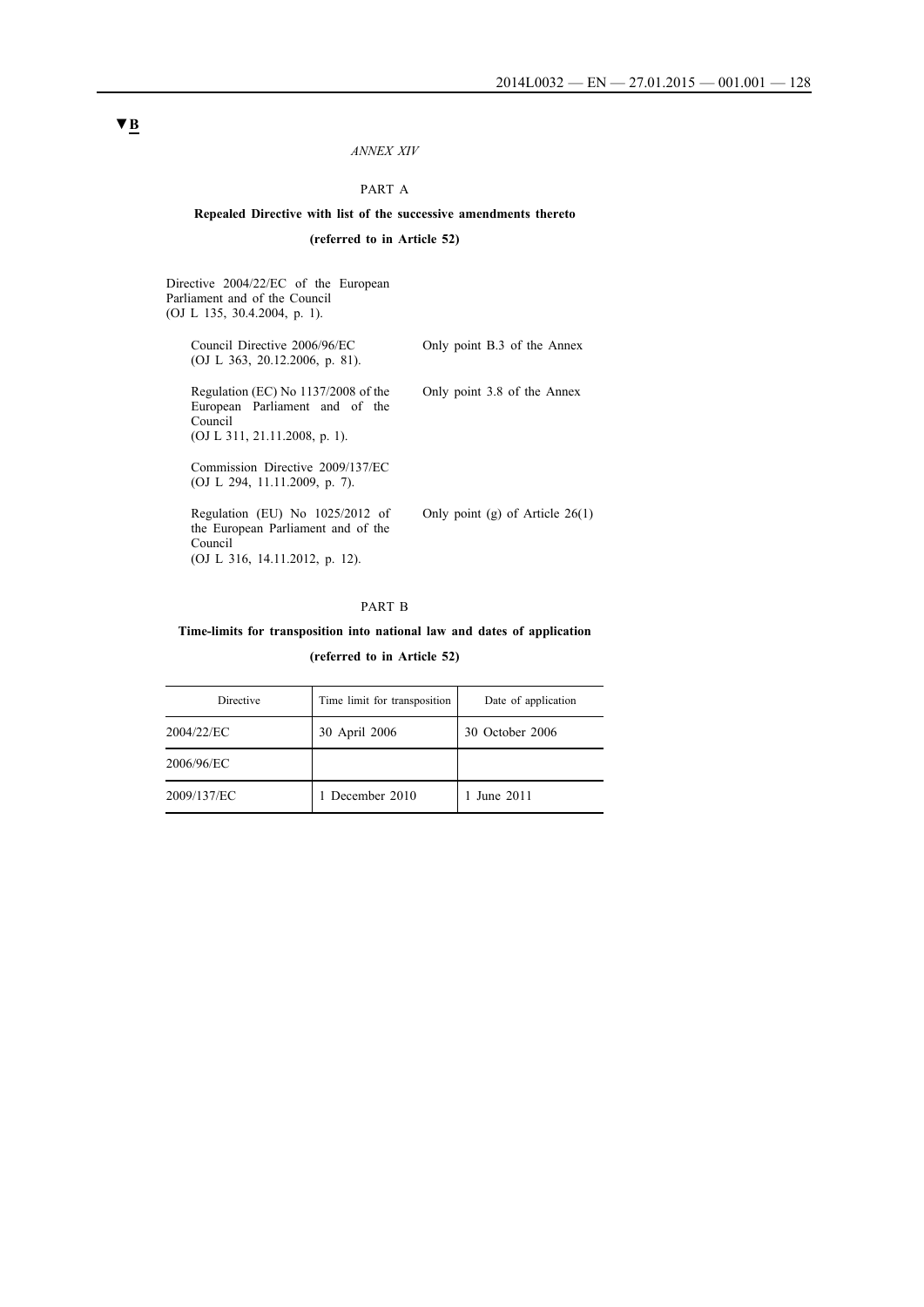## *ANNEX XV*

## CORRELATION TABLE

| Directive 2004/22/EC               | This Directive                      |
|------------------------------------|-------------------------------------|
| Article 1                          | Article $2(1)$                      |
| Article 2                          | Article 3                           |
| Article 3, first paragraph         | Article 1                           |
| Article 3, second paragraph        | Article 2(2)                        |
| Article 4                          | Article 4(1) to (4), (6) to (9)     |
|                                    | Article $4(5)$ and $(10)$ to $(22)$ |
| Article 5                          | Article 5                           |
| Article $6(1)$                     | Article 6                           |
| Article 6(2)                       |                                     |
| Articles 7(1)                      | Article 20                          |
| Article $7(2)$                     | Article 22(4)                       |
| Article 7(3)                       |                                     |
| Article 7(4)                       |                                     |
| Article 8                          | Article 7                           |
|                                    | Article 8                           |
|                                    | Article 9                           |
|                                    | Article 10                          |
|                                    | Article 11                          |
|                                    | Article 12                          |
|                                    | Article 13                          |
| Article 9                          | Article 17                          |
| Article 10                         | Article 18                          |
| Article $11(1)$                    |                                     |
| Article 11(2), first subparagraph  |                                     |
| Article 11(2), second subparagraph | Article 23(2)                       |
| Article 12                         |                                     |
|                                    |                                     |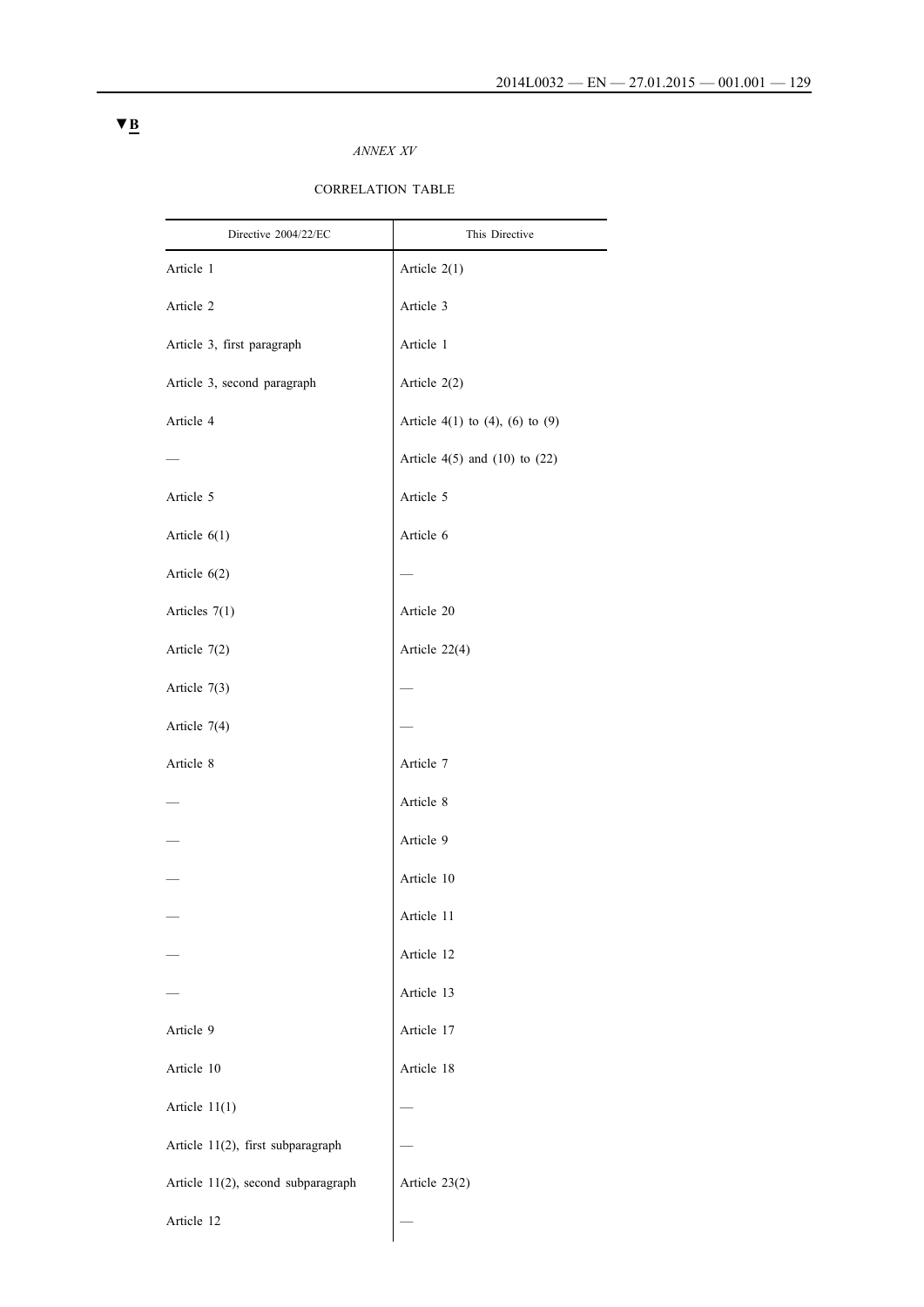| Directive 2004/22/EC               | This Directive                     |
|------------------------------------|------------------------------------|
| Article $13(1)$                    |                                    |
| Article 13(2)                      |                                    |
|                                    | Article $14(1)$                    |
|                                    | Article 14(2)                      |
| Article 13(3)                      | Article 14(3)                      |
| Article 13(4)                      | Article 14(4)                      |
| Article 14                         |                                    |
| Article 15(1)                      | Article $46(1)$                    |
| Article 15(2)                      | Article 46(3)                      |
| Article 15(3)                      |                                    |
| Article 15(4)                      |                                    |
| Article 15(5)                      |                                    |
| Article $16(1)$                    | Article 15                         |
| Article $16(2)$                    | Article 47                         |
| Article $16(3)$                    | Article 16                         |
| Article 16(4)                      |                                    |
| Article $17(1)$                    |                                    |
| Article 17(2)                      | Article 21(2)                      |
| Article 17(3)                      |                                    |
| Article 17(4), first subparagraph  | Article 22(2)                      |
| Article 17(4), second subparagraph |                                    |
| Article 17(5)                      |                                    |
| Article 18                         |                                    |
|                                    | Article 19                         |
|                                    | Article 21(1)                      |
|                                    | Article 22(1)                      |
|                                    | Article 22(3)                      |
|                                    | Article 22(5), second subparagraph |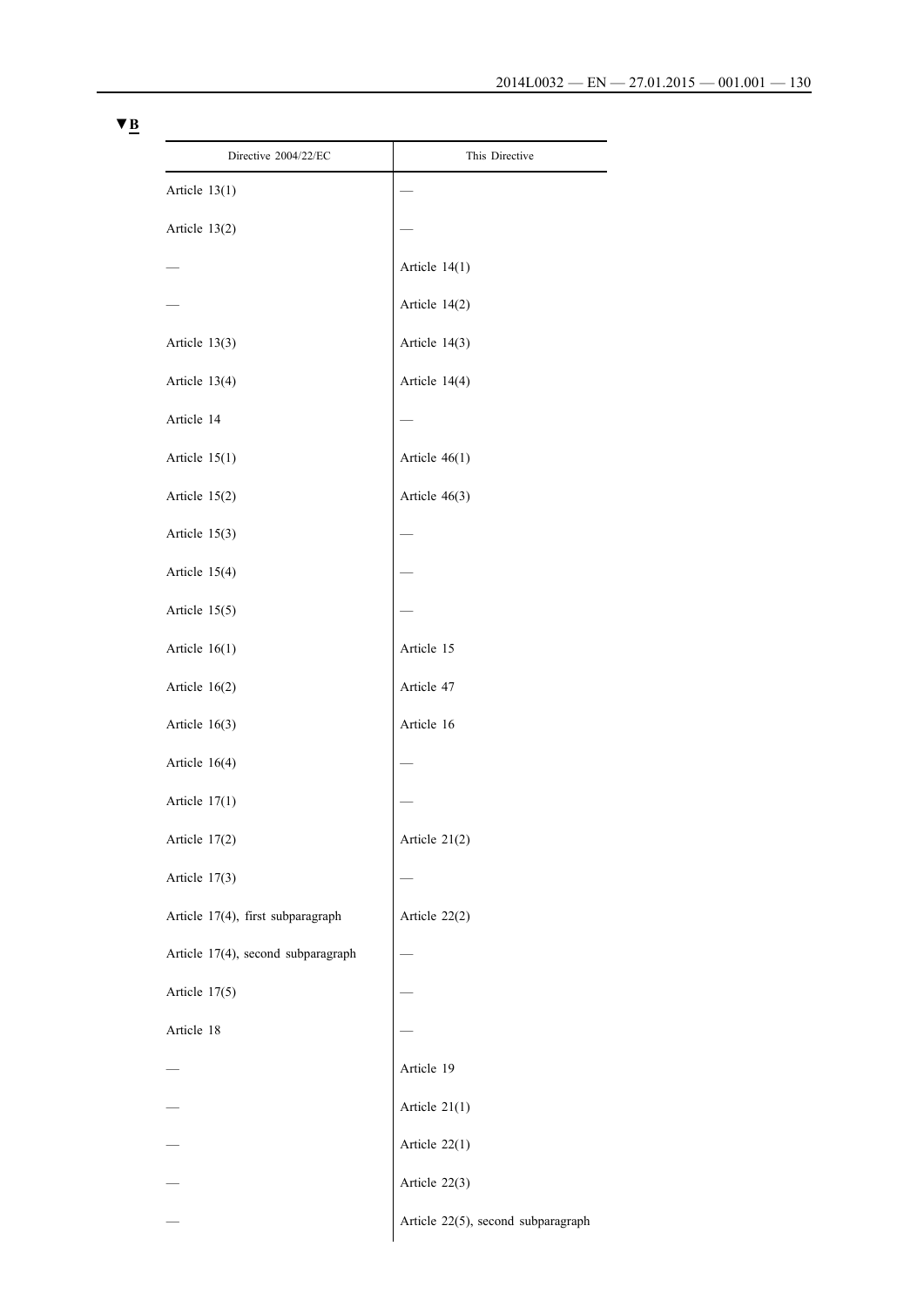| Directive 2004/22/EC                  | This Directive                    |
|---------------------------------------|-----------------------------------|
|                                       | Article 22(5), third subparagraph |
|                                       | Article 22(6)                     |
|                                       | Article 23                        |
|                                       | Article 24                        |
|                                       | Article 25                        |
|                                       | Article 26                        |
|                                       | Article 27                        |
|                                       | Article 28                        |
|                                       | Article 29                        |
|                                       | Article 31                        |
|                                       | Article 32                        |
|                                       | Article 33                        |
|                                       | Article 34                        |
|                                       | Article 35                        |
|                                       | Article 36                        |
|                                       | Article 37                        |
|                                       | Article 38                        |
|                                       | Article 39                        |
|                                       | Article 40                        |
| Article 19(1)                         |                                   |
| Article 19(2)(a), first subparagraph  |                                   |
| Article 19(2)(a), second subparagraph |                                   |
| Article 19(2)(a), third subparagraph  | Article 43(4)                     |
| Article $19(2)(b)$                    |                                   |
| Article 20                            |                                   |
| Article 21                            |                                   |
| Article 22                            |                                   |
| Article 23                            |                                   |
|                                       | Article 41                        |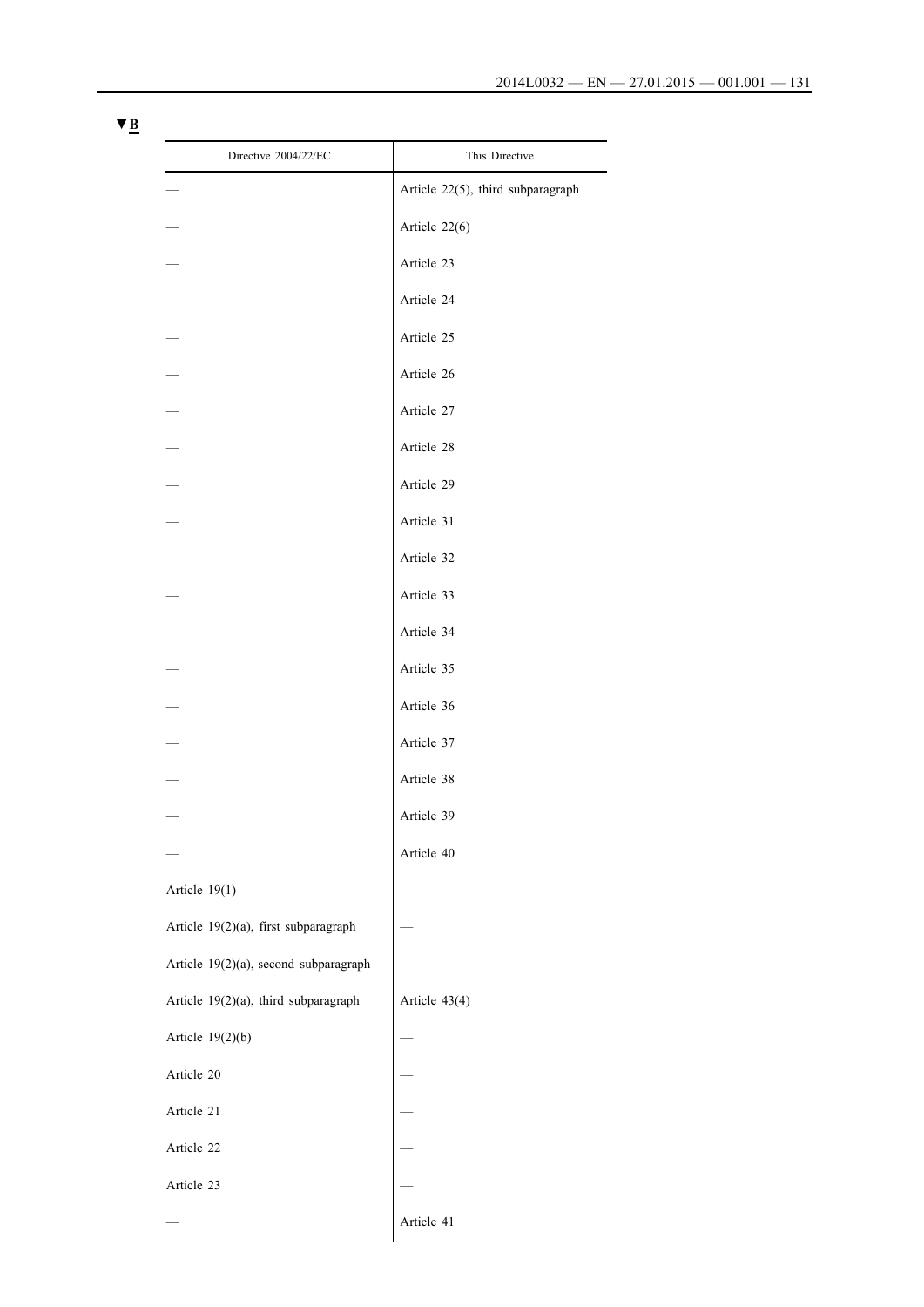| Directive 2004/22/EC | This Directive               |
|----------------------|------------------------------|
|                      | Article 42                   |
|                      | Article $43(1)$              |
|                      | Article 43(2)                |
|                      | Article $43(3)$              |
|                      | Article 44                   |
|                      | Article 45                   |
|                      | Article 48                   |
|                      | Article 49                   |
|                      | Article 50                   |
| Article 24           |                              |
|                      | Article 51                   |
| Article 25           |                              |
|                      | Article 52                   |
| Article 26           | Article 53, first paragraph  |
|                      | Article 53, second paragraph |
| Article 27           | Article 54                   |
| Annex I              | Annex I                      |
| Annex A              | Annex II, point 1            |
| Annex A1             | Annex II, point 2            |
| Annex B              | Annex II, point 3            |
| Annex C              | Annex II, point 4            |
| Annex C1             | Annex II, point 5            |
| Annex D              | Annex II, point 6            |
| Annex D1             | Annex II, point 7            |
| Annex E              | Annex II, point 8            |
| Annex E1             | Annex II, point 9            |
| Annex F              | Annex II, point 10           |
| Annex F1             | Annex II, point 11           |
| Annex G              | Annex II, point 12           |